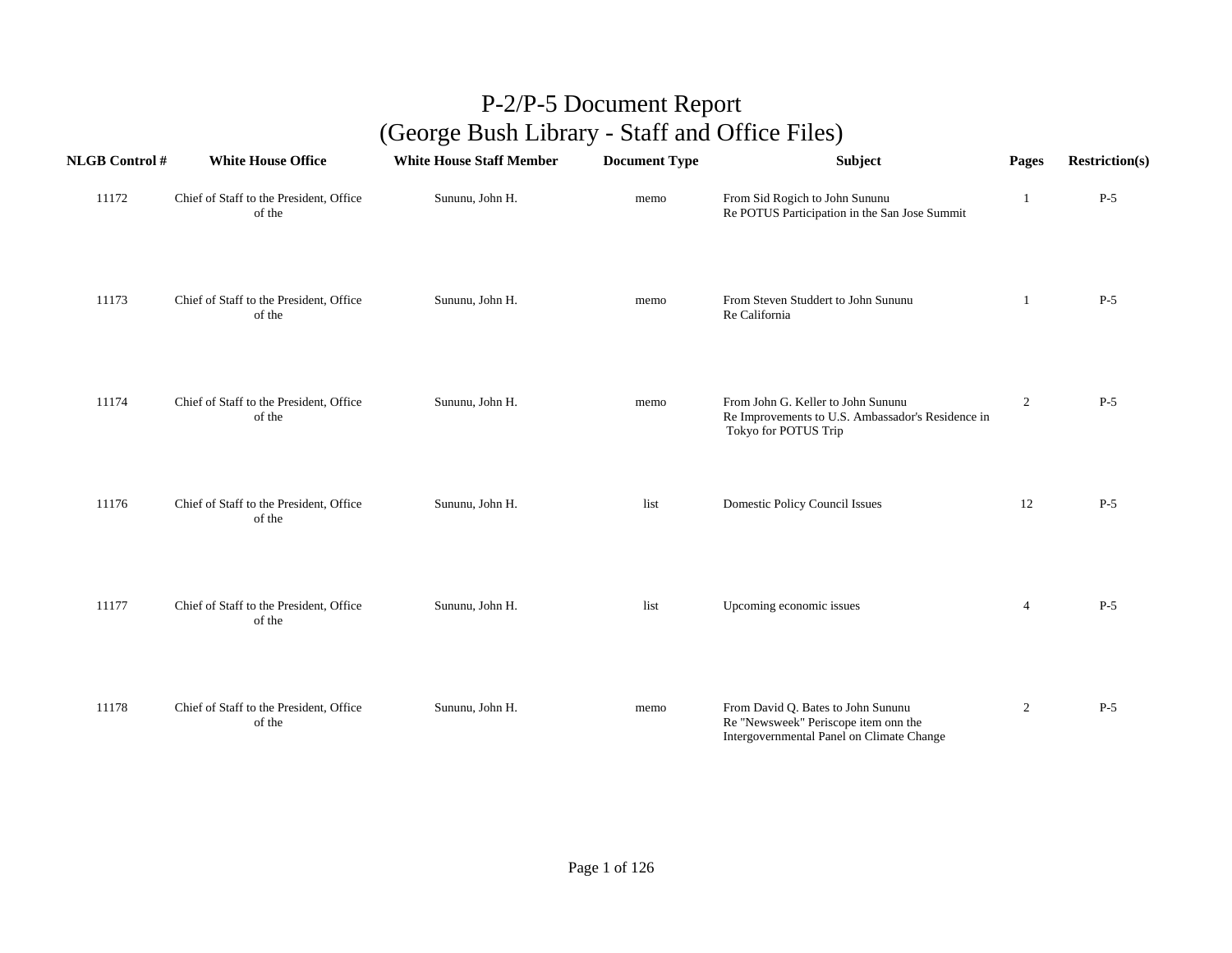| <b>NLGB Control#</b> | <b>White House Office</b>                         | <b>White House Staff Member</b> | <b>Document Type</b> | Subject                                                                                                             | Pages          | <b>Restriction(s)</b> |
|----------------------|---------------------------------------------------|---------------------------------|----------------------|---------------------------------------------------------------------------------------------------------------------|----------------|-----------------------|
| 11179                | Chief of Staff to the President, Office<br>of the | Sununu, John H.                 | list                 | Economic Policy Council, Current Working Groups<br>[2 copies]                                                       | $\bf 8$        | $P-5$                 |
| 11180                | Chief of Staff to the President, Office<br>of the | Sununu, John H.                 | paper                | Long-term Economic Growth                                                                                           | 3              | $P-5$                 |
| 11181                | Chief of Staff to the President, Office<br>of the | Sununu, John H.                 | paper                | Domestic Policy Council Current Issues                                                                              | 6              | $P-5$                 |
| 11182                | Chief of Staff to the President, Office<br>of the | Sununu, John H.                 | memo                 | From David Q. Bates to Governor Sununu<br>Re Oil Spill in Prudhoe Bay, Alaska                                       | 1              | $P-5$                 |
| 11187                | Chief of Staff to the President, Office<br>of the | Sununu, John H.                 | memo                 | From Lehmann Li to Governor Sununu<br>Re HDTV                                                                       | $\mathbf{3}$   | $P-5$                 |
| 11190                | Chief of Staff to the President, Office<br>of the | Sununu, John H.                 | memo                 | From David Bates to Governor Sununu<br>Re Expected Lujan Discussion w/POTUS on Air<br>Force One to Wyoming, June 12 | $\overline{2}$ | $P-5$                 |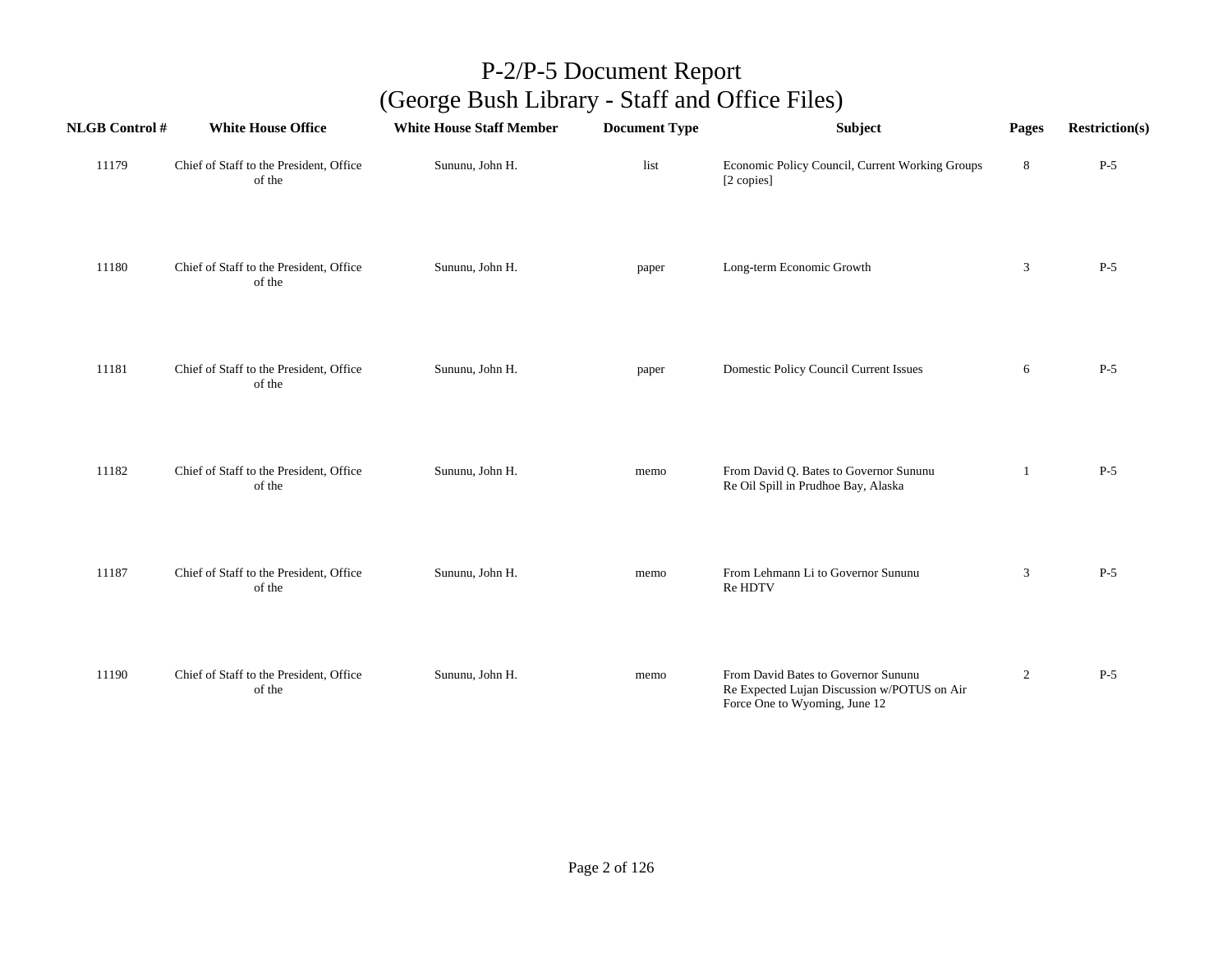| <b>NLGB Control#</b> | <b>White House Office</b>                         | <b>White House Staff Member</b> | <b>Document Type</b> | Subject                                                                                             | Pages          | <b>Restriction(s)</b> |
|----------------------|---------------------------------------------------|---------------------------------|----------------------|-----------------------------------------------------------------------------------------------------|----------------|-----------------------|
| 11202                | Chief of Staff to the President, Office<br>of the | Sununu, John H.                 | memo                 | From Clark S. Judge to John Sununu<br>Re Speechwriting Department during the Bush<br>Administration | $\mathfrak{Z}$ | $P-5$                 |
| 11204                | Chief of Staff to the President, Office<br>of the | Sununu, John H.                 | memo                 | From Doug Wead to John Sununu<br>Re Budget Briefing for Conservatives                               | $\overline{2}$ | $P-5$                 |
| 11205                | Chief of Staff to the President, Office<br>of the | Sununu, John H.                 | memo                 | From Les Csorba to Doug Wead<br>Re The Good and the Bad Mood of the New Right                       | 3              | $P-5$                 |
| 11206                | Chief of Staff to the President, Office<br>of the | Sununu, John H.                 | paper                | Options paper on timing and agenda of international<br>environmental conference                     | 8              | $P-5$                 |
| 11207                | Chief of Staff to the President, Office<br>of the | Sununu, John H.                 | memo                 | From David Demarest to John Sununu<br>Re Six Month Review of Communications<br>Operations in the WH | 6              | $P-5$                 |
| 11209                | Chief of Staff to the President, Office<br>of the | Sununu, John H.                 | memo                 | From C. Boyden Gray to John Sununu<br>Re Executive Order on Logging Congressional<br>Contacts       | $\overline{2}$ | $P-5$                 |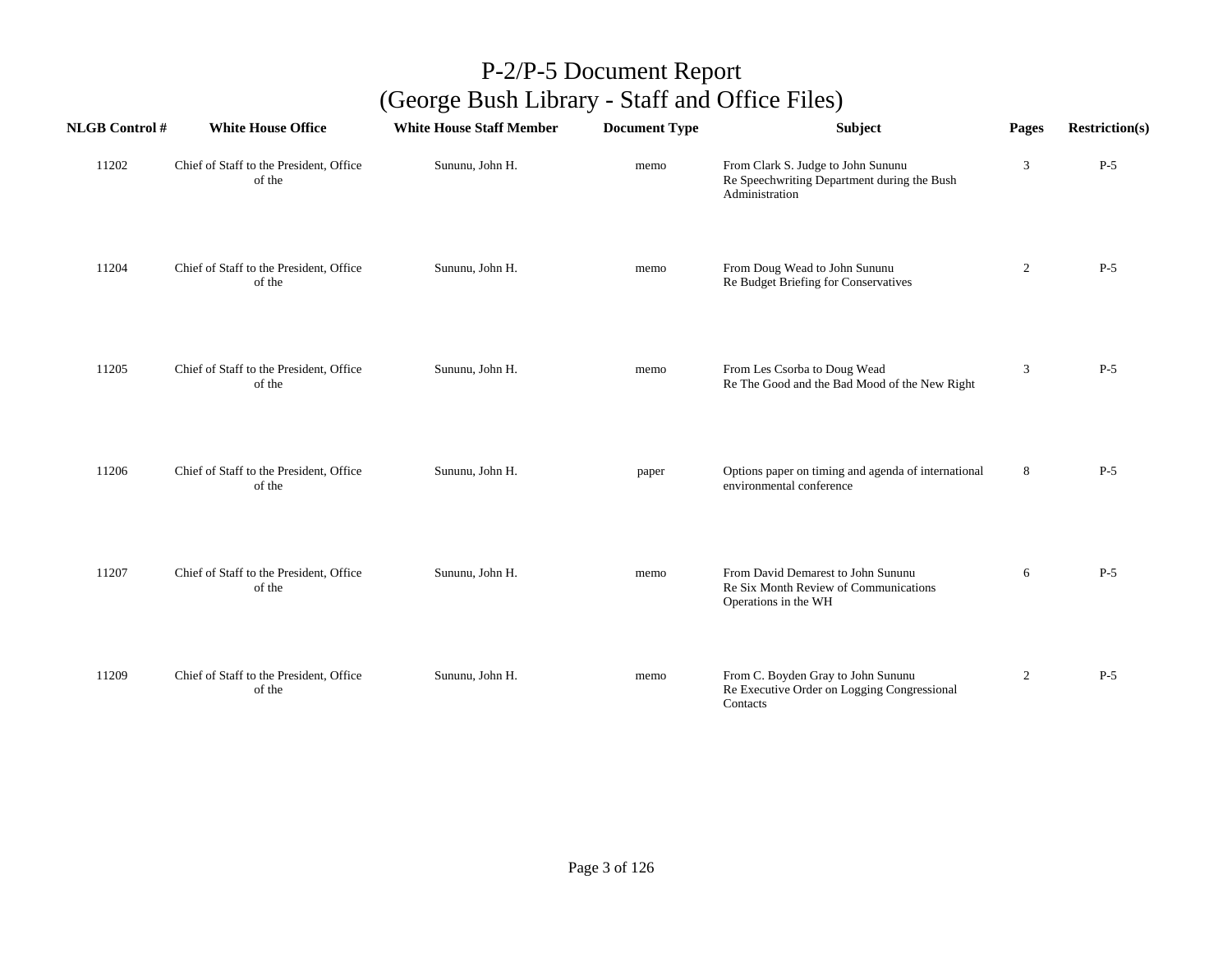| <b>NLGB Control #</b> | <b>White House Office</b>                         | <b>White House Staff Member</b> | <b>Document Type</b> | Subject                                                                                                                                  | Pages          | <b>Restriction(s)</b> |
|-----------------------|---------------------------------------------------|---------------------------------|----------------------|------------------------------------------------------------------------------------------------------------------------------------------|----------------|-----------------------|
| 11210                 | Chief of Staff to the President, Office<br>of the | Sununu, John H.                 | memo                 | From C. Boyden Gray to John Sununu<br>Re Executive Order on Logging Congressional<br>Contacts                                            |                | $P-5$                 |
| 11218                 | Chief of Staff to the President, Office<br>of the | Sununu, John H.                 | memo                 | From James Turner to C. Boyden Gray<br>Re Recent Supreme Court Decisions Involving Civil<br><b>Rights Issues</b>                         | $\,8\,$        | $P-5$                 |
| 11220                 | Chief of Staff to the President, Office<br>of the | Sununu, John H.                 | memo                 | From C. Boyden Gray to John H. Sununu<br>Re Attached Draft Guidance on Officerships and<br>Fundraising                                   | $\overline{2}$ | $P-5$                 |
| 11221                 | Chief of Staff to the President, Office<br>of the | Sununu, John H.                 | memo                 | From C. Boyden Gray to John H. Sununu<br>Re Affiliation of Government Officials with Private<br>Organizations and Fundraising Activities |                | $P-5$                 |
| 11222                 | Chief of Staff to the President, Office<br>of the | Sununu, John H.                 | note                 | From jak to John Sununu<br>Re Honorary Chairmanships                                                                                     | -1             | $P-5$                 |
| 11223                 | Chief of Staff to the President, Office<br>of the | Sununu, John H.                 | memo                 | From C. Boyden Gray to John Sununu<br>Re OGE Guidance on Fundraising                                                                     | 1              | $P-5$                 |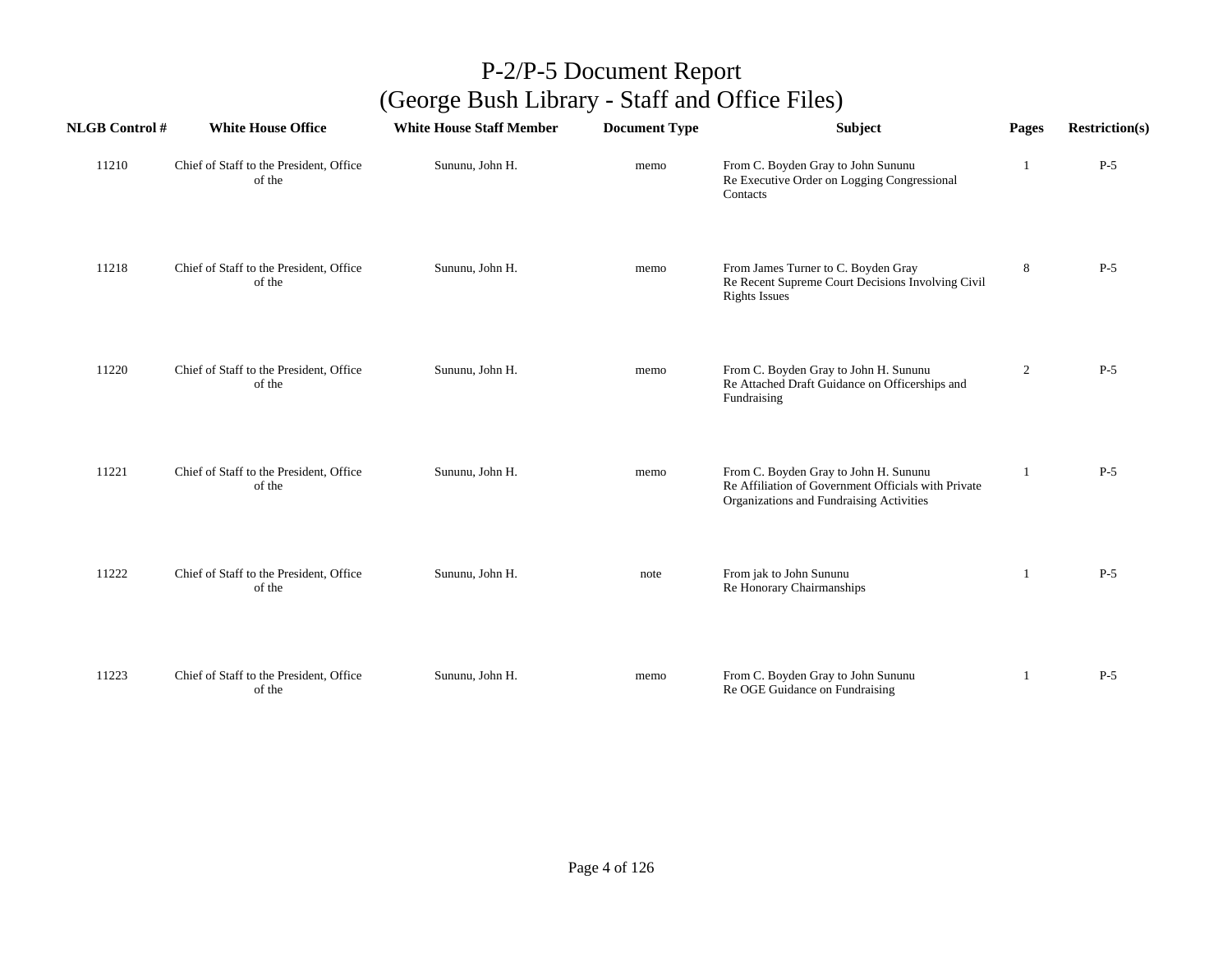| <b>NLGB Control #</b> | <b>White House Office</b>                         | <b>White House Staff Member</b> | <b>Document Type</b> | Subject                                                                                           | Pages          | <b>Restriction(s)</b> |
|-----------------------|---------------------------------------------------|---------------------------------|----------------------|---------------------------------------------------------------------------------------------------|----------------|-----------------------|
| 11225                 | Chief of Staff to the President, Office<br>of the | Sununu, John H.                 | list                 | Attachment "C": Disapproval Recommendations on<br><b>Enrolled Bills</b>                           | $\overline{c}$ | $P-5$                 |
| 11226                 | Chief of Staff to the President, Office<br>of the | Sununu, John H.                 | memo                 | From Bradley Mitchell to Roger B. Porter<br>Re Things left undone by Congress                     | $\overline{c}$ | $P-5$                 |
| 11227                 | Chief of Staff to the President, Office<br>of the | Sununu, John H.                 | memo                 | From Robert Portman to John Sununu<br>Re Eastern Airlines Vote Today                              | 1              | $P-5$                 |
| 11228                 | Chief of Staff to the President, Office<br>of the | Sununu, John H.                 | memo                 | From Fred McClure to John Sununu<br>Re (1) Feedback on Clean Air Meeting and<br>(2) Capital Gains | $\overline{2}$ | $P-5$                 |
| 11229                 | Chief of Staff to the President, Office<br>of the | Sununu, John H.                 | list                 | Key Legislation (Selected) Needed in 1989                                                         | -1             | $P-5$                 |
| 11230                 | Chief of Staff to the President, Office<br>of the | Sununu, John H.                 | paper                | Biography of Senator George J. Mitchell                                                           | 6              | $P-5$                 |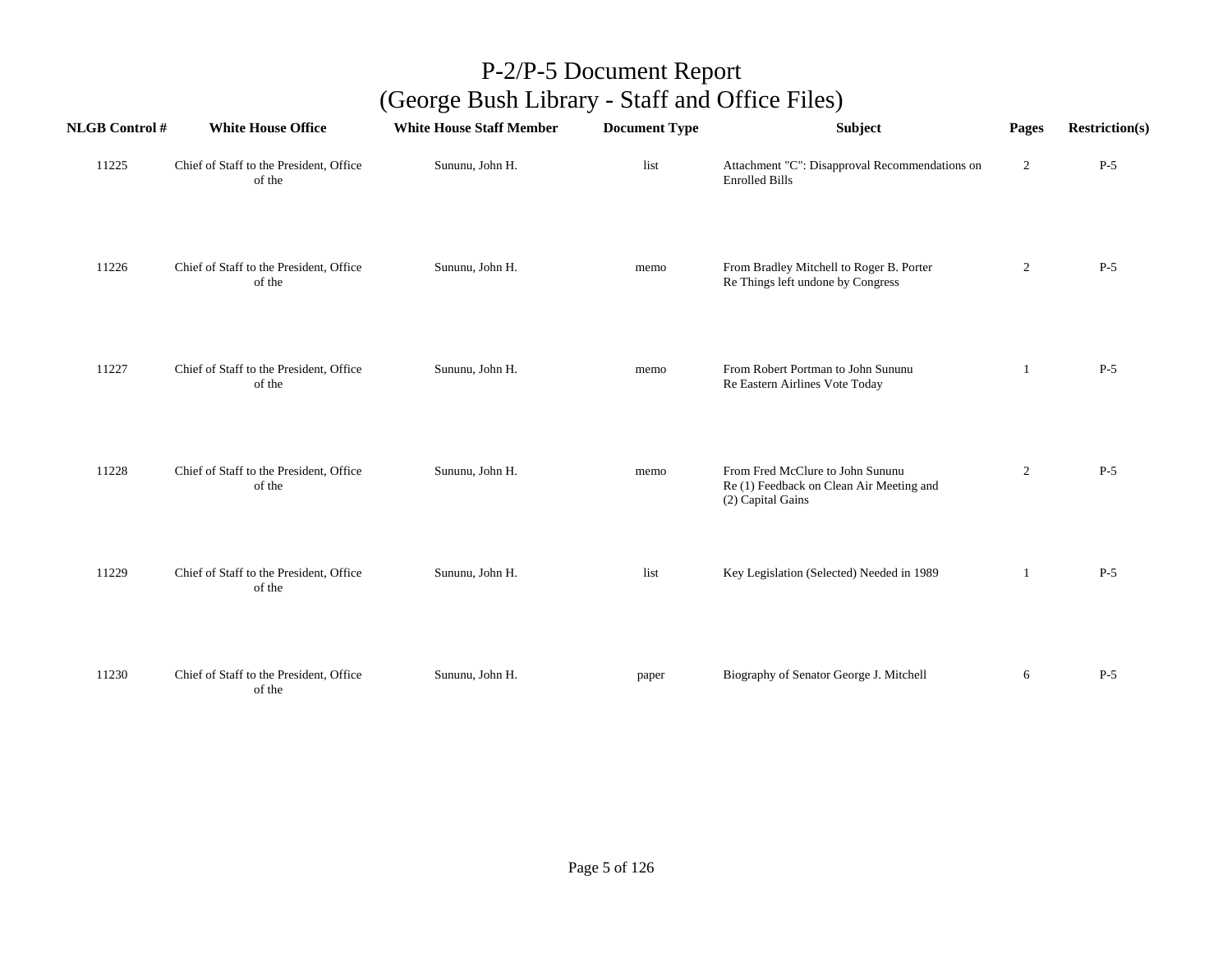| <b>NLGB Control#</b> | <b>White House Office</b>                         | <b>White House Staff Member</b> | <b>Document Type</b> | <b>Subject</b>                                                                                                                       | Pages          | <b>Restriction(s)</b> |
|----------------------|---------------------------------------------------|---------------------------------|----------------------|--------------------------------------------------------------------------------------------------------------------------------------|----------------|-----------------------|
| 11232                | Chief of Staff to the President, Office<br>of the | Sununu, John H.                 | memo                 | From Frederick D. McClure to John Sununu<br>Re Communications Policy Issues                                                          | 3              | $P-5$                 |
| 11236                | Chief of Staff to the President, Office<br>of the | Sununu, John H.                 | memo                 | From Robert K. Dornan to John Sununu<br>Re Follow-up on My Jan 4, 1989 Luncheon Meeting<br>w/the President-Elect                     | 3              | $P-5$                 |
| 11238                | Chief of Staff to the President, Office<br>of the | Sununu, John H.                 | memo                 | From Fred McClure to John Sununu<br>Re Immediate Needs of Legislative Affairs                                                        | $\overline{2}$ | $P-5$                 |
| 11239                | Chief of Staff to the President, Office<br>of the | Sununu, John H.                 | memo                 | From Gary Andres to Janet Mullins<br>Re Key Dates for House Organizational Activities                                                | 3              | $P-5$                 |
| 11240                | Chief of Staff to the President, Office<br>of the | Sununu, John H.                 | memo                 | From Janet Mullins to Craig Fuller, Bob Teeter,<br>John Sununu<br>Re Office of Congressional Affairs: Transition                     | $\overline{2}$ | $P-5$                 |
| 11243                | Chief of Staff to the President, Office<br>of the | Sununu, John H.                 | memo                 | From Janet Mullins to Craig Fuller, Bob Teeter,<br>John Sununu<br>Re Office of Congressional Affairs: Transition<br>[same as doc 07] | $\overline{2}$ | $P-5$                 |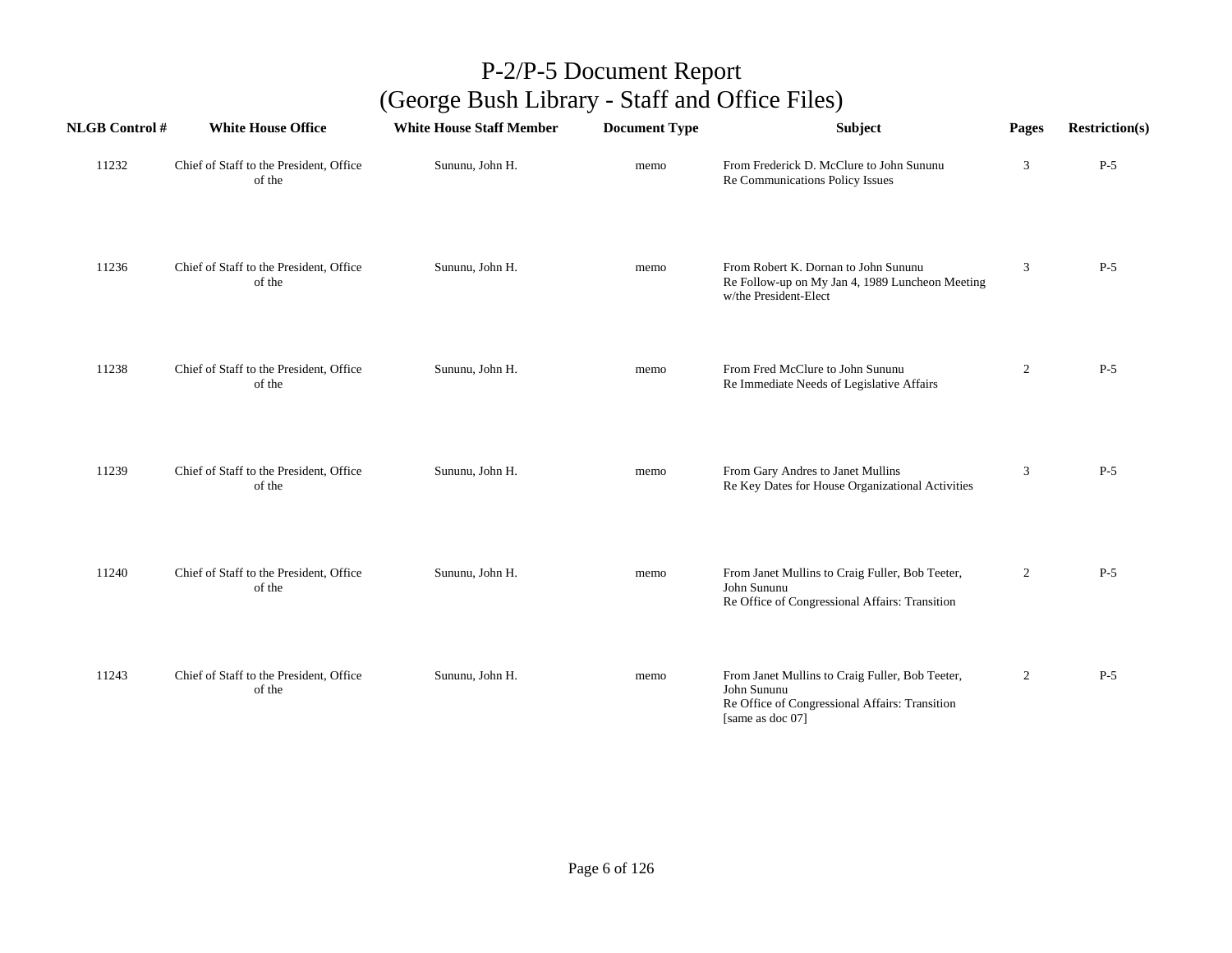| <b>NLGB</b> Control # | <b>White House Office</b>                         | <b>White House Staff Member</b> | <b>Document Type</b> | Subject                                                                                                              | Pages          | <b>Restriction(s)</b> |
|-----------------------|---------------------------------------------------|---------------------------------|----------------------|----------------------------------------------------------------------------------------------------------------------|----------------|-----------------------|
| 11251                 | Chief of Staff to the President, Office<br>of the | Sununu, John H.                 | memo                 | From John Sununu to Tony Lopez<br><b>Re Robert Gates</b>                                                             | -1             | $P-5$                 |
| 11255                 | Chief of Staff to the President, Office<br>of the | Sununu, John H.                 | memo                 | From Gregg Petersmeyer to John Sununu<br>Re Points of Light Initiative: A National Community<br><b>Service Trust</b> | $\overline{2}$ | $P-5$                 |
| 11258                 | Chief of Staff to the President, Office<br>of the | Sununu, John H.                 | memo                 | From Roger Porter to John Sununu<br>Re Section 301 Developments, May 24, 1989 P.M.                                   | $\overline{2}$ | $P-5$                 |
| 11261                 | Chief of Staff to the President, Office<br>of the | Sununu, John H.                 | memo                 | From Roger Porter to John Sununu<br>Re Section 301 Developments                                                      | 1              | $P-5$                 |
| 11262                 | Chief of Staff to the President, Office<br>of the | Sununu, John H.                 | memo                 | From Nick Brady to John Sununu, Roger Porter<br>Re Section 301 Proceedings                                           | 1              | $P-5$                 |
| 11263                 | Chief of Staff to the President, Office<br>of the | Sununu, John H.                 | memo                 | From Roger Porter to John Sununu<br>Re Super 301 Developments                                                        | $\overline{2}$ | $P-5$                 |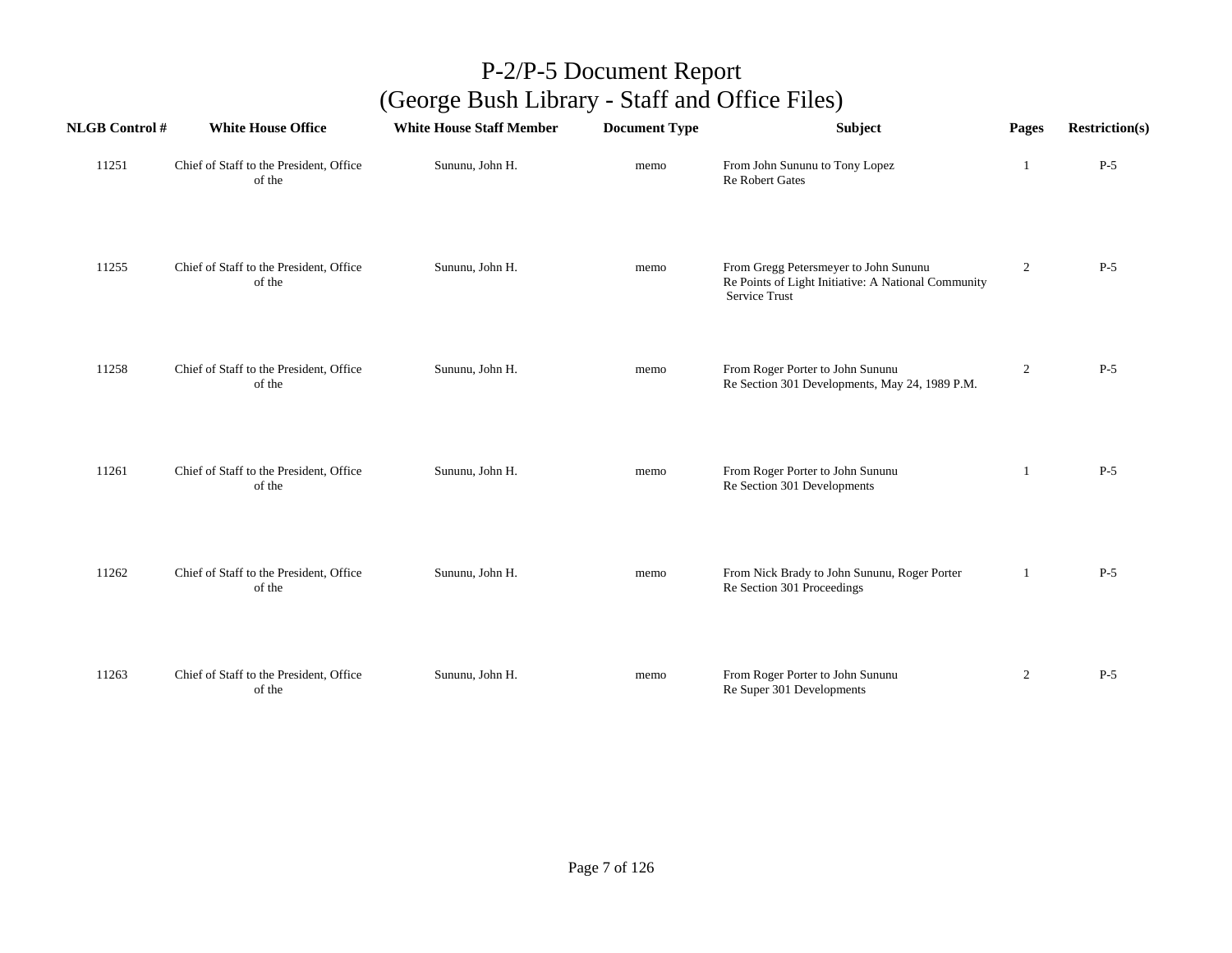| <b>NLGB Control#</b> | <b>White House Office</b>                         | <b>White House Staff Member</b> | <b>Document Type</b> | Subject                                                                                                                                   | Pages          | <b>Restriction(s)</b> |
|----------------------|---------------------------------------------------|---------------------------------|----------------------|-------------------------------------------------------------------------------------------------------------------------------------------|----------------|-----------------------|
| 11265                | Chief of Staff to the President, Office<br>of the | Sununu, John H.                 | memo                 | From Nick Brady to John Sununu, Roger Porter<br>Re Section 301 Proceedings [same as doc 04b]                                              |                | $P-5$                 |
| 11266                | Chief of Staff to the President, Office<br>of the | Sununu, John H.                 | memo                 | From Roger Porter to John Sununu<br>Re Super 301 Developments                                                                             | $\overline{2}$ | $P-5$                 |
| 11268                | Chief of Staff to the President, Office<br>of the | Sununu, John H.                 | memo                 | From Michael Boudin to the Attorney General<br>Re Implementation of the "Super 301" and "Special<br>301" Provisions of the 1988 Trade Act | 6              | $P-5$                 |
| 11269                | Chief of Staff to the President, Office<br>of the | Sununu, John H.                 | memo                 | From Roger Porter to John Sununu<br>Re Education Policy Advisory Committee                                                                | $\mathfrak{Z}$ | $P-5$                 |
| 11270                | Chief of Staff to the President, Office<br>of the | Sununu, John H.                 | executive order      | Draft: President's Education Policy Advisory<br>Committee                                                                                 | $\overline{2}$ | $P-5$                 |
| 11271                | Chief of Staff to the President, Office<br>of the | Sununu, John H.                 | memo                 | From Roger Porter to John Sununu<br>Re Bentsen Child Care Proposal                                                                        | 3              | $P-5$                 |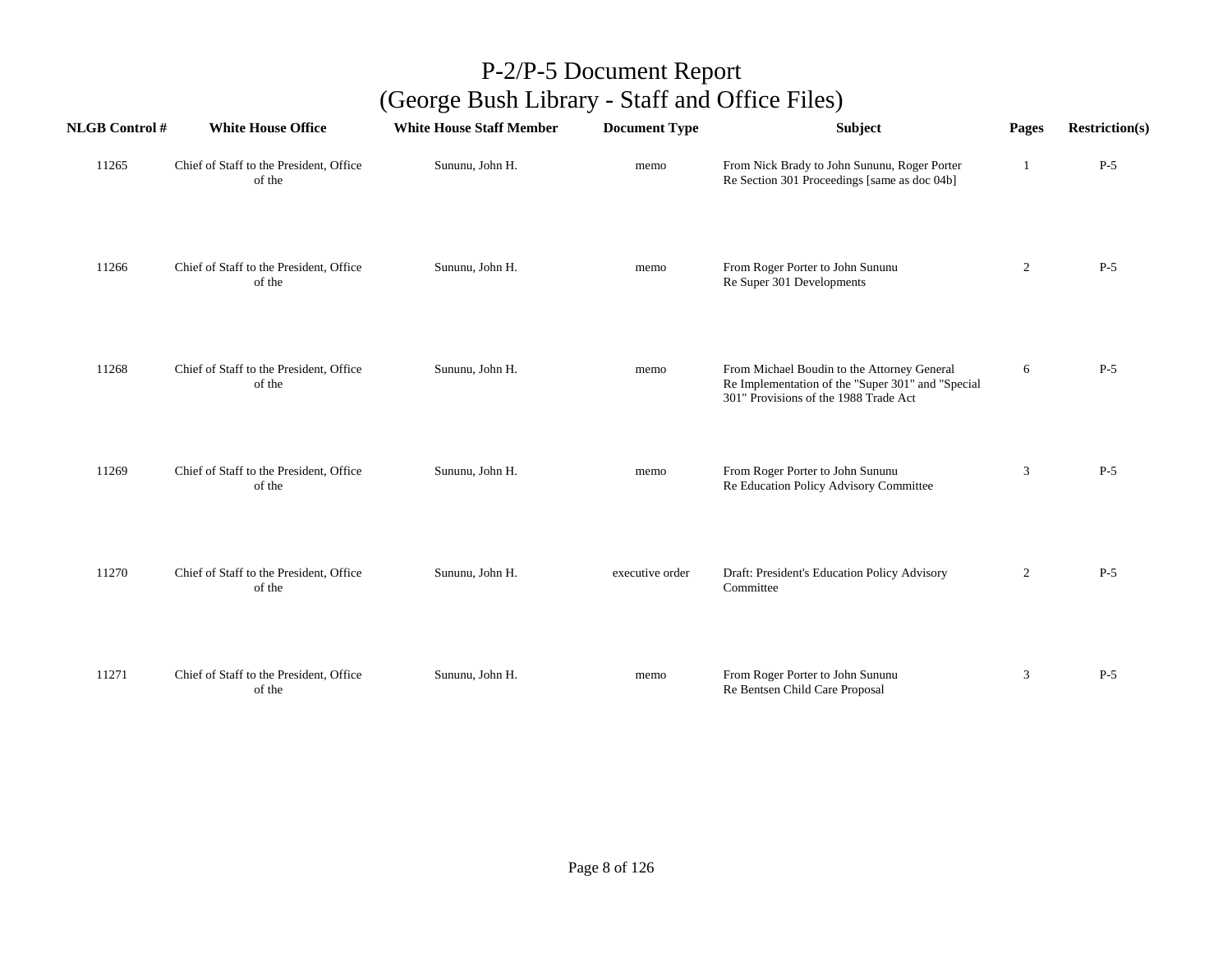| <b>NLGB Control #</b> | <b>White House Office</b>                         | <b>White House Staff Member</b> | <b>Document Type</b> | Subject                                                                                            | Pages          | <b>Restriction(s)</b> |
|-----------------------|---------------------------------------------------|---------------------------------|----------------------|----------------------------------------------------------------------------------------------------|----------------|-----------------------|
| 11272                 | Chief of Staff to the President, Office<br>of the | Sununu, John H.                 | memo                 | From Roger Porter to John Sununu<br>Re Textiles                                                    | -1             | $P-5$                 |
| 11273                 | Chief of Staff to the President, Office<br>of the | Sununu, John H.                 | memo                 | From William Roper to John Sununu<br>Re Meeting w/AMA on Friday, June 23                           | 1              | $P-5$                 |
| 11274                 | Chief of Staff to the President, Office<br>of the | Sununu, John H.                 | memo                 | From William Roper to John Sununu<br>Re Medicare Physician Payment Reform                          | $\overline{2}$ | $P-5$                 |
| 11275                 | Chief of Staff to the President, Office<br>of the | Sununu, John H.                 | report               | Medicare Catastrophic Coverage Act (MCCA)                                                          | 5              | $P-5$                 |
| 11276                 | Chief of Staff to the President, Office<br>of the | Sununu, John H.                 | speech               | Senator Joseph R. Biden, Jr. at National Press Club<br>re Administration drug policy w/annotations | 14             | $P-5$                 |
| 11281                 | Chief of Staff to the President, Office<br>of the | Sununu, John H.                 | list                 | Comparing Biden and POTUS numbers                                                                  | 1              | $P-5$                 |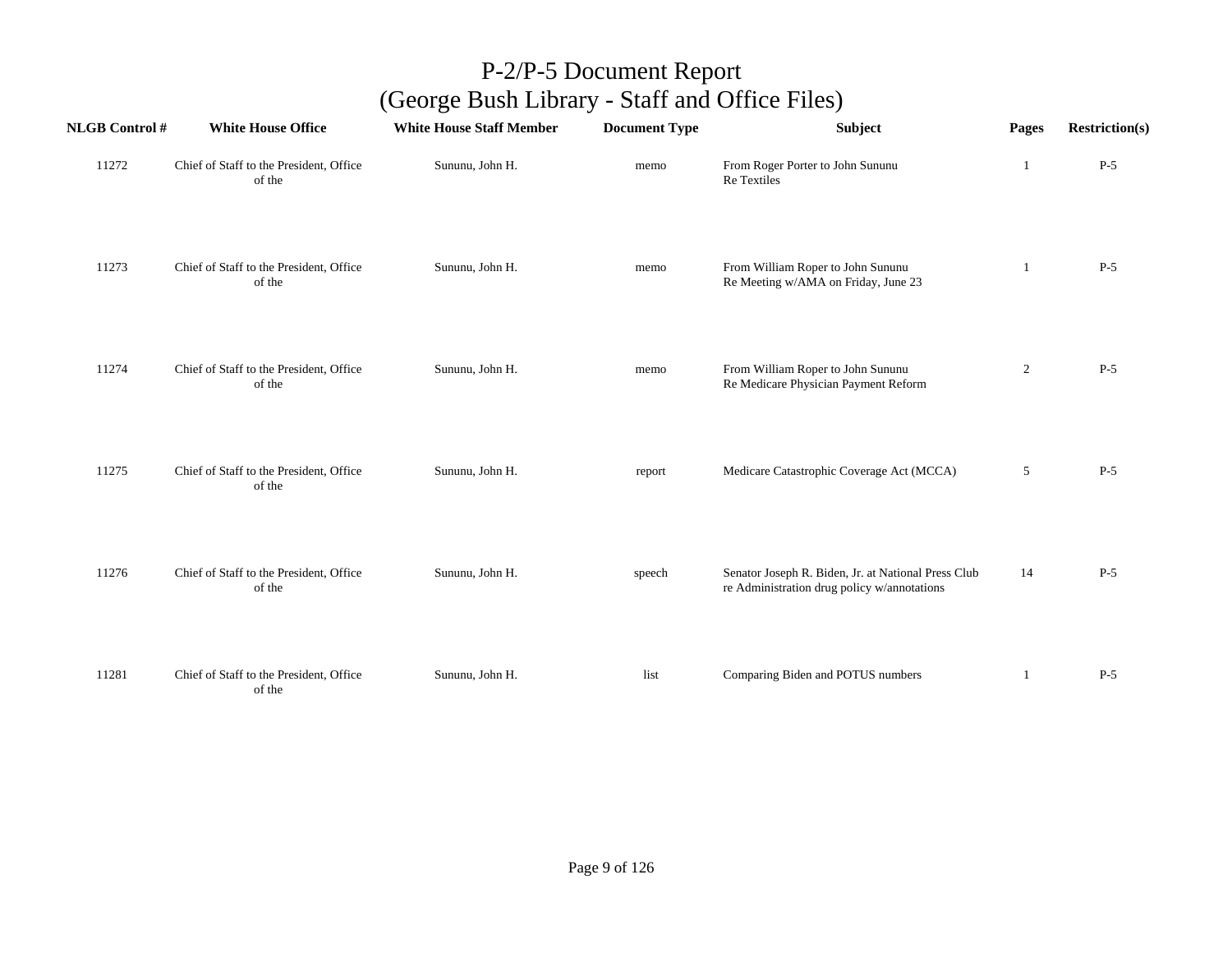| <b>NLGB Control#</b> | <b>White House Office</b>                         | <b>White House Staff Member</b> | <b>Document Type</b> | Subject                                                                            | Pages          | <b>Restriction(s)</b> |
|----------------------|---------------------------------------------------|---------------------------------|----------------------|------------------------------------------------------------------------------------|----------------|-----------------------|
| 11286                | Chief of Staff to the President, Office<br>of the | Sununu, John H.                 | memo                 | From Larry Lindsey to Roger Porter<br>Re Rostenkowski's Latest Capital Gains Offer | $\overline{c}$ | $P-5$                 |
| 11287                | Chief of Staff to the President, Office<br>of the | Sununu, John H.                 | memo                 | From Larry Lindsey to Roger Porter<br>Re Interest Rates and Credit Demand          | $\overline{c}$ | $P-5$                 |
| 11289                | Chief of Staff to the President, Office<br>of the | Sununu, John H.                 | memo                 | From Roger Porter to John Sununu<br>Re EC 1992                                     | $\overline{2}$ | $P-5$                 |
| 11290                | Chief of Staff to the President, Office<br>of the | Sununu, John H.                 | memo                 | From Roger Porter to John Sununu<br>Re US-EC Soybean Trade                         | -1             | $P-5$                 |
| 11293                | Chief of Staff to the President, Office<br>of the | Sununu, John H.                 | memo                 | From Roger Porter to John Sununu<br>Re Soviet Grains Agreement                     | $\overline{c}$ | $P-5$                 |
| 11294                | Chief of Staff to the President, Office<br>of the | Sununu, John H.                 | paper                | Draft: Recommended Presidential Policy<br>Development                              | 19             | $P-5$                 |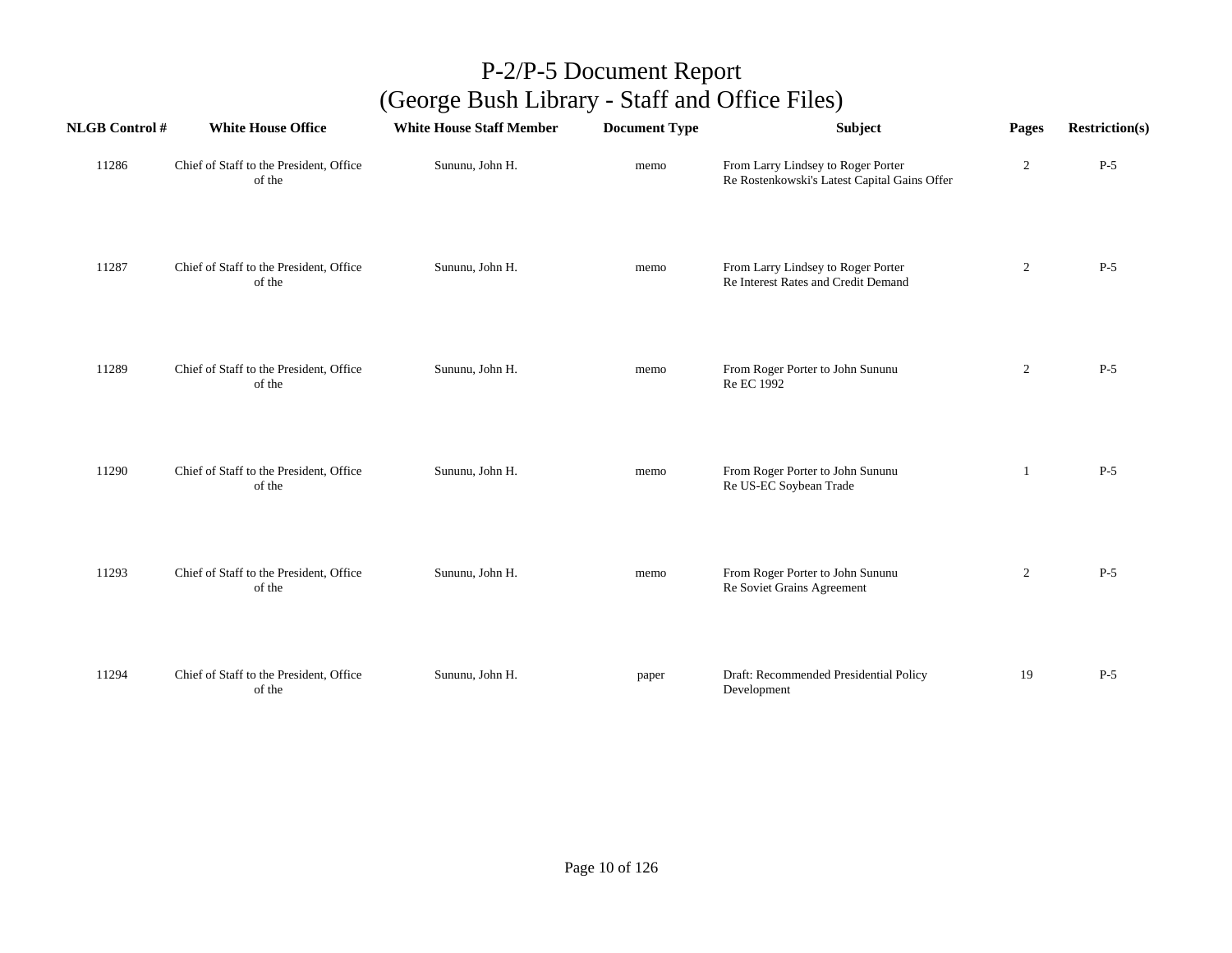| <b>NLGB Control#</b> | <b>White House Office</b>                         | <b>White House Staff Member</b> | <b>Document Type</b> | Subject                                                                                                                         | Pages          | <b>Restriction(s)</b> |
|----------------------|---------------------------------------------------|---------------------------------|----------------------|---------------------------------------------------------------------------------------------------------------------------------|----------------|-----------------------|
| 11295                | Chief of Staff to the President, Office<br>of the | Sununu, John H.                 | memo                 | From Jim Pinkerton to John Sununu<br>Re Follow-up on your request for information                                               | $\overline{4}$ | $P-5$                 |
| 11296                | Chief of Staff to the President, Office<br>of the | Sununu, John H.                 | paper                | Tax increases                                                                                                                   | $\overline{2}$ | $P-5$                 |
| 11297                | Chief of Staff to the President, Office<br>of the | Sununu, John H.                 | report               | Executive Summary: End Stage Renal Disease<br>(ESRD) Reimbursement and the FY1990 Budget<br>Program Savings and Quality of Care | 21             | $P-5$                 |
| 11302                | Chief of Staff to the President, Office<br>of the | Sununu, John H.                 | note                 | From Jim Wray to John Sununu<br>Re Memo re Senator Roy Goodman                                                                  | 1              | $P-5$                 |
| 11309                | Chief of Staff to the President, Office<br>of the | Sununu, John H.                 | report               | On Getting a Vote for Economic Growth                                                                                           | $\overline{c}$ | $P-5$                 |
| 11313                | Chief of Staff to the President, Office<br>of the | Sununu, John H.                 | memo                 | From Jim Wray to Andy Card<br>Re Gun Owners of America                                                                          | 1              | $P-5$                 |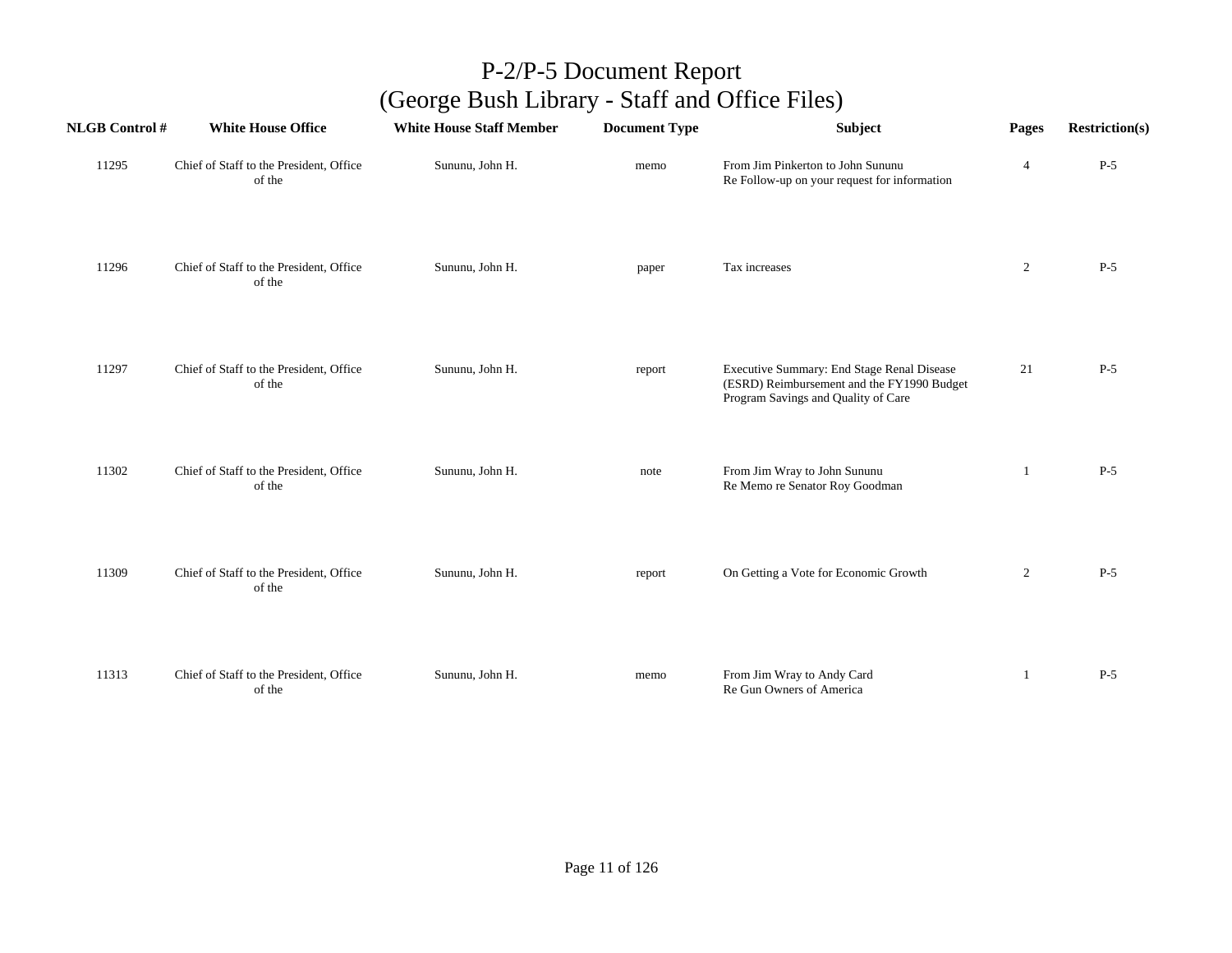| <b>NLGB Control#</b> | <b>White House Office</b>                         | <b>White House Staff Member</b> | <b>Document Type</b> | Subject                                                                                             | Pages          | <b>Restriction(s)</b> |
|----------------------|---------------------------------------------------|---------------------------------|----------------------|-----------------------------------------------------------------------------------------------------|----------------|-----------------------|
| 11319                | Chief of Staff to the President, Office<br>of the | Sununu, John H.                 | memo                 | From D. Allan Bromley to John Sununu<br>Re New, Nov 1, EPA Regulations on Radionuclide<br>Emissions | 1              | $P-5$                 |
| 11320                | Chief of Staff to the President, Office<br>of the | Sununu, John H.                 | report               | EPA Radionuclide Emission Standard                                                                  | -1             | $P-5$                 |
| 11321                | Chief of Staff to the President, Office<br>of the | Sununu, John H.                 | memo                 | From D. Allan Bromley to John Sununu<br>Re Mexican S&T Bilateral                                    | 1              | $P-5$                 |
| 11322                | Chief of Staff to the President, Office<br>of the | Sununu, John H.                 | memo                 | From D. Allan Bromley to John Sununu<br>Re Possible S&T Cooperation w/Mexico                        | $\overline{1}$ | $P-5$                 |
| 11324                | Chief of Staff to the President, Office<br>of the | Sununu, John H.                 | memo                 | From D. Allan Bromley to John Sununu<br>Re Possible S&T Cooperation w/Mexico                        | -1             | $P-5$                 |
| 11326                | Chief of Staff to the President, Office<br>of the | Sununu, John H.                 | memo                 | From D. Allan Bromley to John Sununu<br>Re PCAST                                                    | 1              | $P-5$                 |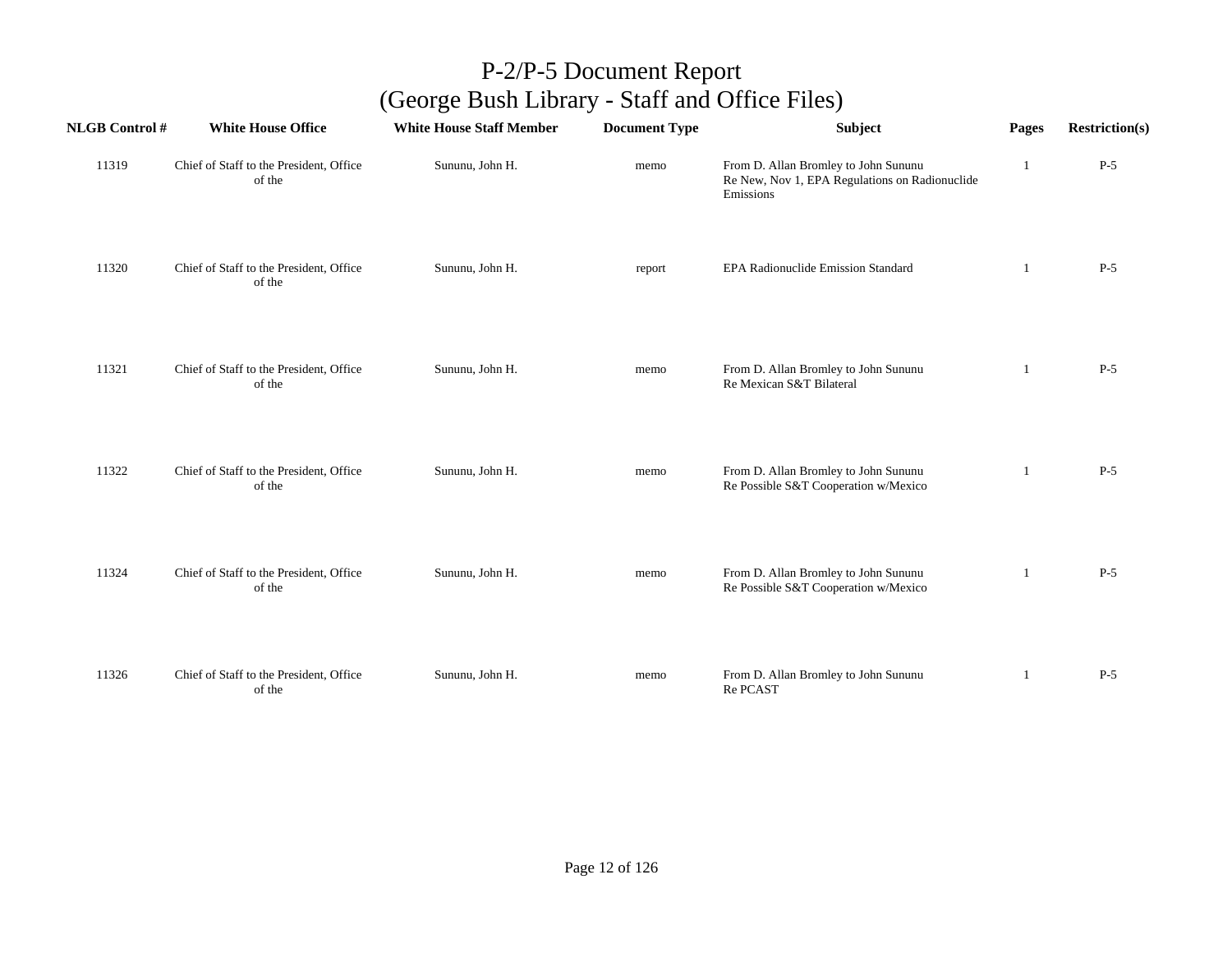| <b>NLGB Control#</b> | <b>White House Office</b>                         | <b>White House Staff Member</b> | <b>Document Type</b> | <b>Subject</b>                                                                                                                   | Pages          | <b>Restriction(s)</b> |
|----------------------|---------------------------------------------------|---------------------------------|----------------------|----------------------------------------------------------------------------------------------------------------------------------|----------------|-----------------------|
| 11328                | Chief of Staff to the President, Office<br>of the | Sununu, John H.                 | memo                 | From D. Allan Bromley to John Sununu<br>1989 Presidential Awards for Excellence in Science<br>and Mathematics Teaching           | 1              | $P-5$                 |
| 11331                | Chief of Staff to the President, Office<br>of the | Sununu, John H.                 | memo                 | From Allan Bromley to John Sununu<br>Re The President's Council of Science and<br><b>Technology Advisors</b>                     | $\overline{2}$ | $P-5$                 |
| 11332                | Chief of Staff to the President, Office<br>of the | Sununu, John H.                 | memo                 | From Allan Bromley to John Sununu<br>Re Council of Science and Technology Advisors                                               | $\overline{2}$ | $P-5$                 |
| 11333                | Chief of Staff to the President, Office<br>of the | Sununu, John H.                 | memo                 | From Allan Bromley to John Sununu<br>Re OSTP Changes                                                                             | 3              | $P-5$                 |
| 11334                | Chief of Staff to the President, Office<br>of the | Sununu, John H.                 | memo                 | From William Graham to Brent Scowcroft<br>Re Background for Discussion of Cooperation on<br>S&T Matters Between the NSC and OSTP | 3              | $P-5$                 |
| 11335                | Chief of Staff to the President, Office<br>of the | Sununu, John H.                 | memo                 | From William Graham to John Sununu, Brent<br>Scowcroft<br>Re Sixth U.S.-China Joint Commission Meeting                           | 3              | $P-5$                 |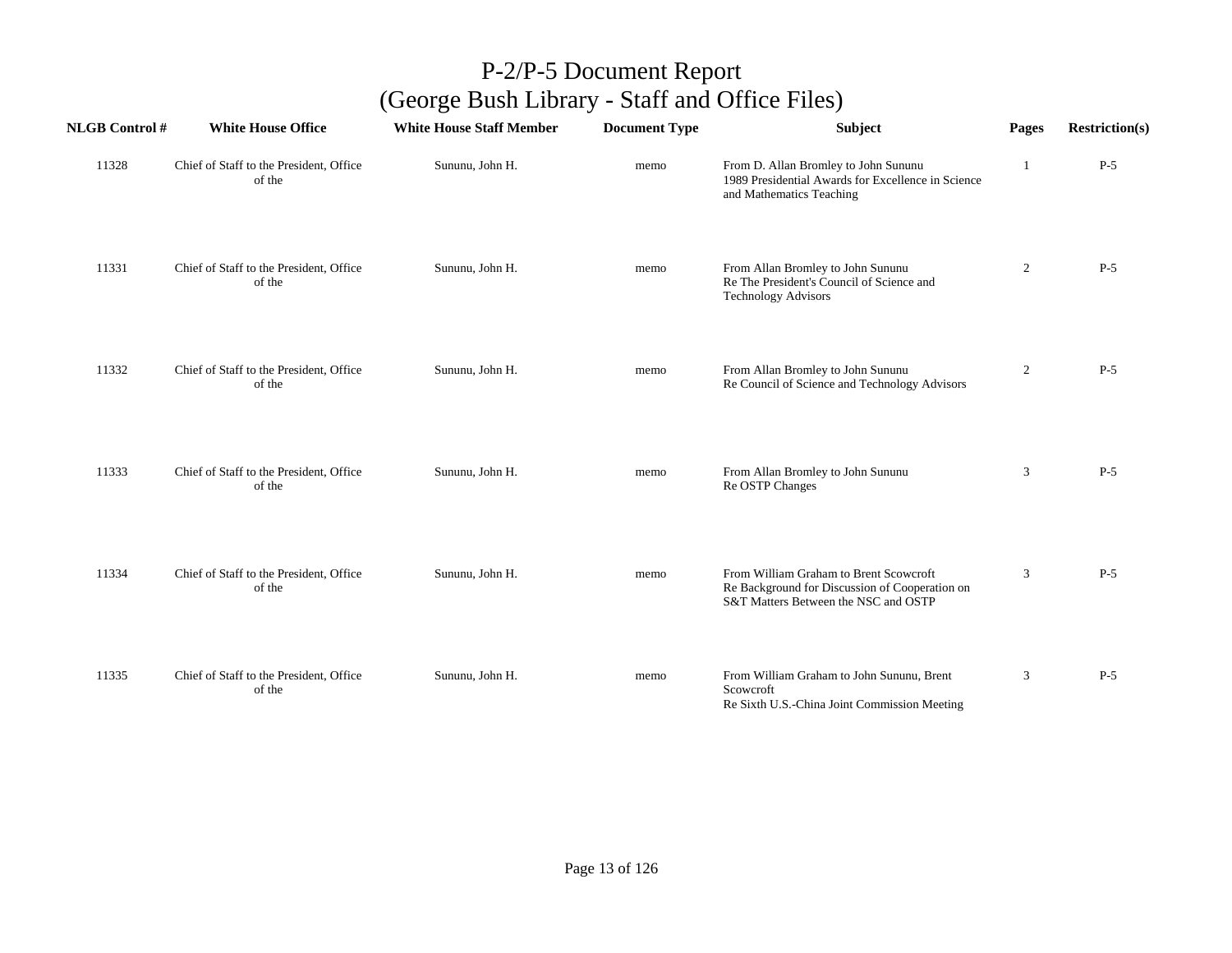| <b>NLGB Control#</b> | <b>White House Office</b>                         | <b>White House Staff Member</b> | <b>Document Type</b> | Subject                                                                                             | Pages          | <b>Restriction(s)</b> |
|----------------------|---------------------------------------------------|---------------------------------|----------------------|-----------------------------------------------------------------------------------------------------|----------------|-----------------------|
| 11336                | Chief of Staff to the President, Office<br>of the | Sununu, John H.                 | note                 | From D. Allan Bromley to John Sununu<br>Re NASP Funding                                             | $\overline{4}$ | $P-5$                 |
| 11341                | Chief of Staff to the President, Office<br>of the | Sununu, John H.                 | memo                 | From William Roper to John Sununu<br>Re Status of the Americans with Disabilities Act               | 3              | $P-5$                 |
| 11342                | Chief of Staff to the President, Office<br>of the | Sununu, John H.                 | note                 | From Linda Casey to John Sununu<br>Re Message from Cardinal Law and Alliance Against<br>Pornography |                | $P-5$                 |
| 11344                | Chief of Staff to the President, Office<br>of the | Sununu, John H.                 | note                 | From Linda Casey to Governor Sununu<br>Re Message from Cardinal Law                                 |                | $P-5$                 |
| 11345                | Chief of Staff to the President, Office<br>of the | Sununu, John H.                 | paper                | From Craig Fuller<br>Re America 2000 strategy outline                                               | $\overline{2}$ | $P-5$                 |
| 11347                | Chief of Staff to the President, Office<br>of the | Sununu, John H.                 | memo                 | From C. Boyden Gray to John Sununu<br>Re Transition of Future WH Staff Members                      | $\overline{4}$ | $P-5$                 |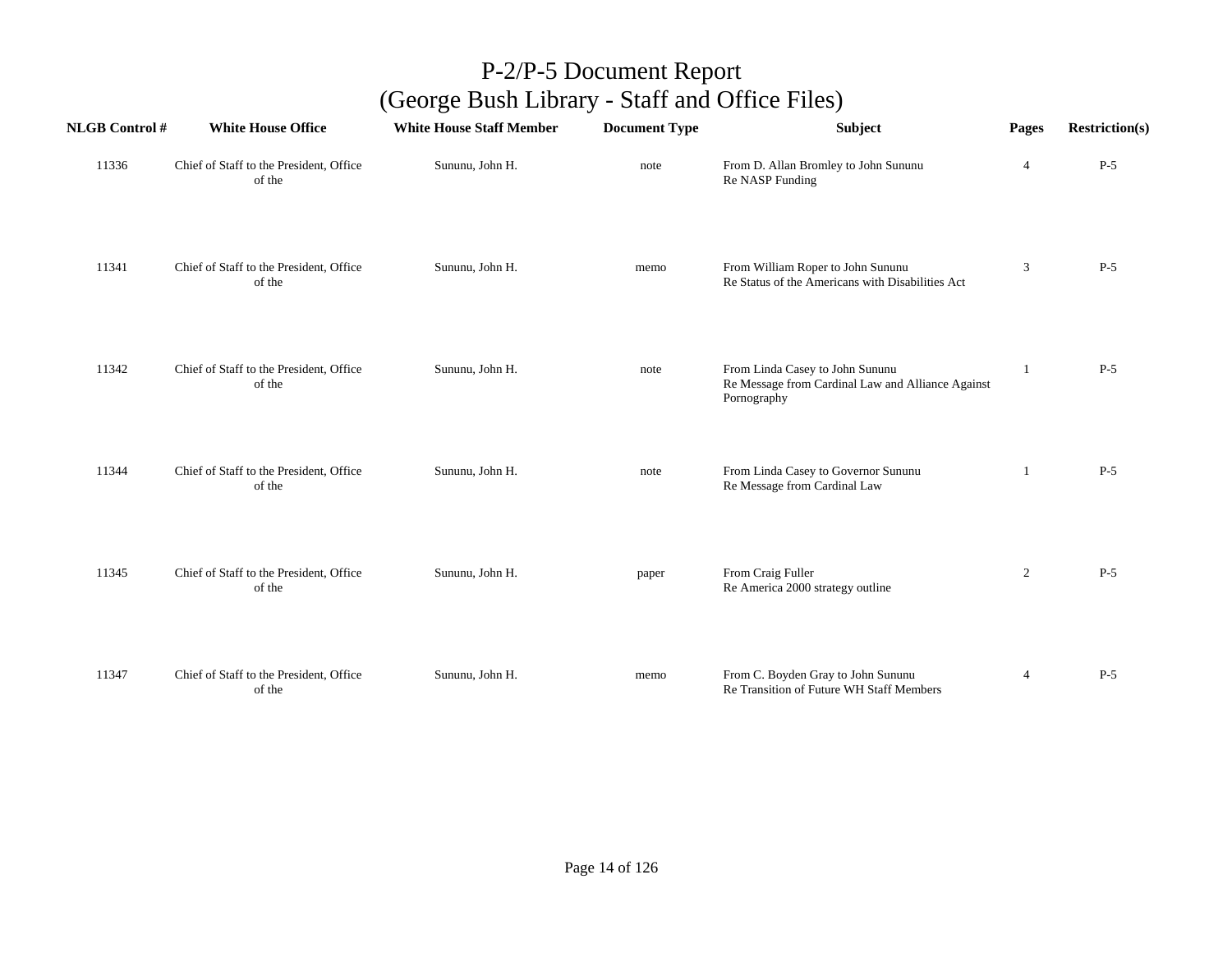| <b>NLGB Control #</b> | <b>White House Office</b>                         | <b>White House Staff Member</b> | <b>Document Type</b> | <b>Subject</b>                                                                             | Pages          | <b>Restriction(s)</b> |
|-----------------------|---------------------------------------------------|---------------------------------|----------------------|--------------------------------------------------------------------------------------------|----------------|-----------------------|
| 11349                 | Chief of Staff to the President, Office<br>of the | Sununu, John H.                 | paper                | From the Office of Tax Analysis<br>Re Enterprise Zones                                     | $\mathbf{3}$   | $P-5$                 |
| 11350                 | Chief of Staff to the President, Office<br>of the | Sununu, John H.                 | paper                | Re Capital Gains Options                                                                   | $\tau$         | $P-5$                 |
| 11352                 | Chief of Staff to the President, Office<br>of the | Sununu, John H.                 | memo                 | From Douglas Johnson to John Sununu<br>Re Three Abortion-related Appropriations Issues     | $\overline{c}$ | $P-5$                 |
| 11353                 | Chief of Staff to the President, Office<br>of the | Sununu, John H.                 | memo                 | From Douglas Johnson to John Sununu<br>Re D.C. and Foreign Operations Appropriations Bills | 3              | $P-5$                 |
| 11354                 | Chief of Staff to the President, Office<br>of the | Sununu, John H.                 | memo                 | From Douglas Johnson to John Sununu<br>Re Fetal-Tissue Research                            | 3              | $P-5$                 |
| 11355                 | Chief of Staff to the President, Office<br>of the | Sununu, John H.                 | paper                | Re Human fetal tissue transplantation research                                             | $\overline{c}$ | $P-5$                 |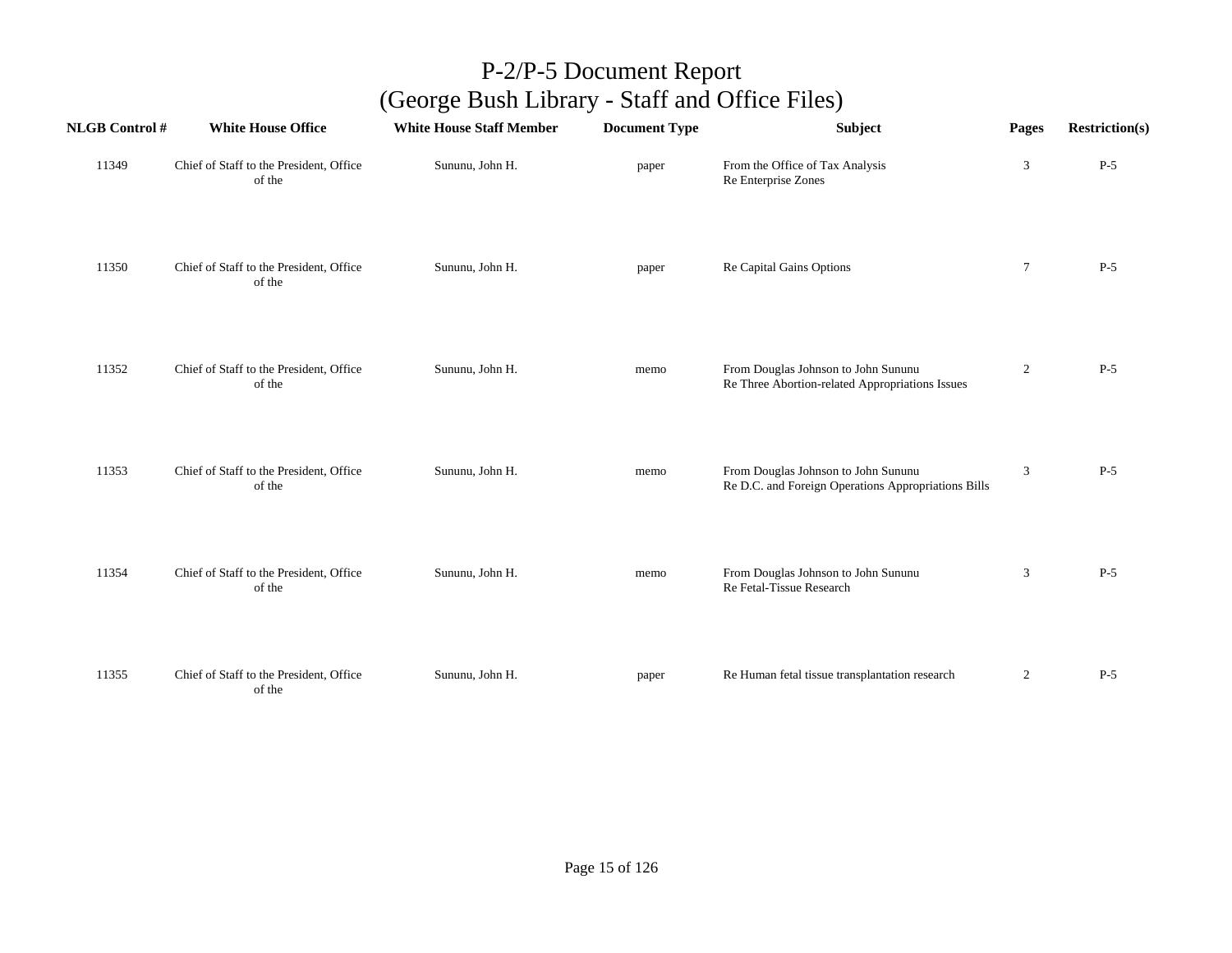| <b>NLGB Control#</b> | <b>White House Office</b>                         | <b>White House Staff Member</b> | <b>Document Type</b> | Subject                                                                                            | Pages          | <b>Restriction(s)</b> |
|----------------------|---------------------------------------------------|---------------------------------|----------------------|----------------------------------------------------------------------------------------------------|----------------|-----------------------|
| 11356                | Chief of Staff to the President, Office<br>of the | Sununu, John H.                 | memo                 | From Douglas Johnson to John Sununu<br>Re Mikulski Amendment/UNFPA                                 | $\overline{c}$ | $P-5$                 |
| 11358                | Chief of Staff to the President, Office<br>of the | Sununu, John H.                 | letter               | From Bobbie Kilberg to John Sununu<br>Re Federal Funding of Abortions for Rape or Incest           | $\overline{2}$ | $P-5$                 |
| 11359                | Chief of Staff to the President, Office<br>of the | Sununu, John H.                 | paper                | Re Human Fetal Tissue Transplantation Research                                                     | $\overline{2}$ | $P-5$                 |
| 11360                | Chief of Staff to the President, Office<br>of the | Sununu, John H.                 | paper                | Issue Brief: Rape and Incest Abortions                                                             | 3              | $P-5$                 |
| 11362                | Chief of Staff to the President, Office<br>of the | Sununu, John H.                 | memo                 | From Frederick D. McClure to John Sununu<br>Re Abortion Language in Pending Appropriations<br>Bill | 3              | $P-5$                 |
| 11363                | Chief of Staff to the President, Office<br>of the | Sununu, John H.                 | memo                 | From Tony Schall to David Q. Bates<br>Re Article in Washington Post on Abortion Cases              | 3              | $P-5$                 |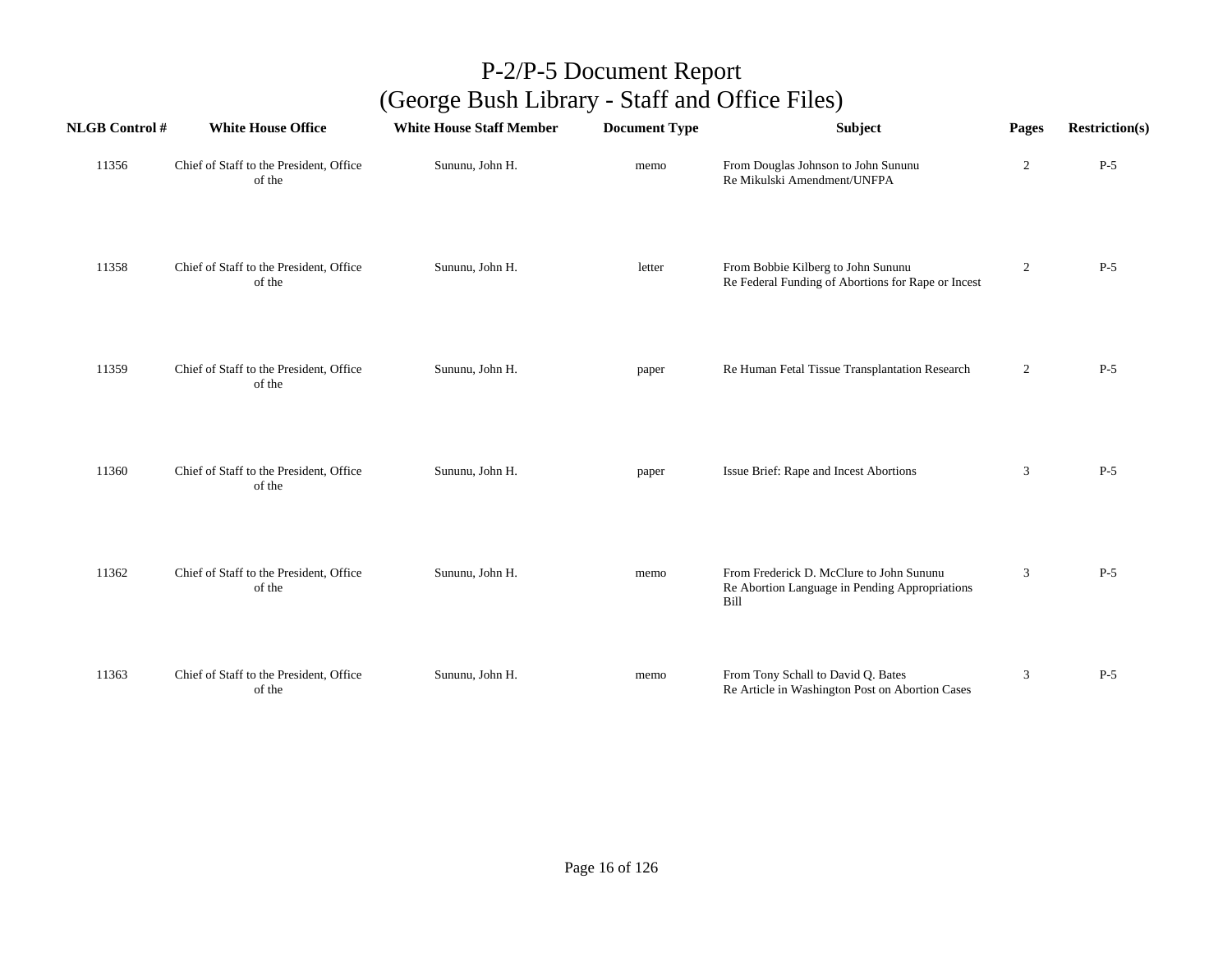| <b>NLGB Control#</b> | <b>White House Office</b>                         | <b>White House Staff Member</b> | <b>Document Type</b> | Subject                                                                                                       | Pages          | <b>Restriction(s)</b> |
|----------------------|---------------------------------------------------|---------------------------------|----------------------|---------------------------------------------------------------------------------------------------------------|----------------|-----------------------|
| 11364                | Chief of Staff to the President, Office<br>of the | Sununu, John H.                 | memo                 | From Darla St. Martin to John Sununu<br>Re UNPF                                                               | $\overline{c}$ | $P-5$                 |
| 11365                | Chief of Staff to the President, Office<br>of the | Sununu, John H.                 | memo                 | From Robert S. Ross to John Sununu<br>Re Concerns over the Pending National Drug Strategy                     | $\overline{c}$ | $P-5$                 |
| 11366                | Chief of Staff to the President, Office<br>of the | Sununu, John H.                 | memo                 | From William Bennett to John Sununu<br>Re Biden Anti-drug Proposals [2 copies]                                | $\overline{4}$ | $P-5$                 |
| 11367                | Chief of Staff to the President, Office<br>of the | Sununu, John H.                 | memo                 | From John Schall to David Bates<br>Re Working Group on Anti-drug Policy Meeting                               | $\overline{2}$ | $P-5$                 |
| 11368                | Chief of Staff to the President, Office<br>of the | Sununu, John H.                 | memo                 | From Robert S. Ross to John Sununu<br>Re Concerns over the Pending National Drug Strategy<br>[same as doc 01] | $\overline{c}$ | $P-5$                 |
| 11369                | Chief of Staff to the President, Office<br>of the | Sununu, John H.                 | paper                | Points to be Made: Drug Strategy Summit Group                                                                 | 3              | $P-5$                 |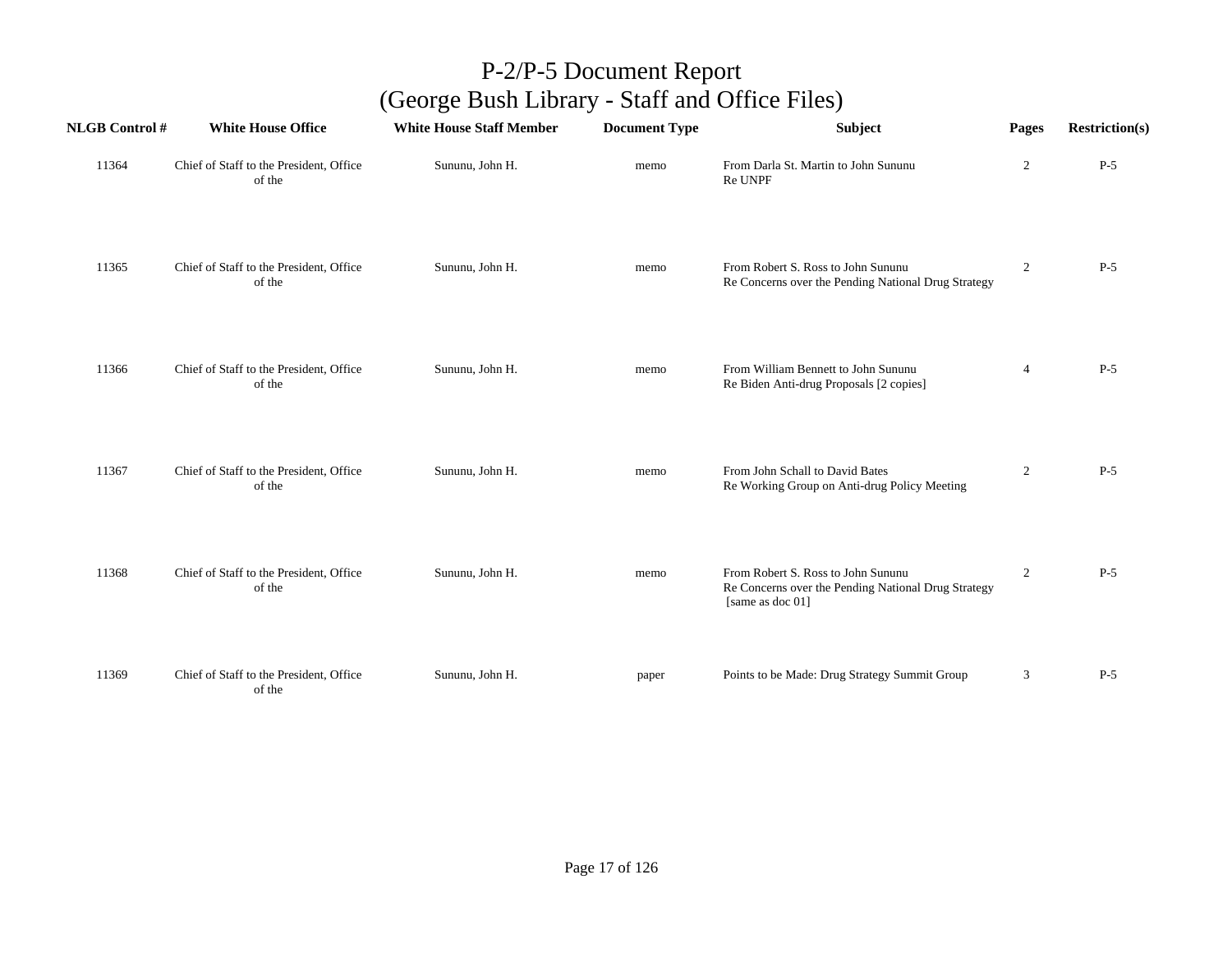| <b>NLGB Control #</b> | <b>White House Office</b>                         | <b>White House Staff Member</b> | <b>Document Type</b> | Subject                                                                                                                       | Pages          | <b>Restriction(s)</b> |
|-----------------------|---------------------------------------------------|---------------------------------|----------------------|-------------------------------------------------------------------------------------------------------------------------------|----------------|-----------------------|
| 11370                 | Chief of Staff to the President, Office<br>of the | Sununu, John H.                 | memo                 | From Michael P. Jackson to David Q. Bates<br>Re Congressional Monitoring of William Bennett's<br><b>Drug Control Strategy</b> | $\overline{2}$ | $P-5$                 |
| 11371                 | Chief of Staff to the President, Office<br>of the | Sununu, John H.                 | memo                 | From David Q. Bates to John Sununu<br>Re Bill Bennett Press Conference on Thursday,<br>October 19th                           | 1              | $P-5$                 |
| 11372                 | Chief of Staff to the President, Office<br>of the | Sununu, John H.                 | memo                 | From J. Bonnie Newman to Janet Hale<br>Re Office of the National Drug Control Policy FY90<br><b>Budget</b>                    | $\overline{2}$ | $P-5$                 |
| 11373                 | Chief of Staff to the President, Office<br>of the | Sununu, John H.                 | memo                 | From William Bennett to John Sununu<br>Re Presidential Leadership on Law Enforcement<br><b>Issues</b>                         | 1              | $P-5$                 |
| 11374                 | Chief of Staff to the President, Office<br>of the | Sununu, John H.                 | memo                 | From Mike Uhlmann to Boyden Gray<br>Re The Anti-drug Abuse Act of 1988                                                        | 9              | $P-5$                 |
| 11375                 | Chief of Staff to the President, Office<br>of the | Sununu, John H.                 | paper                | Legislative Strategy Re Drug Package for Discussion<br>9/7/89                                                                 | 3              | $P-5$                 |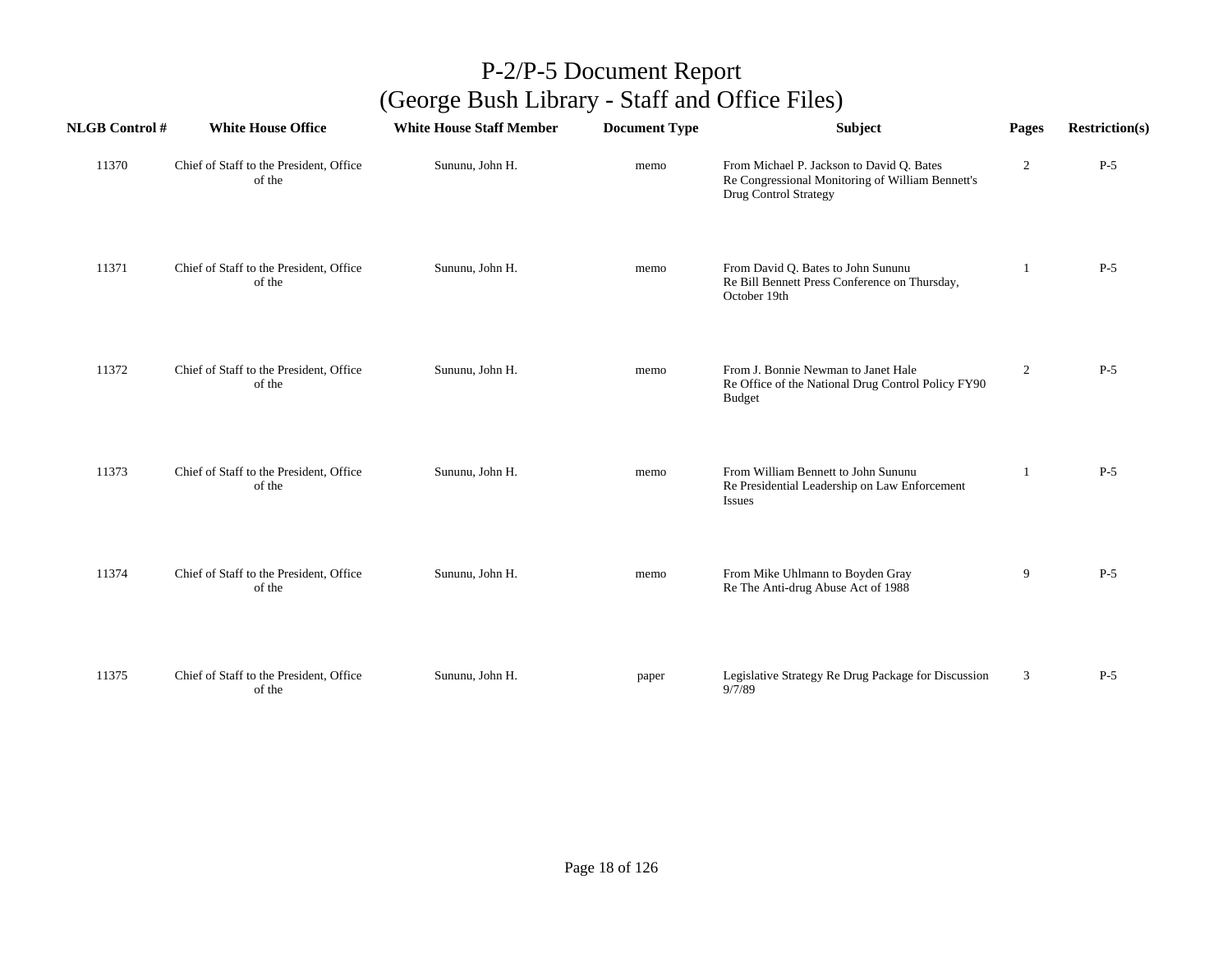| <b>NLGB Control#</b> | <b>White House Office</b>                         | <b>White House Staff Member</b> | <b>Document Type</b> | Subject                                                                                                | Pages          | <b>Restriction(s)</b> |
|----------------------|---------------------------------------------------|---------------------------------|----------------------|--------------------------------------------------------------------------------------------------------|----------------|-----------------------|
| 11376                | Chief of Staff to the President, Office<br>of the | Sununu, John H.                 | memo                 | From Michael Boskin to John Sununu<br>Re Veto Recommendation                                           | 1              | $P-5$                 |
| 11377                | Chief of Staff to the President, Office<br>of the | Sununu, John H.                 | memo                 | From Michael Boskin to John Sununu<br>Re Meeting w/Chairman John Dingell                               | -1             | $P-5$                 |
| 11379                | Chief of Staff to the President, Office<br>of the | Sununu, John H.                 | note                 | From Michael Boskin to John Sununu<br>Re Summary of Camp David Meeting                                 | 1              | $P-5$                 |
| 11380                | Chief of Staff to the President, Office<br>of the | Sununu, John H.                 | report               | From Michael Boskin to John Sununu<br>Re Brief Overview of Camp David Meeting w/Outside<br>Economists  | 14             | $P-5$                 |
| 11382                | Chief of Staff to the President, Office<br>of the | Sununu, John H.                 | memo                 | From Michael Boskin to John Sununu<br>Re My Technical Economic Support Role for Budget<br>Summit Group |                | $P-5$                 |
| 11384                | Chief of Staff to the President, Office<br>of the | Sununu, John H.                 | paper                | From Nick Brady to John Sununu<br>Re Tax Treatment of Ethyl Tertiary Butyl Ether<br>(ETBE)             | $\overline{2}$ | $P-5$                 |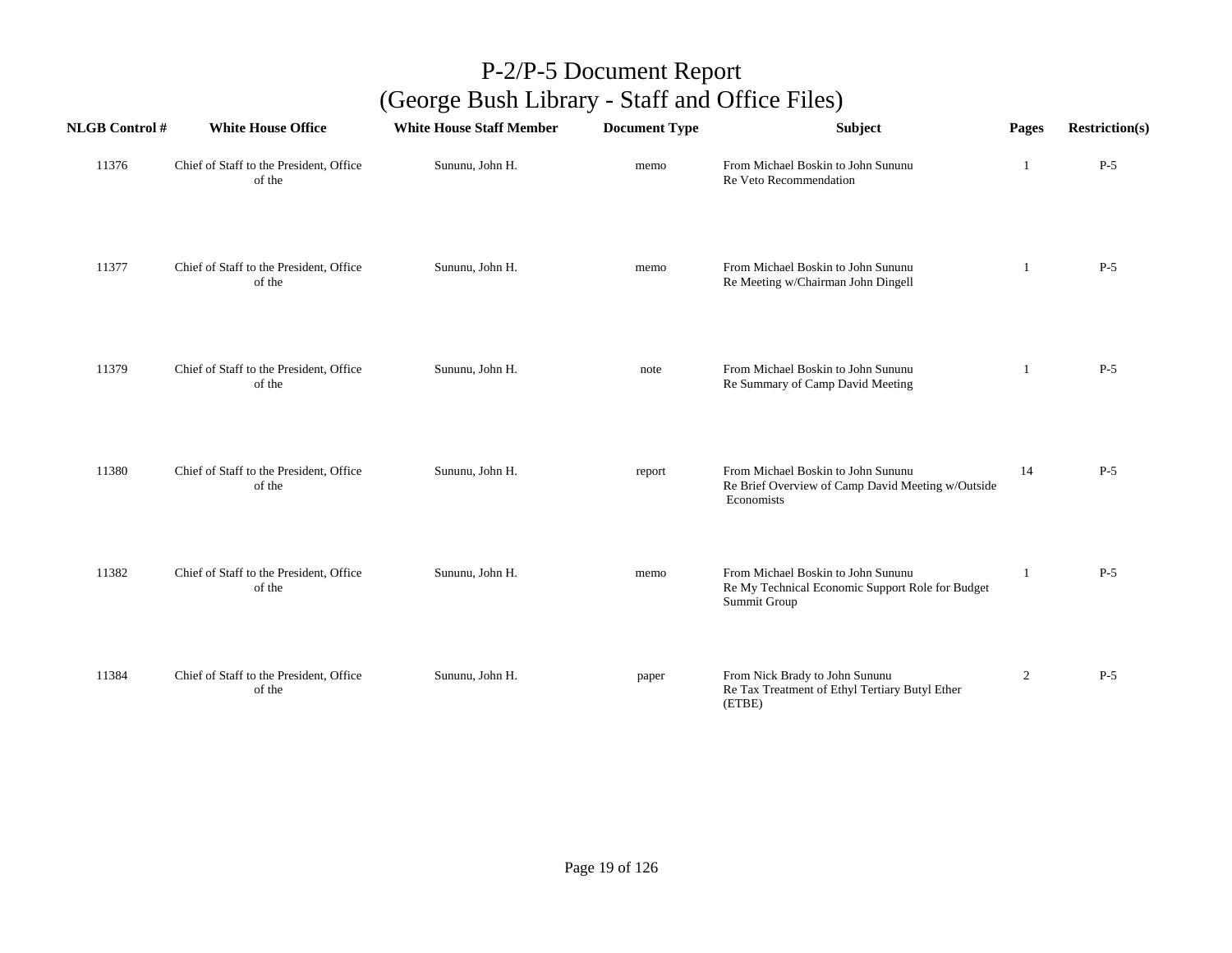| <b>NLGB Control#</b> | <b>White House Office</b>                         | <b>White House Staff Member</b> | <b>Document Type</b> | <b>Subject</b>                                                                                                                                                     | Pages          | <b>Restriction(s)</b> |
|----------------------|---------------------------------------------------|---------------------------------|----------------------|--------------------------------------------------------------------------------------------------------------------------------------------------------------------|----------------|-----------------------|
| 11386                | Chief of Staff to the President, Office<br>of the | Sununu, John H.                 | memo                 | From Hollis McLaughlin to Secretary Brady<br>Re Section 89                                                                                                         | 6              | $P-5$                 |
| 11387                | Chief of Staff to the President, Office<br>of the | Sununu, John H.                 | memo                 | From Frederick D. McClure to Nicholas E. Calio<br>Re Letter from Way and Means Republicans about<br>Administration Position on Catastophic Health Care<br>Coverage | $\mathbf{1}$   | $P-5$                 |
| 11388                | Chief of Staff to the President, Office<br>of the | Sununu, John H.                 | memo                 | From Roger Porter to John Sununu<br>Re Recommended Discussion w/ Rep. Bill Archer<br>[3 copies]                                                                    | 6              | $P-5$                 |
| 11389                | Chief of Staff to the President, Office<br>of the | Sununu, John H.                 | paper                | Options paper on Tort Reform Initiatives                                                                                                                           | 6              | $P-5$                 |
| 11392                | Chief of Staff to the President, Office<br>of the | Sununu, John H.                 | paper                | Re Combatting Violent Crime                                                                                                                                        | $\,8\,$        | $P-5$                 |
| 11394                | Chief of Staff to the President, Office<br>of the | Sununu, John H.                 | memo                 | From Roger Porter to John Sununu<br>Re Broadening the Suspension of Assault Rifle<br>Imports                                                                       | $\overline{2}$ | $P-5$                 |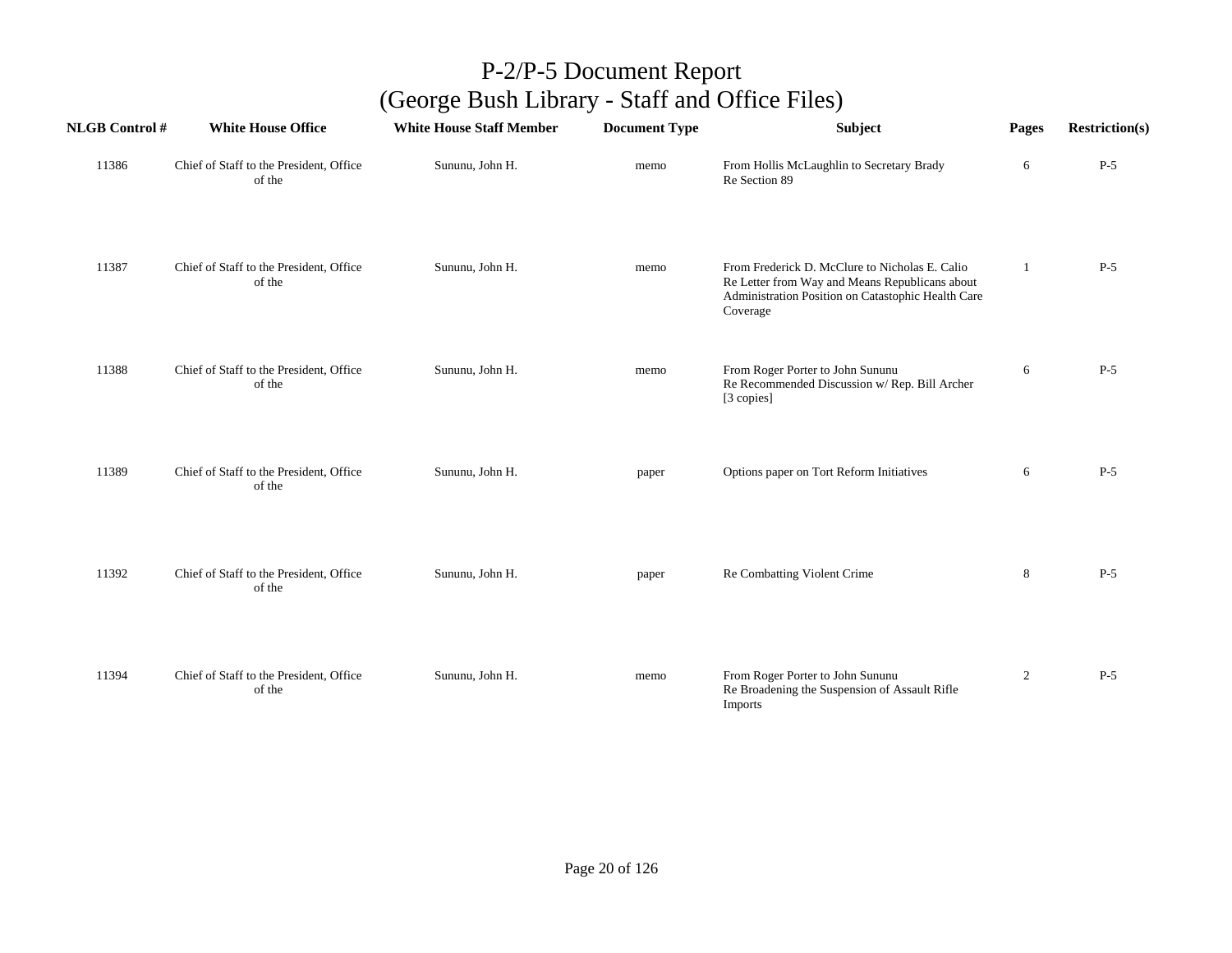| <b>NLGB Control #</b> | <b>White House Office</b>                         | <b>White House Staff Member</b> | <b>Document Type</b> | Subject                                                                                       | Pages          | <b>Restriction(s)</b> |
|-----------------------|---------------------------------------------------|---------------------------------|----------------------|-----------------------------------------------------------------------------------------------|----------------|-----------------------|
| 11395                 | Chief of Staff to the President, Office<br>of the | Sununu, John H.                 | paper                | Re Assault Weapons                                                                            | $\tau$         | $P-5$                 |
| 11396                 | Chief of Staff to the President, Office<br>of the | Sununu, John H.                 | paper                | Re Assault Weapons                                                                            | $\tau$         | $P-5$                 |
| 11397                 | Chief of Staff to the President, Office<br>of the | Sununu, John H.                 | memo                 | From Roger Porter to John Sununu<br>Re Assault Weapons Legislation                            | $\overline{c}$ | $P-5$                 |
| 11398                 | Chief of Staff to the President, Office<br>of the | Sununu, John H.                 | paper                | Re Assault Weapons<br>[same as doc 01]                                                        | $\tau$         | $P-5$                 |
| 11399                 | Chief of Staff to the President, Office<br>of the | Sununu, John H.                 | paper                | Re Assault Weapons                                                                            | $\overline{4}$ | $P-5$                 |
| 11400                 | Chief of Staff to the President, Office<br>of the | Sununu, John H.                 | memo                 | From J. Michael Quinlan to Dick Thornburgh<br>Re Federal Bureau of Prison's Expansion Program | $\mathfrak{Z}$ | $P-5$                 |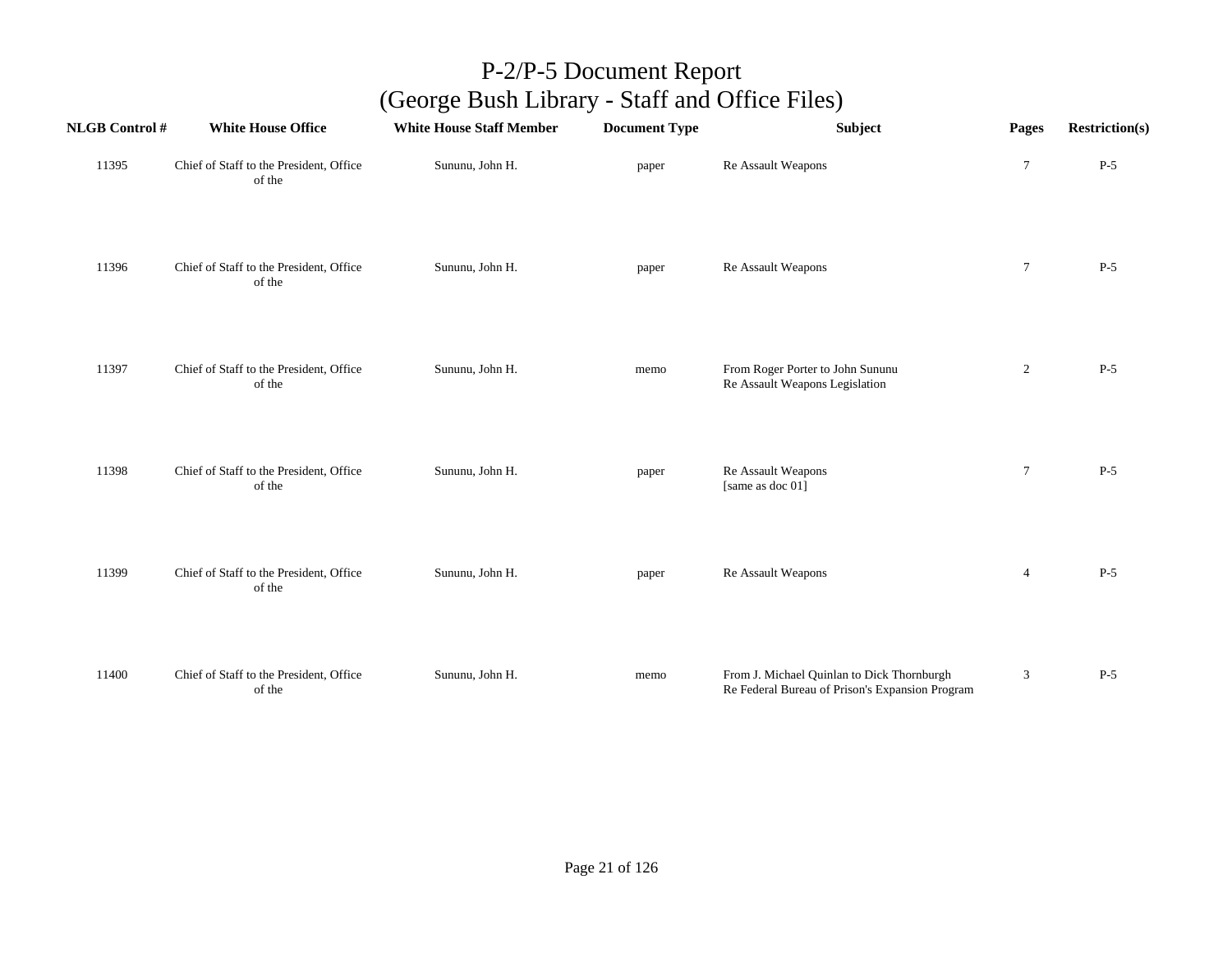| <b>NLGB Control#</b> | <b>White House Office</b>                         | <b>White House Staff Member</b> | <b>Document Type</b> | Subject                                                                                                                       | Pages          | <b>Restriction(s)</b> |
|----------------------|---------------------------------------------------|---------------------------------|----------------------|-------------------------------------------------------------------------------------------------------------------------------|----------------|-----------------------|
| 11403                | Chief of Staff to the President, Office<br>of the | Sununu, John H.                 | list                 | <b>Labor Issues</b>                                                                                                           | 1              | $P-5$                 |
| 11404                | Chief of Staff to the President, Office<br>of the | Sununu, John H.                 | memo                 | From Elizabeth Dole to John Sununu<br>Re Veto strategy for draft minimum wage bill                                            | -1             | $P-5$                 |
| 11405                | Chief of Staff to the President, Office<br>of the | Sununu, John H.                 | note                 | From Elizabeth Dole to John Sununu<br>Re Minimum wage bill                                                                    | $\overline{2}$ | $P-5$                 |
| 11406                | Chief of Staff to the President, Office<br>of the | Sununu, John H.                 | memo                 | From Samuel K. Skinner to John Sununu<br>Re President's Action on Eastern Airlines Bill (H.R.<br>1231)                        | 3              | $P-5$                 |
| 11407                | Chief of Staff to the President, Office<br>of the | Sununu, John H.                 | memo                 | From Samuel K. Skinner to John Sununu<br>Re Airline Leveraged Buyouts and Foreign Airline<br>Equity in U.S. Carriers          | 3              | $P-5$                 |
| 11408                | Chief of Staff to the President, Office<br>of the | Sununu, John H.                 | memo                 | From Roger Porter to John Sununu<br>Re Possibility of Legislation Requiring Intervention<br>into the Eastern Airlines Dispute | $\overline{2}$ | $P-5$                 |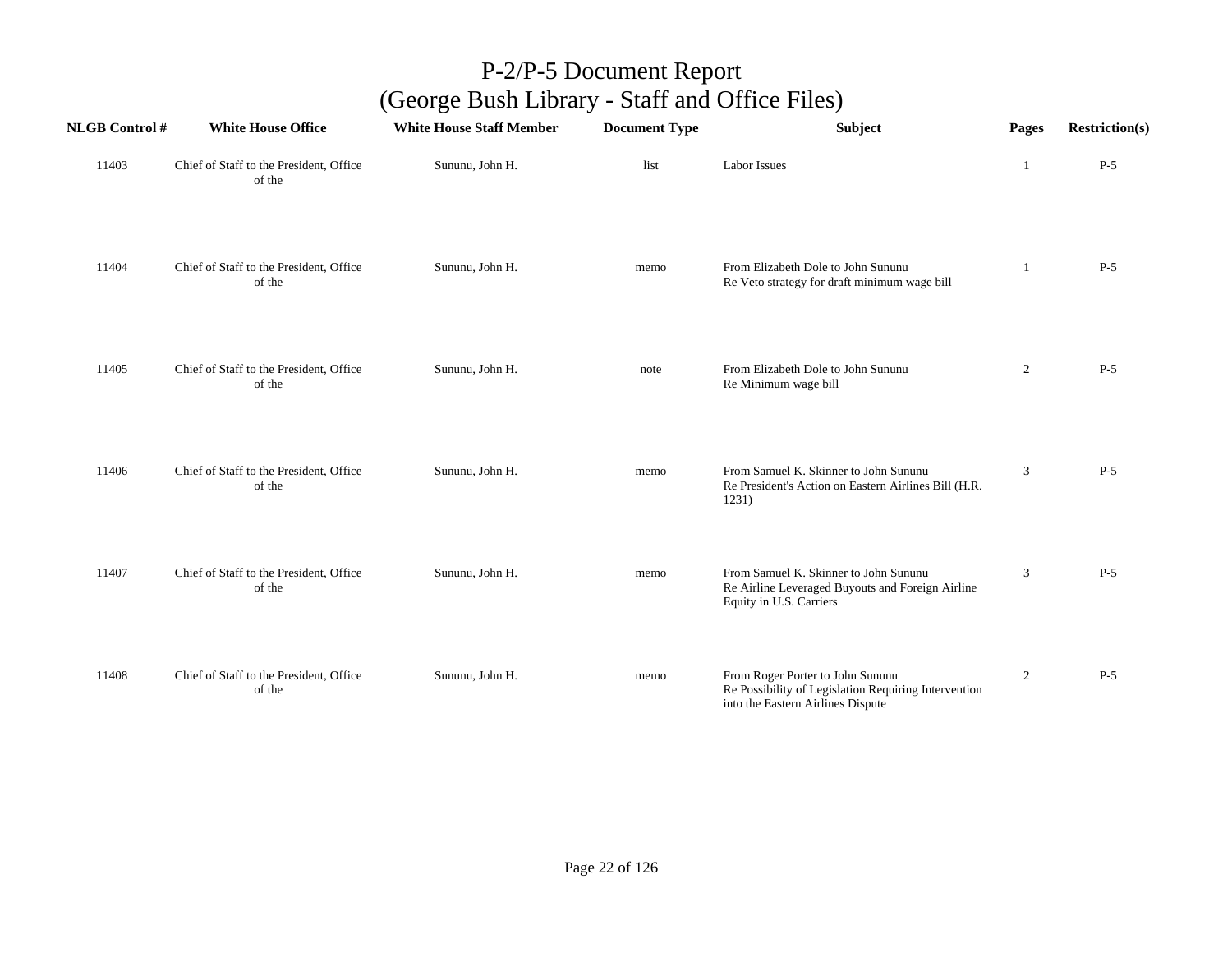| <b>NLGB</b> Control # | <b>White House Office</b>                         | <b>White House Staff Member</b> | <b>Document Type</b> | Subject                                                                                                                                              | Pages          | <b>Restriction(s)</b> |
|-----------------------|---------------------------------------------------|---------------------------------|----------------------|------------------------------------------------------------------------------------------------------------------------------------------------------|----------------|-----------------------|
| 11409                 | Chief of Staff to the President, Office<br>of the | Sununu, John H.                 | memo                 | From Sam Skinner to John Sununu<br>Re Eastern Airlines Bankrupty and Labor Situation                                                                 | $\overline{2}$ | $P-5$                 |
| 11410                 | Chief of Staff to the President, Office<br>of the | Sununu, John H.                 | memo                 | From Sam Skinner to John Sununu<br>Re Overview of Airline Industry                                                                                   | 3              | $P-5$                 |
| 11411                 | Chief of Staff to the President, Office<br>of the | Sununu, John H.                 | note                 | From Jim Cicconi to Roger Porter<br>Re Attached memo                                                                                                 | 1              | $P-5$                 |
| 11414                 | Chief of Staff to the President, Office<br>of the | Sununu, John H.                 | memo                 | From Elizabeth Dole to John Sununu<br>Re Eastern Strike Outline [2 copies]                                                                           | 12             | $P-5$                 |
| 11416                 | Chief of Staff to the President, Office<br>of the | Sununu, John H.                 | memo                 | Response to 1/22/90 memo comparing H.R. 2712<br>with the administration's immigration relief plan for<br>nationals of the People's Republic of China | 3              | $P-5$                 |
| 11425                 | Chief of Staff to the President, Office<br>of the | Sununu, John H.                 | memo                 | From Frederick D. McClure to John Sununu<br>Re Recommended phone call to Sen. Warren Rudman                                                          | $\overline{2}$ | $P-5$                 |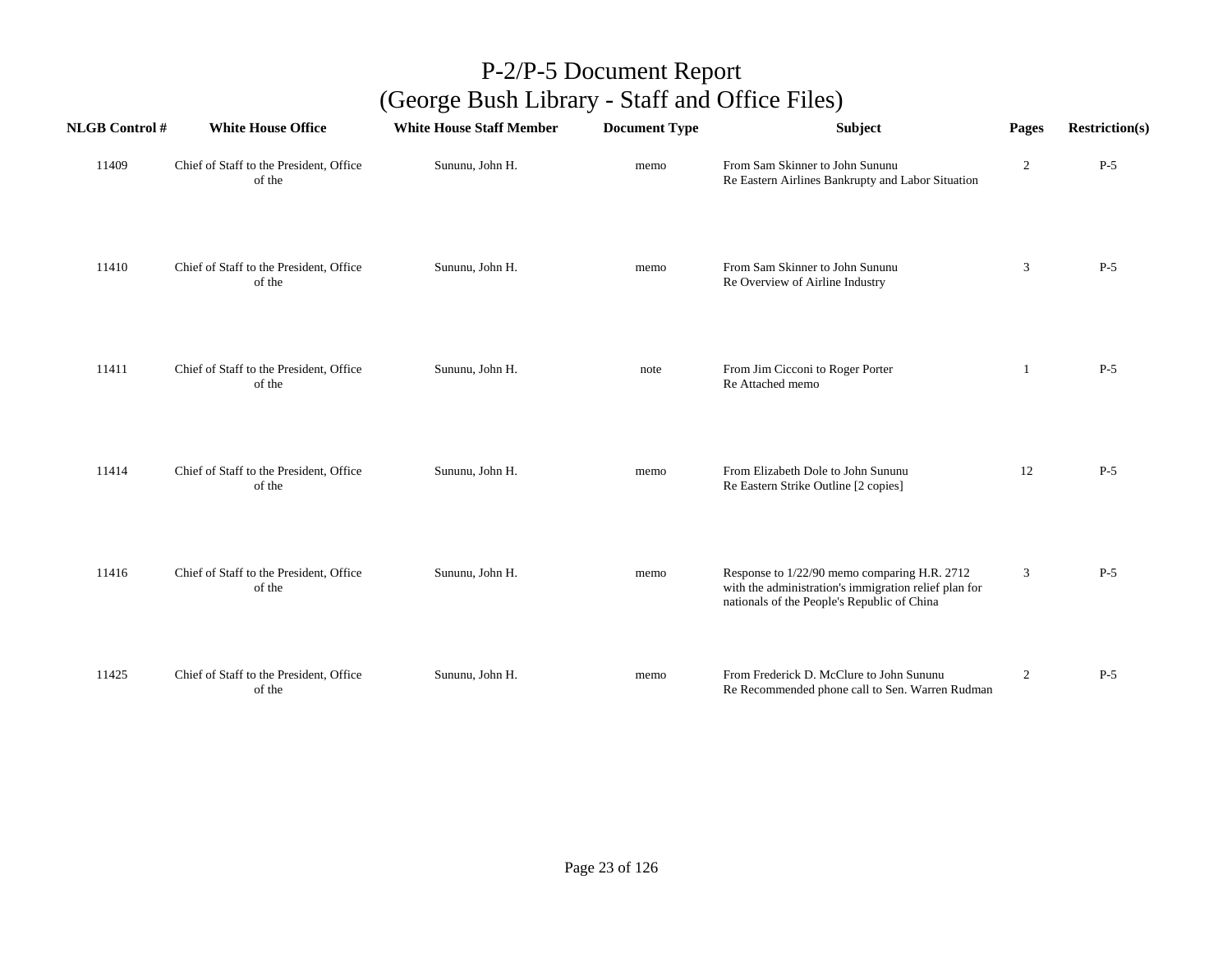| <b>NLGB Control#</b> | <b>White House Office</b>                         | <b>White House Staff Member</b> | <b>Document Type</b> | <b>Subject</b>                                                                                             | Pages            | <b>Restriction(s)</b> |
|----------------------|---------------------------------------------------|---------------------------------|----------------------|------------------------------------------------------------------------------------------------------------|------------------|-----------------------|
| 11426                | Chief of Staff to the President, Office<br>of the | Sununu, John H.                 | memo                 | From Frederick D. McClure to John Sununu<br>Re Recommended phone call to Sen. Strom<br>Thurmond            | $\overline{2}$   | $P-5$                 |
| 11428                | Chief of Staff to the President, Office<br>of the | Sununu, John H.                 | memo                 | From Frederick D. McClure to John Sununu<br>Re Recommended phone call to Sen. Al D'Amato                   | $\overline{2}$   | $P-5$                 |
| 11429                | Chief of Staff to the President, Office<br>of the | Sununu, John H.                 | memo                 | From Frederick D. McClure to John Sununu<br>Re Recommended phone call to Sen. John McCain                  | $\boldsymbol{2}$ | $P-5$                 |
| 11430                | Chief of Staff to the President, Office<br>of the | Sununu, John H.                 | memo                 | From Frederick D. McClure to John Sununu<br>Re Recommended phone call to Sen. Steve Symms                  | $\overline{2}$   | $P-5$                 |
| 11432                | Chief of Staff to the President, Office<br>of the | Sununu, John H.                 | memo                 | From Sichan Siv to Ed Rogers<br>Re New Information for Gov. Sununu's Meeting<br>w/Chinese American Leaders | 1                | $P-5$                 |
| 11433                | Chief of Staff to the President, Office<br>of the | Sununu, John H.                 | memo                 | From Jim Cicconi to John Sununu<br>Re Disapproval of H.R. 2712: Immigration Relief for<br>Chinese Students | 1                | $P-5$                 |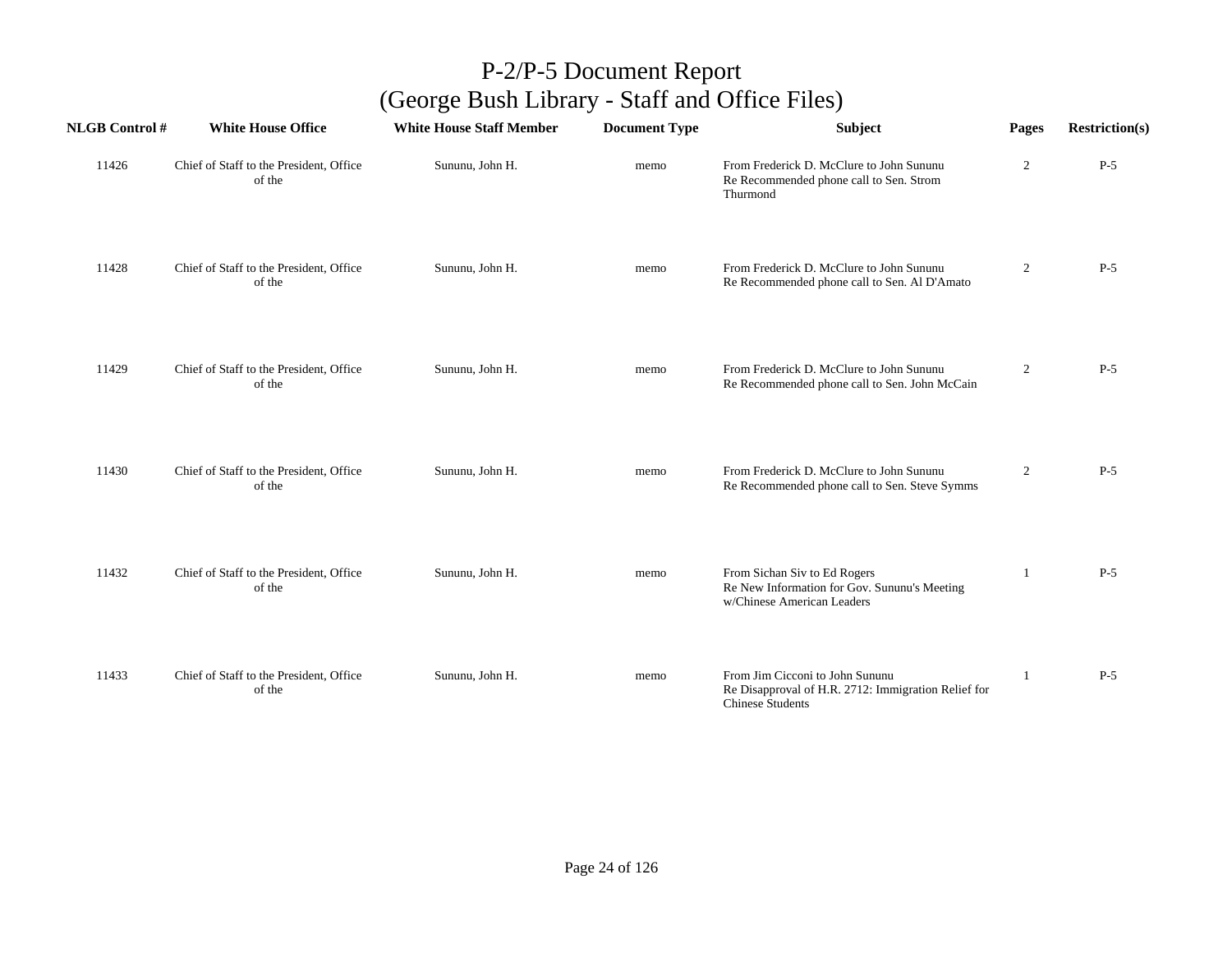| <b>NLGB Control#</b> | <b>White House Office</b>                         | <b>White House Staff Member</b> | <b>Document Type</b> | Subject                                                                          | Pages          | <b>Restriction(s)</b> |
|----------------------|---------------------------------------------------|---------------------------------|----------------------|----------------------------------------------------------------------------------|----------------|-----------------------|
| 11435                | Chief of Staff to the President, Office<br>of the | Sununu, John H.                 | memo                 | Re Homeless: Vouchers and Other Options                                          | 9              | $P-5$                 |
| 11436                | Chief of Staff to the President, Office<br>of the | Sununu, John H.                 | letter               | From Jack Kemp to John Sununu<br>Re Capital Gains Tax Reduction                  | $\overline{2}$ | $P-5$                 |
| 11437                | Chief of Staff to the President, Office<br>of the | Sununu, John H.                 | paper                | Re Recapturing the American Dream                                                | $\overline{c}$ | $P-5$                 |
| 11438                | Chief of Staff to the President, Office<br>of the | Sununu, John H.                 | paper                | HOPE (Homeownership, Opportunity, and Prosperity<br>for Everyone)--Key Decisions | 11             | $P-5$                 |
| 11443                | Chief of Staff to the President, Office<br>of the | Sununu, John H.                 | paper                | NAPA Criteria for Agency Elevation to Cabinet<br><b>Status</b>                   | 5              | $P-5$                 |
| 11444                | Chief of Staff to the President, Office<br>of the | Sununu, John H.                 | paper                | Re The Five Most Important Needs in Superfund                                    | $\overline{4}$ | $P-5$                 |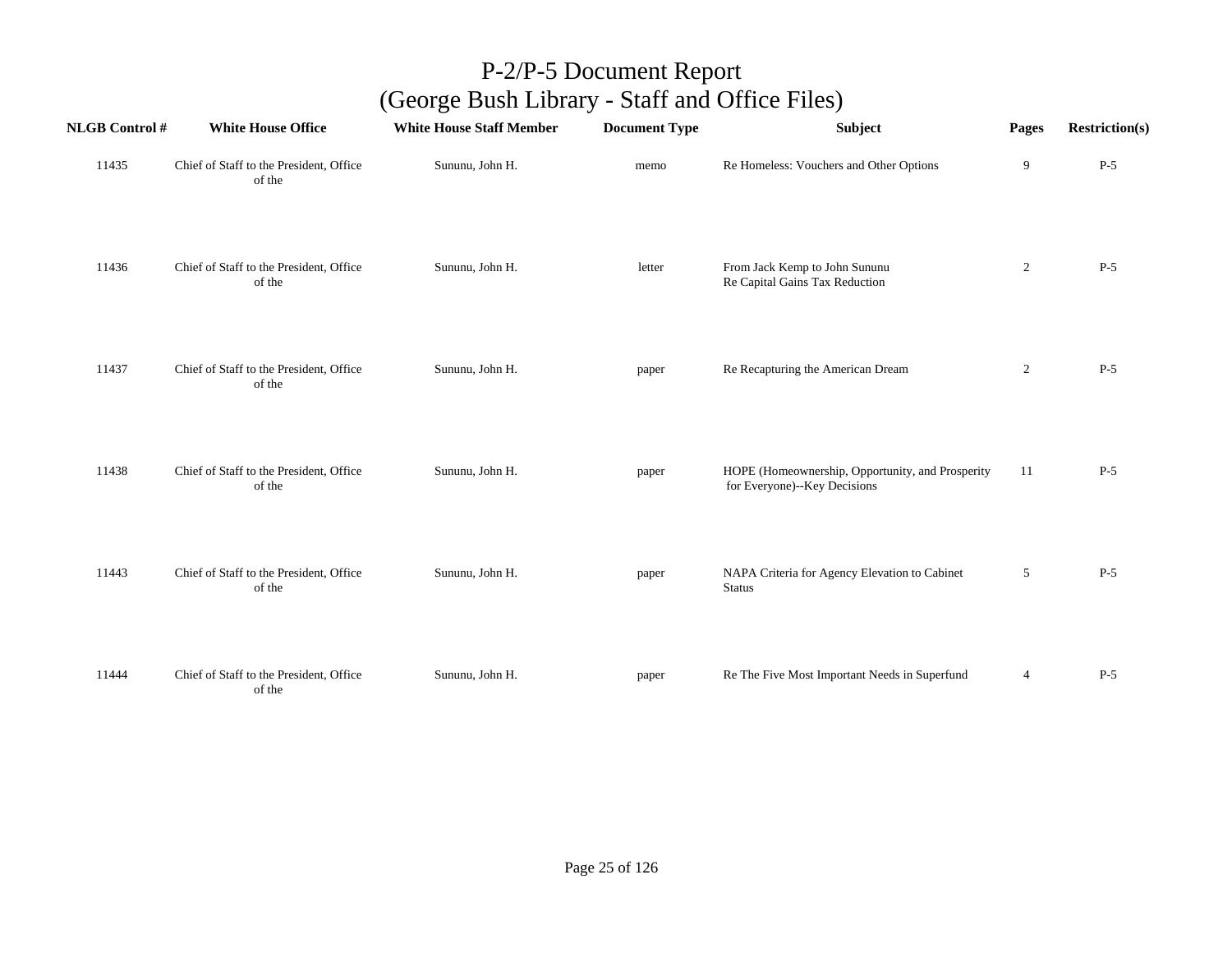| <b>NLGB Control#</b> | <b>White House Office</b>                         | <b>White House Staff Member</b> | <b>Document Type</b> | Subject                                                                                                     | Pages          | <b>Restriction(s)</b> |
|----------------------|---------------------------------------------------|---------------------------------|----------------------|-------------------------------------------------------------------------------------------------------------|----------------|-----------------------|
| 11445                | Chief of Staff to the President, Office<br>of the | Sununu, John H.                 | memo                 | From William K. Reilly to John Sununu<br>Re Asbestos in School                                              | $\overline{c}$ | $P-5$                 |
| 11446                | Chief of Staff to the President, Office<br>of the | Sununu, John H.                 | paper                | Notes on the Two Forks Dam and Reservoir Project                                                            | $\overline{2}$ | $P-5$                 |
| 11447                | Chief of Staff to the President, Office<br>of the | Sununu, John H.                 | letter               | From Sam Skinner to John Sununu<br>Re Department of Transportation Agreement<br>w/Northwest Airlines        | 1              | $P-5$                 |
| 11448                | Chief of Staff to the President, Office<br>of the | Sununu, John H.                 | memo                 | From Sam Skinner to John Sununu<br>Re Campaign Position on Corporate Average Fuel<br><b>Economy Statute</b> | 3              | $P-5$                 |
| 11449                | Chief of Staff to the President, Office<br>of the | Sununu, John H.                 | memo                 | From Roger Porter to John Sununu<br>Re POTUS meeting today w/Secretary Sullivan on<br>Medicaid              | $\overline{2}$ | $P-5$                 |
| 11450                | Chief of Staff to the President, Office<br>of the | Sununu, John H.                 | memo                 | From David Q. Bates to John Sununu<br>Re Attorney General Thornburgh's meeting w/Rev.<br>Jesse Jackson      | -1             | $P-5$                 |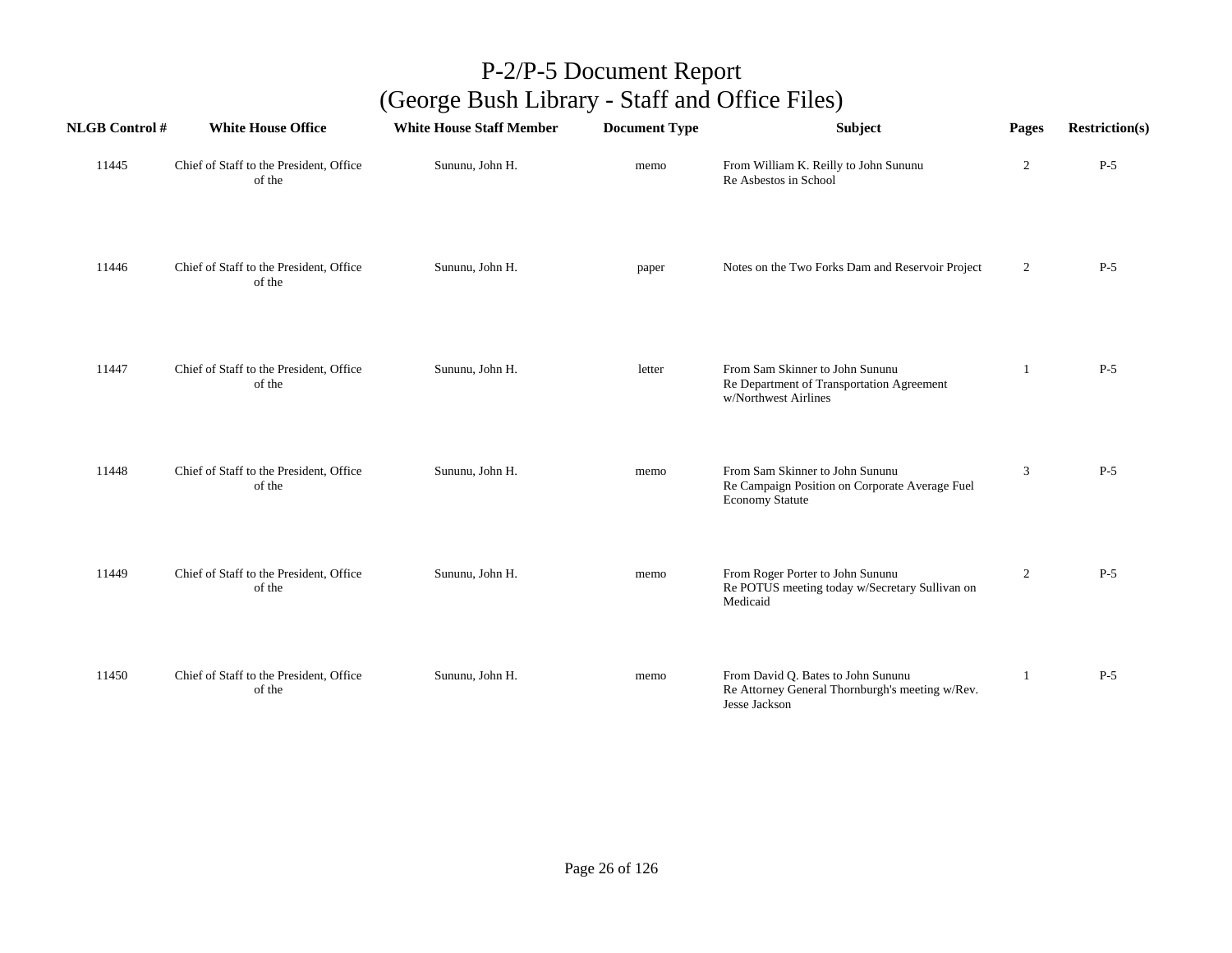| <b>NLGB Control#</b> | <b>White House Office</b>                         | <b>White House Staff Member</b> | <b>Document Type</b> | Subject                                                                                                                         | Pages          | <b>Restriction(s)</b> |
|----------------------|---------------------------------------------------|---------------------------------|----------------------|---------------------------------------------------------------------------------------------------------------------------------|----------------|-----------------------|
| 11451                | Chief of Staff to the President, Office<br>of the | Sununu, John H.                 | letter               | From James D. Watkins to John Sununu<br>Re Statement of U.S. Position for Dutch Ministerial                                     | 3              | $P-5$                 |
| 11452                | Chief of Staff to the President, Office<br>of the | Sununu, John H.                 | memo                 | From Clayton Yeutter to John Sununu<br>Re Position of Special Assistant to the President for<br>Agricultural Trade and Food Aid | $\overline{2}$ | $P-5$                 |
| 11453                | Chief of Staff to the President, Office<br>of the | Sununu, John H.                 | note                 | From Clayton Yeutter to John Sununu<br>Re Farm Bureau Event                                                                     | 1              | $P-5$                 |
| 11455                | Chief of Staff to the President, Office<br>of the | Sununu, John H.                 | memo                 | From Roger Porter to John Sununu<br>Re Disability Legislation                                                                   | 1              | $P-5$                 |
| 11456                | Chief of Staff to the President, Office<br>of the | Sununu, John H.                 | letter               | From Evan J. Kemp, Jr. to John Sununu<br>Re Disability Legislation                                                              | $\overline{2}$ | $P-5$                 |
| 11457                | Chief of Staff to the President, Office<br>of the | Sununu, John H.                 | memo                 | From Roger Porter to John Sununu<br>Re "Americans with Disabilities Act"                                                        | $\overline{2}$ | $P-5$                 |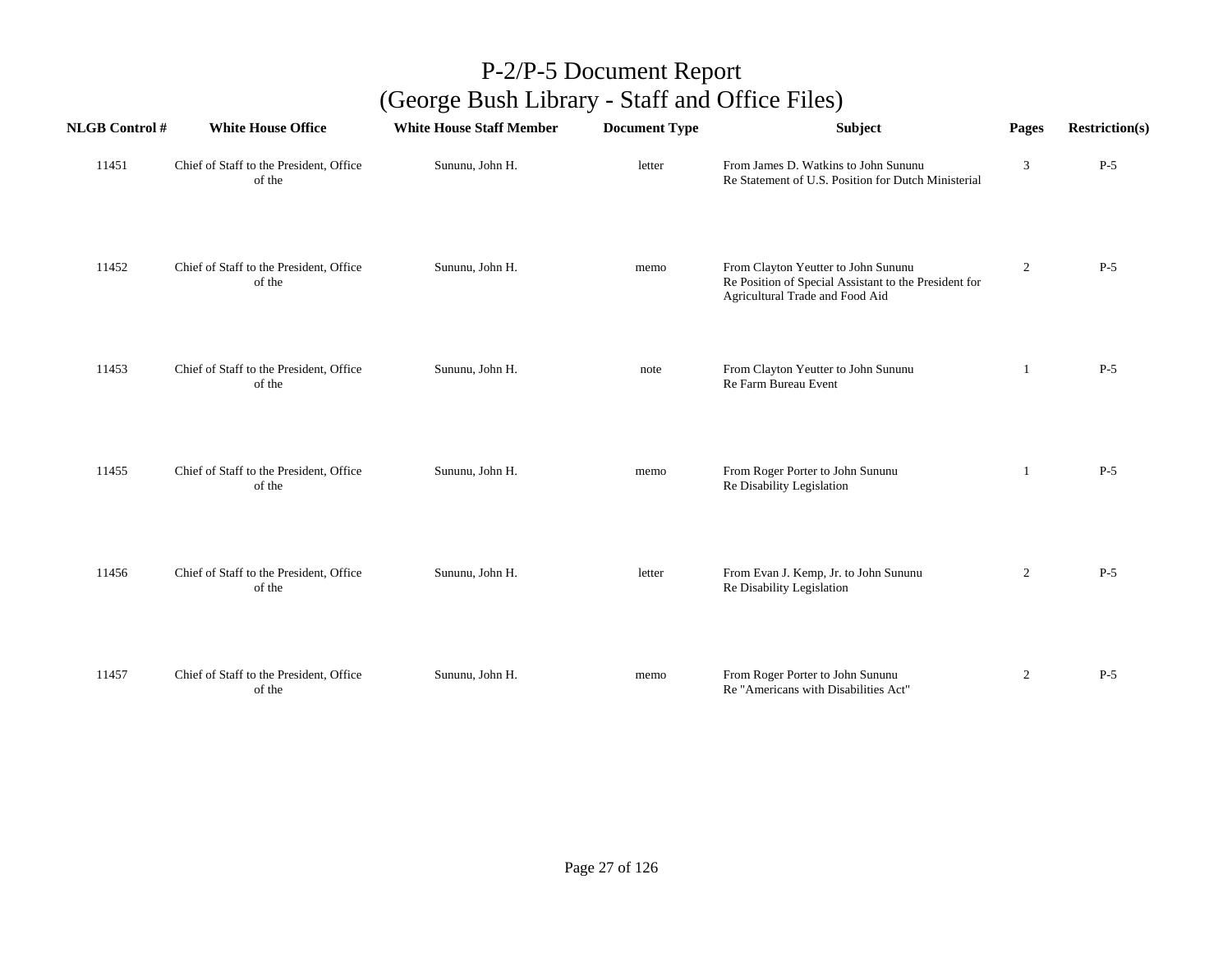| <b>NLGB Control#</b> | <b>White House Office</b>                         | <b>White House Staff Member</b> | <b>Document Type</b> | <b>Subject</b>                                                                         | Pages          | <b>Restriction(s)</b> |
|----------------------|---------------------------------------------------|---------------------------------|----------------------|----------------------------------------------------------------------------------------|----------------|-----------------------|
| 11458                | Chief of Staff to the President, Office<br>of the | Sununu, John H.                 | memo                 | From Roger Porter to John Sununu<br>Re Development of Administration Disability Policy | $\overline{4}$ | $P-5$                 |
|                      |                                                   |                                 |                      | [2 copies]                                                                             |                |                       |
| 11459                | Chief of Staff to the President, Office<br>of the | Sununu, John H.                 | memo                 | From David Demarest to John Sununu<br>Re Disability Community Outraged at DoJ and New  | 2              | $P-5$                 |
|                      |                                                   |                                 |                      | Policy on Bus Line Lifts                                                               |                |                       |
| 11460                | Chief of Staff to the President, Office<br>of the | Sununu, John H.                 | memo                 | From William L. Roper to John Sununu<br>Re Status of Negotiations with Senate Staff on | 12             | $P-5$                 |
|                      |                                                   |                                 |                      | "Americans with Disabilities Act of 1989" [3 copies]                                   |                |                       |
| 11461                | Chief of Staff to the President, Office           | Sununu, John H.                 | memo                 | From William L. Roper to John Sununu                                                   | 3              | $P-5$                 |
|                      | of the                                            |                                 |                      | Re Your Meeting Today with Senator Kennedy and<br>others on ADA                        |                |                       |
| 11462                | Chief of Staff to the President, Office           | Sununu, John H.                 | list                 | Selected ADA Issues: Senate Response to Attorney                                       | $\overline{2}$ | $P-5$                 |
|                      | of the                                            |                                 |                      | General's letter                                                                       |                |                       |
|                      |                                                   |                                 |                      |                                                                                        |                |                       |
| 11463                | Chief of Staff to the President, Office<br>of the | Sununu, John H.                 | memo                 | From David Q. Bates to John Sununu<br>Re Americans with Disabilities Act of 1989       | $\overline{2}$ | $P-5$                 |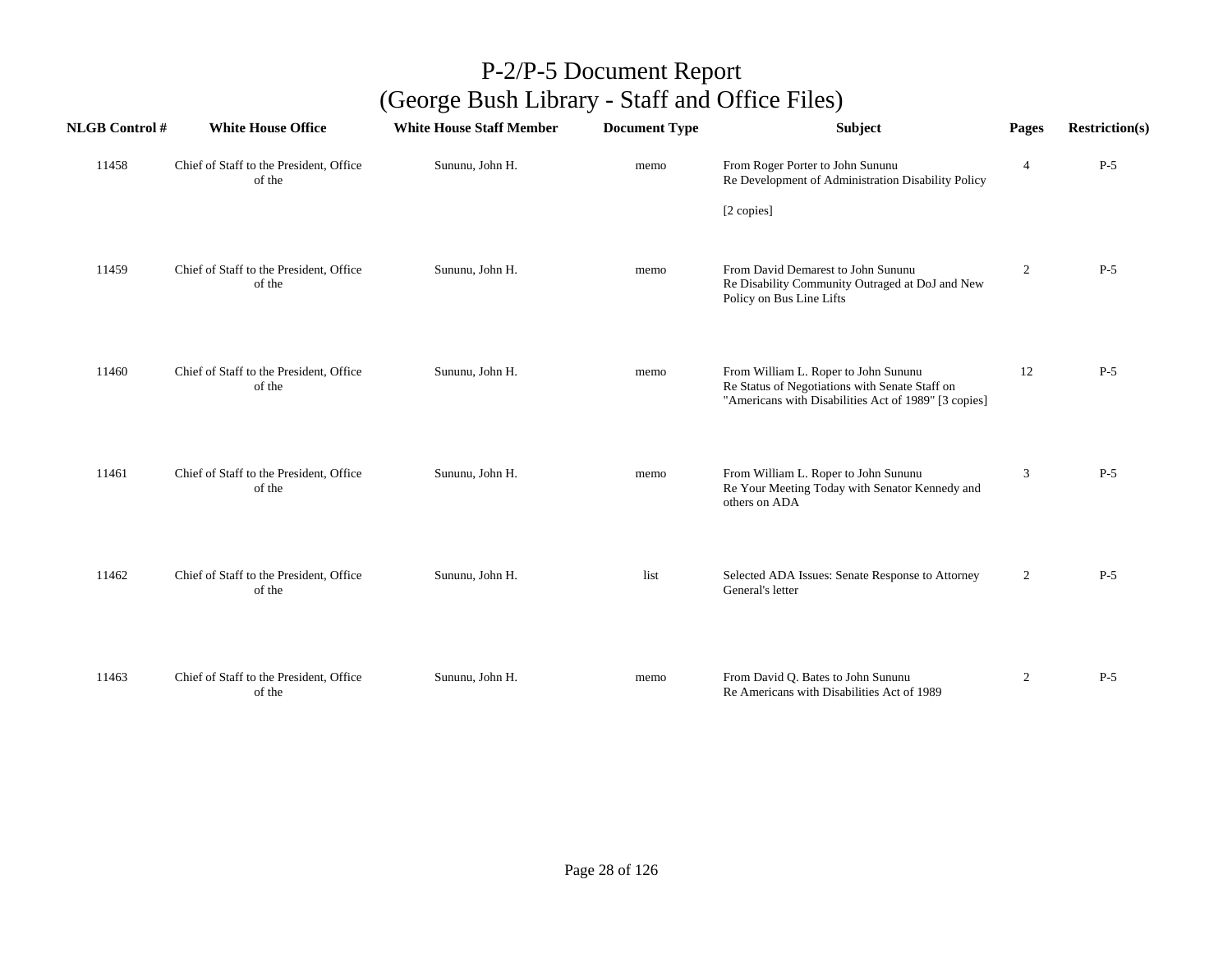| <b>NLGB Control#</b> | <b>White House Office</b>                         | <b>White House Staff Member</b> | <b>Document Type</b> | Subject                                                                                                   | Pages | <b>Restriction(s)</b> |
|----------------------|---------------------------------------------------|---------------------------------|----------------------|-----------------------------------------------------------------------------------------------------------|-------|-----------------------|
| 11464                | Chief of Staff to the President, Office<br>of the | Sununu, John H.                 | list                 | From David Q. Bates to John Sununu<br>Suggested Talking Points for Governor Sununu June<br>16 ADA Meeting |       | $P-5$                 |
| 11465                | Chief of Staff to the President, Office<br>of the | Sununu, John H.                 | list                 | From David Q. Bates to John Sununu<br>Attendees for Meeting on Disabilities                               | 1     | $P-5$                 |
| 11466                | Chief of Staff to the President, Office<br>of the | Sununu, John H.                 | list                 | From David Q. Bates to John Sununu<br>Americans with Disabilities Act of 1989 Quotes                      | 1     | $P-5$                 |
| 11467                | Chief of Staff to the President, Office<br>of the | Sununu, John H.                 | paper                | From David Q. Bates to John Sununu<br>Americans with Disabilities Act                                     | 16    | $P-5$                 |
| 11468                | Chief of Staff to the President, Office<br>of the | Sununu, John H.                 | memo                 | From Roger Porter to John Sununu<br>Re Resolving Open Disability Issues                                   | 3     | $P-5$                 |
| 11469                | Chief of Staff to the President, Office<br>of the | Sununu, John H.                 | memo                 | From David Bates to John Sununu<br>Re Americans with Disabilities Act Meeting                             | 1     | $P-5$                 |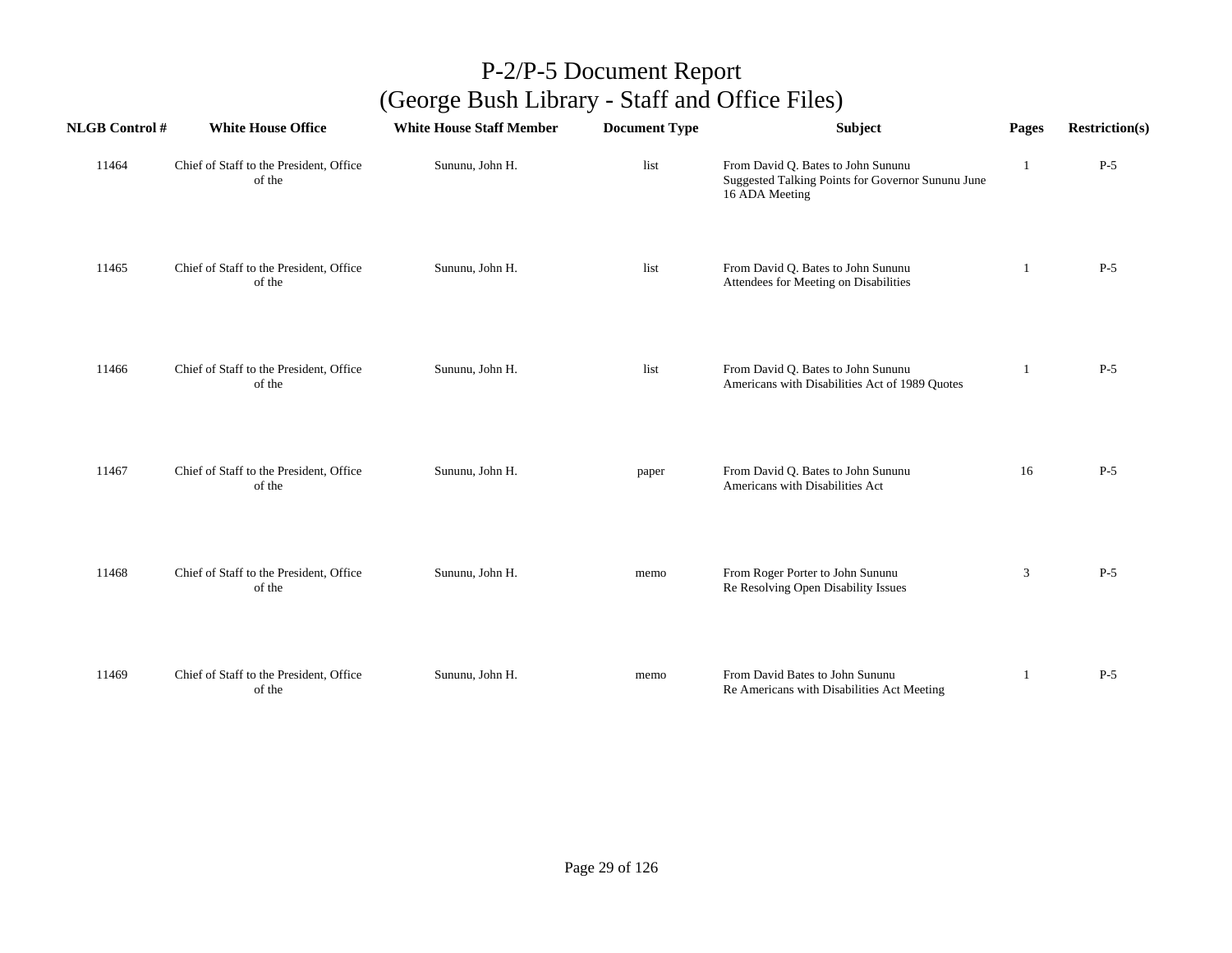| <b>NLGB Control #</b> | <b>White House Office</b>                         | <b>White House Staff Member</b> | <b>Document Type</b> | <b>Subject</b>                                                                                                                                                                                         | Pages          | <b>Restriction(s)</b> |
|-----------------------|---------------------------------------------------|---------------------------------|----------------------|--------------------------------------------------------------------------------------------------------------------------------------------------------------------------------------------------------|----------------|-----------------------|
| 11470                 | Chief of Staff to the President, Office<br>of the | Sununu, John H.                 | cable                | From American Embassy Moscow<br>Re Summary of Global Forum on Environment and<br>Development for Survival                                                                                              | 6              | $P-5$                 |
| 11471                 | Chief of Staff to the President, Office<br>of the | Sununu, John H.                 | memo                 | From David Q. Bates to Chriss Winston<br>Re President's February 5 Speech to<br>Intergovernmentall Panel on Climate Control (IPCC)<br>[page 4 not found]                                               | 5              | $P-5$                 |
| 11472                 | Chief of Staff to the President, Office<br>of the | Sununu, John H.                 | memo                 | From Ned Helme to John Sununu, Jackie Kennedy<br>Re Problems in House Energy & Power on the<br>Emissions Tax                                                                                           | 3              | $P-5$                 |
| 11473                 | Chief of Staff to the President, Office<br>of the | Sununu, John H.                 | memo                 | From Domestic Policy Council/Dick Thornburgh to<br><b>POTUS</b><br>Re 1990 International Environmental Initiative<br>Appendix B: WH Conference on Science and<br>Economics Research on the Environment | 5              | $P-5$                 |
| 11475                 | Chief of Staff to the President, Office<br>of the | Sununu, John H.                 | memo                 | From James D. Watkins to D. Allan Bromley<br>Re Presidential Speech to the IPCC                                                                                                                        | 7              | $P-5$                 |
| 11476                 | Chief of Staff to the President, Office<br>of the | Sununu, John H.                 | paper                | Moynihan: Examples of Unacceptable Consequences                                                                                                                                                        | $\overline{4}$ | $P-5$                 |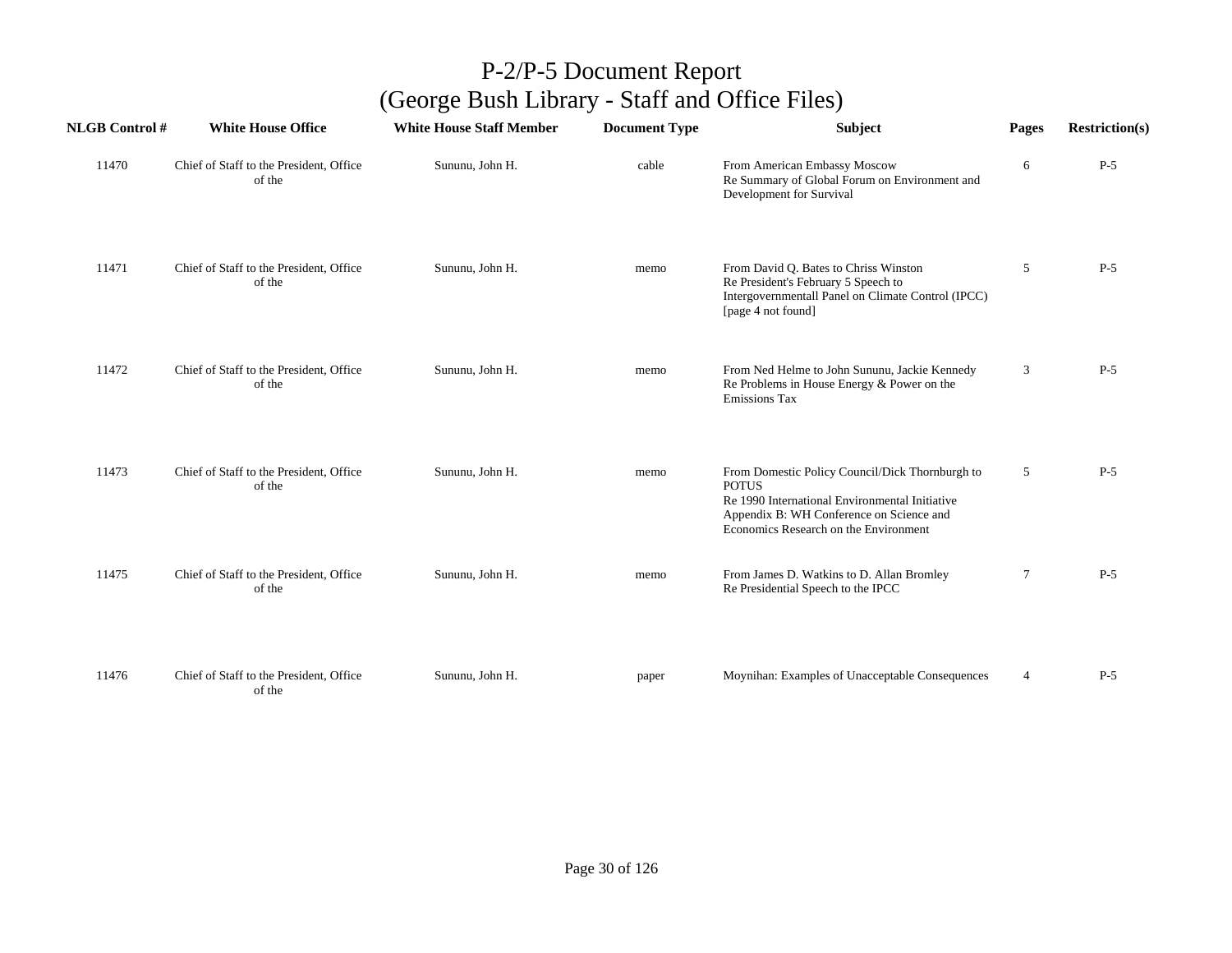| <b>NLGB Control#</b> | <b>White House Office</b>                         | <b>White House Staff Member</b> | <b>Document Type</b> | Subject                                                                           | Pages          | <b>Restriction(s)</b> |
|----------------------|---------------------------------------------------|---------------------------------|----------------------|-----------------------------------------------------------------------------------|----------------|-----------------------|
| 11477                | Chief of Staff to the President, Office<br>of the | Sununu, John H.                 | paper                | Barr Option Paper re Mikulski Amendment                                           | 1              | $P-5$                 |
| 11480                | Chief of Staff to the President, Office<br>of the | Sununu, John H.                 | paper                | Moynihan: Examples of Unacceptable Consequences<br>[same as doc 01]               | $\overline{4}$ | $P-5$                 |
| 11481                | Chief of Staff to the President, Office<br>of the | Sununu, John H.                 | memo                 | From Nicholas Rostow to Brent Scowcroft<br>Meeting on Leveraging and Solicitation | $\mathfrak{Z}$ | $P-5$                 |
| 11482                | Chief of Staff to the President, Office<br>of the | Sununu, John H.                 | paper                | Examples of Unacceptable Consequences of the<br>Revised Moynihan Provision        | $\overline{4}$ | $P-5$                 |
| 11483                | Chief of Staff to the President, Office<br>of the | Sununu, John H.                 | paper                | Examples of Unacceptable Consequences of the<br>Obey/Leahy Provision              | $\overline{4}$ | $P-5$                 |
| 11484                | Chief of Staff to the President, Office<br>of the | Sununu, John H.                 | paper                | Re Moynihan and Foreign Assistance Act                                            | 1              | $P-5$                 |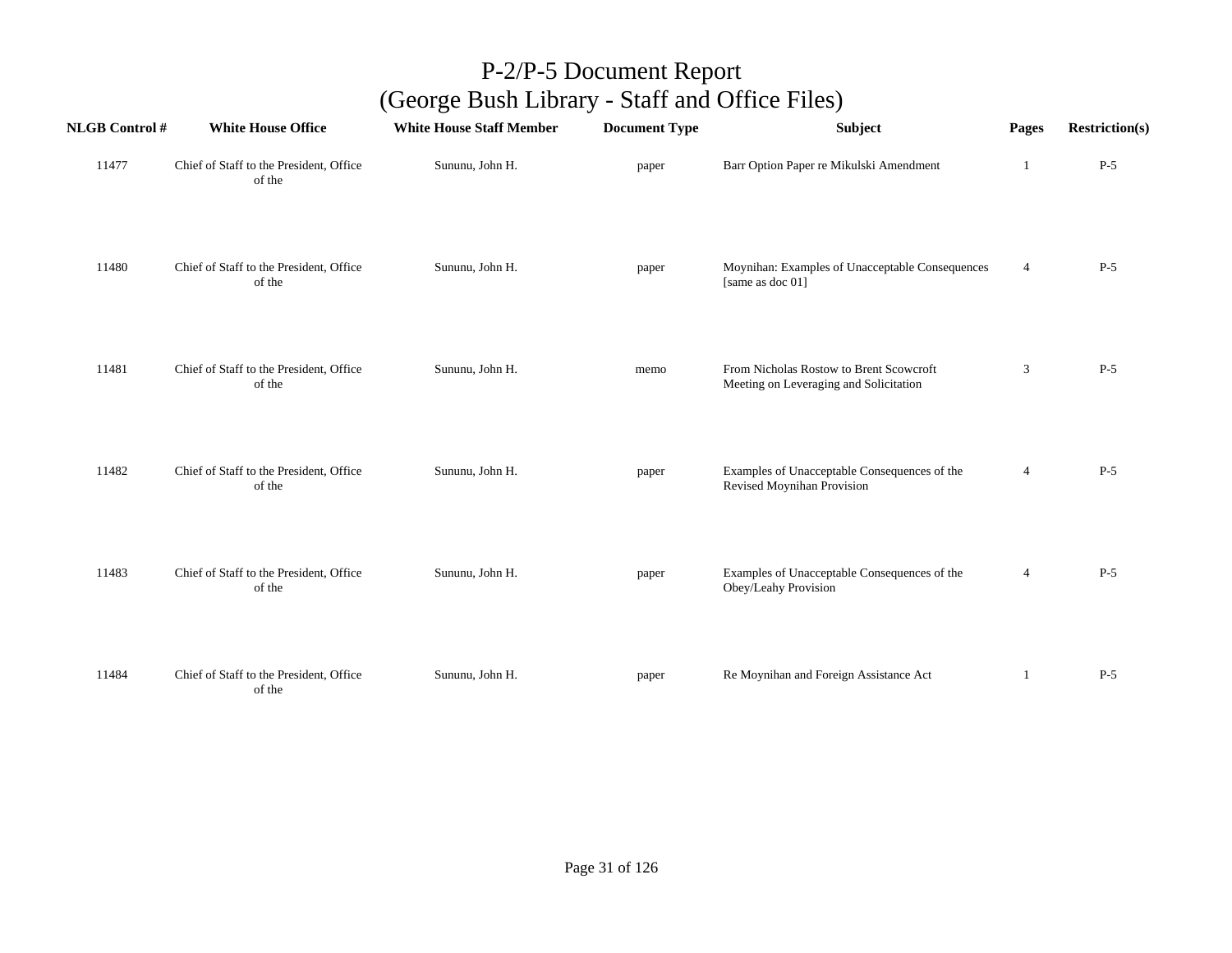| <b>NLGB</b> Control # | <b>White House Office</b>                         | <b>White House Staff Member</b> | <b>Document Type</b> | Subject                                                                                | Pages          | <b>Restriction(s)</b> |
|-----------------------|---------------------------------------------------|---------------------------------|----------------------|----------------------------------------------------------------------------------------|----------------|-----------------------|
| 11485                 | Chief of Staff to the President, Office<br>of the | Sununu, John H.                 | memo                 | From Sam Skinner to John Sununu<br>Re Alaska Oil Spill Clean-up Report                 | -1             | $P-5$                 |
| 11486                 | Chief of Staff to the President, Office<br>of the | Sununu, John H.                 | memo                 | From Sam Skinner to John Sununu<br>Re Oil Spill Liability and Compensation Legislation | $\overline{4}$ | $P-5$                 |
| 11487                 | Chief of Staff to the President, Office<br>of the | Sununu, John H.                 | memo                 | From Sam Skinner to John Sununu<br>Re Oil Spill Update - Meeting with Exxon            | $\overline{c}$ | $P-5$                 |
| 11492                 | Chief of Staff to the President, Office<br>of the | Sununu, John H.                 | memo                 | From Charles D. Hobbs to John Sununu<br>Re S&L Bailout w/Tax-Free Bonds                | 1              | $P-5$                 |
| 11493                 | Chief of Staff to the President, Office<br>of the | Sununu, John H.                 | memo                 | From John Robson to John Sununu<br>Re S&L Fraud Initiatives                            | $\overline{2}$ | $P-5$                 |
| 11494                 | Chief of Staff to the President, Office<br>of the | Sununu, John H.                 | paper                | Significance of Ways & Means Vote to Place S&L<br>Plan "on Budget"                     | $\overline{4}$ | $P-5$                 |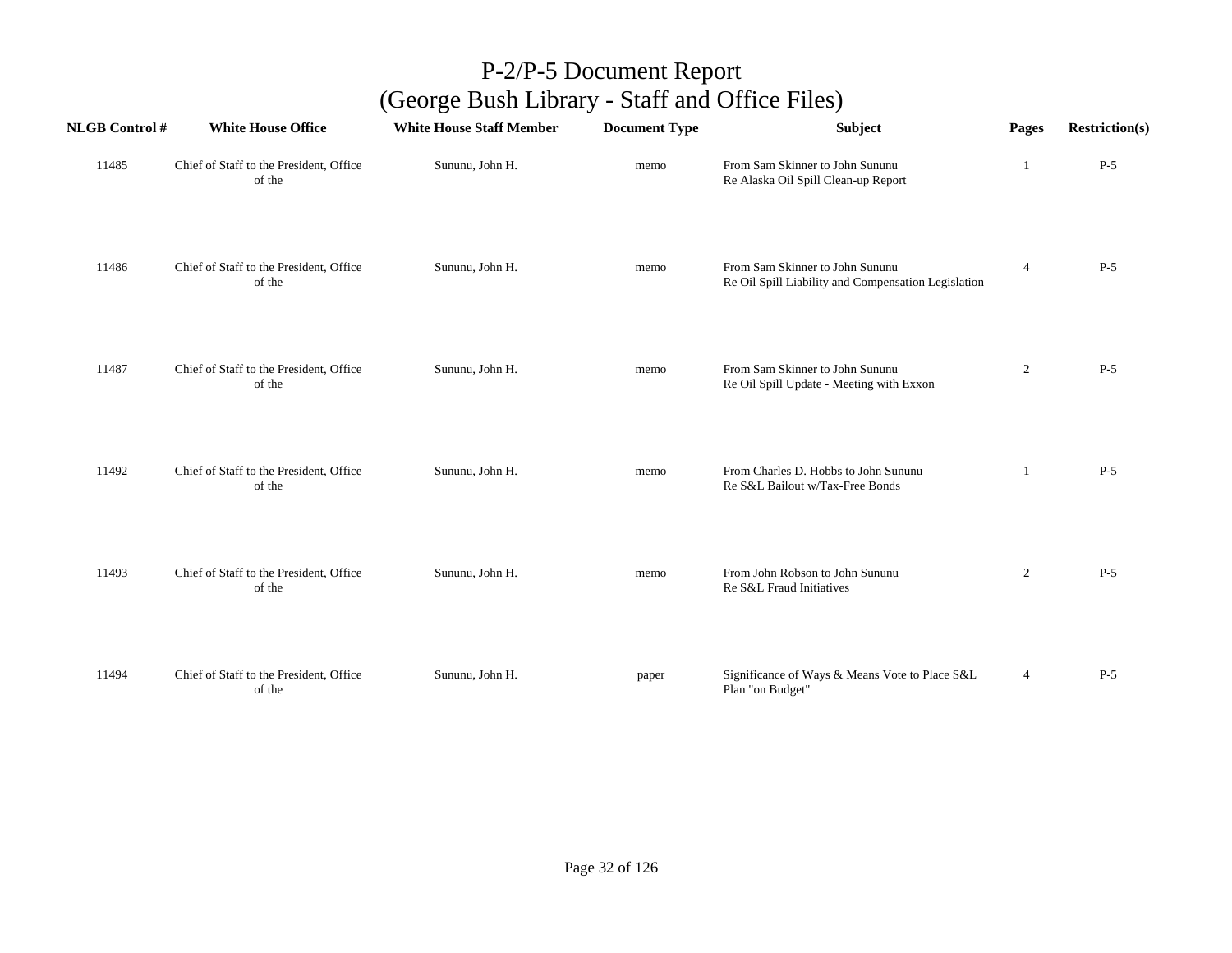| <b>NLGB Control #</b> | <b>White House Office</b>                         | <b>White House Staff Member</b> | <b>Document Type</b> | Subject                                                                         | Pages          | <b>Restriction(s)</b> |
|-----------------------|---------------------------------------------------|---------------------------------|----------------------|---------------------------------------------------------------------------------|----------------|-----------------------|
| 11495                 | Chief of Staff to the President, Office<br>of the | Sununu, John H.                 | memo                 | From Jim Cicconi to John Sununu<br>Re S&L Bailout                               | 1              | $P-5$                 |
| 11496                 | Chief of Staff to the President, Office<br>of the | Sununu, John H.                 | letter               | From Richard S. Williamson to Jim Cicconi<br>Re Memo on S&L Bailout             | -1             | $P-5$                 |
| 11497                 | Chief of Staff to the President, Office<br>of the | Sununu, John H.                 | memo                 | From Richard S. Williamson to Jim Cicconi<br>Re Memo on S&L Bailout             | $\overline{2}$ | $P-5$                 |
| 11498                 | Chief of Staff to the President, Office<br>of the | Sununu, John H.                 | memo                 | From Larry Lindsey to John Sununu<br>Re The S&L Issue: A First Analysis         | $\overline{4}$ | $P-5$                 |
| 11499                 | Chief of Staff to the President, Office<br>of the | Sununu, John H.                 | paper                | Re Improving RTC Performance                                                    | 5              | $P-5$                 |
| 11500                 | Chief of Staff to the President, Office<br>of the | Sununu, John H.                 | memo                 | From Larry Lindsey to John Sununu<br>Re A Preliminary Analysis of the S&L Issue | 5              | $P-5$                 |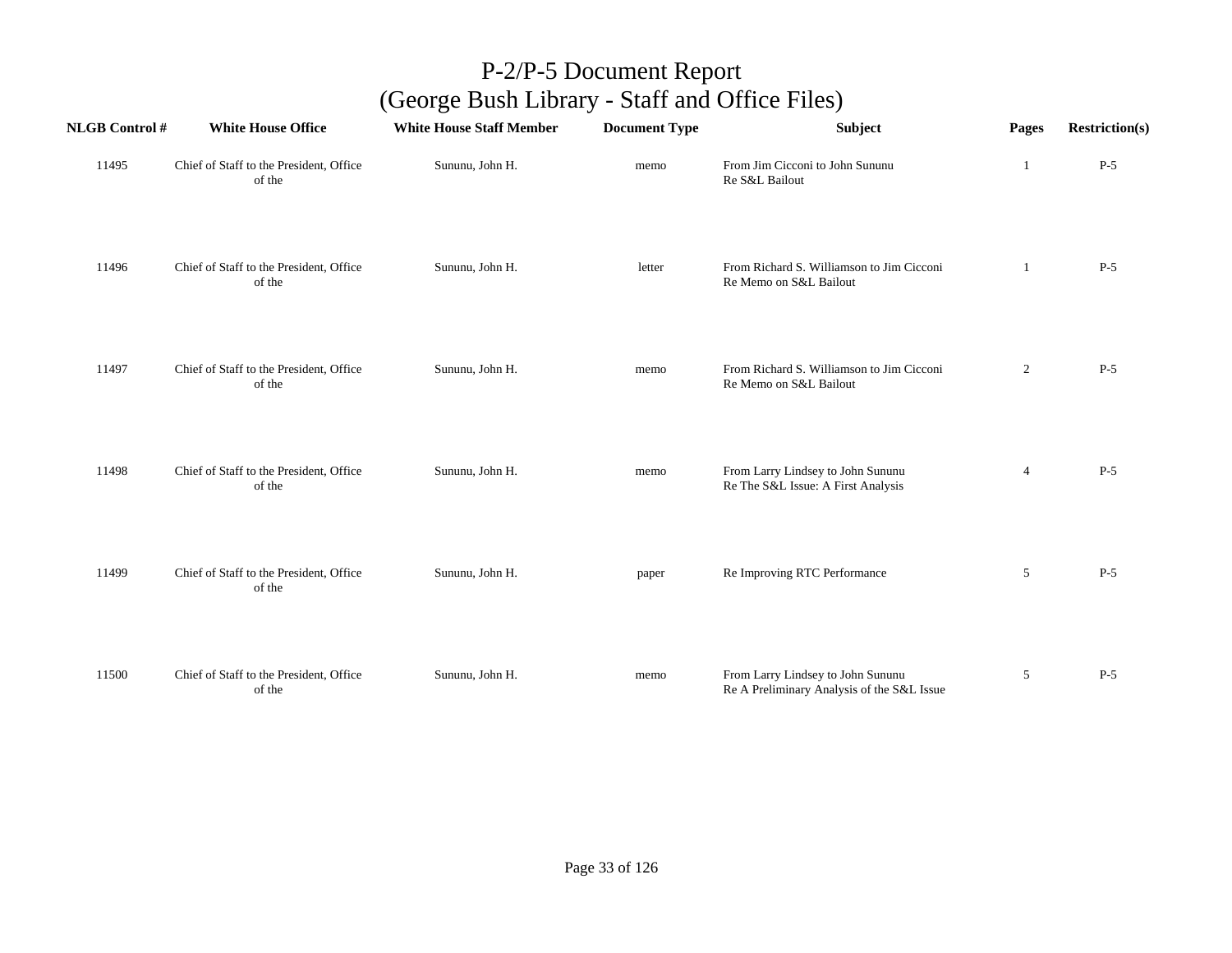| <b>NLGB Control #</b> | <b>White House Office</b>                         | <b>White House Staff Member</b> | <b>Document Type</b> | Subject                                                                     | Pages          | <b>Restriction(s)</b> |
|-----------------------|---------------------------------------------------|---------------------------------|----------------------|-----------------------------------------------------------------------------|----------------|-----------------------|
| 11501                 | Chief of Staff to the President, Office<br>of the | Sununu, John H.                 | paper                | <b>FSLIC Funding Options</b>                                                | 1              | $P-5$                 |
| 11502                 | Chief of Staff to the President, Office<br>of the | Sununu, John H.                 | memo                 | From Richard D. Breeden to John Sununu<br>Re Poland - Securities Markets    | $\overline{2}$ | $P-5$                 |
| 11503                 | Chief of Staff to the President, Office<br>of the | Sununu, John H.                 | memo                 | From Stephen P. Farrar to Roger Porter<br>Re Status Report on Steel Imports | $\overline{c}$ | $P-5$                 |
| 11504                 | Chief of Staff to the President, Office<br>of the | Sununu, John H.                 | memo                 | From Roger B. Porter to John Sununu<br>Re Steel Trade Policy                | 11             | $P-5$                 |
| 11505                 | Chief of Staff to the President, Office<br>of the | Sununu, John H.                 | memo                 | From Roger B. Porter to John Sununu<br>Re Steel Trade                       | 5              | $P-5$                 |
| 11506                 | Chief of Staff to the President, Office<br>of the | Sununu, John H.                 | statement            | Draft Statement by the President<br>Re Steel VRAs                           | 3              | $P-5$                 |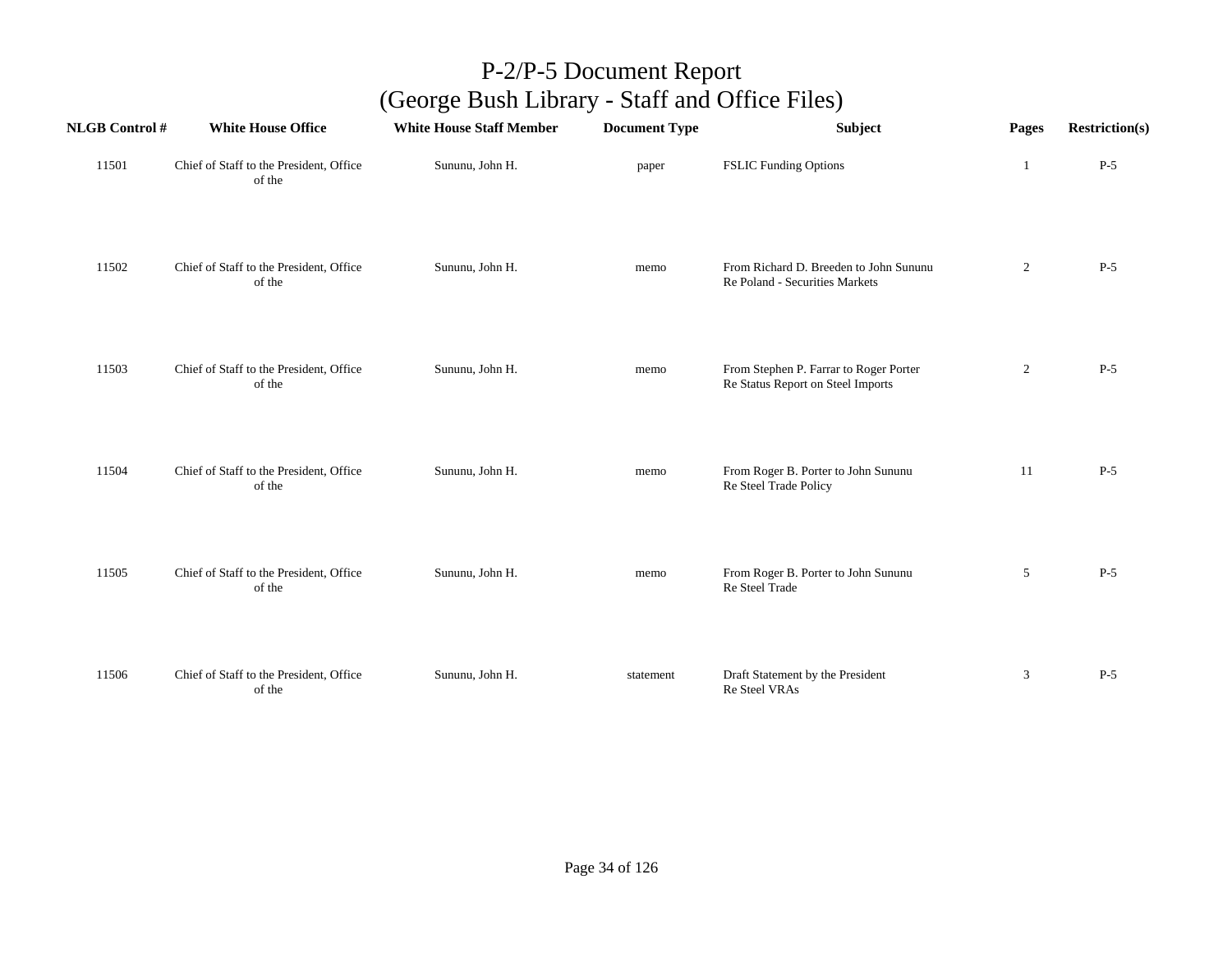| <b>NLGB Control #</b> | <b>White House Office</b>                         | <b>White House Staff Member</b> | <b>Document Type</b> | <b>Subject</b>                                                                               | Pages          | <b>Restriction(s)</b> |
|-----------------------|---------------------------------------------------|---------------------------------|----------------------|----------------------------------------------------------------------------------------------|----------------|-----------------------|
| 11507                 | Chief of Staff to the President, Office<br>of the | Sununu, John H.                 | memo                 | Draft to The U.S. Trade Representative<br>Re Steel Import Relief Determination               | 3              | $P-5$                 |
| 11508                 | Chief of Staff to the President, Office<br>of the | Sununu, John H.                 | memo                 | From Michael Boskin to John Sununu<br>Re Steel VRAs                                          | 1              | $P-5$                 |
| 11509                 | Chief of Staff to the President, Office<br>of the | Sununu, John H.                 | memo                 | From Roger Porter to John Sununu<br>Re Steel Antidumping and Countervailing Duty<br>Remedies |                | $P-5$                 |
| 11510                 | Chief of Staff to the President, Office<br>of the | Sununu, John H.                 | memo                 | From Stephen Farrar to Roger Porter<br>Re Antidumping and Countervailing Duty Laws           | $\tau$         | $P-5$                 |
| 11511                 | Chief of Staff to the President, Office<br>of the | Sununu, John H.                 | memo                 | From Roger Porter to John Sununu<br>Re The Steel Import Decision                             | $\overline{2}$ | $P-5$                 |
| 11512                 | Chief of Staff to the President, Office<br>of the | Sununu, John H.                 | memo                 | From Roger Porter to John Sununu<br>Re Steel Decision                                        | $\mathfrak{Z}$ | $P-5$                 |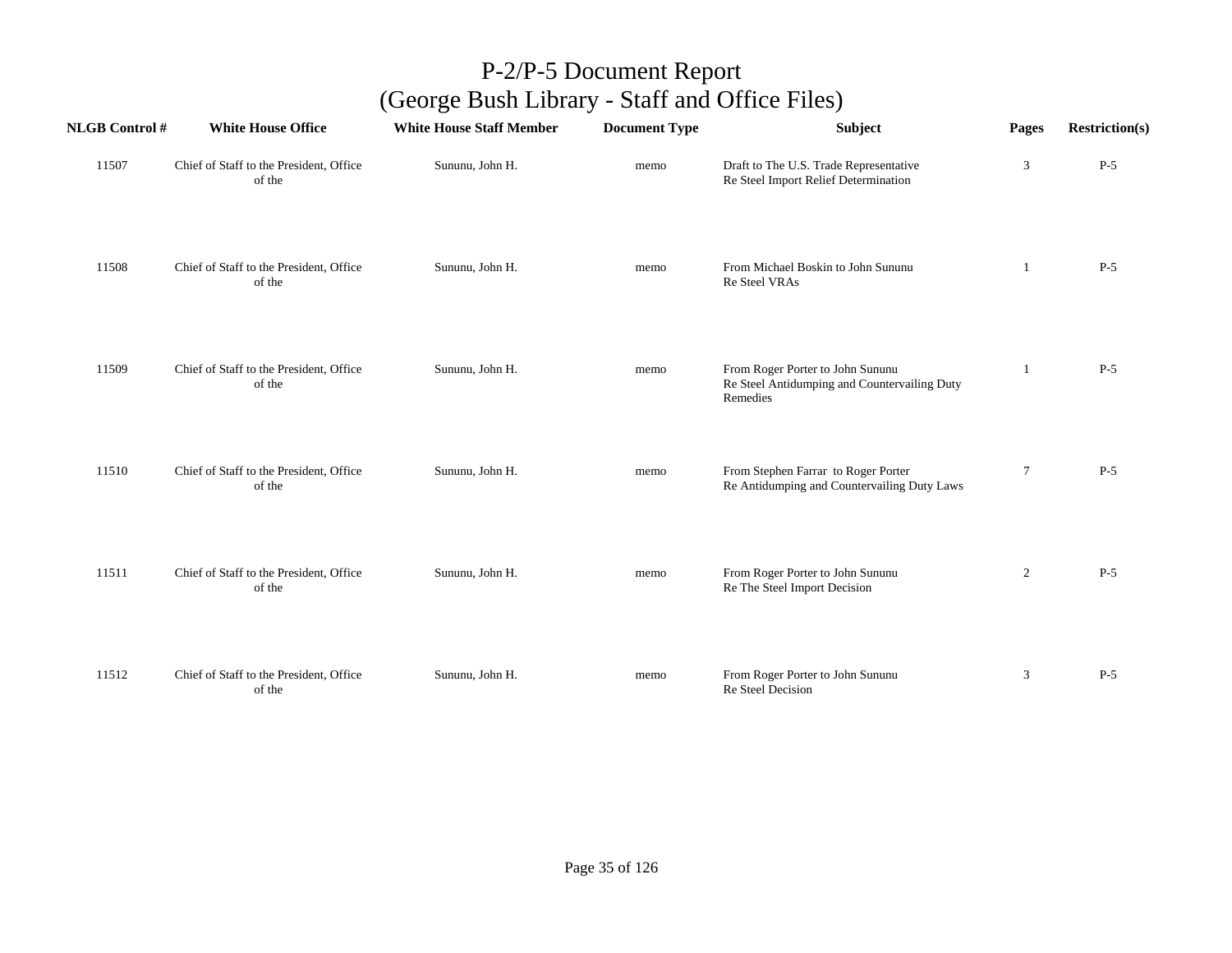| <b>NLGB Control#</b> | <b>White House Office</b>                         | <b>White House Staff Member</b> | <b>Document Type</b> | Subject                                                                                         | Pages          | <b>Restriction(s)</b> |
|----------------------|---------------------------------------------------|---------------------------------|----------------------|-------------------------------------------------------------------------------------------------|----------------|-----------------------|
| 11513                | Chief of Staff to the President, Office<br>of the | Sununu, John H.                 | statement            | Draft Statement by the President<br>Re Steel Trade Liberalization Program                       | $\overline{2}$ | $P-5$                 |
| 11514                | Chief of Staff to the President, Office<br>of the | Sununu, John H.                 | memo                 | From Carla Hills to John Sununu<br>Re Your January 30 Meeting with Senator Helms on<br>Textiles | $\overline{2}$ | $P-5$                 |
| 11515                | Chief of Staff to the President, Office<br>of the | Sununu, John H.                 | memo                 | From Roger Porter to John Sununu<br>Re Senator Helms' Request for a Meeting on Textiles         | 3              | $P-5$                 |
| 11516                | Chief of Staff to the President, Office<br>of the | Sununu, John H.                 | memo                 | From Roger Porter to John Sununu<br>Re Phone Call from Senator Helms Regarding<br>Textiles      | 3              | $P-5$                 |
| 11517                | Chief of Staff to the President, Office<br>of the | Sununu, John H.                 | memo                 | From Roger Porter to John Sununu<br>Re Upcoming Presidential Decisions on Trade                 | $\overline{2}$ | $P-5$                 |
| 11518                | Chief of Staff to the President, Office<br>of the | Sununu, John H.                 | memo                 | From Roger Porter to John Sununu<br>Re Free Trade Zones                                         | 1              | $P-5$                 |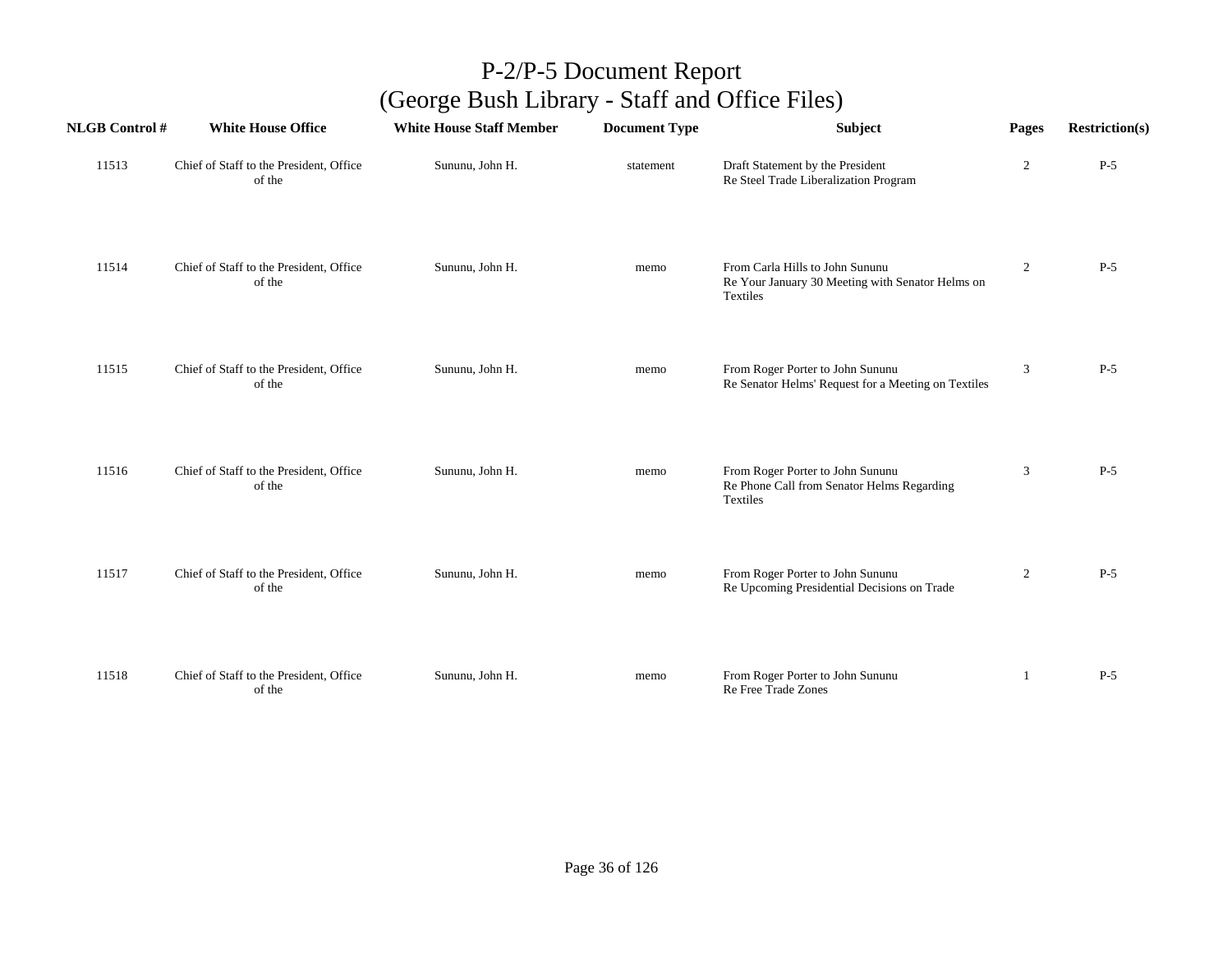| <b>NLGB Control#</b> | <b>White House Office</b>                         | <b>White House Staff Member</b> | <b>Document Type</b> | Subject                                                                                                                | Pages | <b>Restriction(s)</b> |
|----------------------|---------------------------------------------------|---------------------------------|----------------------|------------------------------------------------------------------------------------------------------------------------|-------|-----------------------|
| 11519                | Chief of Staff to the President, Office<br>of the | Sununu, John H.                 | memo                 | From Roger Porter to John Sununu<br>Re Textiles                                                                        | 1     | $P-5$                 |
| 11520                | Chief of Staff to the President, Office<br>of the | Sununu, John H.                 | memo                 | From Carla Hills to John Sununu<br>Re Follow-up to Your April 6 Meeting on Textiles                                    | 3     | $P-5$                 |
| 11527                | Chief of Staff to the President, Office<br>of the | Sununu, John H.                 | memo                 | From Carla Hills to John Sununu<br>Re Update on Textiles                                                               | -1    | $P-5$                 |
| 11528                | Chief of Staff to the President, Office<br>of the | Sununu, John H.                 | memo                 | From Roger Porter to John Sununu<br><b>Re</b> Textiles                                                                 | -1    | $P-5$                 |
| 11678                | Chief of Staff to the President, Office<br>of the | Sununu, John H.                 | Memo                 | From Daniel Levin to Nicholas Rostow<br>RE: Senator Mitchell's comments on proposed<br>PanAm 103 Commission            | 11    | $P-5$                 |
| 11529                | Chief of Staff to the President, Office<br>of the | Sununu, John H.                 | memo                 | From John Gaughan to John Sununu<br>Re Meeting of the President w/the Families of the<br>Victims of Pan Am 103 Bombing | 3     | $P-5$                 |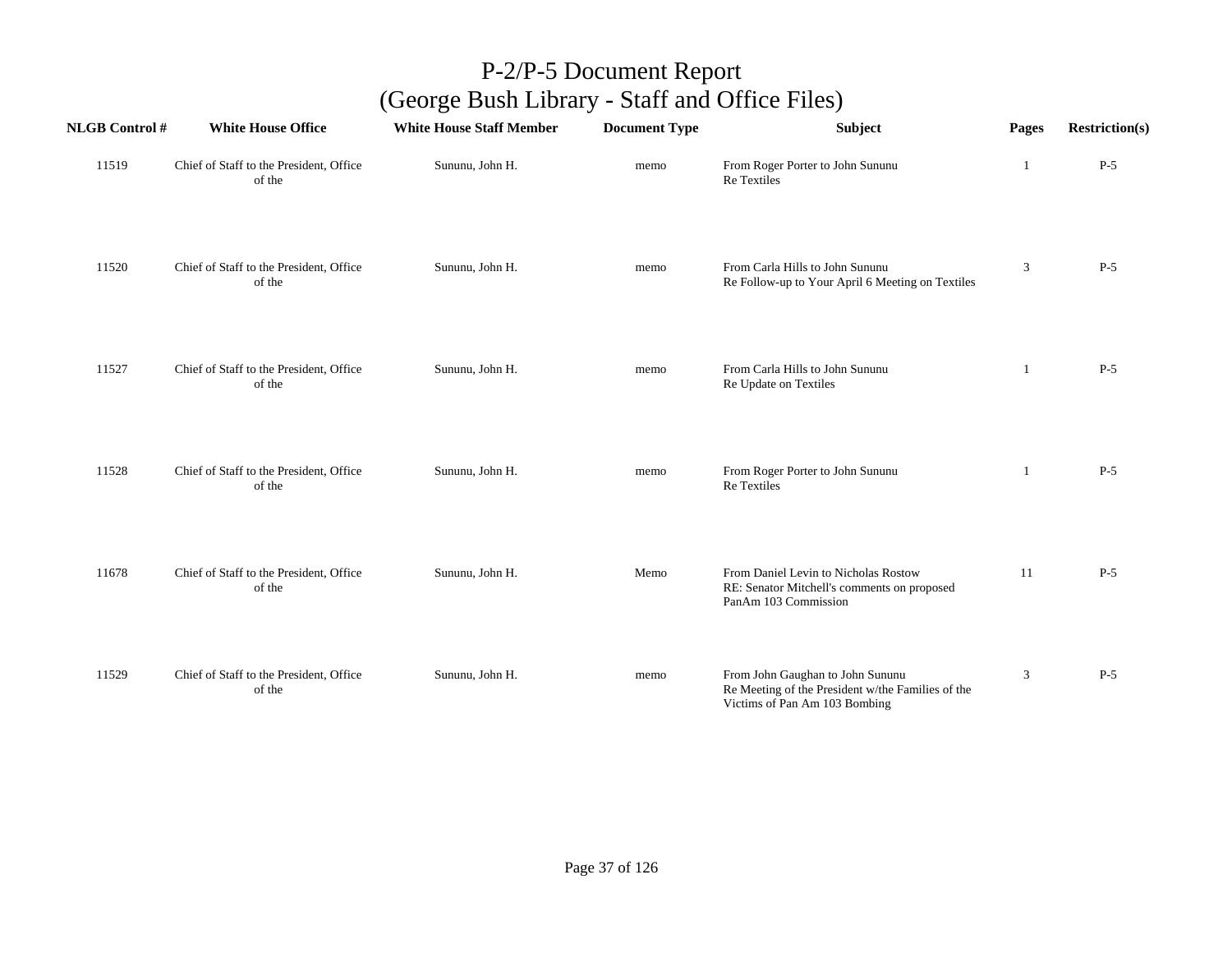| <b>NLGB</b> Control # | <b>White House Office</b>                         | <b>White House Staff Member</b> | <b>Document Type</b> | Subject                                                                                           | Pages          | <b>Restriction(s)</b> |
|-----------------------|---------------------------------------------------|---------------------------------|----------------------|---------------------------------------------------------------------------------------------------|----------------|-----------------------|
| 11530                 | Chief of Staff to the President, Office<br>of the | Sununu, John H.                 | letter               | From Bonnie Guiton to John Sununu<br>Re Educational Summit                                        | 3              | $P-5$                 |
| 11532                 | Chief of Staff to the President, Office<br>of the | Sununu, John H.                 | letter               | From Evan J. Kemp, Jr. to John Sununu<br>Re Americans with Disabilities Act of 1989               | 3              | $P-5$                 |
| 11533                 | Chief of Staff to the President, Office<br>of the | Sununu, John H.                 | memo                 | From Robert S. Ross, Jr. to John Sununu<br>Re Concerns Over the Pending National Drug<br>Strategy | $\mathfrak{Z}$ | $P-5$                 |
| 11534                 | Chief of Staff to the President, Office<br>of the | Sununu, John H.                 | letter               | From Sam Skinner to John Sununu<br>Re Overview of the Airline Industry                            | $\overline{4}$ | $P-5$                 |
| 11535                 | Chief of Staff to the President, Office<br>of the | Sununu, John H.                 | letter               | From Daniel Spiegel to Jacqueline Kennedy<br>Re Appointment for client w/Sununu                   | 1              | $P-5$                 |
| 11536                 | Chief of Staff to the President, Office<br>of the | Sununu, John H.                 | letter               | From Ed Allison to John Sununu<br>Re Invitation to golf tournament                                | 1              | $P-5$                 |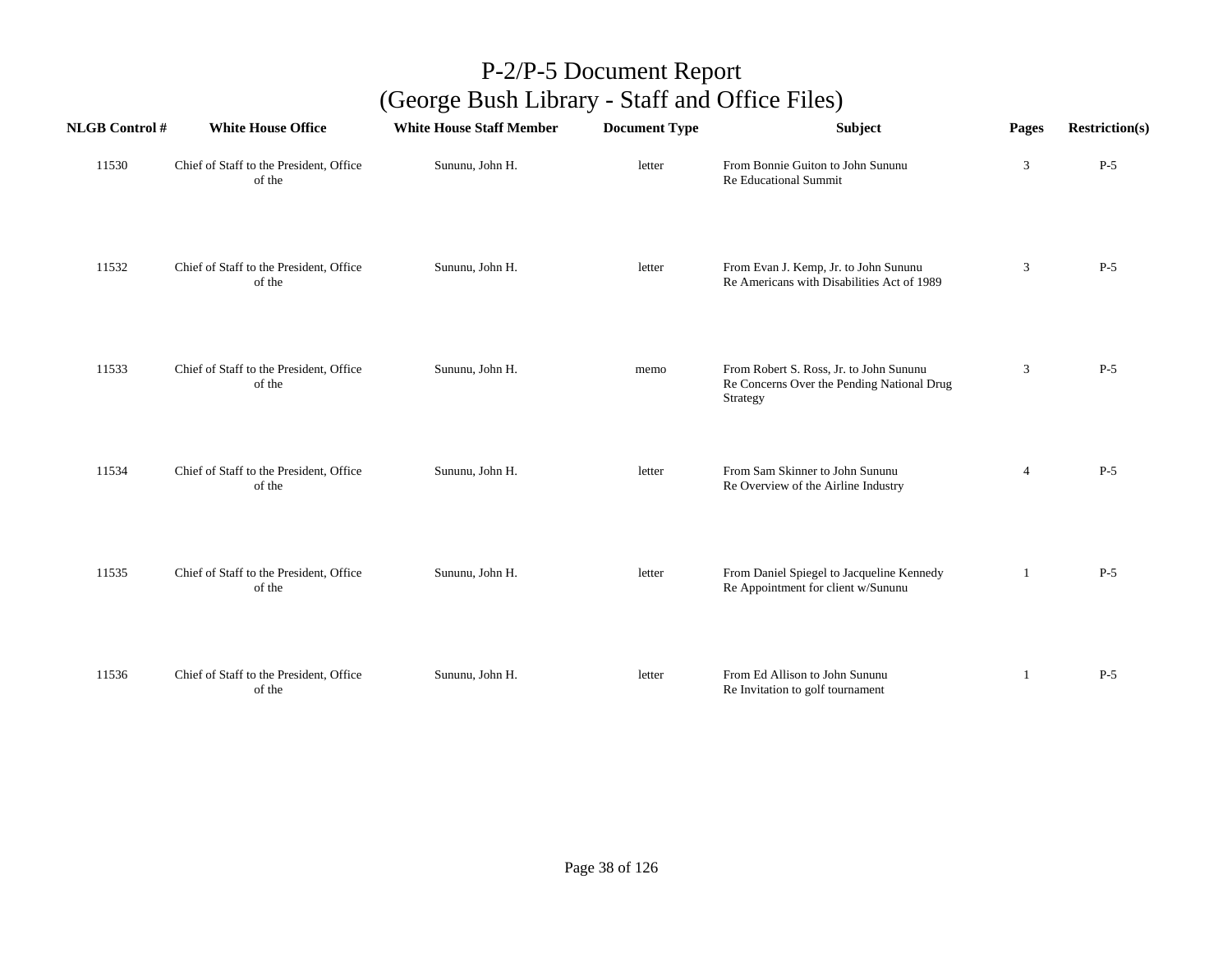| <b>NLGB Control#</b> | <b>White House Office</b>                         | <b>White House Staff Member</b> | <b>Document Type</b> | <b>Subject</b>                                                                                                                  | Pages          | <b>Restriction(s)</b> |
|----------------------|---------------------------------------------------|---------------------------------|----------------------|---------------------------------------------------------------------------------------------------------------------------------|----------------|-----------------------|
| 11537                | Chief of Staff to the President, Office<br>of the | Sununu, John H.                 | letter               | From Richard A. Delgaudio to John Sununu<br>Re Invitation to debate [annotated by staff] [FOIA<br><b>RESTRICTIONS REDACTED]</b> | 1              | $P-5$ , (b)(6)        |
| 11538                | Chief of Staff to the President, Office<br>of the | Sununu, John H.                 | letter               | To John Sununu<br>Re National Communications Systems [annotated by<br>staff]                                                    | $\mathbf{1}$   | $P-5$                 |
| 11539                | Chief of Staff to the President, Office<br>of the | Sununu, John H.                 | letter               | From Sam Skinner to John Sununu<br>Re Discussions w/U.S. Auto Industry                                                          | 3              | $P-5$                 |
| 11540                | Chief of Staff to the President, Office<br>of the | Sununu, John H.                 | letter               | From William Reilly to John Sununu<br>Re American Petroleum Institute letter                                                    | 4              | $P-5$                 |
| 11541                | Chief of Staff to the President, Office<br>of the | Sununu, John H.                 | memo                 | From Wendell L. Willkie, II to John Sununu<br>Re Scientific Reports Supporting Turtle Excluder<br>Device (TED) Regulations      | 3              | $P-5$                 |
| 11542                | Chief of Staff to the President, Office<br>of the | Sununu, John H.                 | letter               | From Sam Skinner to John Sununu<br>Re State of Competition in the Airline Industry                                              | $\overline{4}$ | $P-5$                 |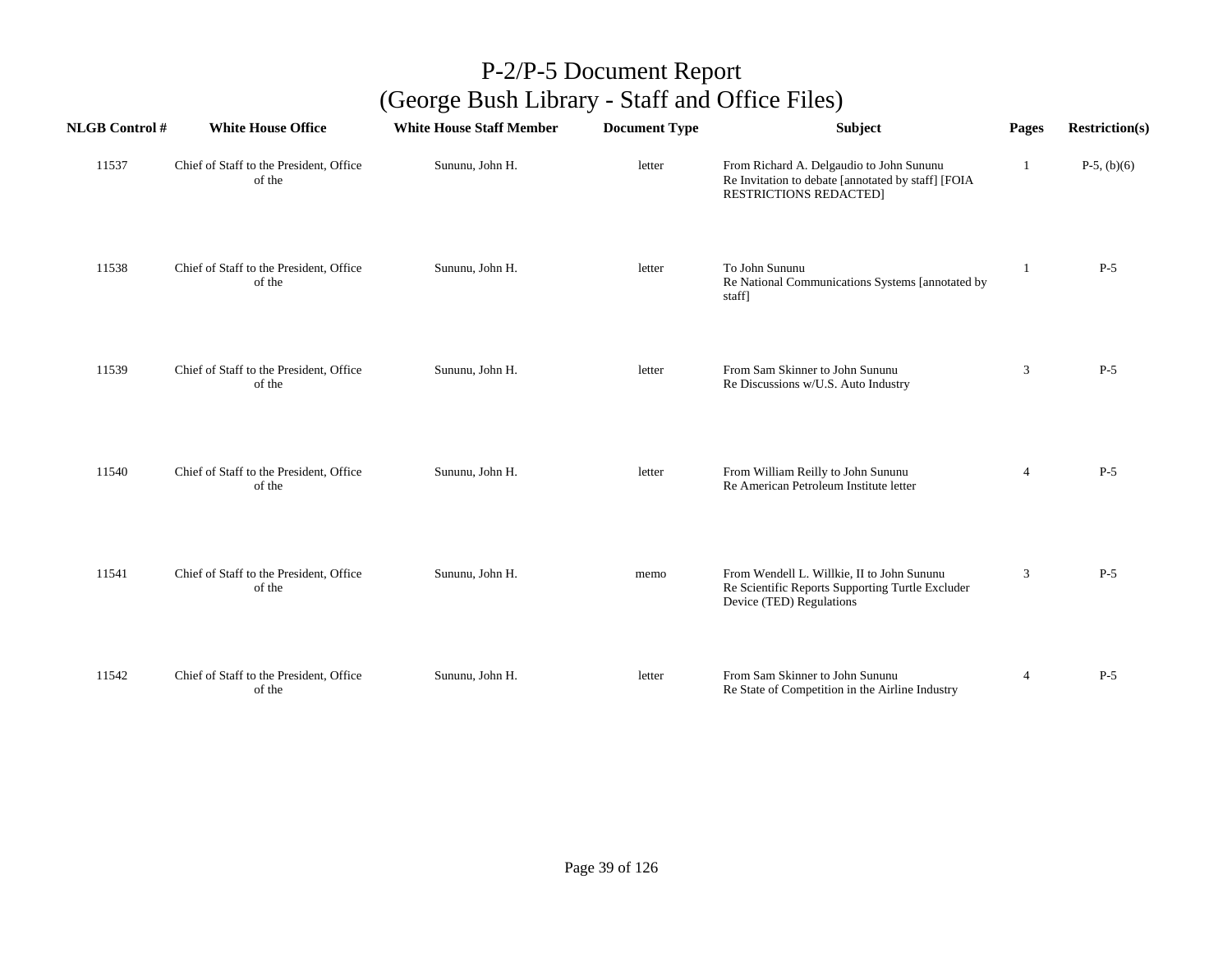| <b>NLGB Control#</b> | <b>White House Office</b>                         | <b>White House Staff Member</b> | <b>Document Type</b> | <b>Subject</b>                                                                                                                     | Pages          | <b>Restriction(s)</b> |
|----------------------|---------------------------------------------------|---------------------------------|----------------------|------------------------------------------------------------------------------------------------------------------------------------|----------------|-----------------------|
| 11543                | Chief of Staff to the President, Office<br>of the | Sununu, John H.                 | memo                 | From James D. Watkins to John Sununu<br>Re Senate Action on the Radionuclide Provision of<br>the Clean Air Act                     | $\overline{4}$ | $P-5$                 |
| 11544                | Chief of Staff to the President, Office<br>of the | Sununu, John H.                 | letter               | From Elaine Chao to John Sununu<br>Re Protection of Chinese nationals                                                              | $\overline{2}$ | $P-5$                 |
| 11546                | Chief of Staff to the President, Office<br>of the | Sununu, John H.                 | letter               | From Jose R. Lopez to John Sununu<br>Re Invitation to WH News Photographer's<br>Association dinner [w/staff annotations; 2 copies] | $\overline{4}$ | $P-5$                 |
| 11547                | Chief of Staff to the President, Office<br>of the | Sununu, John H.                 | letter               | From Jack Kemp to John Sununu<br>Re Visibility of Poverty in America                                                               | $\overline{2}$ | $P-5$                 |
| 11549                | Chief of Staff to the President, Office<br>of the | Sununu, John H.                 | memo                 | From W. Henson Moore to John Sununu<br>Re POTUS appearance at annual meeting of the<br>American Petroleum Institute                | 3              | $P-5$                 |
| 11550                | Chief of Staff to the President, Office<br>of the | Sununu, John H.                 | memo                 | From Sam Skinner to John Sununu<br>Re The Impact of Higher Fuel Prices on the Airline<br>Industry                                  | 3              | $P-5$                 |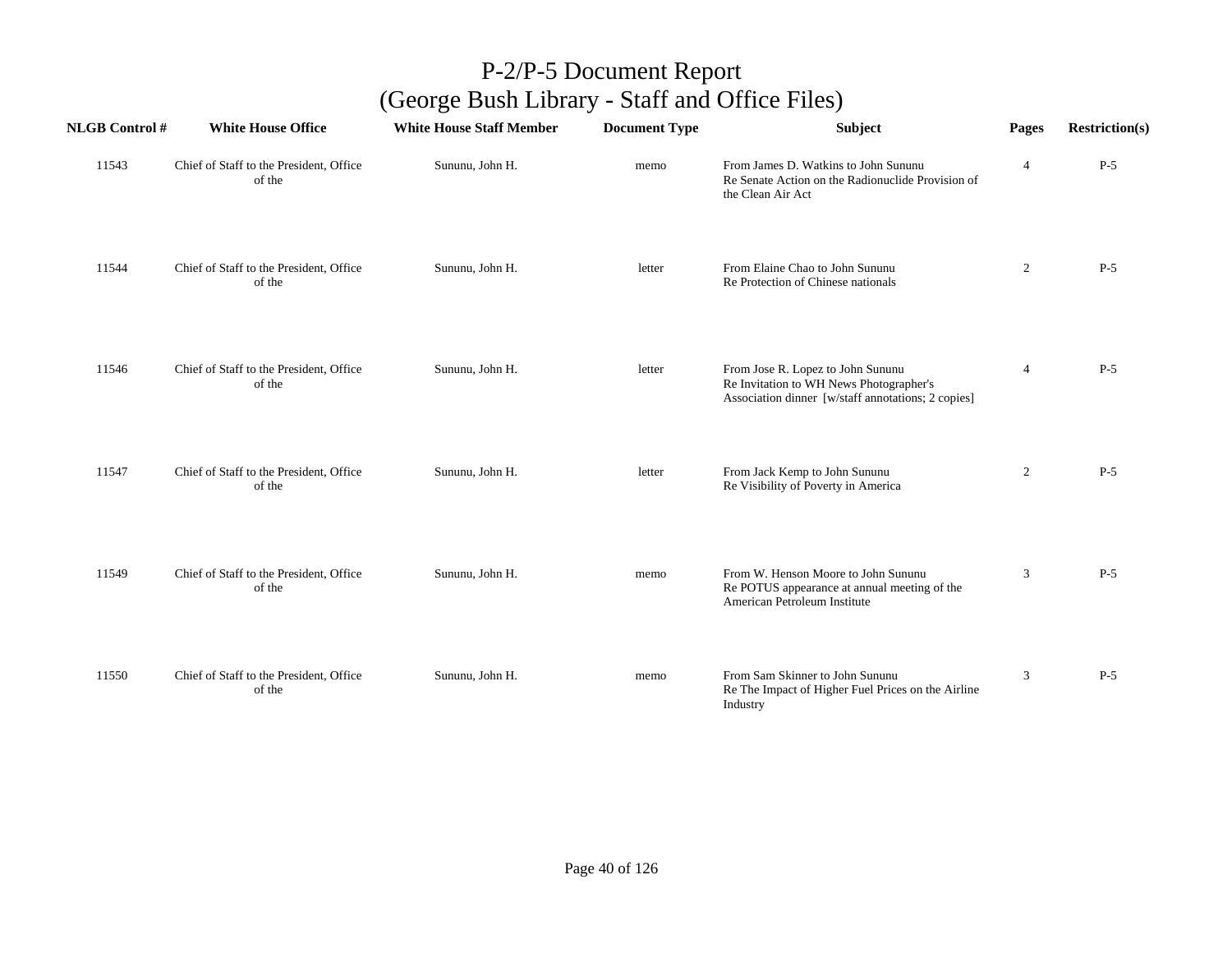| <b>NLGB</b> Control # | <b>White House Office</b>                         | <b>White House Staff Member</b> | <b>Document Type</b> | Subject                                                                                                                                                     | Pages          | <b>Restriction(s)</b> |
|-----------------------|---------------------------------------------------|---------------------------------|----------------------|-------------------------------------------------------------------------------------------------------------------------------------------------------------|----------------|-----------------------|
| 11551                 | Chief of Staff to the President, Office<br>of the | Sununu, John H.                 | note                 | From Louis Sullivan to John Sununu<br>Re Enclosed letter from Sullivan to C. Boyden Gray                                                                    | $\overline{2}$ | $P-5$                 |
| 11553                 | Chief of Staff to the President, Office<br>of the | Sununu, John H.                 | memo                 | From Sichan Siv to John Sununu<br>Re Arab Americans                                                                                                         | $\overline{2}$ | $P-5$                 |
| 11554                 | Chief of Staff to the President, Office<br>of the | Sununu, John H.                 | memo                 | From Alfred Sikes to John Sununu<br>Re High Definition TV                                                                                                   | 3              | $P-5$                 |
| 11556                 | Chief of Staff to the President, Office<br>of the | Sununu, John H.                 | letter               | From Evan J. Kemp, Jr. to John Sununu<br>Re EEOC's Uniform Guidelines on Employee<br>Selection Procedures and America 2000: An<br><b>Education Strategy</b> | $\overline{4}$ | $P-5$                 |
| 11558                 | Chief of Staff to the President, Office<br>of the | Sununu, John H.                 | memo                 | From Sam Skinner to John Sununu<br>Re TWA's Proposed Sale to American Airlines of Air<br>Routes to London                                                   | 3              | $P-5$                 |
| 11559                 | Chief of Staff to the President, Office<br>of the | Sununu, John H.                 | memo                 | From James Watkins to John Sununu<br>Re Superconducting Super Collider (SSC) and Japan                                                                      | $\overline{c}$ | $P-5$                 |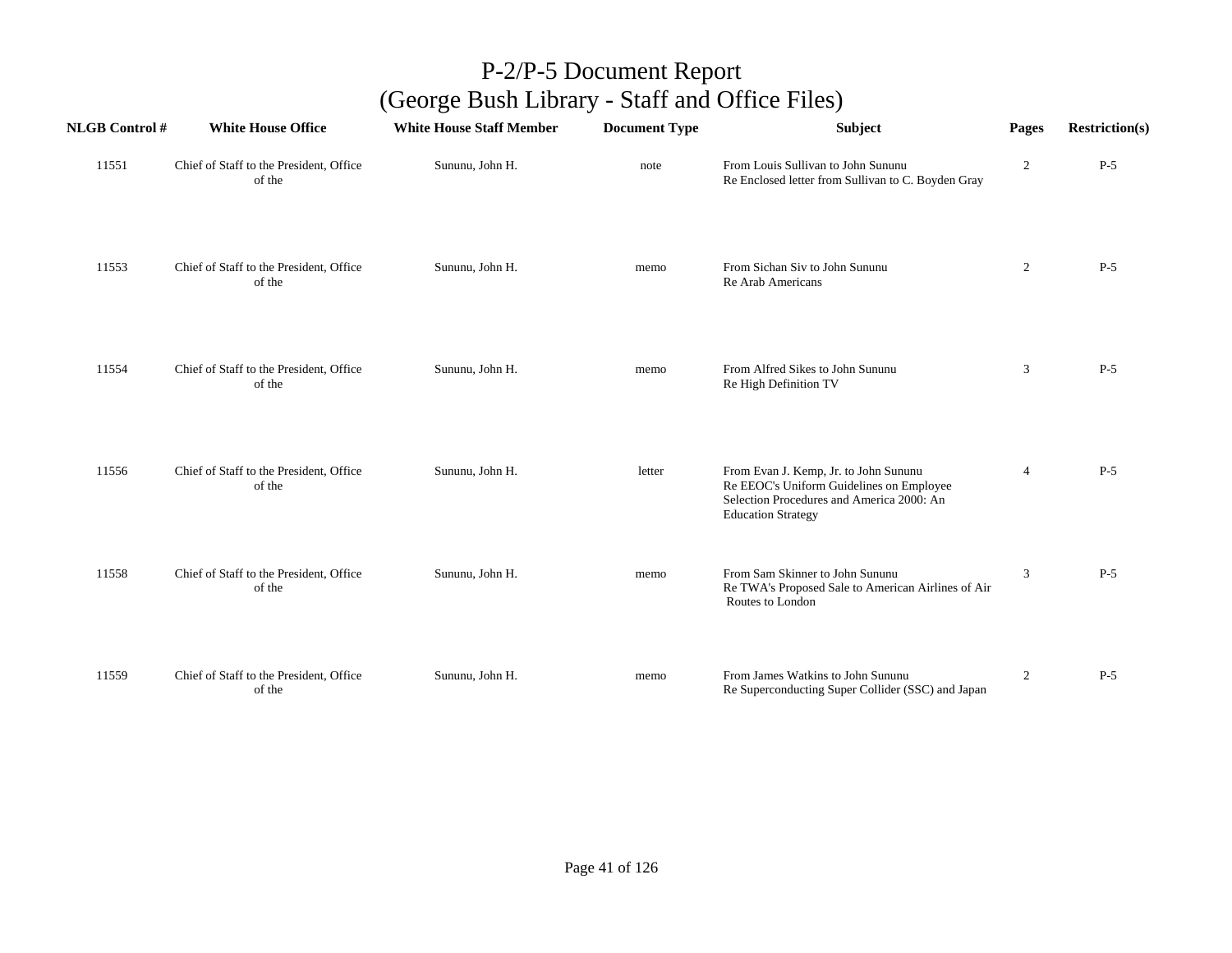| <b>NLGB Control#</b> | <b>White House Office</b>                         | <b>White House Staff Member</b> | <b>Document Type</b> | Subject                                                                                                                                                                  | Pages          | <b>Restriction(s)</b> |
|----------------------|---------------------------------------------------|---------------------------------|----------------------|--------------------------------------------------------------------------------------------------------------------------------------------------------------------------|----------------|-----------------------|
| 11561                | Chief of Staff to the President, Office<br>of the | Sununu, John H.                 | memo                 | From Lamar Alexander to John Sununu<br>Re Your Meeting w/Senator Kennedy                                                                                                 | 3              | $P-5$                 |
| 11562                | Chief of Staff to the President, Office<br>of the | Sununu, John H.                 | memo                 | From Lamar Alexander to John Sununu<br>Re Suggested Presidential Meeting w/Members of<br>Congress                                                                        | $\overline{4}$ | $P-5$                 |
| 11563                | Chief of Staff to the President, Office<br>of the | Sununu, John H.                 | memo                 | From W. Henson Moore to John Sununu<br>Re National Coal Association                                                                                                      | $\overline{c}$ | $P-5$                 |
| 11565                | Chief of Staff to the President, Office<br>of the | Sununu, John H.                 | letter               | From Jack Kemp to John Sununu<br>Re Administration Anti-Poverty Agenda                                                                                                   | $\overline{4}$ | $P-5$                 |
| 11566                | Chief of Staff to the President, Office<br>of the | Sununu, John H.                 | memo                 | From William Reilly to John Sununu<br>Re Good Housekeeping Article on EPA's View of<br>Extracted Teeth as Hazardous Waste and<br>Benefits/Jobs and Clean Air Legislation | 2              | $P-5$                 |
| 11567                | Chief of Staff to the President, Office<br>of the | Sununu, John H.                 | memo                 | From Sam Skinner to John Sununu<br>Re Discovery Airlines                                                                                                                 | $\overline{2}$ | $P-5$                 |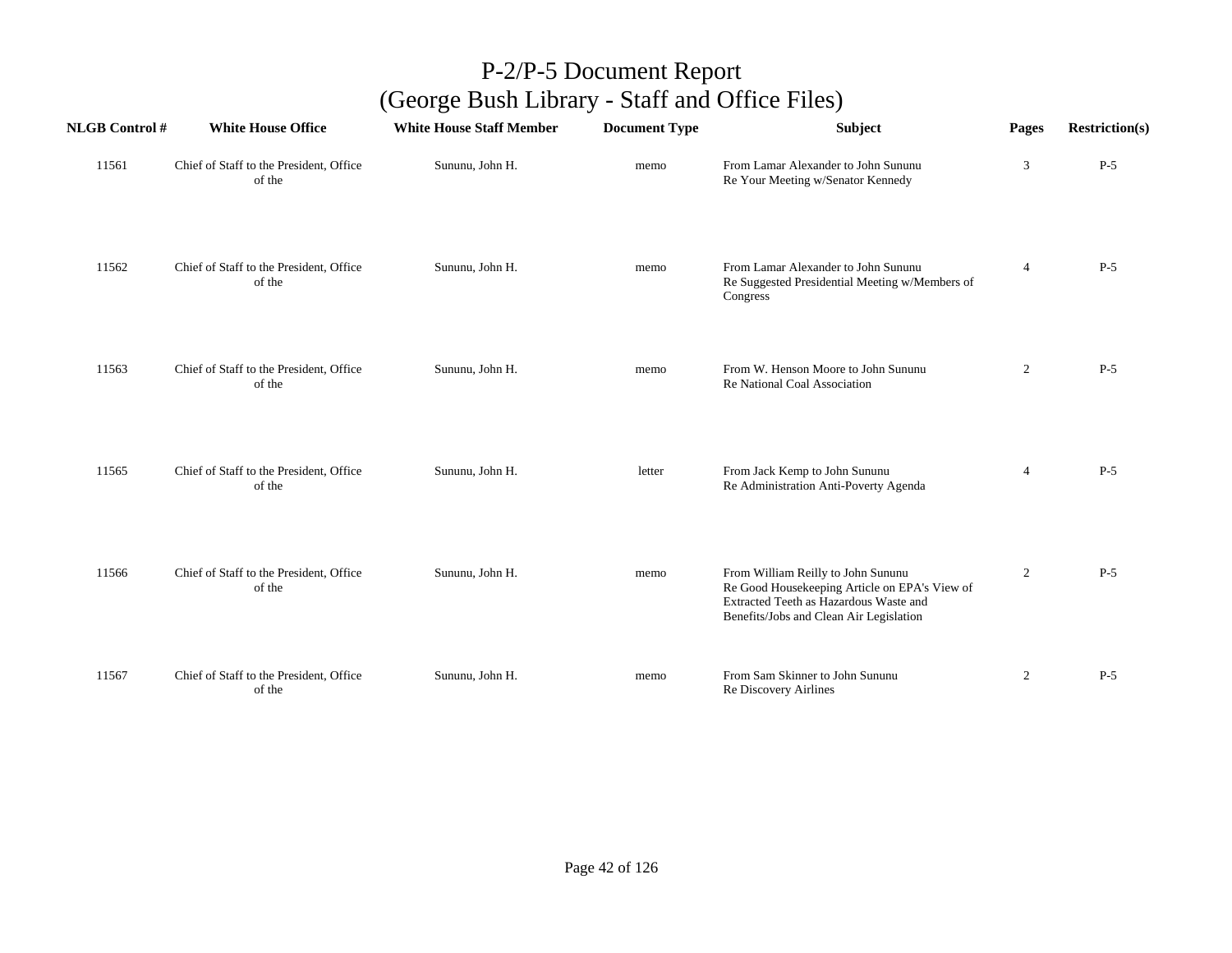| <b>NLGB Control #</b> | <b>White House Office</b>                         | <b>White House Staff Member</b> | <b>Document Type</b> | <b>Subject</b>                                                                                                            | Pages          | <b>Restriction(s)</b> |
|-----------------------|---------------------------------------------------|---------------------------------|----------------------|---------------------------------------------------------------------------------------------------------------------------|----------------|-----------------------|
| 11568                 | Chief of Staff to the President, Office<br>of the | Sununu, John H.                 | memo                 | From Louis Sullivan to John Sununu<br>Re Sixth International Conference on AIDS                                           | $\overline{2}$ | $P-5$                 |
| 11569                 | Chief of Staff to the President, Office<br>of the | Sununu, John H.                 | letter               | From James Watkins to John Sununu<br>Re Public Event w/Global Climate Change Coalition                                    | 3              | $P-5$                 |
| 11570                 | Chief of Staff to the President, Office<br>of the | Sununu, John H.                 | memo                 | From James Watkins to John Sununu<br>Re Report of the Presidential Commission on<br><b>Catastrophic Nuclear Accidents</b> | $\overline{4}$ | $P-5$                 |
| 11571                 | Chief of Staff to the President, Office<br>of the | Sununu, John H.                 | letter               | From James Watkins to John Sununu<br>Re Clean Air Act Amendments                                                          | 3              | $P-5$                 |
| 11572                 | Chief of Staff to the President, Office<br>of the | Sununu, John H.                 | memo                 | From James Watkins to John Sununu<br>Re Global Climate Change Issues at the Houston<br>Summit                             | $\overline{2}$ | $P-5$                 |
| 11573                 | Chief of Staff to the President, Office<br>of the | Sununu, John H.                 | letter               | From James Watkins to John Sununu<br>Re Administration environmental message                                              | $\overline{2}$ | $P-5$                 |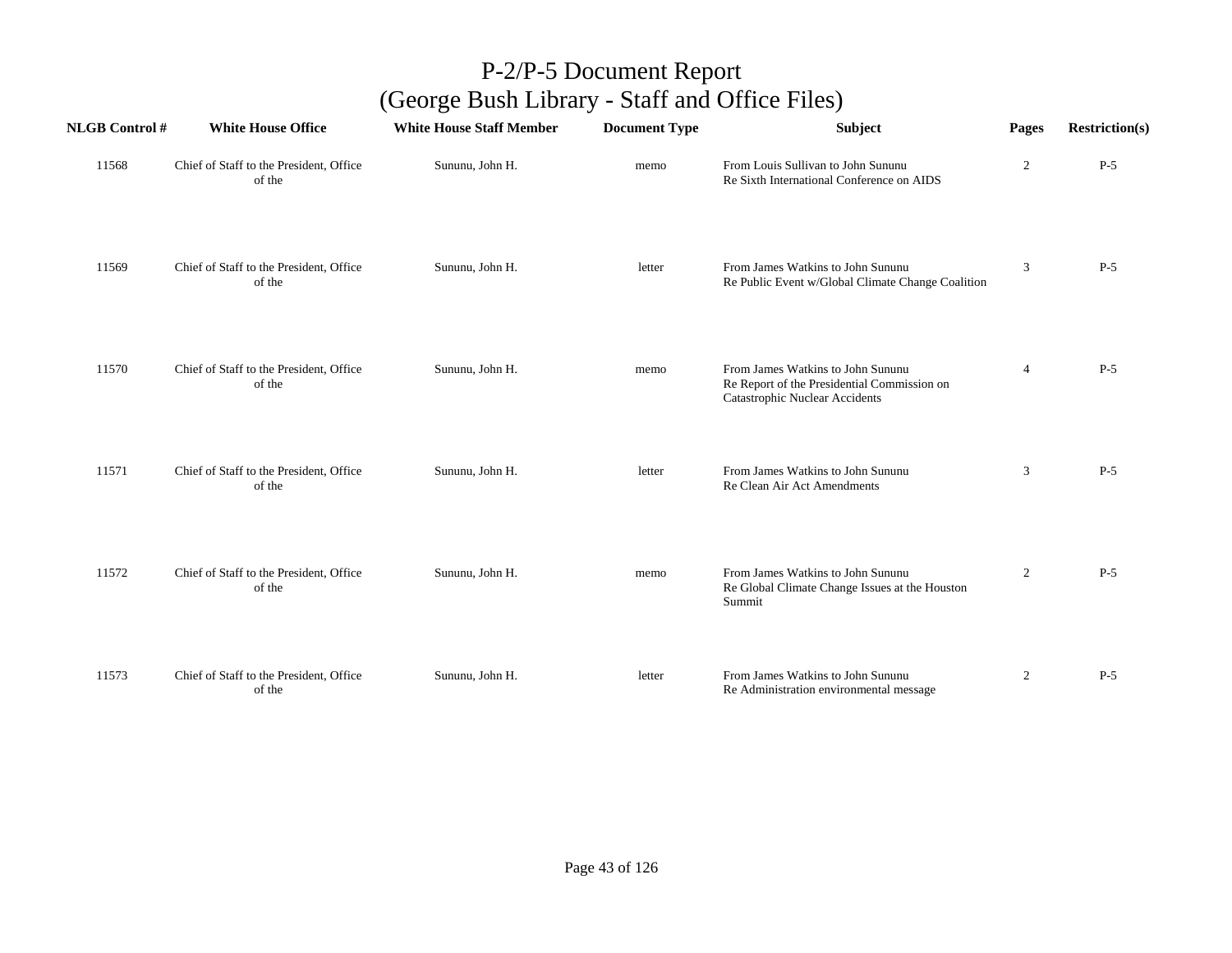| <b>NLGB Control#</b> | <b>White House Office</b>                         | <b>White House Staff Member</b> | <b>Document Type</b> | Subject                                                                                             | Pages          | <b>Restriction(s)</b> |
|----------------------|---------------------------------------------------|---------------------------------|----------------------|-----------------------------------------------------------------------------------------------------|----------------|-----------------------|
| 11574                | Chief of Staff to the President, Office<br>of the | Sununu, John H.                 | memo                 | From Clayton Yeutter to John Sununu<br>Re Legal Service Corporation                                 | 1              | $P-5$                 |
| 11581                | Chief of Staff to the President, Office<br>of the | Sununu, John H.                 | letter               | From John Sununu to Carla Hills<br>Re National Governors' Association Winter Meeting                | -1             | $P-5$                 |
| 11582                | Chief of Staff to the President, Office<br>of the | Sununu, John H.                 | note                 | From John Sununu to Marlin Fitzwater<br>Re Proposed interview                                       | 1              | $P-5$                 |
| 11585                | Chief of Staff to the President, Office<br>of the | Sununu, John H.                 | list                 | Sununu introductory remarks for Cabinet breakfast                                                   | 1              | $P-5$                 |
| 11586                | Chief of Staff to the President, Office<br>of the | Sununu, John H.                 | list                 | Sununu introductory remarks for Cabinet breakfast<br>[same as doc 07]                               | 1              | $P-5$                 |
| 11589                | Chief of Staff to the President, Office<br>of the | Sununu, John H.                 | memo                 | From Clayton Yeutter to John Sununu<br>Re Interagency structure for handling trade policy<br>issues | $\overline{2}$ | $P-5$                 |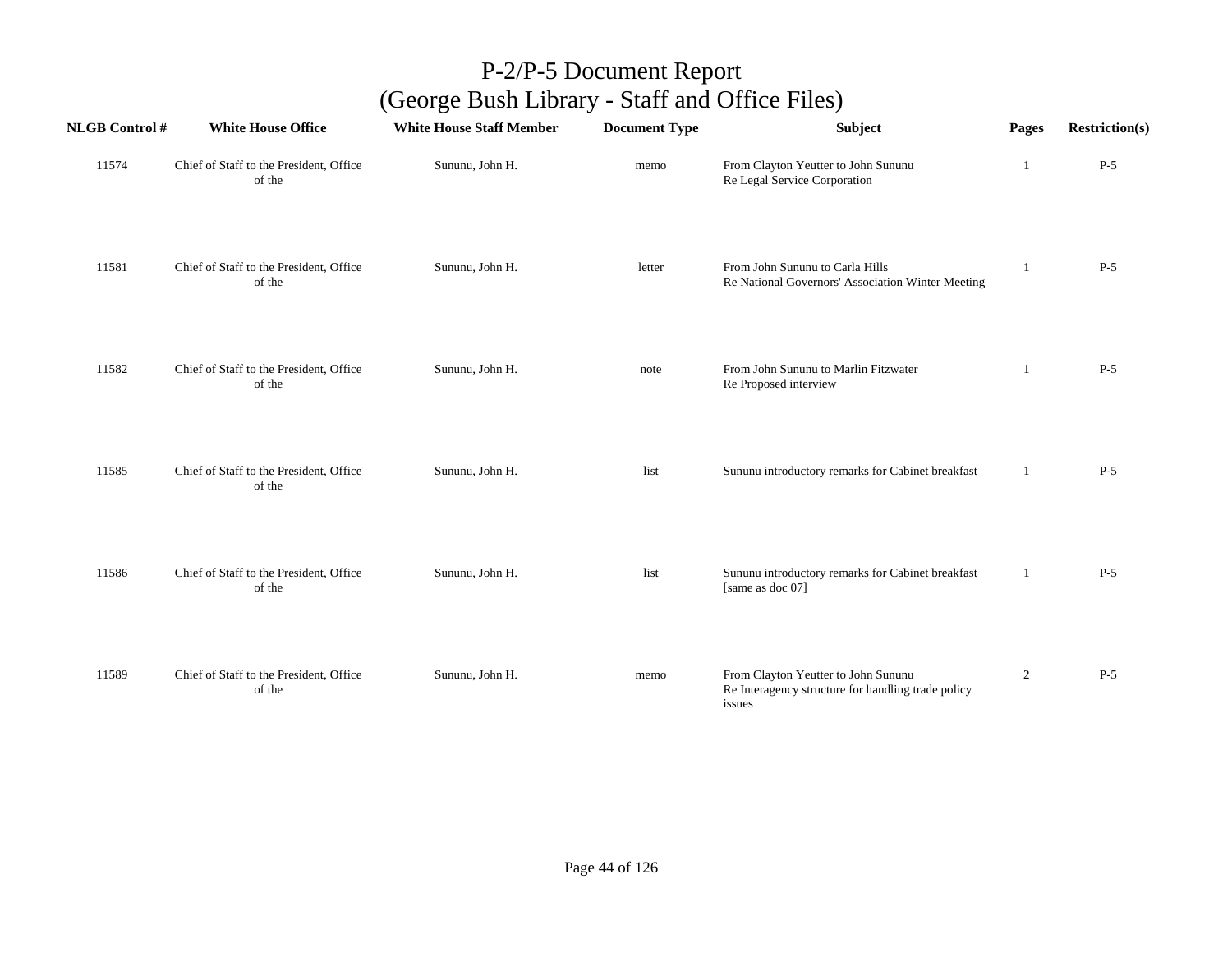| <b>NLGB Control #</b> | <b>White House Office</b>                         | <b>White House Staff Member</b> | <b>Document Type</b> | <b>Subject</b>                                                                                                                              | Pages          | <b>Restriction(s)</b> |
|-----------------------|---------------------------------------------------|---------------------------------|----------------------|---------------------------------------------------------------------------------------------------------------------------------------------|----------------|-----------------------|
| 11590                 | Chief of Staff to the President, Office<br>of the | Sununu, John H.                 | memo                 | From John Schall to David Bates<br>Re Adoption                                                                                              | 1              | $P-5$                 |
| 11591                 | Chief of Staff to the President, Office<br>of the | Sununu, John H.                 | memo                 | From Katie Winkeljohn to John Sununu<br>Re National Right to Life Rally                                                                     |                | $P-5$                 |
| 11592                 | Chief of Staff to the President, Office<br>of the | Sununu, John H.                 | paper                | Talking Points for Conversation on Interagency<br>Coordination                                                                              | $\overline{c}$ | $P-5$                 |
| 11593                 | Chief of Staff to the President, Office<br>of the | Sununu, John H.                 | memo                 | From Mark Sullivan to Alan Charles Raul<br>Re Executive Order Implementing the Omnibus Trade<br>Act                                         | 9              | $P-5$                 |
| 11596                 | Chief of Staff to the President, Office<br>of the | Sununu, John H.                 | memo                 | From Richard Darman to Martin Andersen<br>Re Weekly Update for the President<br>Craig Fuller note dated 12/28/88 to John Sununu<br>redacted | $\mathbf{1}$   | $P-5$                 |
| 11597                 | Chief of Staff to the President, Office<br>of the | Sununu, John H.                 | memo                 | From Carla Hills to John Sununu<br>Re USTR Role in annual Economic Summit                                                                   |                | $P-5$                 |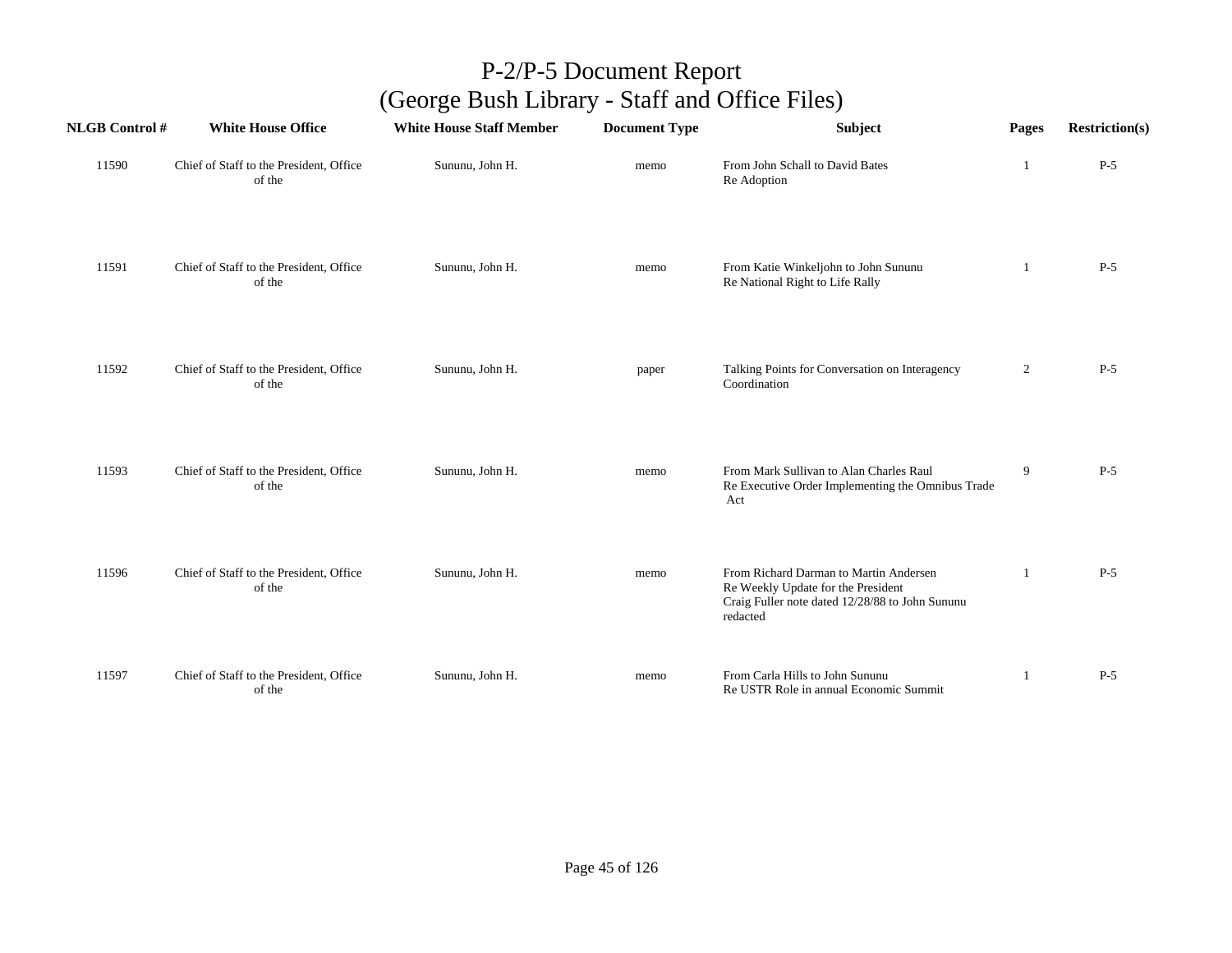| <b>NLGB Control#</b> | <b>White House Office</b>                         | <b>White House Staff Member</b> | <b>Document Type</b> | <b>Subject</b>                                                                                                                                                                                   | Pages          | <b>Restriction(s)</b> |
|----------------------|---------------------------------------------------|---------------------------------|----------------------|--------------------------------------------------------------------------------------------------------------------------------------------------------------------------------------------------|----------------|-----------------------|
| 11598                | Chief of Staff to the President, Office<br>of the | Sununu, John H.                 | memo                 | From James Cicconi to John Sununu<br>Re Proclamation Policy                                                                                                                                      |                | $P-5$                 |
| 11599                | Chief of Staff to the President, Office<br>of the | Sununu, John H.                 | memo                 | From James Cicconi to David Demarest<br>Re Guidelines for Presidential Proclamations                                                                                                             | $\overline{2}$ | $P-5$                 |
| 11601                | Chief of Staff to the President, Office<br>of the | Sununu, John H.                 | memo                 | From Stephen Studdert to John Sununu<br>Re President's Continued Participation in the<br>Challneger Center for Space Science Education                                                           | $\overline{2}$ | $P-5$                 |
| 11602                | Chief of Staff to the President, Office<br>of the | Sununu, John H.                 | memo                 | From James Cicconi to C. Boyden Gray<br>Re Draft Letter from Secretary of State on Central<br>American Agreement                                                                                 | 1              | $P-5$                 |
| 11603                | Chief of Staff to the President, Office<br>of the | Sununu, John H.                 | memo                 | From C. Boyden Gray to James Cicconi<br>Re Draft Letter from Secretary of State to Chairmen of<br>House and Senate Authorization and Appropriation<br>Committees and Senate and House Leadership | 1              | $P-5$                 |
| 11604                | Chief of Staff to the President, Office<br>of the | Sununu, John H.                 | letter               | Draft Letter from Secretary of State to Chairmen of<br>House and Senate Authorization and Appropriation<br>Committees and Senate and House Leadership                                            | 1              | $P-5$                 |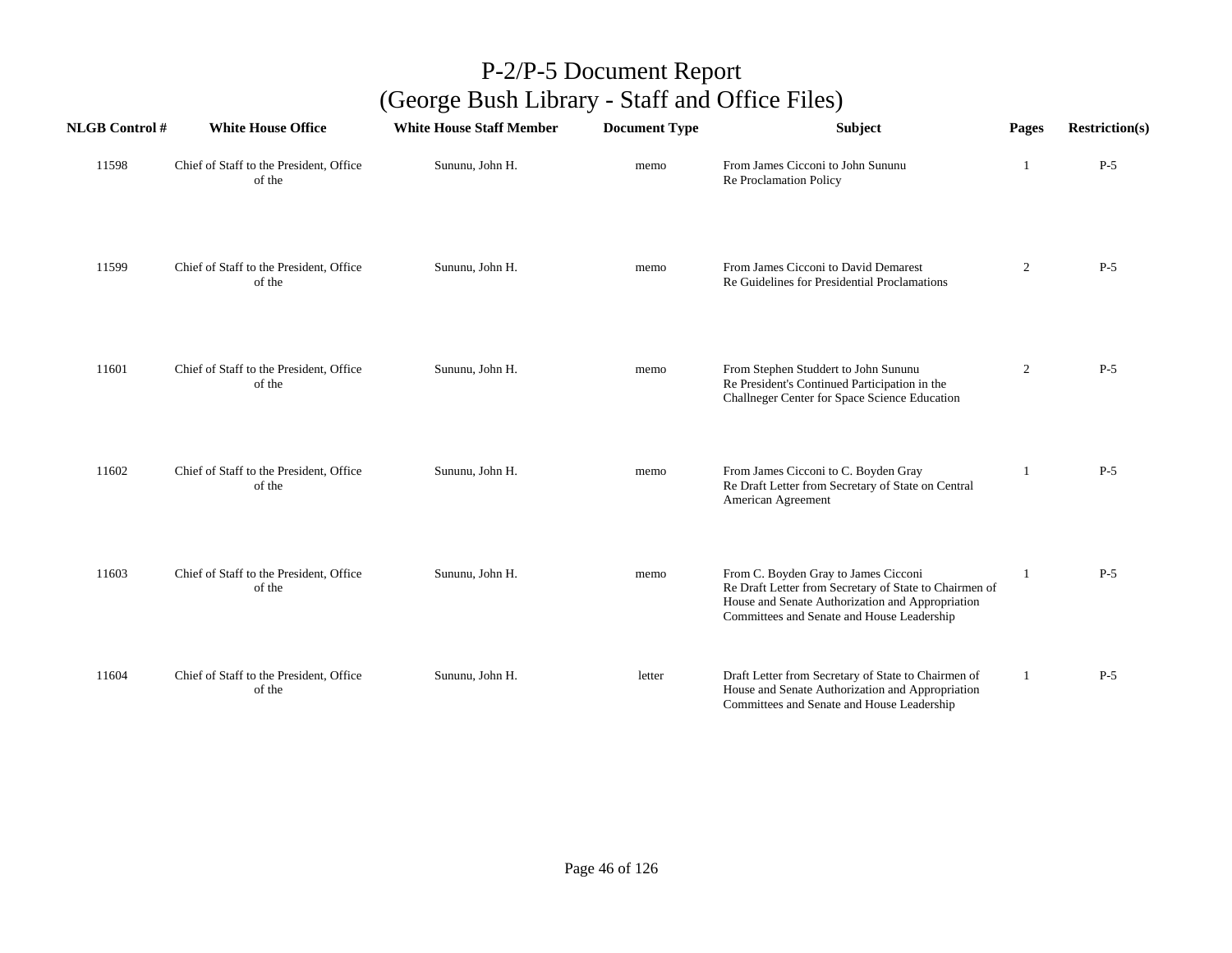| <b>NLGB</b> Control # | <b>White House Office</b>                         | <b>White House Staff Member</b> | <b>Document Type</b> | Subject                                                                                                     | Pages          | <b>Restriction(s)</b> |
|-----------------------|---------------------------------------------------|---------------------------------|----------------------|-------------------------------------------------------------------------------------------------------------|----------------|-----------------------|
| 11605                 | Chief of Staff to the President, Office<br>of the | Sununu, John H.                 | statement            | Joint Statement by Dante Fascell and David Obey<br>Re Nicaragua/Contra Issue                                | 3              | $P-5$                 |
| 11606                 | Chief of Staff to the President, Office<br>of the | Sununu, John H.                 | statement            | Presidential statement<br>Re Central American Agreement                                                     | -1             | $P-5$                 |
| 11607                 | Chief of Staff to the President, Office<br>of the | Sununu, John H.                 | memo                 | From Susan Porter Rose to John Sununu<br>Re The WH Preservation Fund [FOIA<br><b>RESTRICTIONS REDACTED]</b> | $\overline{2}$ | $P-5$ , (b)(6)        |
| 11608                 | Chief of Staff to the President, Office<br>of the | Sununu, John H.                 | memo                 | From David Demarest to John Sununu<br>Re Attached Correspondence                                            |                | $P-5$                 |
| 11611                 | Chief of Staff to the President, Office<br>of the | Sununu, John H.                 | memo                 | From Cooper Evans to John Sununu<br>Re Des Moines Register Article on GATT                                  | 1              | $P-5$                 |
| 11612                 | Chief of Staff to the President, Office<br>of the | Sununu, John H.                 | memo                 | From Constance Horner to David Bates<br>Re Drug Testing Program                                             | $\overline{2}$ | $P-5$                 |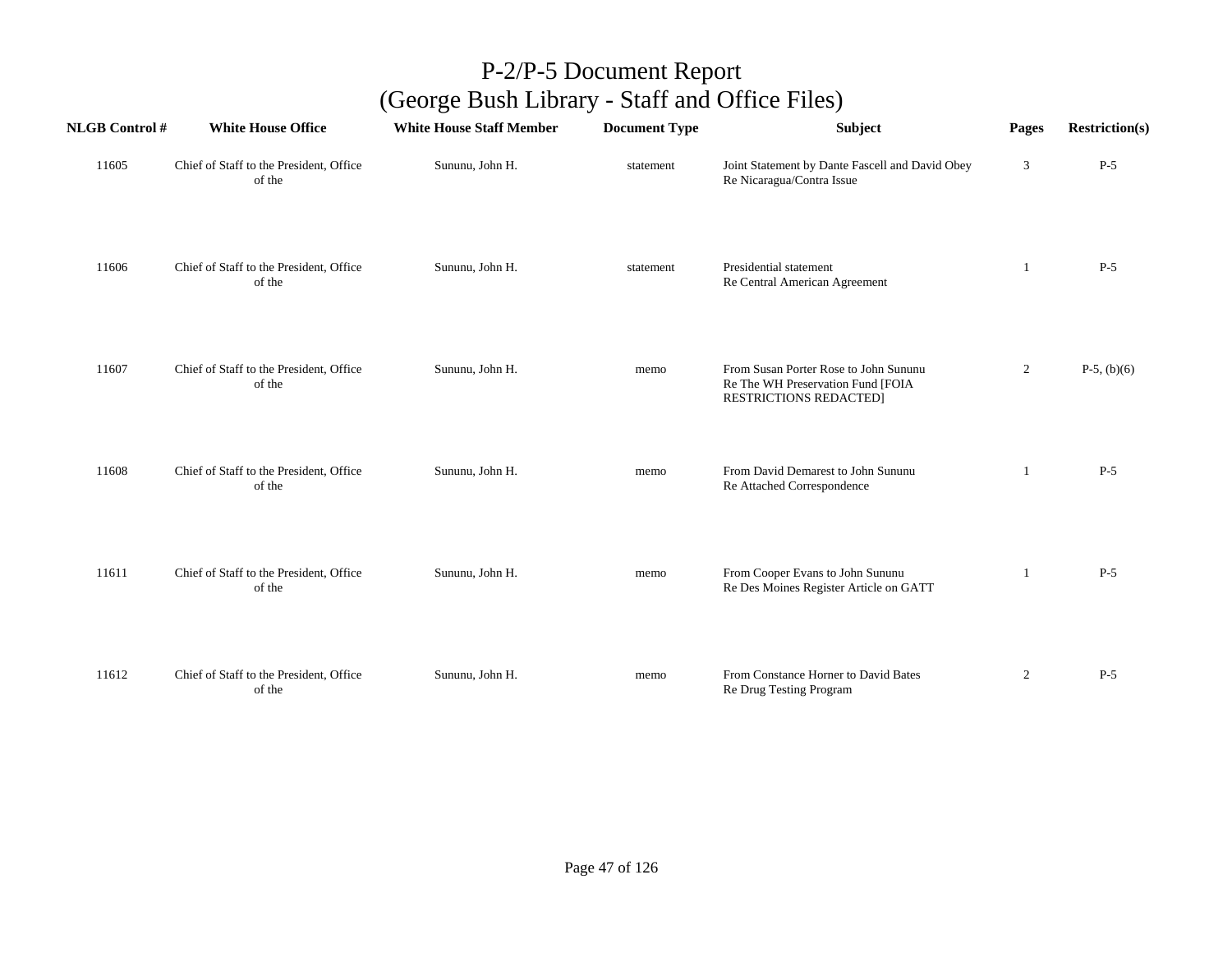| <b>NLGB Control#</b> | <b>White House Office</b>                         | <b>White House Staff Member</b> | <b>Document Type</b> | Subject                                                                                                                                                       | Pages          | <b>Restriction(s)</b> |
|----------------------|---------------------------------------------------|---------------------------------|----------------------|---------------------------------------------------------------------------------------------------------------------------------------------------------------|----------------|-----------------------|
| 11613                | Chief of Staff to the President, Office<br>of the | Sununu, John H.                 | memo                 | From Larry Lindsey to Roger Porter<br>Re Housing Meeting                                                                                                      | $\overline{2}$ | $P-5$                 |
| 11614                | Chief of Staff to the President, Office<br>of the | Sununu, John H.                 | memo                 | From Larry Lindsey to Roger Porter<br>Re Housing Opportunity and Progress Everywhere<br>(HOPE)                                                                | $\overline{4}$ | $P-5$                 |
| 11615                | Chief of Staff to the President, Office<br>of the | Sununu, John H.                 | memo                 | From Larry Lindsey to Roger Porter<br>Re Other Housing Issues                                                                                                 | -1             | $P-5$                 |
| 11616                | Chief of Staff to the President, Office<br>of the | Sununu, John H.                 | memo                 | From Larry Lindsey to Roger Porter<br>Re Enterprise Zones                                                                                                     | $\overline{4}$ | $P-5$                 |
| 11617                | Chief of Staff to the President, Office<br>of the | Sununu, John H.                 | memo                 | From Douglas Johnson to John Sununu<br>Re Senate floor fight on D.C. funding; House floor<br>fight on Mexico City policy and UNFPA<br>[5 paragraphs redacted] | $\overline{2}$ | $P-5$                 |
| 11618                | Chief of Staff to the President, Office<br>of the | Sununu, John H.                 | memo                 | Re Attack on anti-abortion foreign aid policies on<br>Fascell's FY 1990-91 foreign aid authorization bill<br>[1 paragraph redacted]                           | $\overline{2}$ | $P-5$                 |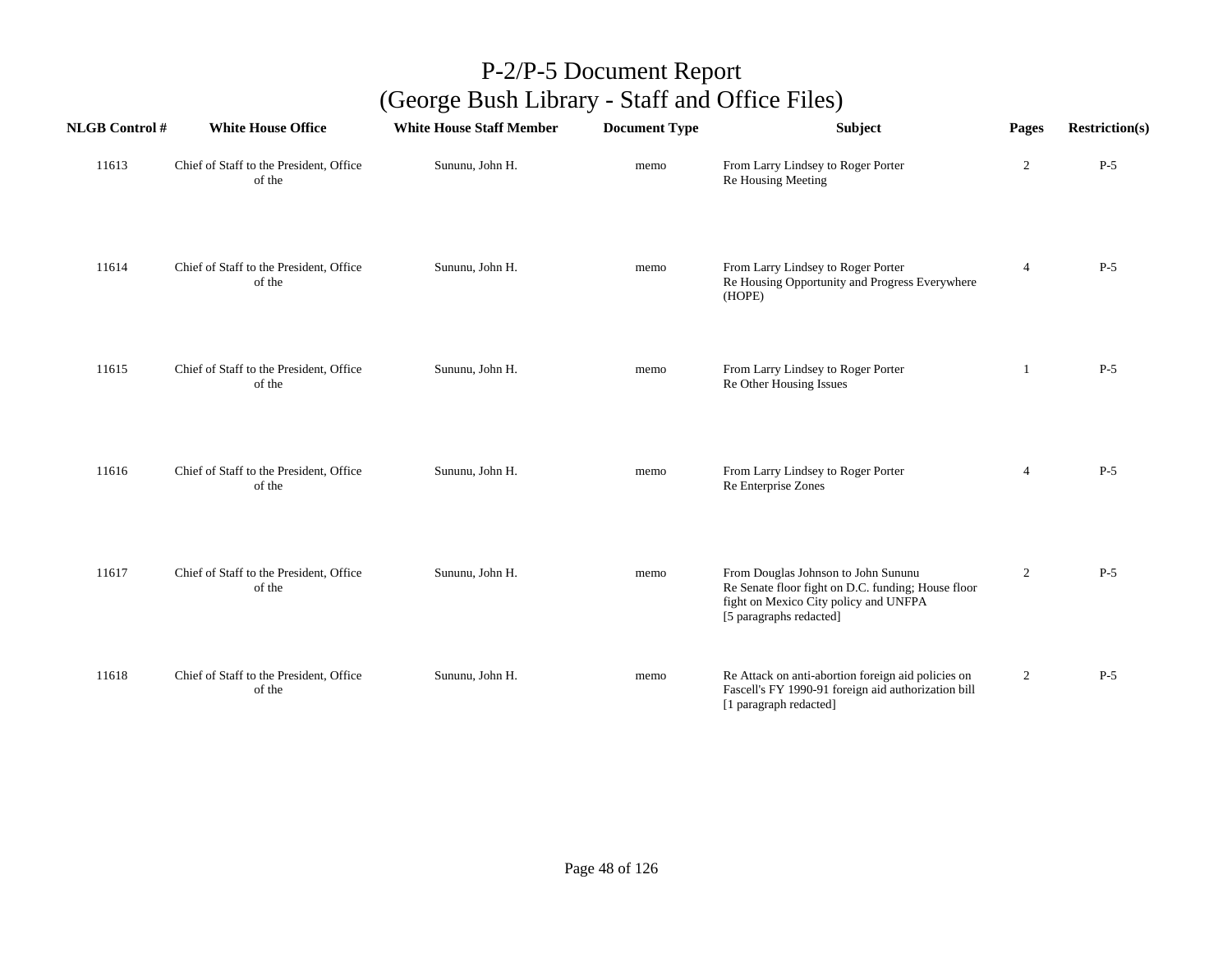| <b>NLGB</b> Control # | <b>White House Office</b>                         | <b>White House Staff Member</b> | <b>Document Type</b> | Subject                                                                                           | Pages          | <b>Restriction(s)</b> |
|-----------------------|---------------------------------------------------|---------------------------------|----------------------|---------------------------------------------------------------------------------------------------|----------------|-----------------------|
| 11619                 | Chief of Staff to the President, Office<br>of the | Sununu, John H.                 | report               | From Douglas Johnson<br>Re Synopsis of major abortion-related issues at the<br>federal level      | 3              | $P-5$                 |
| 11620                 | Chief of Staff to the President, Office<br>of the | Sununu, John H.                 | memo                 | From Douglas Johnson to John Sununu<br>Re D.C. Abortion Funding                                   | -1             | $P-5$                 |
| 11621                 | Chief of Staff to the President, Office<br>of the | Sununu, John H.                 | memo                 | From Darla St. Martin and Douglas Johnson to John<br>Sununu<br>Re Senator Kennedy's Title 10 Bill | $\overline{2}$ | $P-5$                 |
| 11622                 | Chief of Staff to the President, Office<br>of the | Sununu, John H.                 | memo                 | From Fred McClure to John Sununu<br>Re Amendments to Family Planning Reauthorization              | 3              | $P-5$                 |
| 11623                 | Chief of Staff to the President, Office<br>of the | Sununu, John H.                 | resolution           | Alternative Congressional Resolution re Armenian<br>Anniversary<br>[1 paragraph redacted]         | 1              | $P-5$                 |
| 11625                 | Chief of Staff to the President, Office<br>of the | Sununu, John H.                 | memo                 | From Virginia Lampley to Brent Scowcroft<br>Re Draft Letter to Senator Dole on SJ Res 212         | 1              | $P-5$                 |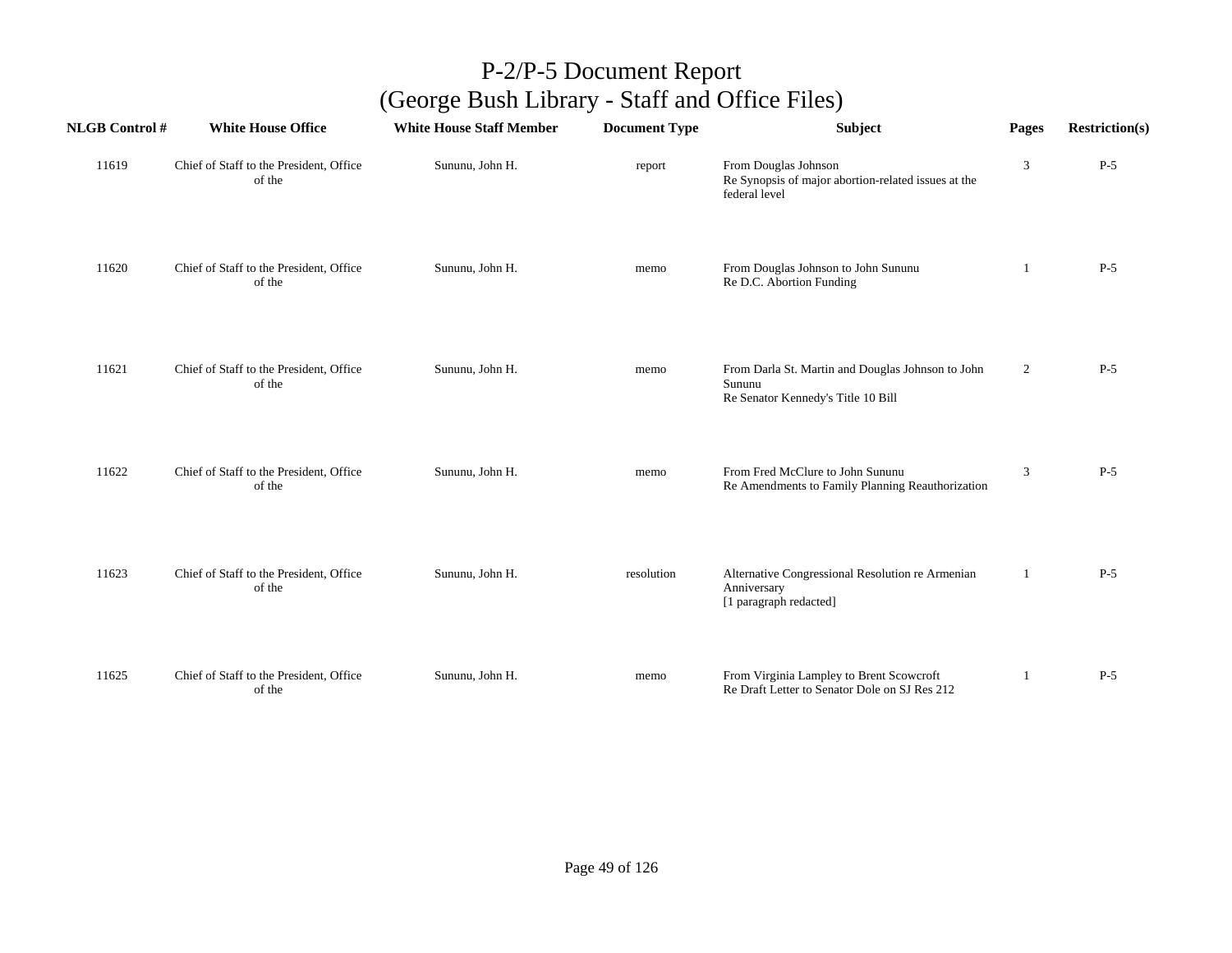| <b>NLGB Control#</b> | <b>White House Office</b>                         | <b>White House Staff Member</b> | <b>Document Type</b> | <b>Subject</b>                                                                                 | Pages          | <b>Restriction(s)</b> |
|----------------------|---------------------------------------------------|---------------------------------|----------------------|------------------------------------------------------------------------------------------------|----------------|-----------------------|
| 11626                | Chief of Staff to the President, Office<br>of the | Sununu, John H.                 | memo                 | From Roger Porter to John Sununu<br>Re EPC Meeting on U.S.-Mexico Free Trade<br>Agreement      | $\overline{c}$ | $P-5$                 |
| 11628                | Chief of Staff to the President, Office<br>of the | Sununu, John H.                 | memo                 | From Carla Hills to John Sununu<br>Re Mexican Free Trade Agreement Announcement                | 1              | $P-5$                 |
| 11632                | Chief of Staff to the President, Office<br>of the | Sununu, John H.                 | memo                 | From Sichan Siv to John Sununu<br>Re Chinese Student Leaders and MFN<br>[paragraph redacted]   | -1             | $P-5$                 |
| 11634                | Chief of Staff to the President, Office<br>of the | Sununu, John H.                 | memo                 | From Fred McClure to John Sununu<br>Re Meeting w/Representatives John Dingell and<br>Norm Lent | $\overline{2}$ | $P-5$                 |
| 11635                | Chief of Staff to the President, Office<br>of the | Sununu, John H.                 | agenda               | Agenda for Meeting w/the Honorable John Sununu                                                 | 1              | $P-5$                 |
| 11640                | Chief of Staff to the President, Office<br>of the | Sununu, John H.                 | options paper        | From Domestic Policy Council<br>Re Acid Rain<br>Draft "Policy Options" [pp. 6-22]              | 17             | $P-5$                 |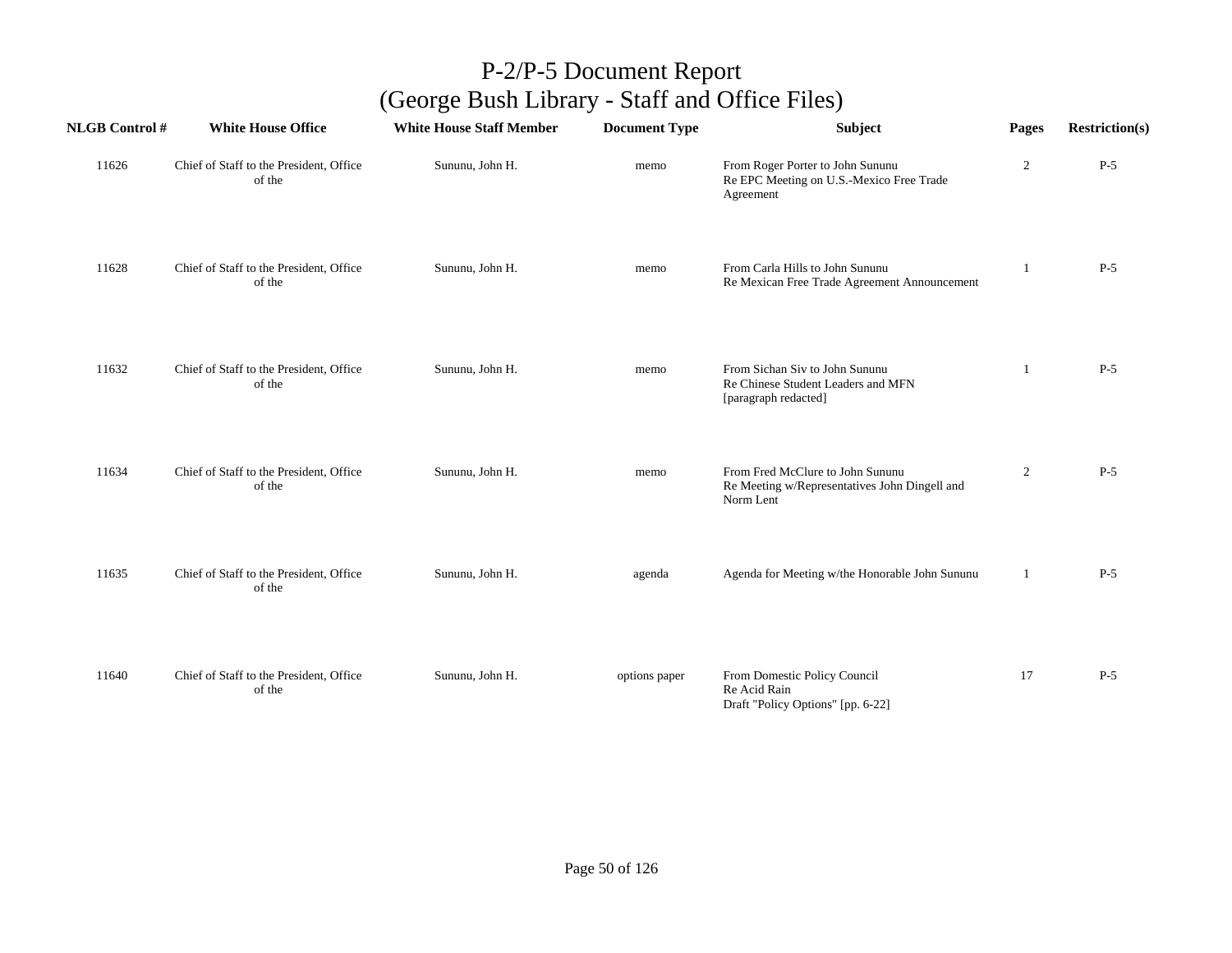| <b>NLGB Control#</b> | <b>White House Office</b>                         | <b>White House Staff Member</b> | <b>Document Type</b> | Subject                                                                                                                                                            | Pages          | <b>Restriction(s)</b> |
|----------------------|---------------------------------------------------|---------------------------------|----------------------|--------------------------------------------------------------------------------------------------------------------------------------------------------------------|----------------|-----------------------|
| 11641                | Chief of Staff to the President, Office<br>of the | Sununu, John H.                 | memo                 | From Richarad Schmalensee to Domestic Policy<br>Council<br>Re Analysis of Agency Differences on Implications of<br>Neat Alternative Fuel Options for Ozone Control | 23             | $P-5$                 |
| 11642                | Chief of Staff to the President, Office<br>of the | Sununu, John H.                 | memo                 | From Richard Schmalensee to Domestic Policy<br>Council<br>Re Analysis of Agency Differences on Implications of<br>Neat Alternative Fuel Options for Ozone Control  | 23             | $P-5$                 |
| 11643                | Chief of Staff to the President, Office<br>of the | Sununu, John H.                 | memo                 | From David Greenberg to David Demarest<br>Re Clean Air Act/Environment Week Activities                                                                             | 3              | $P-5$                 |
| 11645                | Chief of Staff to the President, Office<br>of the | Sununu, John H.                 | paper                | For Domestic Policy Council<br>Re Toxic Air Pollution Control                                                                                                      | 15             | $P-5$                 |
| 11646                | Chief of Staff to the President, Office<br>of the | Sununu, John H.                 | memo                 | Draft options memo<br>Re International conference on global environmental<br>issues                                                                                | 8              | $P-5$                 |
| 11647                | Chief of Staff to the President, Office<br>of the | Sununu, John H.                 | memo                 | From Stephen Hart to David Demarest<br>Re Press Plan for Clean Air Announcement                                                                                    | $\overline{2}$ | $P-5$                 |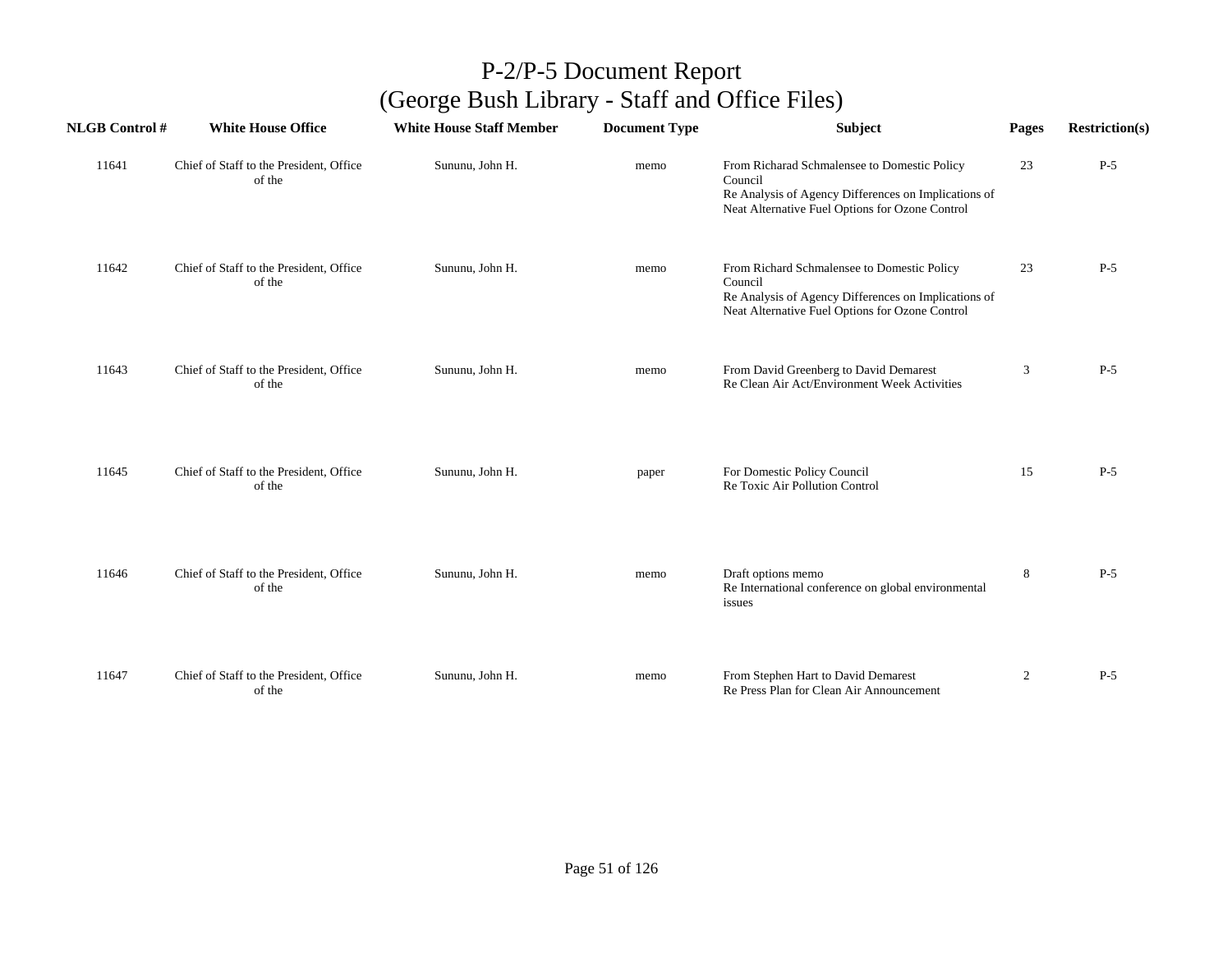| <b>NLGB Control#</b> | <b>White House Office</b>                         | <b>White House Staff Member</b> | <b>Document Type</b> | <b>Subject</b>                                                                                             | Pages          | <b>Restriction(s)</b> |
|----------------------|---------------------------------------------------|---------------------------------|----------------------|------------------------------------------------------------------------------------------------------------|----------------|-----------------------|
| 11649                | Chief of Staff to the President, Office<br>of the | Sununu, John H.                 | memo                 | From Deb Anderson to David Demarest<br>Re Clean Air Announcement Strategy                                  | 1              | $P-5$                 |
| 11651                | Chief of Staff to the President, Office<br>of the | Sununu, John H.                 | memo                 | From Roger Porter to John Sununu<br>Re Mitchell-Dole-Byrd and Clean Air                                    | $\overline{4}$ | $P-5$                 |
| 11652                | Chief of Staff to the President, Office<br>of the | Sununu, John H.                 | memo                 | From Craig Fuller to John Sununu<br>Re ARCO's Comments on Bi-Partisan Clean Air<br>Agreement               | 1              | $P-5$                 |
| 11653                | Chief of Staff to the President, Office<br>of the | Sununu, John H.                 | paper                | ARCO's Comments on Bi-Partisan Clean Air<br>Agreement                                                      | $\tau$         | $P-5$                 |
| 11654                | Chief of Staff to the President, Office<br>of the | Sununu, John H.                 | memo                 | From Larry Lindsey to John Sununu<br>Re The Byrd Proposal                                                  | $\overline{2}$ | $P-5$                 |
| 11655                | Chief of Staff to the President, Office<br>of the | Sununu, John H.                 | memo                 | From Frederick McClure to John Sununu<br>Re Recommended Telephone Calls re: Byrd Coal<br>Miners' Amendment | $\overline{2}$ | $P-5$                 |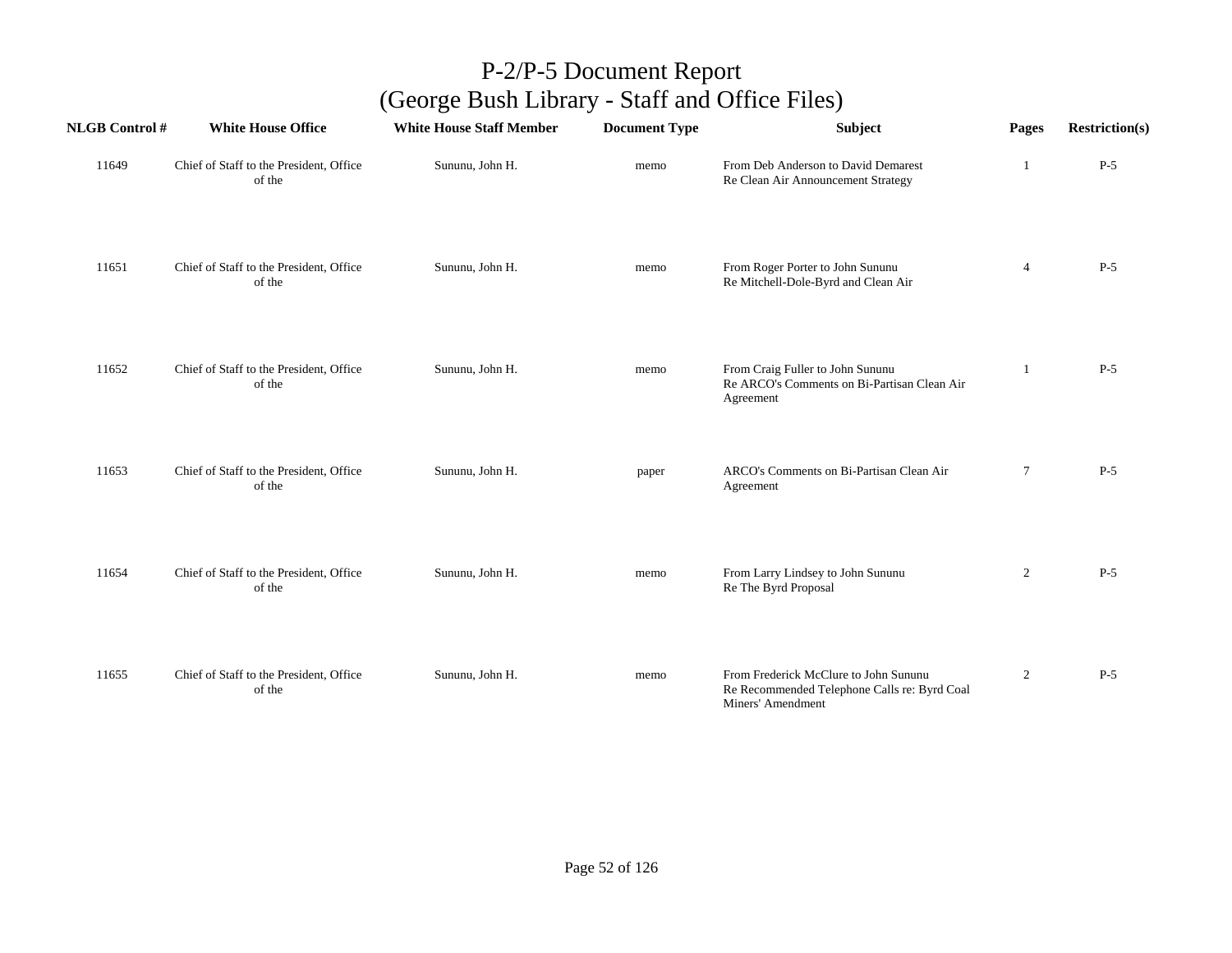| <b>NLGB Control#</b> | <b>White House Office</b>                         | <b>White House Staff Member</b> | <b>Document Type</b> | Subject                                                                                                               | Pages          | <b>Restriction(s)</b> |
|----------------------|---------------------------------------------------|---------------------------------|----------------------|-----------------------------------------------------------------------------------------------------------------------|----------------|-----------------------|
| 11656                | Chief of Staff to the President, Office<br>of the | Sununu, John H.                 | memo                 | From Roger Porter to John Sununu<br>Re Mitchell-Byrd-Dole and Clean Air                                               | $\overline{4}$ | $P-5$                 |
| 11657                | Chief of Staff to the President, Office<br>of the | Sununu, John H.                 | memo                 | From Roger Porter to John Sununu<br>Re Clean Air Act Status                                                           | -1             | $P-5$                 |
| 11658                | Chief of Staff to the President, Office<br>of the | Sununu, John H.                 | memo                 | From Wayne Valis to Kathy Jeavons<br>Re Clean Air Coalition Meeting w/Sununu on March<br>[FOIA RESTRICTIONS REDACTED] | $\overline{2}$ | $P-5$ , (b)(6)        |
| 11659                | Chief of Staff to the President, Office<br>of the | Sununu, John H.                 | report               | The Clean Air Negotiations                                                                                            | 3              | $P-5$                 |
| 11660                | Chief of Staff to the President, Office<br>of the | Sununu, John H.                 | memo                 | From Bob Grady to Michael Boskin<br>Re Air Toxics Tentative Compromise Costs                                          | $\overline{4}$ | $P-5$                 |
| 11661                | Chief of Staff to the President, Office<br>of the | Sununu, John H.                 | memo                 | From James Watkins to John Sununu<br>Re Possible Bipartisan Substitute to the Clean Air<br>Bill                       | $\overline{2}$ | $P-5$                 |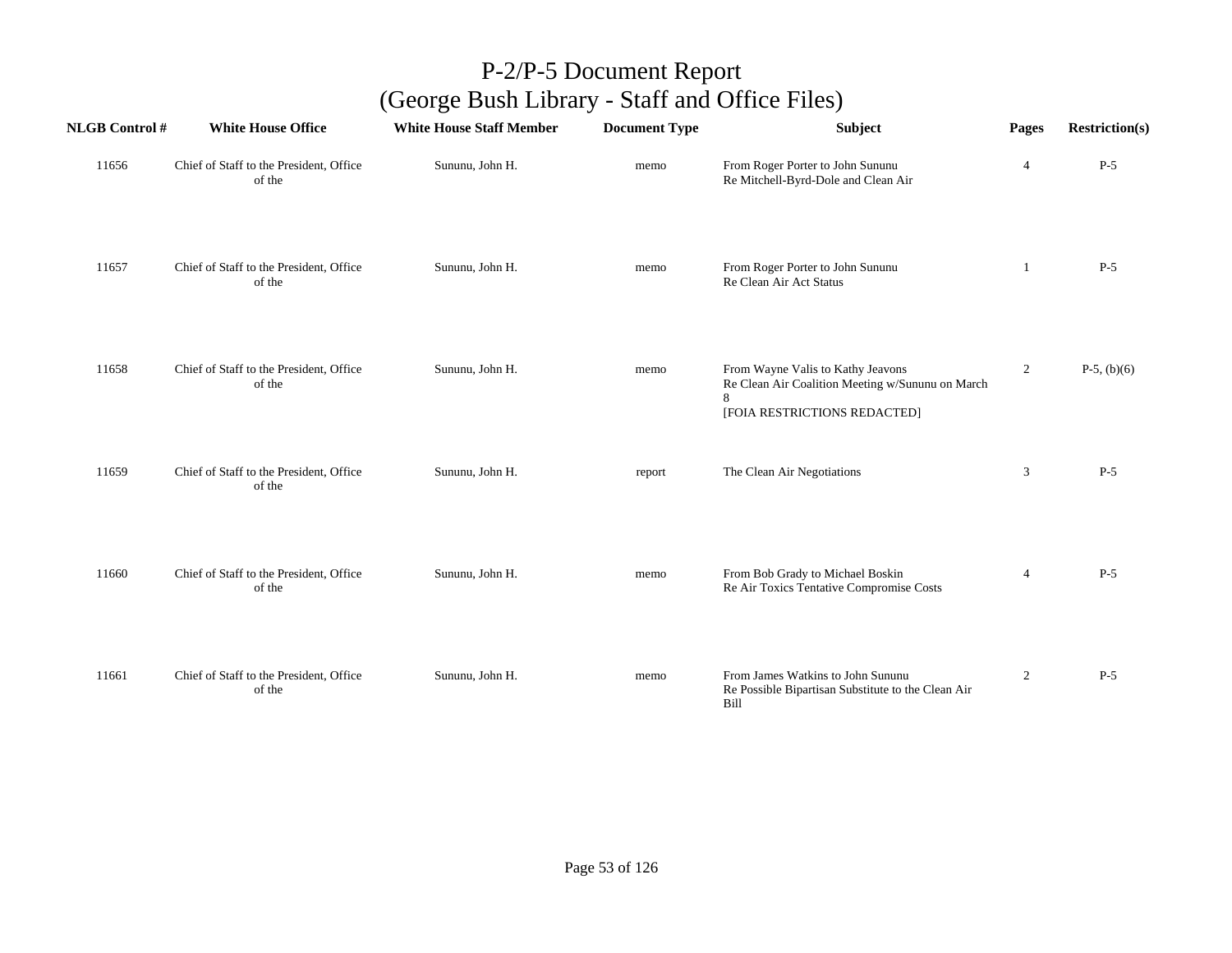| <b>NLGB Control #</b> | <b>White House Office</b>                         | <b>White House Staff Member</b> | <b>Document Type</b> | Subject                                                                             | Pages          | <b>Restriction(s)</b> |
|-----------------------|---------------------------------------------------|---------------------------------|----------------------|-------------------------------------------------------------------------------------|----------------|-----------------------|
| 11662                 | Chief of Staff to the President, Office<br>of the | Sununu, John H.                 | memo                 | From Frederick McClure to John Sununu<br>Re Clean Air Comments                      | -1             | $P-5$                 |
| 11663                 | Chief of Staff to the President, Office<br>of the | Sununu, John H.                 | memo                 | For Frederick McClure<br>Re Analysis of several senators' views on Clean Air<br>Act | $\overline{2}$ | $P-5$                 |
| 11664                 | Chief of Staff to the President, Office<br>of the | Sununu, John H.                 | memo                 | From Nancy Maloley to Roger Porter<br>Re Clean Air Act<br>[two paragraphs redacted] | 1              | $P-5$                 |
| 11665                 | Chief of Staff to the President, Office<br>of the | Sununu, John H.                 | memo                 | From Frederick McClure to John Sununu<br>Re Core Group Clean Air Strategy Session   | $\overline{2}$ | $P-5$                 |
| 11666                 | Chief of Staff to the President, Office<br>of the | Sununu, John H.                 | memo                 | From Larry Lindsey to John Sununu<br>Re Pollution Prevention Legislation            | 3              | $P-5$                 |
| 11667                 | Chief of Staff to the President, Office<br>of the | Sununu, John H.                 | note                 | From John Sununu to Michael Boskin<br>Re Pollution Prevention Legislation           | -1             | $P-5$                 |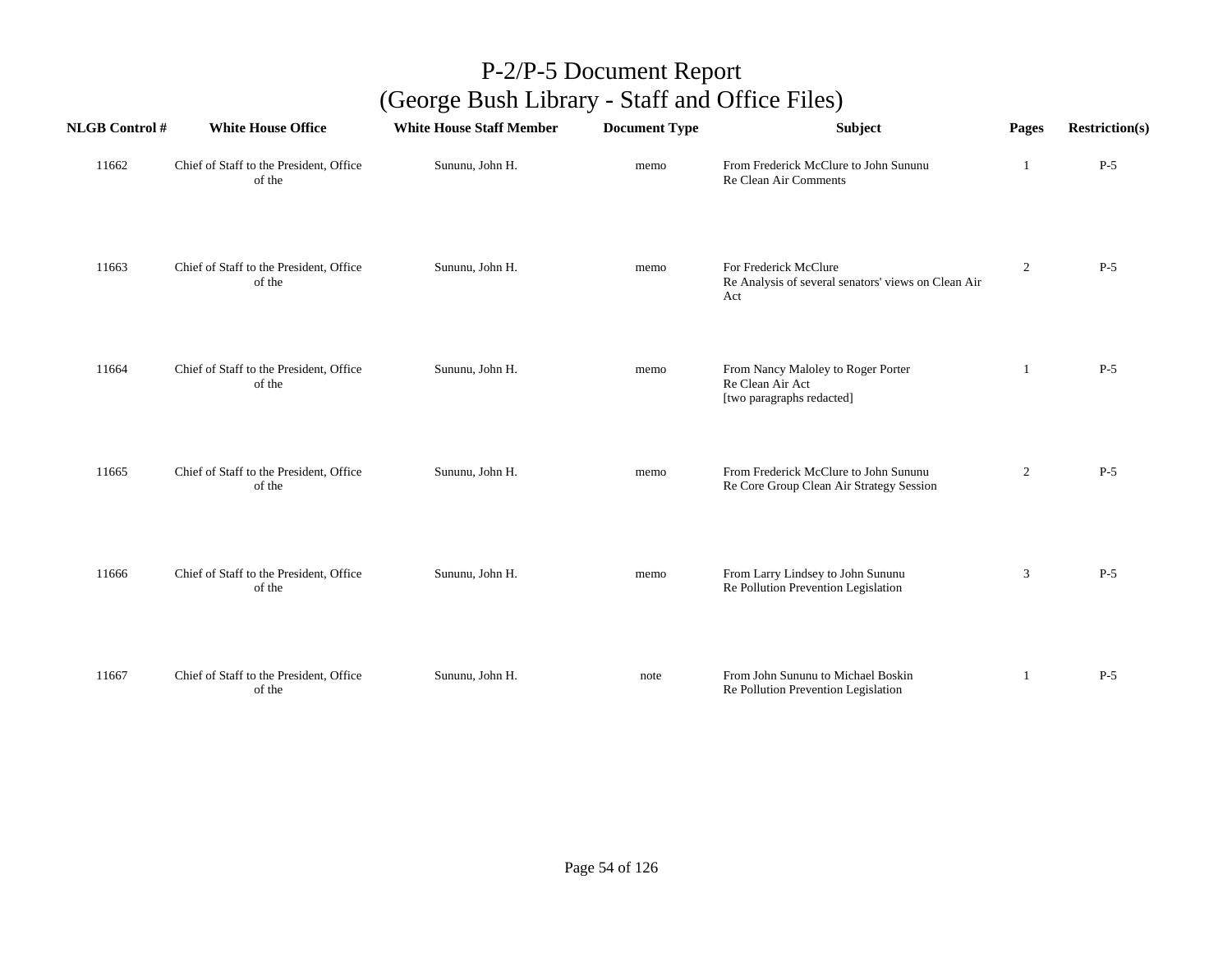| <b>NLGB Control#</b> | <b>White House Office</b>                         | <b>White House Staff Member</b> | <b>Document Type</b> | Subject                                                                                                                                                  | Pages          | <b>Restriction(s)</b> |
|----------------------|---------------------------------------------------|---------------------------------|----------------------|----------------------------------------------------------------------------------------------------------------------------------------------------------|----------------|-----------------------|
| 11668                | Chief of Staff to the President, Office<br>of the | Sununu, John H.                 | report               | Suggested Approach on Wyden Visibility<br>Amendment                                                                                                      | -1             | $P-5$                 |
| 11669                | Chief of Staff to the President, Office<br>of the | Sununu, John H.                 | report               | Legislation pending in Senate and House                                                                                                                  | 35             | $P-5$                 |
| 11670                | Chief of Staff to the President, Office<br>of the | Sununu, John H.                 | memo                 | From Roger Porter to John Sununu<br>Re Clean Air                                                                                                         | 3              | $P-5$                 |
| 11671                | Chief of Staff to the President, Office<br>of the | Sununu, John H.                 | memo                 | From Robert Grady to John Sununu<br>Re Policy Options on EPA recycling/waste reduction<br>commitment                                                     |                | $P-5$                 |
| 11672                | Chief of Staff to the President, Office<br>of the | Sununu, John H.                 | memo                 | From Nancy Maloney to John Sununu<br>Re Status of Administration's Clean Air Bill<br>[Page 3 five paragraphs redacted; page 4 entire page<br>restricted] | $\overline{2}$ | $P-5$                 |
| 11673                | Chief of Staff to the President, Office<br>of the | Sununu, John H.                 | memo                 | From Roger Porter to John Sununu<br>Re Senate Clean Air Developments                                                                                     | 1              | $P-5$                 |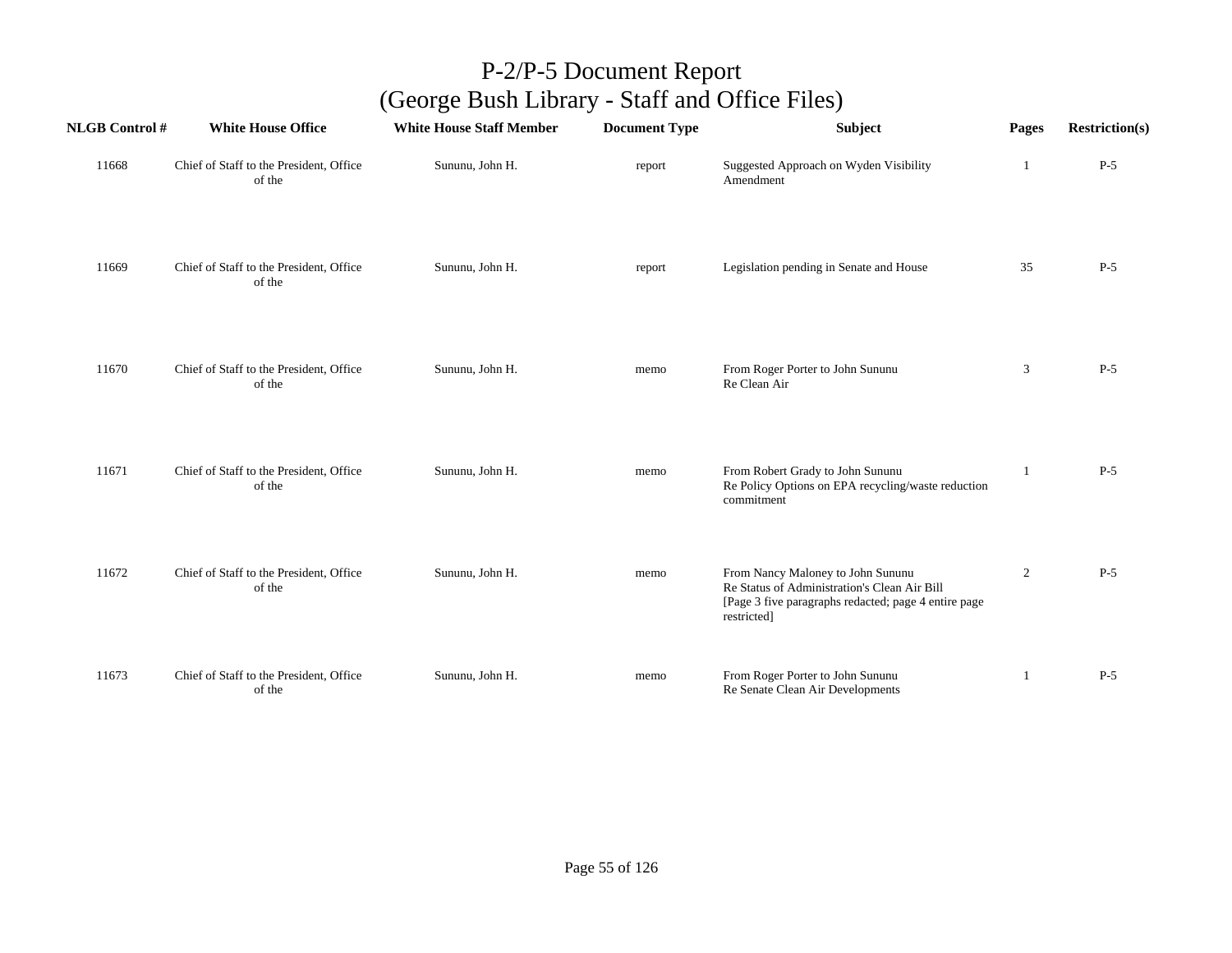| <b>NLGB Control#</b> | <b>White House Office</b>                         | <b>White House Staff Member</b> | <b>Document Type</b> | <b>Subject</b>                                                                                                                                                                | Pages          | <b>Restriction(s)</b> |
|----------------------|---------------------------------------------------|---------------------------------|----------------------|-------------------------------------------------------------------------------------------------------------------------------------------------------------------------------|----------------|-----------------------|
| 11674                | Chief of Staff to the President, Office<br>of the | Sununu, John H.                 | memo                 | From Nancy Maloley to John Sununu<br>Re Senate Committee Acid Rain Mark-up Tuesday,<br>November 14, 1989<br>[Page 1 one paragraph redacted, Page 2 entire page<br>restricted] | $\overline{2}$ | $P-5$                 |
| 11675                | Chief of Staff to the President, Office<br>of the | Sununu, John H.                 | memo                 | From Nancy Maloley to John Sununu<br>Re Senate Clean Air Mark-up                                                                                                              | $\overline{c}$ | $P-5$                 |
| 11676                | Chief of Staff to the President, Office<br>of the | Sununu, John H.                 | memo                 | From Roger Porter to John Sununu<br>Re Clean Air Act                                                                                                                          | -1             | $P-5$                 |
| 11677                | Chief of Staff to the President, Office<br>of the | Sununu, John H.                 | memo                 | From Nancy Maloley to John Sununu<br>Re Status of Clean Air Act                                                                                                               | $\overline{4}$ | $P-5$                 |
| 11679                | Chief of Staff to the President, Office<br>of the | Sununu, John H.                 | memo                 | From Mike Boskin to John Sununu<br>Re Attached letter re support from economists                                                                                              | -1             | $P-5$                 |
| 11680                | Chief of Staff to the President, Office<br>of the | Sununu, John H.                 | memo                 | From Ned Helme to John Sununu<br>Re Recent Developments on Plan for Administrative<br>Action on Acid Rain                                                                     | $\overline{4}$ | $P-5$                 |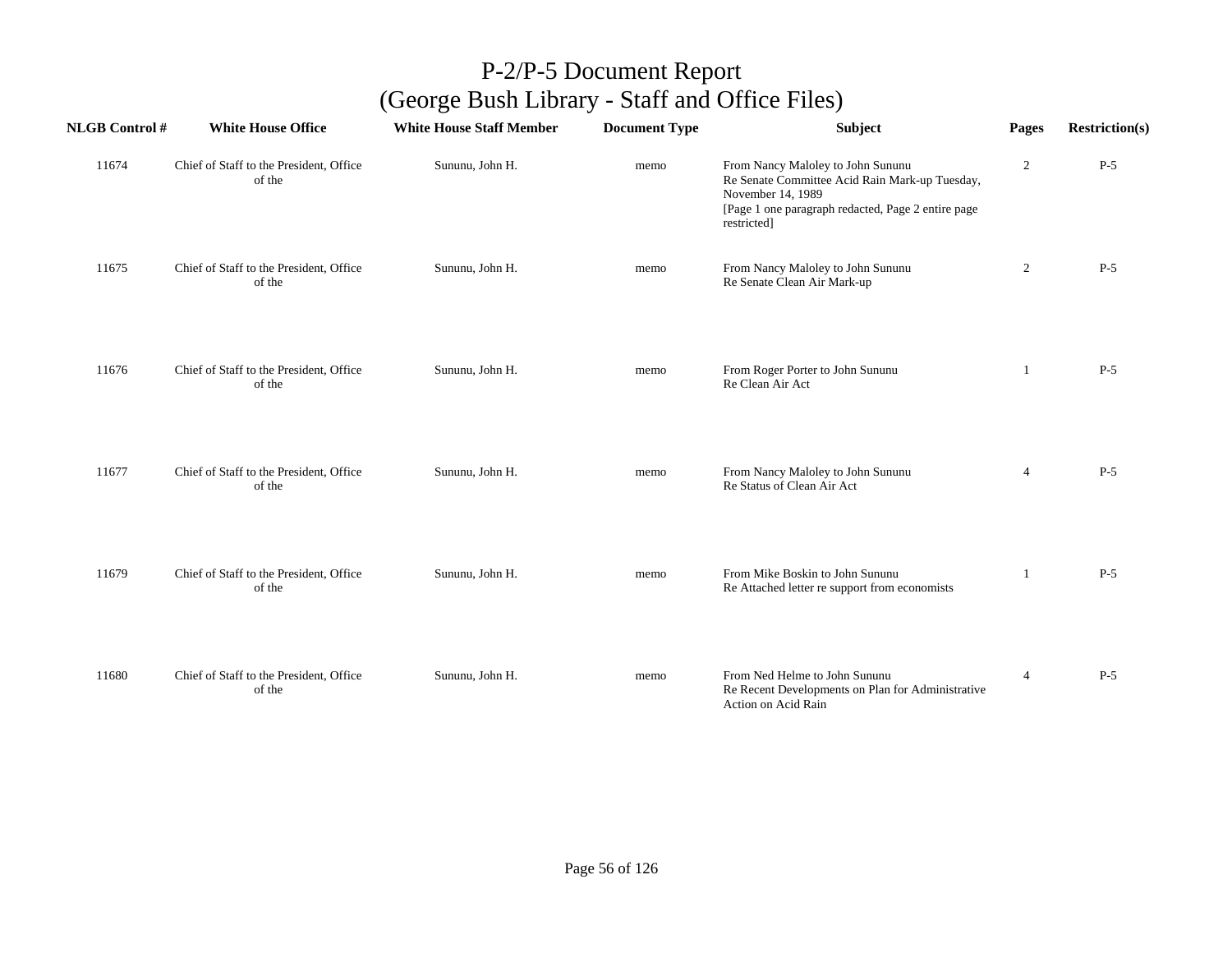| <b>NLGB Control#</b> | <b>White House Office</b>                         | <b>White House Staff Member</b> | <b>Document Type</b> | Subject                                                                                                       | Pages          | <b>Restriction(s)</b> |
|----------------------|---------------------------------------------------|---------------------------------|----------------------|---------------------------------------------------------------------------------------------------------------|----------------|-----------------------|
| 11681                | Chief of Staff to the President, Office<br>of the | Sununu, John H.                 | memo                 | From C. Boyden Gray to Brent Scowcroft<br>Re The Clean Air Act and Global Warming                             | 5              | $P-5$                 |
| 11682                | Chief of Staff to the President, Office<br>of the | Sununu, John H.                 | memo                 | From Nancy Maloley to John Sununu<br>Re Upcoming Meeting w/Rep. Boehlert                                      | $\overline{c}$ | $P-5$                 |
| 11683                | Chief of Staff to the President, Office<br>of the | Sununu, John H.                 | memo                 | From Ned Helme to John Sununu<br>Re How to achieve a "real" 10 million ton SO2<br>reduction below 1980 levels | $\overline{4}$ | $P-5$                 |
| 11684                | Chief of Staff to the President, Office<br>of the | Sununu, John H.                 | letter               | From William Reilly to John Sununu<br>Re POTUS proposal to amend Clean Air Act                                | 3              | $P-5$                 |
| 11685                | Chief of Staff to the President, Office<br>of the | Sununu, John H.                 | memo                 | From Ned Helme to John Sununu<br>Re A "Bold Stroke" for the New Administration on<br>Acid Rain                | $\overline{4}$ | $P-5$                 |
| 11686                | Chief of Staff to the President, Office<br>of the | Sununu, John H.                 | memo                 | From Ned Helme to John Sununu<br>Re Developments on Administration Proposal on<br>Acid Rain                   | $\overline{1}$ | $P-5$                 |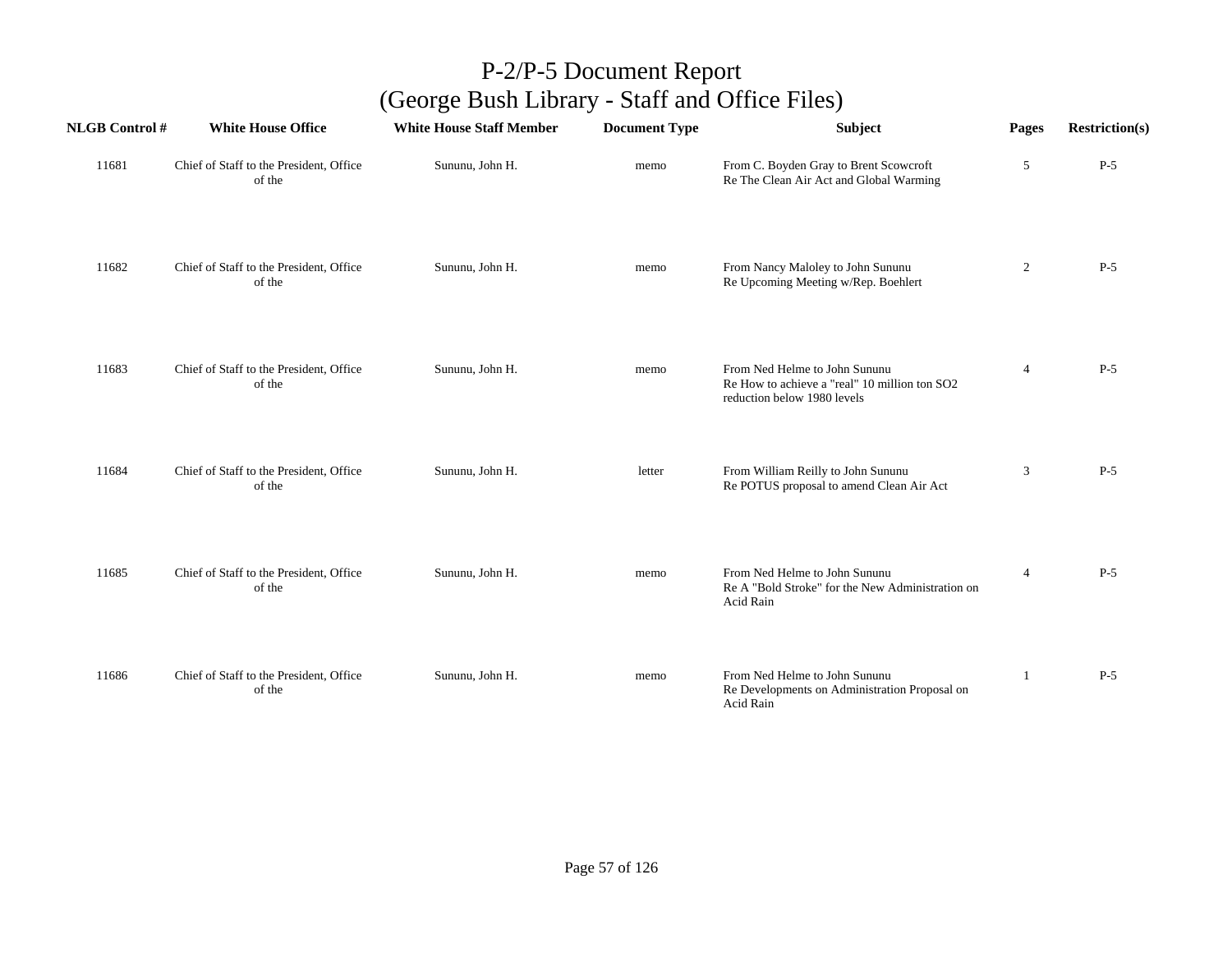| <b>NLGB Control#</b> | <b>White House Office</b>                         | <b>White House Staff Member</b> | <b>Document Type</b> | Subject                                                                                                 | Pages          | <b>Restriction(s)</b> |
|----------------------|---------------------------------------------------|---------------------------------|----------------------|---------------------------------------------------------------------------------------------------------|----------------|-----------------------|
| 11687                | Chief of Staff to the President, Office<br>of the | Sununu, John H.                 | memo                 | From Robert Grady to John Sununu<br>Re Clean Air Act Drafting Issues                                    | $\overline{2}$ | $P-5$                 |
| 11688                | Chief of Staff to the President, Office<br>of the | Sununu, John H.                 | report               | Comments on the June 30 Clean Air Draft                                                                 | 3              | $P-5$                 |
| 11689                | Chief of Staff to the President, Office<br>of the | Sununu, John H.                 | memo                 | From Nancy Dorn to John Sununu<br>Re Clean Air cosponsors                                               | 1              | $P-5$                 |
| 11690                | Chief of Staff to the President, Office<br>of the | Sununu, John H.                 | memo                 | Meeting w/Automobile Industry CEO's: Talking<br>Points for Governor Sununu                              | 1              | $P-5$                 |
| 11691                | Chief of Staff to the President, Office<br>of the | Sununu, John H.                 | memo                 | Meeting w/Automobile Industry CEO's: Talking<br>Points for Governor Sununu<br>[same as doc 07]          | -1             | $P-5$                 |
| 11692                | Chief of Staff to the President, Office<br>of the | Sununu, John H.                 | memo                 | From William Reilly to John Sununu<br>Re Draft of Clean Air Letters to Congressmen<br>Madigan and Oxley | 1              | $P-5$                 |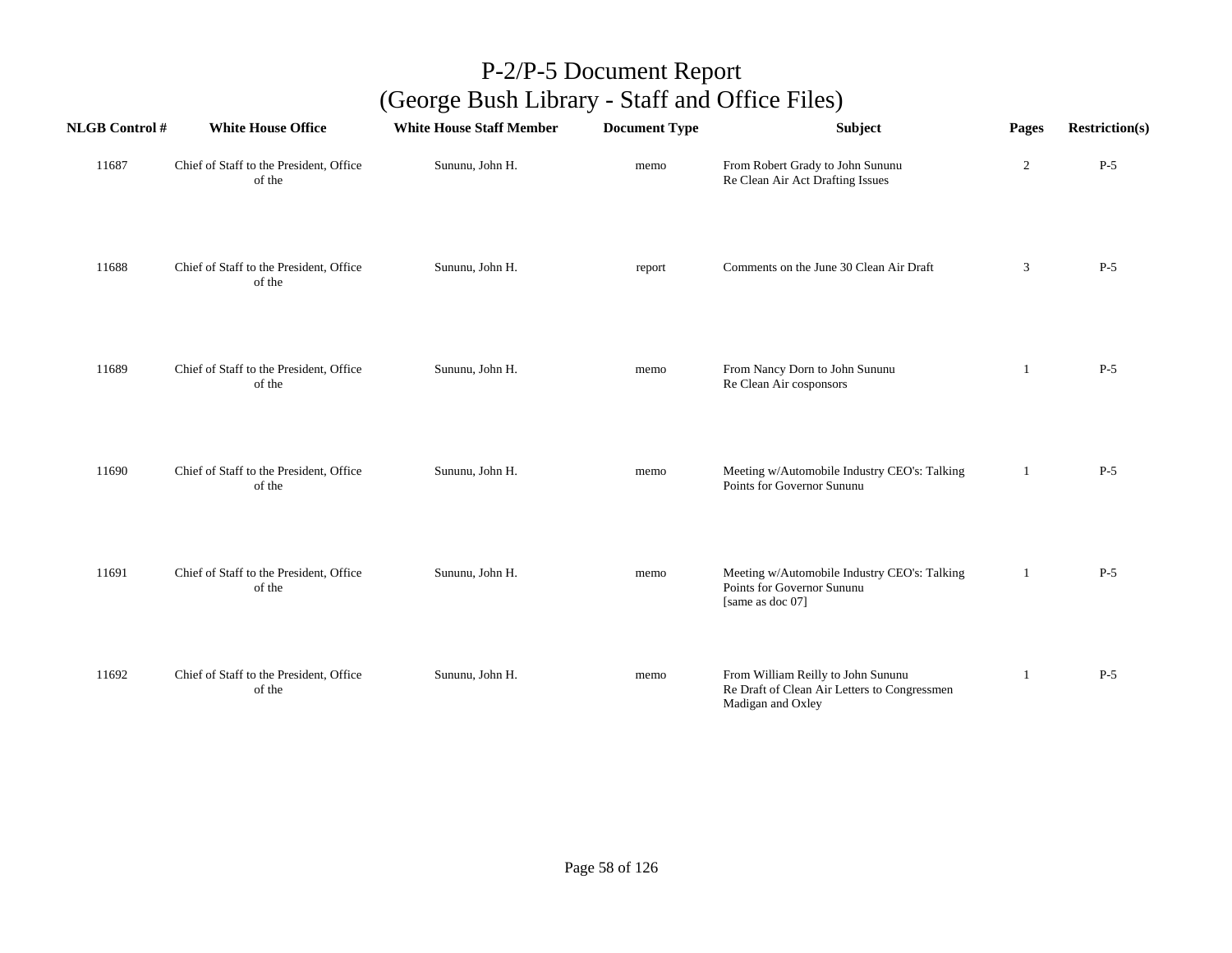| <b>NLGB Control#</b> | <b>White House Office</b>                         | <b>White House Staff Member</b> | <b>Document Type</b> | Subject                                                                                                                | Pages          | <b>Restriction(s)</b> |
|----------------------|---------------------------------------------------|---------------------------------|----------------------|------------------------------------------------------------------------------------------------------------------------|----------------|-----------------------|
| 11693                | Chief of Staff to the President, Office<br>of the | Sununu, John H.                 | note                 | From William Reilly to Ede Holiday<br>Re Draft talking points                                                          | 1              | $P-5$                 |
| 11697                | Chief of Staff to the President, Office<br>of the | Sununu, John H.                 | letter               | From James Watkins to John Sununu<br>Re Clean Air Act Amendments Conference                                            | $\overline{2}$ | $P-5$                 |
| 11699                | Chief of Staff to the President, Office<br>of the | Sununu, John H.                 | memo                 | From Roger Porter to John Sununu<br>Re Status Report on Montreal Protocol                                              | 1              | $P-5$                 |
| 11700                | Chief of Staff to the President, Office<br>of the | Sununu, John H.                 | memo                 | From David Q. Bates to John Sununu<br>Re Bergen Conference                                                             | 6              | $P-5$                 |
| 11702                | Chief of Staff to the President, Office<br>of the | Sununu, John H.                 | memo                 | From Pete Lunnie to Bobbi Kilberg<br>Re Attendees for meeting in Roger Porter's office<br>[FOIA RESTRICTIONS REDACTED] | 1              | $P-5$ , (b)(6)        |
| 11704                | Chief of Staff to the President, Office<br>of the | Sununu, John H.                 | memo                 | From Ed Rogers to John Sununu<br>Re Political Update                                                                   | 1              | $P-5$                 |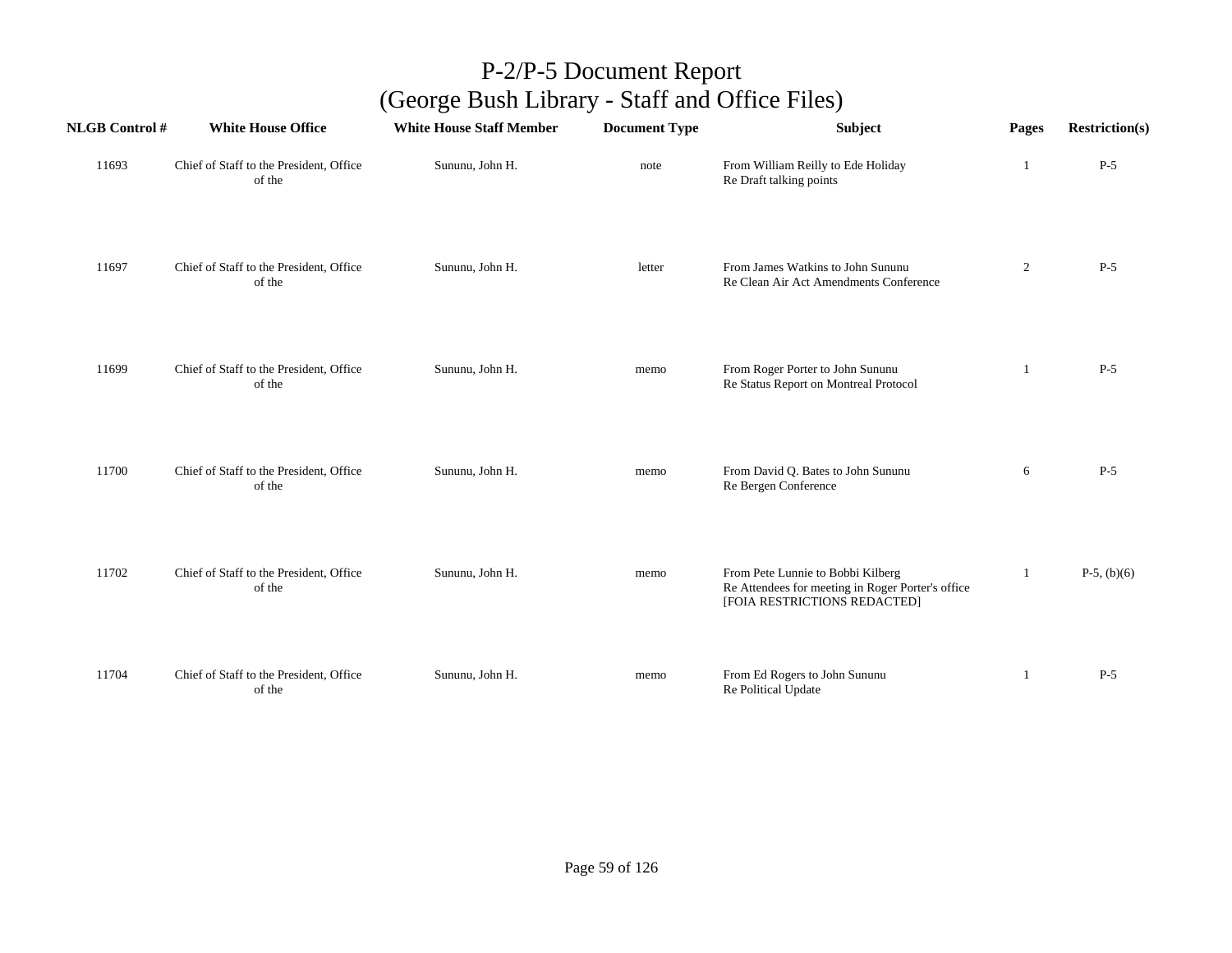| <b>NLGB Control #</b> | <b>White House Office</b>                         | <b>White House Staff Member</b> | <b>Document Type</b> | Subject                                                                                                                                     | Pages          | <b>Restriction(s)</b> |
|-----------------------|---------------------------------------------------|---------------------------------|----------------------|---------------------------------------------------------------------------------------------------------------------------------------------|----------------|-----------------------|
| 11706                 | Chief of Staff to the President, Office<br>of the | Sununu, John H.                 | memo                 | From D. Allan Bromley to John Sununu<br>Re The Hubble Telescope                                                                             |                | $P-5$                 |
| 11707                 | Chief of Staff to the President, Office<br>of the | Sununu, John H.                 | memo                 | From D. Allan Bromley to The Global Change<br>Working Group<br>Re Meeting                                                                   | -1             | $P-5$                 |
| 11709                 | Chief of Staff to the President, Office<br>of the | Sununu, John H.                 | memo                 | Options re environmental summit                                                                                                             | 3              | $P-5$                 |
| 11710                 | Chief of Staff to the President, Office<br>of the | Sununu, John H.                 | memo                 | From David Bates to John Sununu<br>Re Meeting on International Conference on the<br>Environment June 15, 1989                               |                | $P-5$                 |
| 11711                 | Chief of Staff to the President, Office<br>of the | Sununu, John H.                 | memo                 | From David Bates to John Sununu<br>Re Options Paper for the International Conference on<br>the Environment<br>[Options paragraphs redacted] | 6              | $P-5$                 |
| 11712                 | Chief of Staff to the President, Office<br>of the | Sununu, John H.                 | report               | From EPA Administrator<br>Re Federal Research Expenditures in Global Change                                                                 | $\overline{c}$ | $P-5$                 |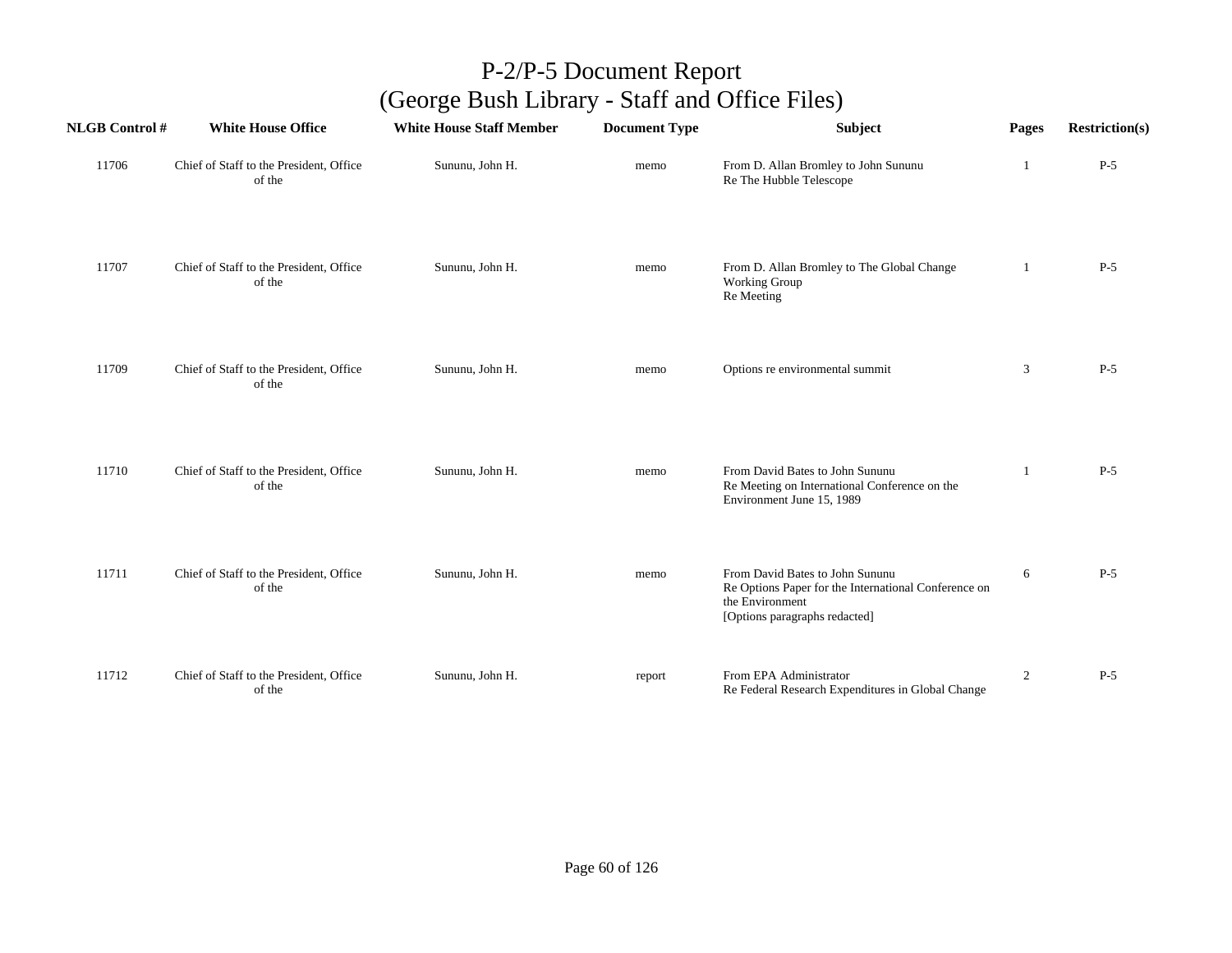| <b>NLGB Control#</b> | <b>White House Office</b>                         | <b>White House Staff Member</b> | <b>Document Type</b> | Subject                                                                                                                                                                                                                    | Pages          | <b>Restriction(s)</b> |
|----------------------|---------------------------------------------------|---------------------------------|----------------------|----------------------------------------------------------------------------------------------------------------------------------------------------------------------------------------------------------------------------|----------------|-----------------------|
| 11713                | Chief of Staff to the President, Office<br>of the | Sununu, John H.                 | paper                | U.S. International Posture on Climate Change: A<br>Discussion Paper Prepared for the Advisory<br>Committee to the Department of State Bureau of<br>Oceans and International Environmental and Scientific<br><b>Affairs</b> | 13             | $P-5$                 |
| 11714                | Chief of Staff to the President, Office<br>of the | Sununu, John H.                 | memo                 | From Robert Grady to John Sununu<br>Re Global Warming Issues                                                                                                                                                               | $\overline{2}$ | $P-5$                 |
| 11715                | Chief of Staff to the President, Office<br>of the | Sununu, John H.                 | memo                 | From Roger Porter to John Sununu<br>Re Global Climate Convention                                                                                                                                                           | 1              | $P-5$                 |
| 11716                | Chief of Staff to the President, Office<br>of the | Sununu, John H.                 | memo                 | Re Proposed Major Presidential Address on the<br>Environment                                                                                                                                                               | $\overline{4}$ | $P-5$                 |
| 11717                | Chief of Staff to the President, Office<br>of the | Sununu, John H.                 | draft paper          | Clean Air Act Options Paper: Acid Rain                                                                                                                                                                                     | 20             | $P-5$                 |
| 11718                | Chief of Staff to the President, Office<br>of the | Sununu, John H.                 | memo                 | From Nancy Maloley to David Bates<br>Re Framework Convention on Global Climate                                                                                                                                             | $\overline{2}$ | $P-5$                 |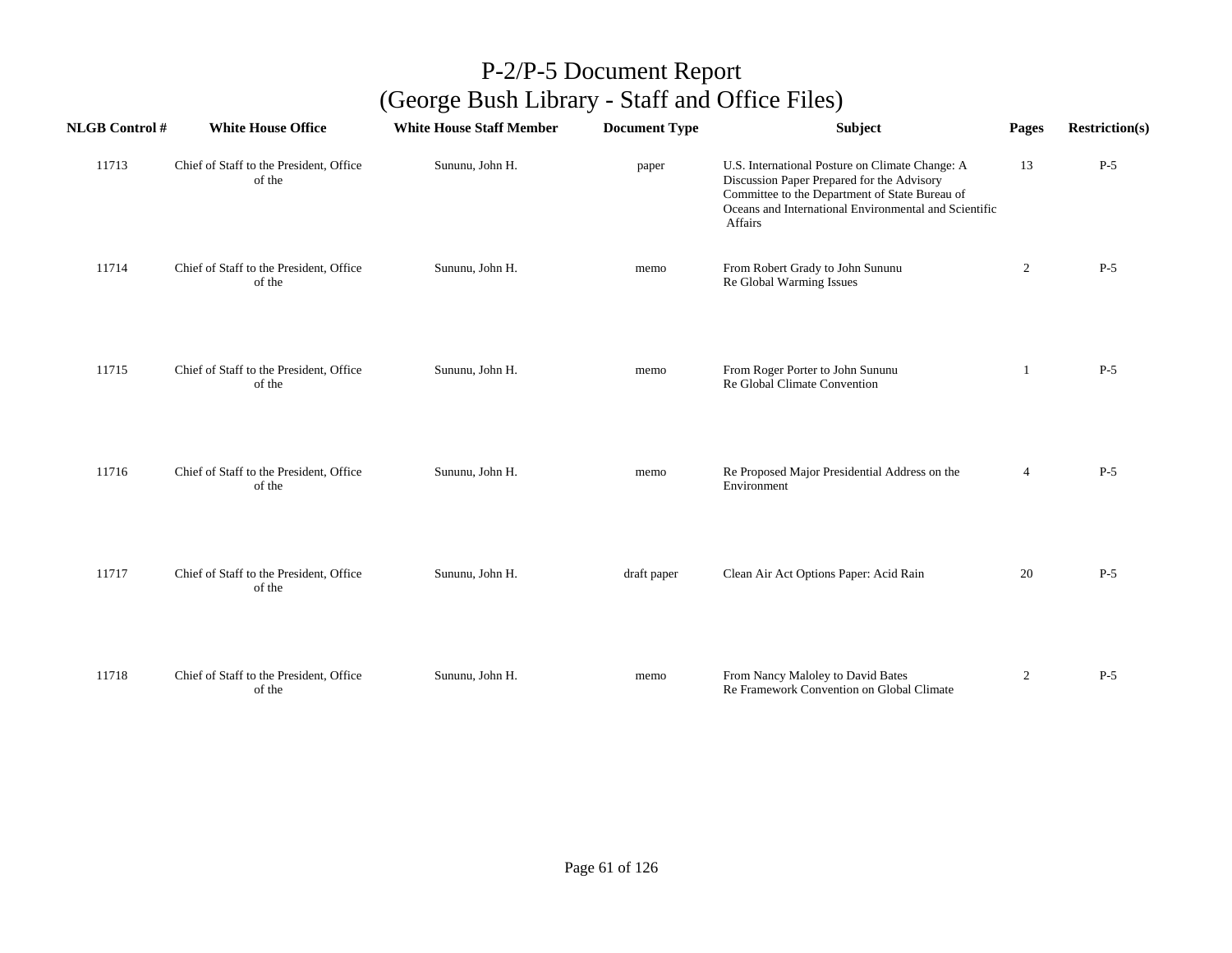| <b>NLGB Control#</b> | <b>White House Office</b>                         | <b>White House Staff Member</b> | <b>Document Type</b> | <b>Subject</b>                                                                                                                  | Pages          | <b>Restriction(s)</b> |
|----------------------|---------------------------------------------------|---------------------------------|----------------------|---------------------------------------------------------------------------------------------------------------------------------|----------------|-----------------------|
| 11719                | Chief of Staff to the President, Office<br>of the | Sununu, John H.                 | report               | U.S. Review of the Executive Summary of the<br>Policymakers Summary, prepared by Robert T.<br>Watson                            | 4              | $P-5$                 |
| 11720                | Chief of Staff to the President, Office<br>of the | Sununu, John H.                 | cable                | From John Sununu to Assistant Secretary of State<br>Bernthal<br>Re Global Climate Change Response Issues                        | $\overline{2}$ | $P-5$                 |
| 11721                | Chief of Staff to the President, Office<br>of the | Sununu, John H.                 | memo                 | From David Bates to John Sununu<br>Re Framework Convention on Global Climate<br>Change                                          |                | $P-5$                 |
| 11722                | Chief of Staff to the President, Office<br>of the | Sununu, John H.                 | draft cable          | From John Sununu to Head of U.S. Delegation<br>Re Global Climate Change Response Issues<br>[2 copies]                           | $\overline{2}$ | $P-5$                 |
| 11723                | Chief of Staff to the President, Office<br>of the | Sununu, John H.                 | memo                 | From John Sununu to Assistant Secretary of State<br>Bernthal<br>Re Global Climate Change Response Issues                        | $\overline{2}$ | $P-5$                 |
| 11724                | Chief of Staff to the President, Office<br>of the | Sununu, John H.                 | cable                | From John Sununu to Assistant Secretary of State<br>Bernthal<br>Re Global Climate Change Response Issues<br>[2 copies on SF 14] | 6              | $P-5$                 |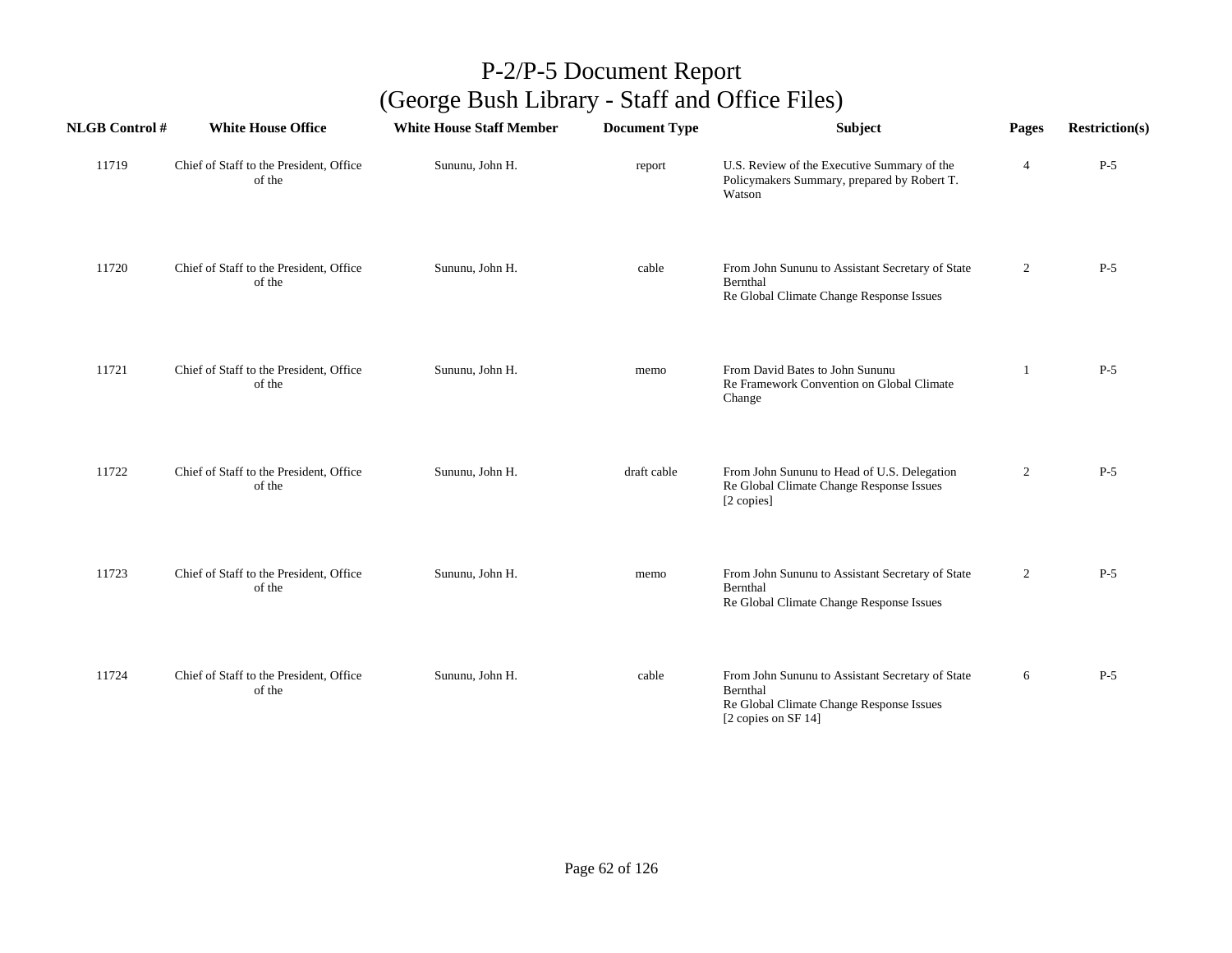| <b>NLGB Control#</b> | <b>White House Office</b>                         | <b>White House Staff Member</b> | <b>Document Type</b> | Subject                                                                                                        | Pages          | <b>Restriction(s)</b> |
|----------------------|---------------------------------------------------|---------------------------------|----------------------|----------------------------------------------------------------------------------------------------------------|----------------|-----------------------|
| 11725                | Chief of Staff to the President, Office<br>of the | Sununu, John H.                 | memo                 | From Scott Hajost to The Administrator<br>Re Global Climate Change Convention                                  | 5              | $P-5$                 |
| 11726                | Chief of Staff to the President, Office<br>of the | Sununu, John H.                 | paper                | Steering Group of the Response Strategies Working<br>Group Scope Paper                                         | 5              | $P-5$                 |
| 11727                | Chief of Staff to the President, Office<br>of the | Sununu, John H.                 | paper                | Options Paper on Global Climate Change Convention                                                              | 3              | $P-5$                 |
| 11728                | Chief of Staff to the President, Office<br>of the | Sununu, John H.                 | paper                | Options Paper on Global Climate Change Convention                                                              | 5              | $P-5$                 |
| 11729                | Chief of Staff to the President, Office<br>of the | Sununu, John H.                 | report               | Americans With Disabilities Act: Side-by-Side<br>Comparison with Comments Senate- and<br>House-Passed Versions | 26             | $P-5$                 |
| 11730                | Chief of Staff to the President, Office<br>of the | Sununu, John H.                 | memo                 | From Jack Howard to Nick Calio<br>Re ADA Floor Amendments                                                      | $\overline{2}$ | $P-5$                 |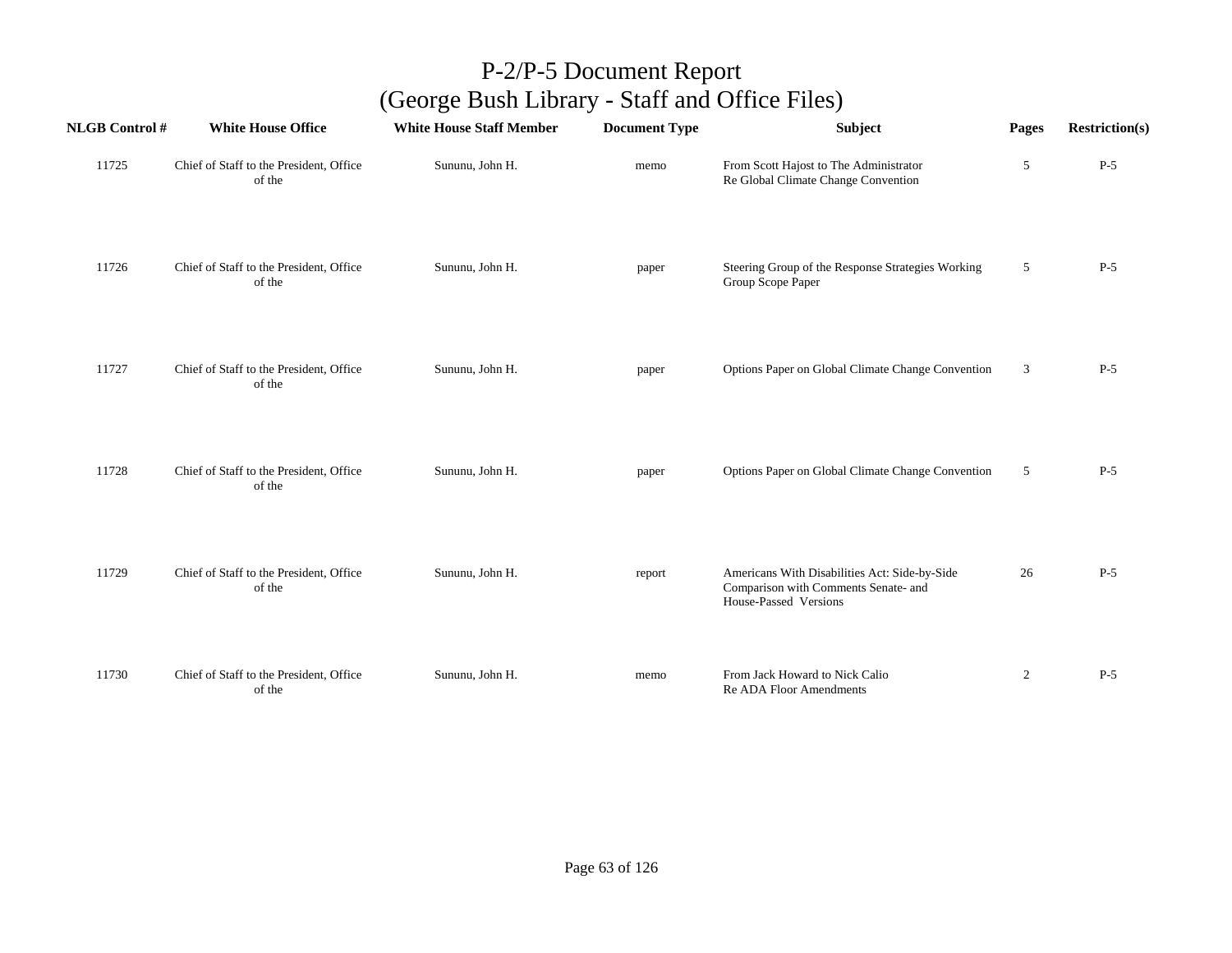| <b>NLGB Control#</b> | <b>White House Office</b>                         | <b>White House Staff Member</b> | <b>Document Type</b> | <b>Subject</b>                                                                                             | Pages          | <b>Restriction(s)</b> |
|----------------------|---------------------------------------------------|---------------------------------|----------------------|------------------------------------------------------------------------------------------------------------|----------------|-----------------------|
| 11731                | Chief of Staff to the President, Office<br>of the | Sununu, John H.                 | letter               | From Peggy Noonan to John Sununu<br>Re Presidential Address on Drugs                                       | $\overline{c}$ | $P-5$                 |
| 11732                | Chief of Staff to the President, Office<br>of the | Sununu, John H.                 | memo                 | From William J. Bennett to John Sununu<br>Re Suggestions on POTUS national address                         |                | $P-5$                 |
| 11733                | Chief of Staff to the President, Office<br>of the | Sununu, John H.                 | memo                 | From William J. Bennett to John Sununu<br>Re The President's Forthcoming Address                           | 1              | $P-5$                 |
| 11734                | Chief of Staff to the President, Office<br>of the | Sununu, John H.                 | memo                 | From William J. Bennett to John Sununu<br>Re The President's 9/5/89 Address                                | 6              | $P-5$                 |
| 11736                | Chief of Staff to the President, Office<br>of the | Sununu, John H.                 | memo                 | From Ede Holiday to John Sununu<br>Re Secretary Skinner's Travel Plans during the<br><b>Houston Summit</b> | 1              | $P-5$                 |
| 11737                | Chief of Staff to the President, Office<br>of the | Sununu, John H.                 | report               | The Houston Economic Summit - Environmental<br>Issues                                                      | $\overline{2}$ | $P-5$                 |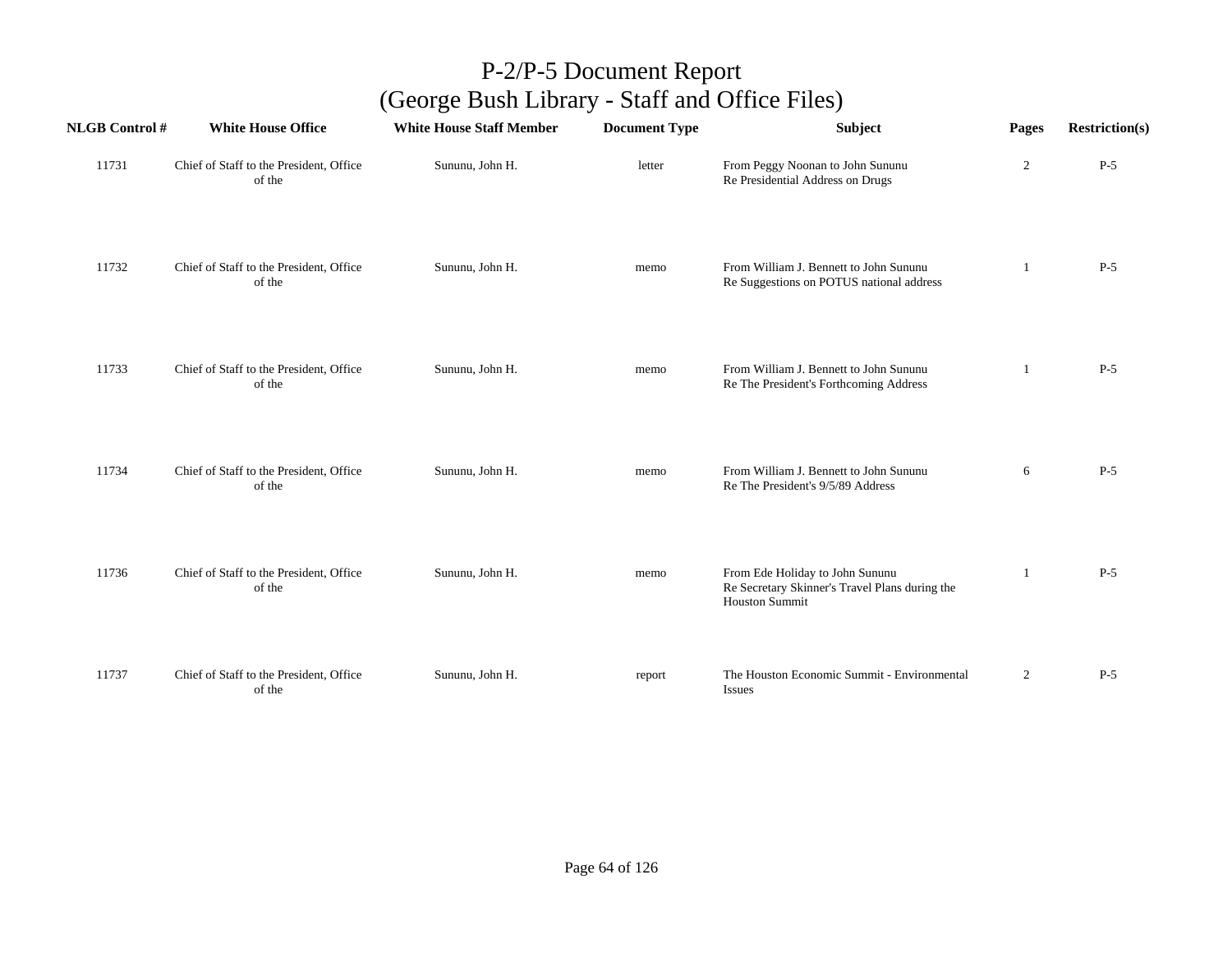| <b>NLGB Control #</b> | <b>White House Office</b>                         | <b>White House Staff Member</b> | <b>Document Type</b> | Subject                                                                                       | Pages | <b>Restriction(s)</b> |
|-----------------------|---------------------------------------------------|---------------------------------|----------------------|-----------------------------------------------------------------------------------------------|-------|-----------------------|
| 11738                 | Chief of Staff to the President, Office<br>of the | Sununu, John H.                 | memo                 | From Roger Porter to John Sununu<br>Re Visits by British and French Sherpas                   | 1     | $P-5$                 |
| 11741                 | Chief of Staff to the President, Office<br>of the | Sununu, John H.                 | memo                 | From Ede Holiday to John Sununu<br>Re Cabinet Participation in the Houston Economic<br>Summit | 1     | $P-5$                 |
| 11742                 | Chief of Staff to the President, Office<br>of the | Sununu, John H.                 | list                 | Summit dinner guest list<br>[redaction of comments] [FOIA RESTRICTIONS<br><b>REDACTED]</b>    | -1    | $P-5$ , $(b)(6)$      |
| 11743                 | Chief of Staff to the President, Office<br>of the | Sununu, John H.                 | paper                | Draft remarks for Houston Economic Summit<br>Margin notes redacted                            |       | $P-5$                 |
| 11744                 | Chief of Staff to the President, Office<br>of the | Sununu, John H.                 | paper                | Draft remarks for Houston Economic Summit<br>Margin notes redacted [p. 2]                     | 1     | $P-5$                 |
| 11745                 | Chief of Staff to the President, Office<br>of the | Sununu, John H.                 | paper                | Draft remarks for Houston Economic Summit<br>Margin notes redacted [p. 5]                     | -1    | $P-5$                 |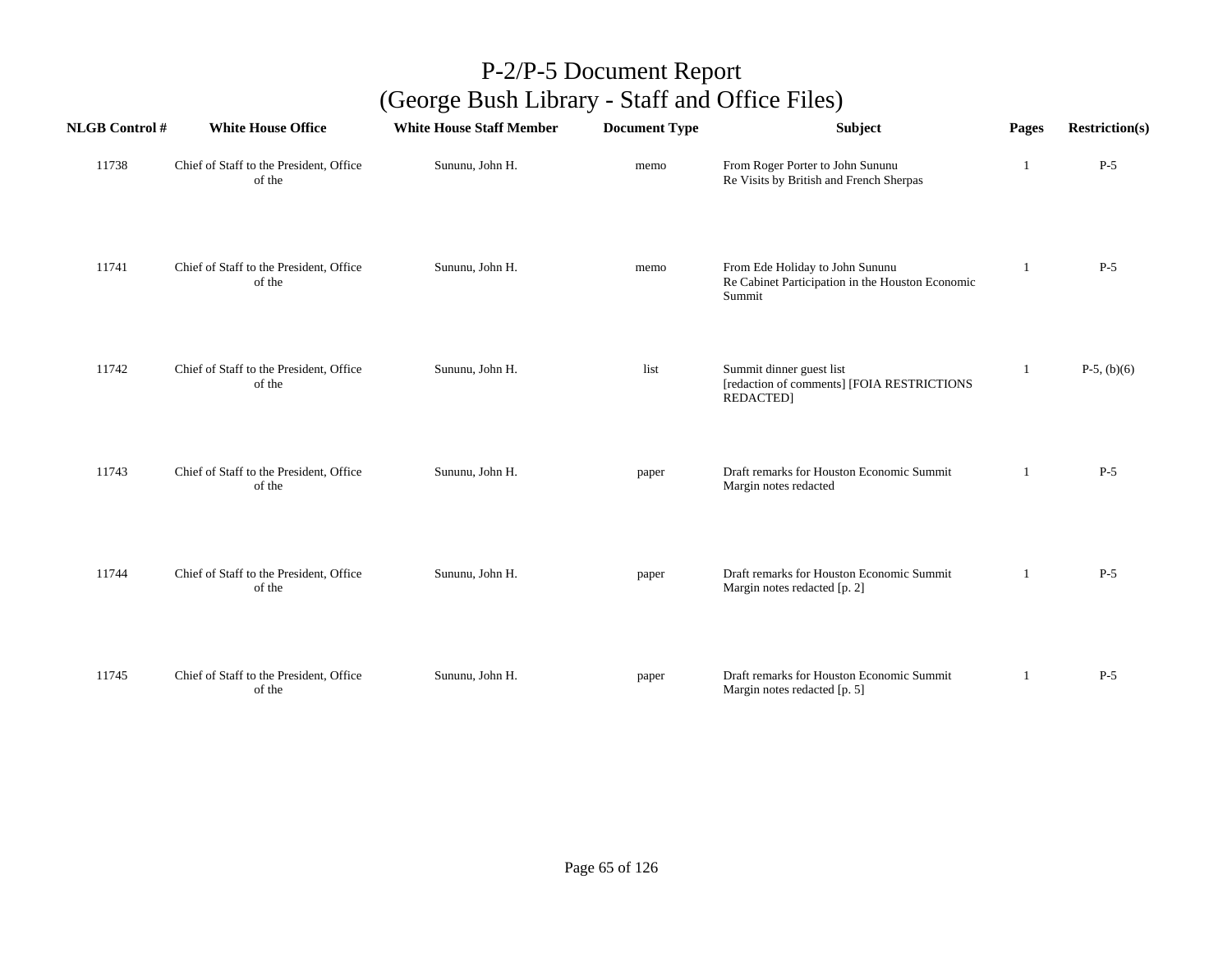| <b>NLGB Control#</b> | <b>White House Office</b>                         | <b>White House Staff Member</b> | <b>Document Type</b> | Subject                                                                                       | Pages          | <b>Restriction(s)</b> |
|----------------------|---------------------------------------------------|---------------------------------|----------------------|-----------------------------------------------------------------------------------------------|----------------|-----------------------|
| 11746                | Chief of Staff to the President, Office<br>of the | Sununu, John H.                 | memo                 | From David Bates to John Sununu<br>Re Cabinet Participation at the Houston Economic<br>Summit |                | $P-5$                 |
| 11748                | Chief of Staff to the President, Office<br>of the | Sununu, John H.                 | memo                 | From Roger Porter to John Sununu<br>Re Summary of WH Summit Group Meeting                     | 1              | $P-5$                 |
| 11749                | Chief of Staff to the President, Office<br>of the | Sununu, John H.                 | note                 | From Jim Cicconi to John Sununu<br>Re Climate change paper                                    | 1              | $P-5$                 |
| 11750                | Chief of Staff to the President, Office<br>of the | Sununu, John H.                 | memo                 | From Howard Gruenspecht to Michael Boskin<br>Greenhouse Issues at the Economic Summit         | 1              | $P-5$                 |
| 11751                | Chief of Staff to the President, Office<br>of the | Sununu, John H.                 | paper                | Re The Environment<br>Margin note redacted                                                    | 1              | $P-5$                 |
| 11755                | Chief of Staff to the President, Office<br>of the | Sununu, John H.                 | memo                 | From Fred Malek to Ed Rogers<br>Re Preliminary Plan - Economic Summit                         | $\overline{2}$ | $P-5$                 |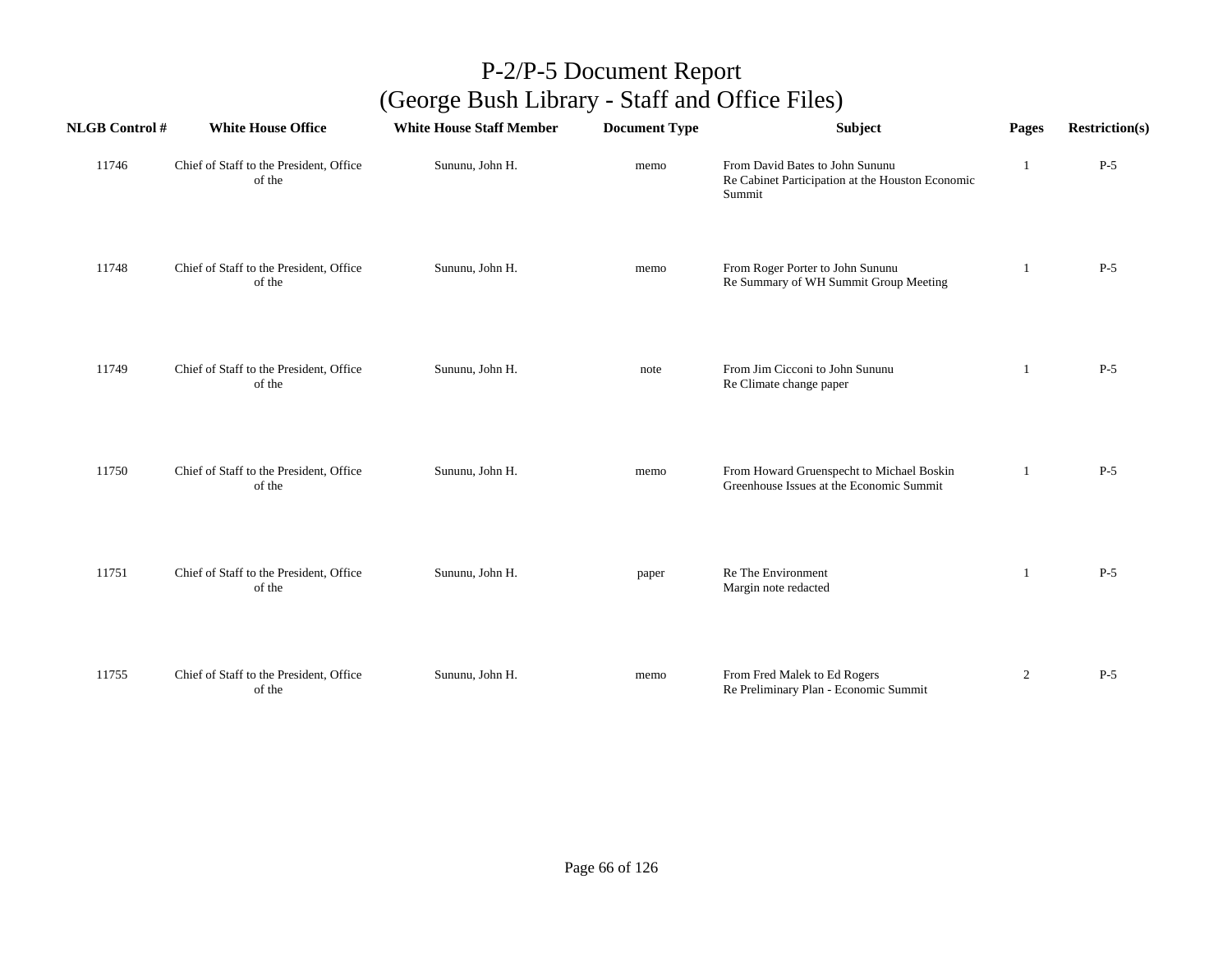| <b>NLGB Control#</b> | <b>White House Office</b>                         | <b>White House Staff Member</b> | <b>Document Type</b> | Subject                                                                                                    | Pages          | <b>Restriction(s)</b> |
|----------------------|---------------------------------------------------|---------------------------------|----------------------|------------------------------------------------------------------------------------------------------------|----------------|-----------------------|
| 11756                | Chief of Staff to the President, Office<br>of the | Sununu, John H.                 | memo                 | From Bob Grady to John Sununu<br>Re Houston Summit Communique                                              | $\mathbf{I}$   | $P-5$                 |
| 11757                | Chief of Staff to the President, Office<br>of the | Sununu, John H.                 | memo                 | From Richard Schmalensee to Tim Deal<br>Re Summit Declaration: Environmental Section                       | $\overline{2}$ | $P-5$                 |
| 11758                | Chief of Staff to the President, Office<br>of the | Sununu, John H.                 | memo                 | From Roger Porter to John Sununu<br>Re Houston Summit Consensus Paper<br>Paragraph redacted                | 1              | $P-5$                 |
| 11761                | Chief of Staff to the President, Office<br>of the | Sununu, John H.                 | memo                 | From Ede Holiday to Ambassador Hills<br>Re The Houston Economic Summit of Industrialized<br><b>Nations</b> |                | $P-5$                 |
| 11762                | Chief of Staff to the President, Office<br>of the | Sununu, John H.                 | memo                 | From James Watkins to John Sununu<br>Re Global Climate Change Issues at the Houston<br>Summit              | $\overline{4}$ | $P-5$                 |
| 11763                | Chief of Staff to the President, Office<br>of the | Sununu, John H.                 | letter               | From Dick McCormack to James Baker<br>Re WH approved version of environmental section                      |                | $P-5$                 |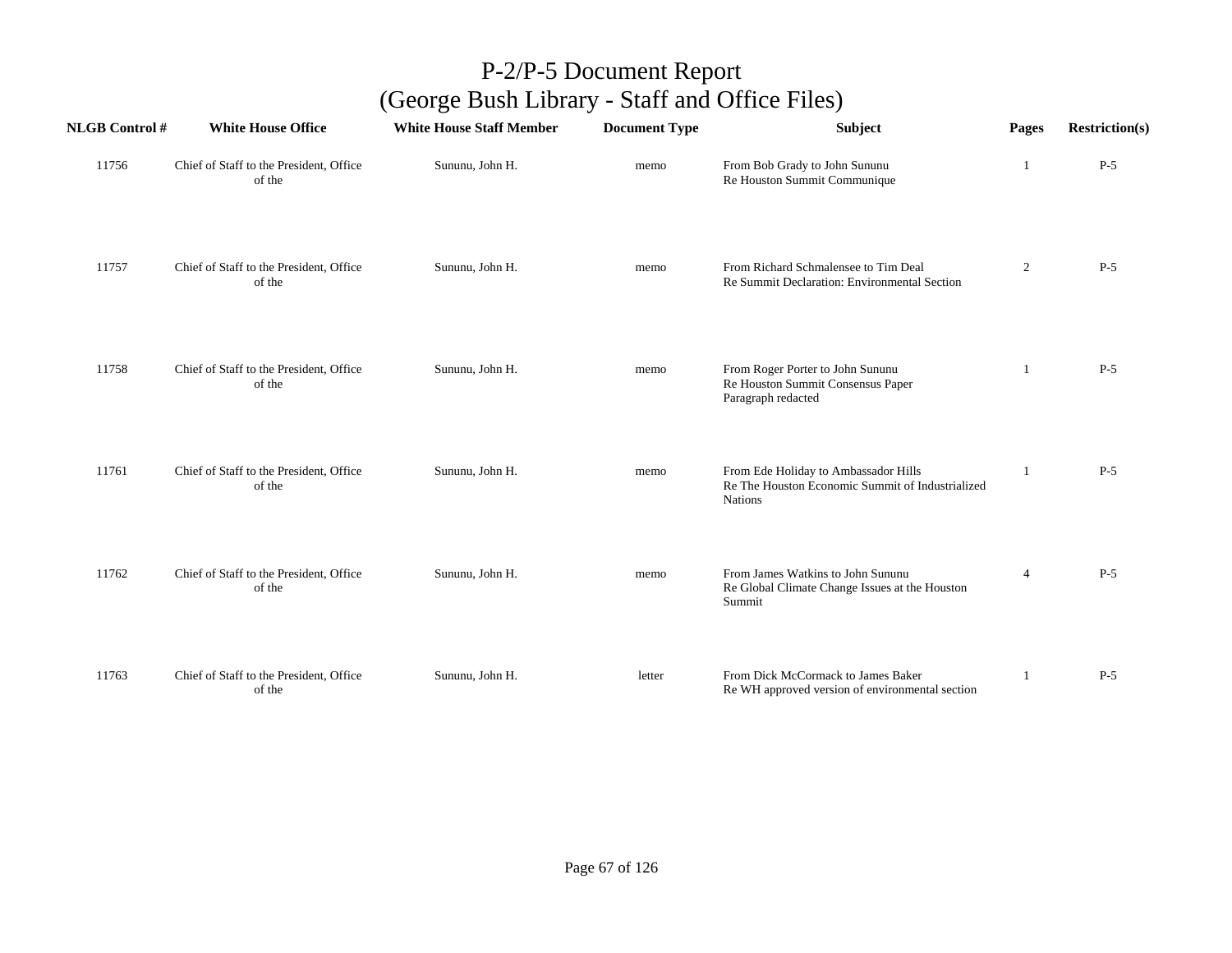| <b>NLGB Control#</b> | <b>White House Office</b>                         | <b>White House Staff Member</b> | <b>Document Type</b> | Subject                                                                                                           | Pages          | <b>Restriction(s)</b> |
|----------------------|---------------------------------------------------|---------------------------------|----------------------|-------------------------------------------------------------------------------------------------------------------|----------------|-----------------------|
| 11764                | Chief of Staff to the President, Office<br>of the | Sununu, John H.                 | report               | Position of Summit Countries on the Environment                                                                   | -1             | $P-5$                 |
| 11765                | Chief of Staff to the President, Office<br>of the | Sununu, John H.                 | memo                 | From James Watkins to John Sununu<br>RE Global Climate Change Issues at the Houston<br>Summit<br>[same as doc 01] | $\overline{4}$ | $P-5$                 |
| 11766                | Chief of Staff to the President, Office<br>of the | Sununu, John H.                 | memo                 | From Mike Deland to John Sununu<br>Re Climate Change and the Houston Summit                                       | 3              | $P-5$                 |
| 11767                | Chief of Staff to the President, Office<br>of the | Sununu, John H.                 | notes                | Typewritten notes on reverse of pp 11-12 of the Draft<br>Communique                                               | $\overline{2}$ | $P-5$                 |
| 11769                | Chief of Staff to the President, Office<br>of the | Sununu, John H.                 | memo                 | From Mike Deland to John Sununu<br>Re Climate Change and the Houston Summit<br>[same as doc 05]                   | 3              | $P-5$                 |
| 11770                | Chief of Staff to the President, Office<br>of the | Sununu, John H.                 | paper                | From Haley Barbour<br>Re Superfund                                                                                | 3              | $P-5$                 |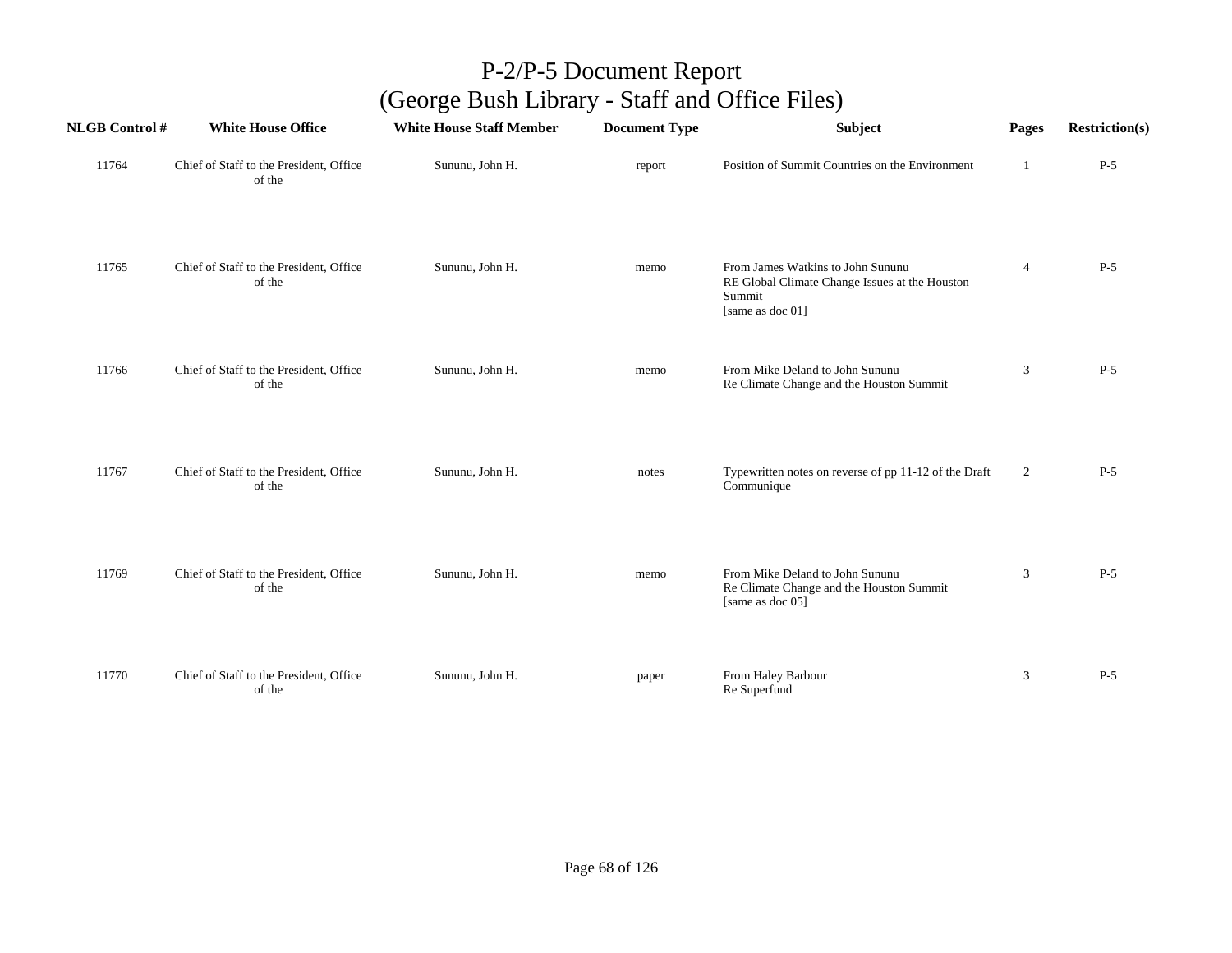| <b>NLGB</b> Control # | <b>White House Office</b>                         | <b>White House Staff Member</b> | <b>Document Type</b> | <b>Subject</b>                                                                                                         | Pages        | <b>Restriction(s)</b> |
|-----------------------|---------------------------------------------------|---------------------------------|----------------------|------------------------------------------------------------------------------------------------------------------------|--------------|-----------------------|
| 11771                 | Chief of Staff to the President, Office<br>of the | Sununu, John H.                 | paper                | Conditions under which the U.S. will accept<br>Montreal Protocol Amendments Package                                    | 2            | $P-5$                 |
| 11772                 | Chief of Staff to the President, Office<br>of the | Sununu, John H.                 | memo                 | From Robert Grady to John Sununu<br>Re Environmental clean-up of federal facilities<br>[One paragraph redacted, pg. 2] | 1            | $P-5$                 |
| 11773                 | Chief of Staff to the President, Office<br>of the | Sununu, John H.                 | memo                 | From Robert Grady to John Sununu<br>Re Environmental clean-up of federal facilities<br>[One paragraph redacted, pg. 4] | $\mathbf{1}$ | $P-5$                 |
| 11774                 | Chief of Staff to the President, Office<br>of the | Sununu, John H.                 | memo                 | From Ede Holiday to John Sununu<br>Re Amendments to Montreal Protocol                                                  | 2            | $P-5$                 |
| 11775                 | Chief of Staff to the President, Office<br>of the | Sununu, John H.                 | report               | Conditions Under Which U.S. Will Accept Montreal<br>Protocol Amendment Package                                         | 2            | $P-5$                 |
| 11776                 | Chief of Staff to the President, Office<br>of the | Sununu, John H.                 | memo                 | From Robert Grady to John Sununu<br>Re Priorities in Clean Air Conference                                              | 1            | $P-5$                 |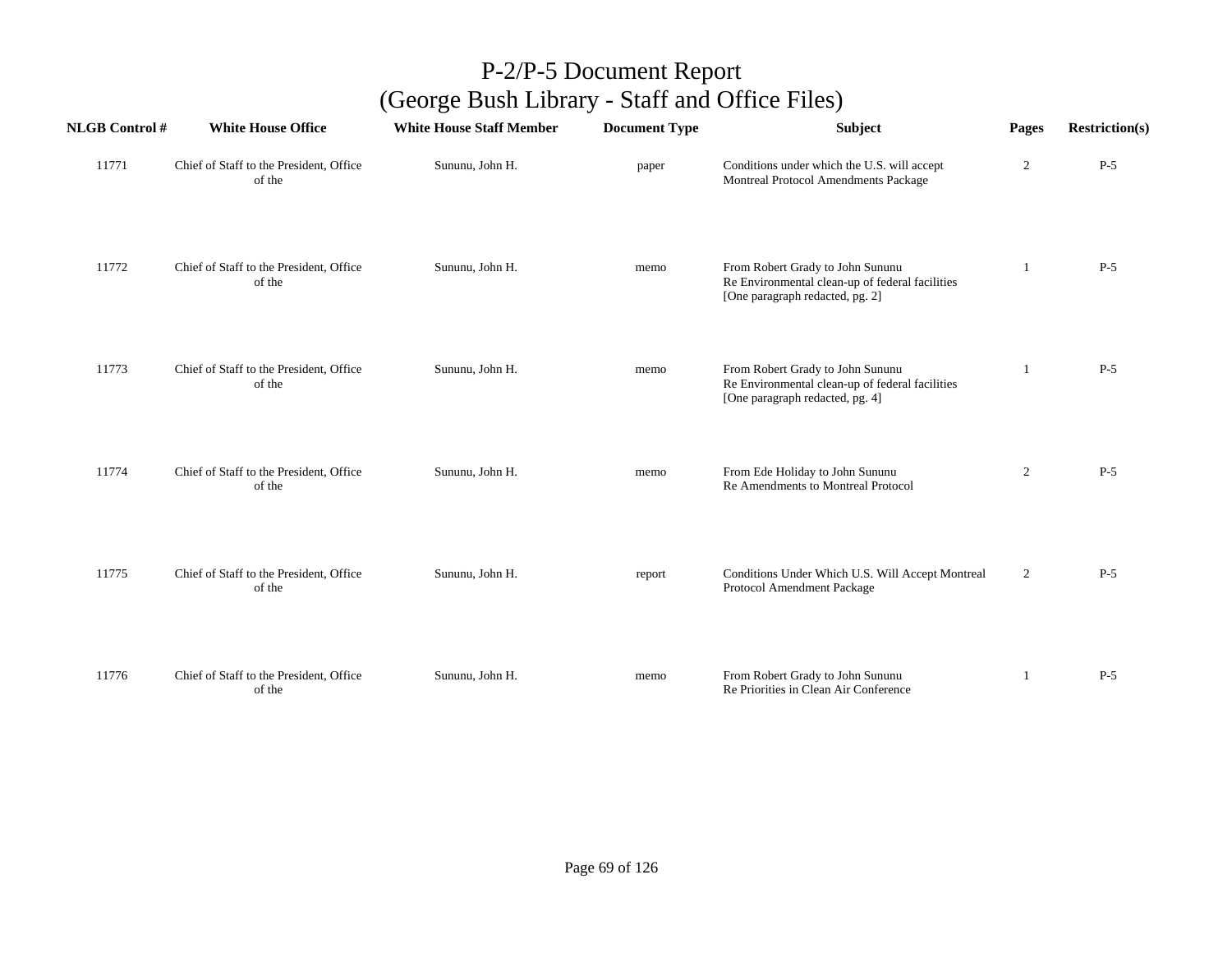| <b>NLGB Control#</b> | <b>White House Office</b>                         | <b>White House Staff Member</b> | <b>Document Type</b> | Subject                                                                                                                                                                                                                                                                   | Pages          | <b>Restriction(s)</b> |
|----------------------|---------------------------------------------------|---------------------------------|----------------------|---------------------------------------------------------------------------------------------------------------------------------------------------------------------------------------------------------------------------------------------------------------------------|----------------|-----------------------|
| 11779                | Chief of Staff to the President, Office<br>of the | Sununu, John H.                 | memo                 | From D. Allan Bromley to John Sununu<br>Re Possible Presidential Initiative on the Provision of<br>Technological Support to the Third World and<br>Eastern Europe in the Area of Increased Electrical<br>Energy Utilization Efficiency and Other Possible<br>Environmenta |                | $P-5$                 |
| 11780                | Chief of Staff to the President, Office<br>of the | Sununu, John H.                 | report               | On Administration's Strategy for Clean Air<br>Legislation                                                                                                                                                                                                                 | $\overline{2}$ | $P-5$                 |
| 11781                | Chief of Staff to the President, Office<br>of the | Sununu, John H.                 | list                 | Of Senators to contact for support on Clean Air<br>Legislation                                                                                                                                                                                                            | 1              | $P-5$                 |
| 11782                | Chief of Staff to the President, Office<br>of the | Sununu, John H.                 | outline              | House Clean Air Strategy Meeting<br>Margin notes redacted                                                                                                                                                                                                                 | 1              | $P-5$                 |
| 11783                | Chief of Staff to the President, Office<br>of the | Sununu, John H.                 | memo                 | From Ed Rogers to John Sununu<br>Re Environmental Strategy 1990-1992                                                                                                                                                                                                      | -1             | $P-5$                 |
| 11784                | Chief of Staff to the President, Office<br>of the | Sununu, John H.                 | report               | Environmental Strategy 1990-1992                                                                                                                                                                                                                                          | 10             | $P-5$                 |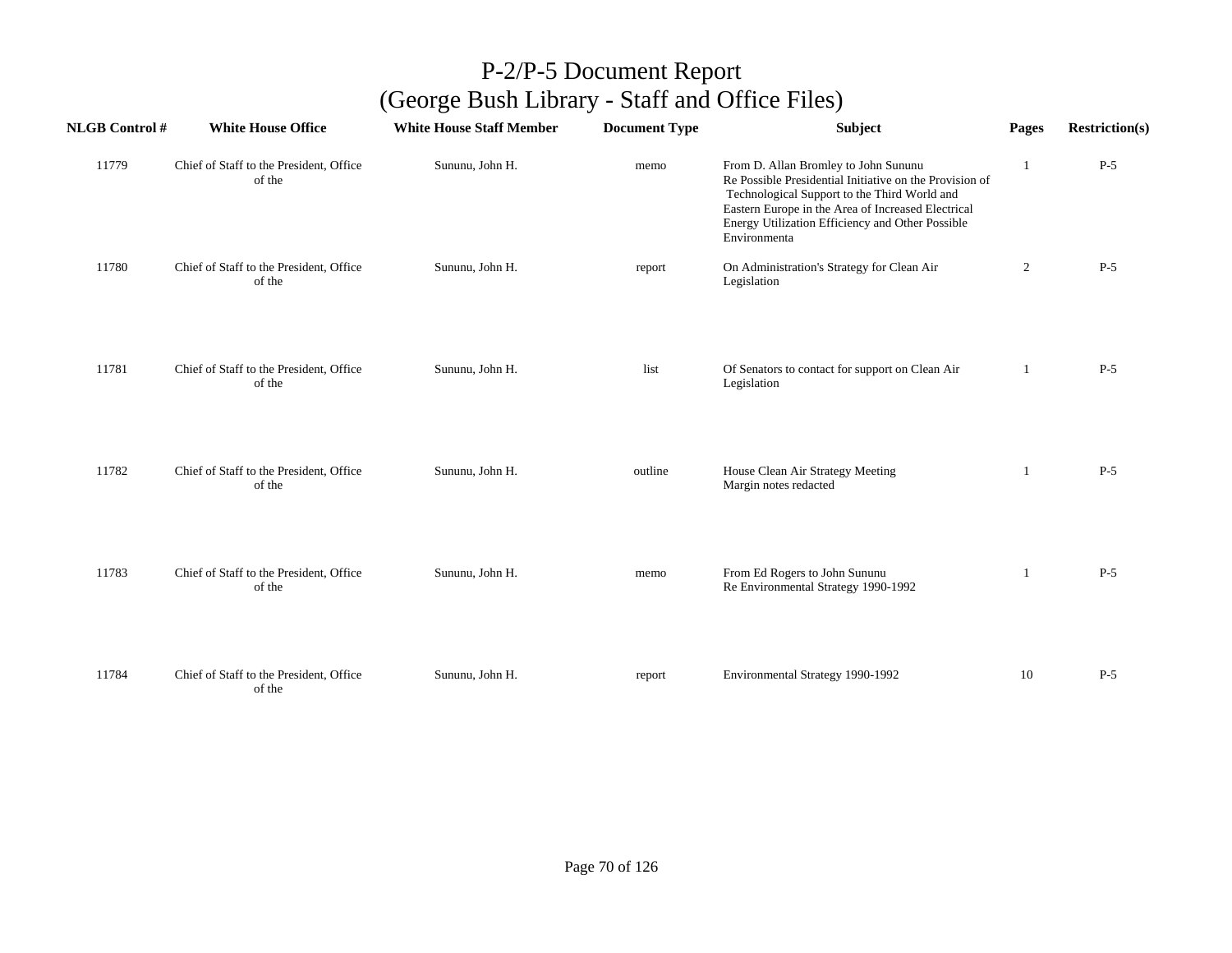| <b>NLGB Control #</b> | <b>White House Office</b>                         | <b>White House Staff Member</b> | <b>Document Type</b> | Subject                                                                                                                   | Pages          | <b>Restriction(s)</b> |
|-----------------------|---------------------------------------------------|---------------------------------|----------------------|---------------------------------------------------------------------------------------------------------------------------|----------------|-----------------------|
| 11785                 | Chief of Staff to the President, Office<br>of the | Sununu, John H.                 | memo                 | From Michael Boskin to John Sununu<br>Re Draft letter to Bill Reilly on Clean Air Act                                     |                | $P-5$                 |
| 11786                 | Chief of Staff to the President, Office<br>of the | Sununu, John H.                 | letter               | Draft letter from Michael Boskin to Bill Reilly<br>Re Clean Air Act                                                       | $\overline{2}$ | $P-5$                 |
| 11787                 | Chief of Staff to the President, Office<br>of the | Sununu, John H.                 | paper                | Pg. 4 of options paper<br>Re International funding of environmental programs                                              | -1             | $P-5$                 |
| 11788                 | Chief of Staff to the President, Office<br>of the | Sununu, John H.                 | memo                 | From John Frohnmayer to David Bates<br>Re Karen Finley                                                                    | 1              | $P-5$                 |
| 11795                 | Chief of Staff to the President, Office<br>of the | Sununu, John H.                 | memo                 | From Anne Brooks Gwaltney to Chase Untermeyer<br>Re Talking points for Sununu's meeting w/NEA<br>chairman John Frohnmayer | $\mathfrak{Z}$ | $P-5$                 |
| 11796                 | Chief of Staff to the President, Office<br>of the | Sununu, John H.                 | memo                 | From Peter Germanis to Roger Porter<br>Re Washington's Family Independence Program                                        | $\overline{2}$ | $P-5$                 |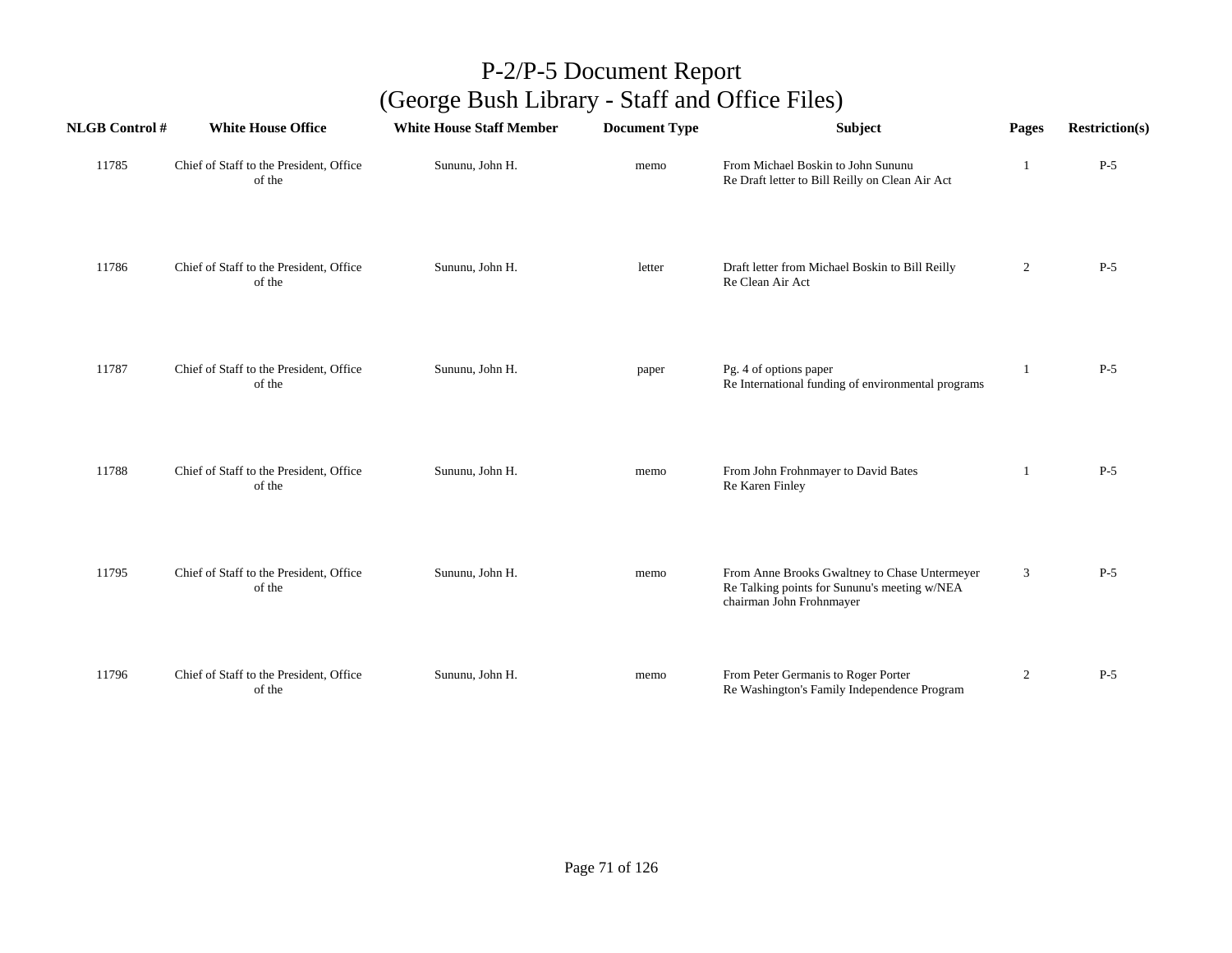| <b>NLGB Control#</b> | <b>White House Office</b>                         | <b>White House Staff Member</b> | <b>Document Type</b> | Subject                                                                              | Pages          | <b>Restriction(s)</b> |
|----------------------|---------------------------------------------------|---------------------------------|----------------------|--------------------------------------------------------------------------------------|----------------|-----------------------|
| 11797                | Chief of Staff to the President, Office<br>of the | Sununu, John H.                 | memo                 | From David Bates to John Sununu<br>Re Health Care Reform                             | -1             | $P-5$                 |
| 11798                | Chief of Staff to the President, Office<br>of the | Sununu, John H.                 | memo                 | From Kenneth Yale to David Bates<br>Re Health Policy Review                          | -1             | $P-5$                 |
| 11799                | Chief of Staff to the President, Office<br>of the | Sununu, John H.                 | memo                 | From David Bates to John Sununu<br>Re Treasury Health Care Report                    | -1             | $P-5$                 |
| 11801                | Chief of Staff to the President, Office<br>of the | Sununu, John H.                 | memo                 | From Robert Grady to John Sununu<br>Re Assistance to John F. Kennedy Center          | -1             | $P-5$                 |
| 11802                | Chief of Staff to the President, Office<br>of the | Sununu, John H.                 | paper                | Federal Support for the John F. Kennedy Center for<br>the Performing Arts            | $\overline{2}$ | $P-5$                 |
| 11804                | Chief of Staff to the President, Office<br>of the | Sununu, John H.                 | memo                 | From Clayton Yeutter to John Sununu<br>Re Legal Services Corporation and Farm Bureau |                | $P-5$                 |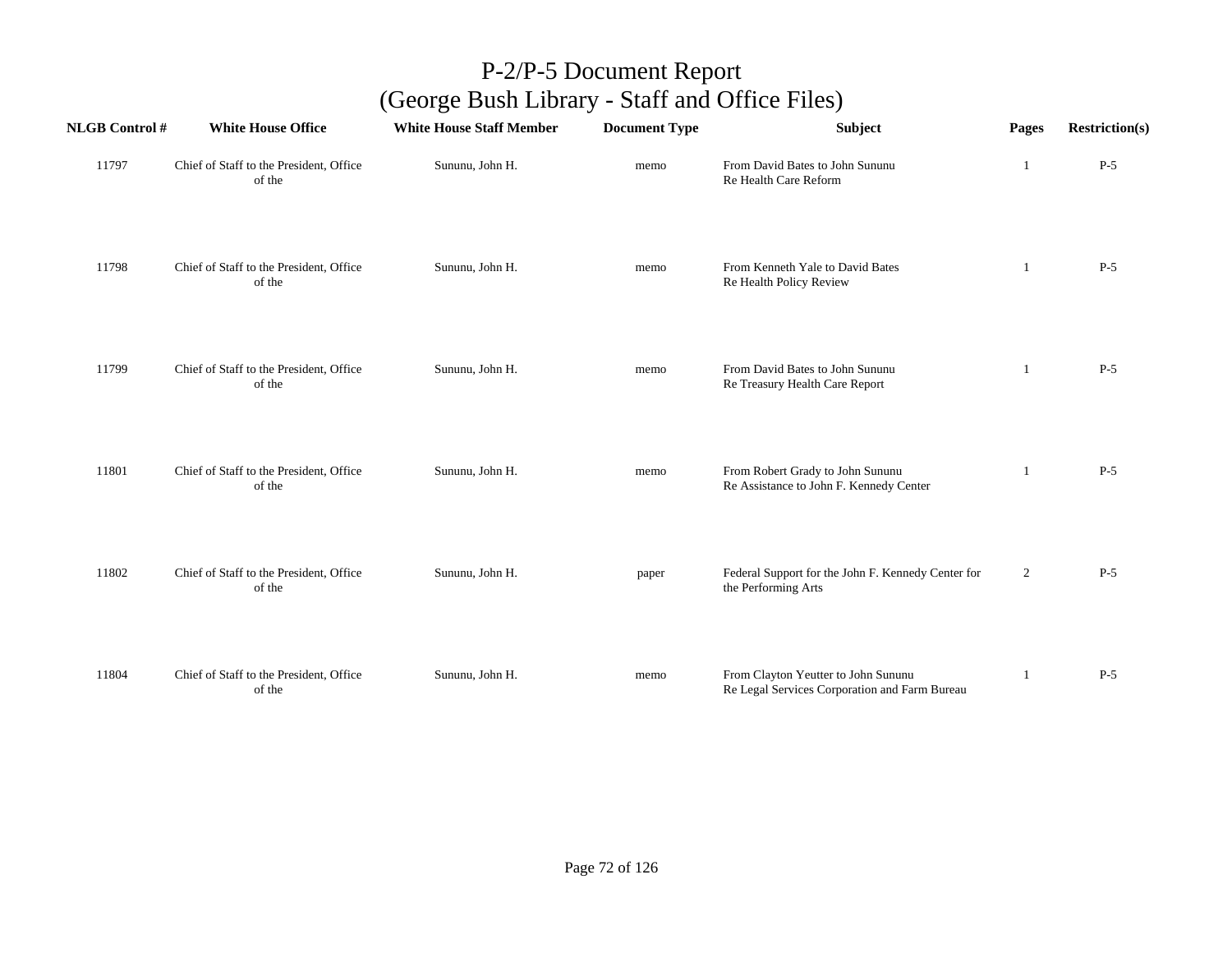| <b>NLGB Control#</b> | <b>White House Office</b>                         | <b>White House Staff Member</b> | <b>Document Type</b> | Subject                                                                                 | Pages          | <b>Restriction(s)</b> |
|----------------------|---------------------------------------------------|---------------------------------|----------------------|-----------------------------------------------------------------------------------------|----------------|-----------------------|
| 11812                | Chief of Staff to the President, Office<br>of the | Sununu, John H.                 | report               | Options paper on Financial Assistance for the<br><b>Montreal Protocol</b>               | 6              | $P-5$                 |
| 11813                | Chief of Staff to the President, Office<br>of the | Sununu, John H.                 | memo                 | From Richard J. Smith<br>Re Positions for Montreal Protocol Amendment<br>Discussions    | 10             | $P-5$                 |
| 11814                | Chief of Staff to the President, Office<br>of the | Sununu, John H.                 | letter               | From William Reilly to Robert Grady<br>Re Montreal Protocol                             | 3              | $P-5$                 |
| 11815                | Chief of Staff to the President, Office<br>of the | Sununu, John H.                 | report               | Background on Where Other Countries Are on the<br>Issue of Developing Country Financing | $\overline{2}$ | $P-5$                 |
| 11819                | Chief of Staff to the President, Office<br>of the | Sununu, John H.                 | scope paper          | Bergen Conference: "Action for a Common Future"                                         | 3              | $P-5$                 |
| 11820                | Chief of Staff to the President, Office<br>of the | Sununu, John H.                 | position paper       | Bergen Conference: "Action for a Common Future"                                         | 17             | $P-5$                 |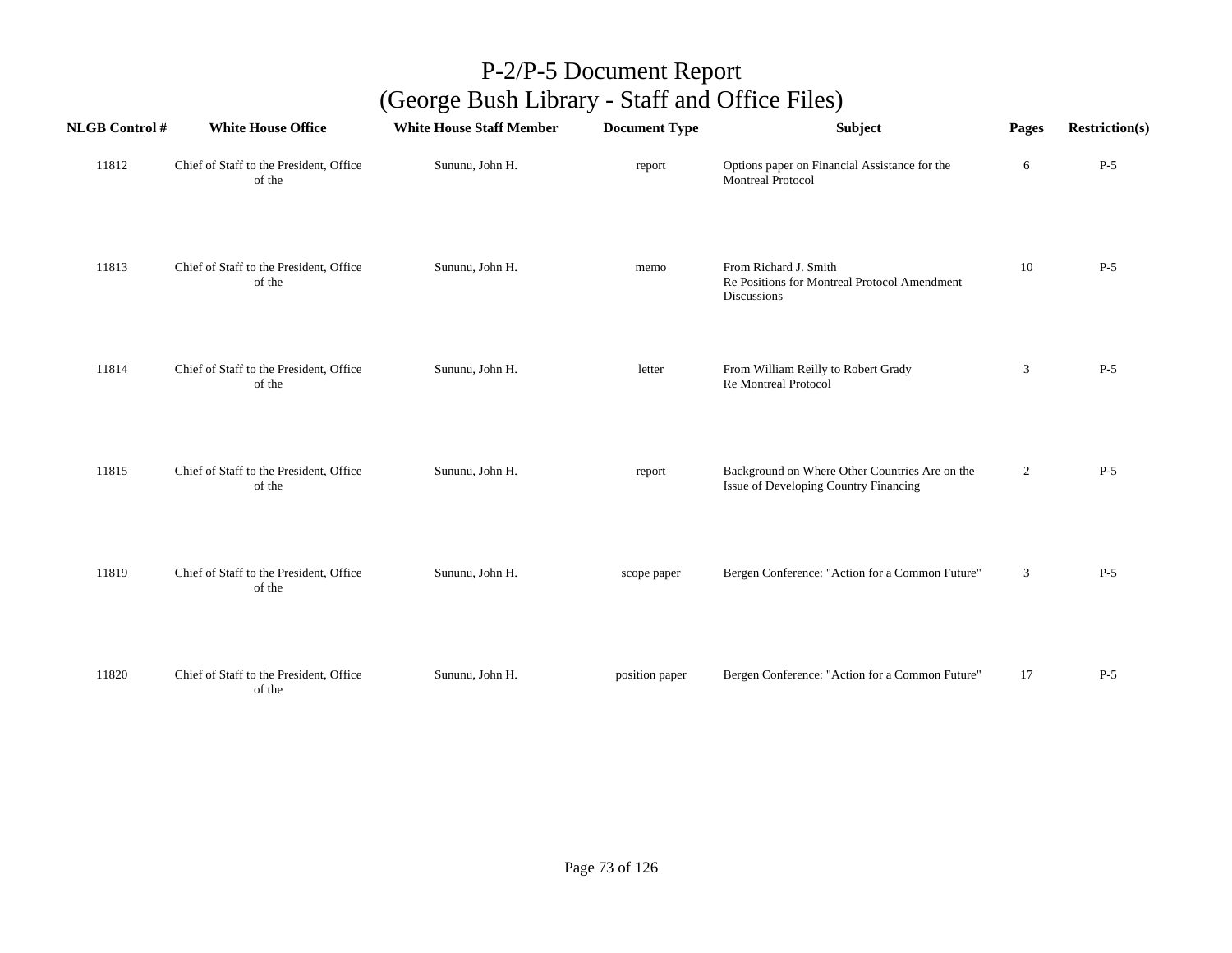| <b>NLGB Control #</b> | <b>White House Office</b>                         | <b>White House Staff Member</b> | <b>Document Type</b> | Subject                                                                                                  | Pages          | <b>Restriction(s)</b> |
|-----------------------|---------------------------------------------------|---------------------------------|----------------------|----------------------------------------------------------------------------------------------------------|----------------|-----------------------|
| 11821                 | Chief of Staff to the President, Office<br>of the | Sununu, John H.                 | paper                | Policy Guidelines for RSWG October Workshop on<br><b>Implemenation Measures</b>                          | 5              | $P-5$                 |
| 11822                 | Chief of Staff to the President, Office<br>of the | Sununu, John H.                 | paper                | <b>OIRA Reauthorization: Next Steps</b>                                                                  | $\overline{2}$ | $P-5$                 |
| 11823                 | Chief of Staff to the President, Office<br>of the | Sununu, John H.                 | memo                 | From Frank Hodsoll to John Sununu<br>Re Decision Memorandum - OIRA Reauthorization:<br><b>Next Steps</b> | 9              | $P-5$                 |
| 11828                 | Chief of Staff to the President, Office<br>of the | Sununu, John H.                 | report               | From Outer Continental Shelf Leasing and<br>Development Task Force<br>Options section redacted           |                | $P-5$                 |
| 11829                 | Chief of Staff to the President, Office<br>of the | Sununu, John H.                 | report               | From Outer Continental Shelf Leasing and<br>Development Task Force                                       | $\overline{2}$ | $P-5$                 |
| 11830                 | Chief of Staff to the President, Office<br>of the | Sununu, John H.                 | report               | Issue report on Outer Continental Shelf Leasing and<br>Development                                       | 21             | $P-5$                 |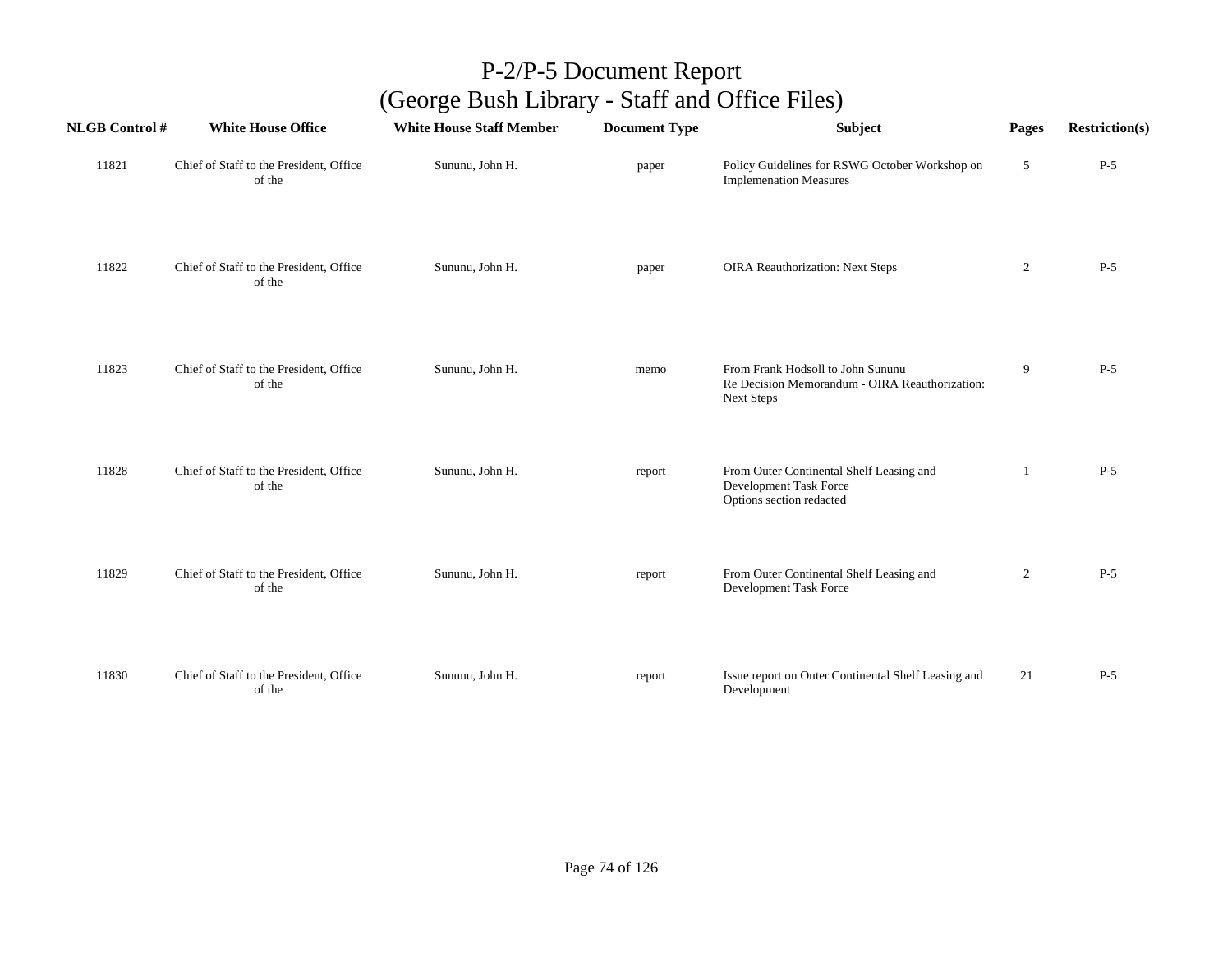| <b>NLGB Control#</b> | <b>White House Office</b>                         | <b>White House Staff Member</b> | <b>Document Type</b> | Subject                                                                                        | Pages          | <b>Restriction(s)</b> |
|----------------------|---------------------------------------------------|---------------------------------|----------------------|------------------------------------------------------------------------------------------------|----------------|-----------------------|
| 11831                | Chief of Staff to the President, Office<br>of the | Sununu, John H.                 | fact sheet           | On the Outer Continental Shelf Leasing and<br>Development Task Force<br>Paragraph redacted     | 1              | $P-5$                 |
| 11832                | Chief of Staff to the President, Office<br>of the | Sununu, John H.                 | fact sheet           | On the Outer Continental Shelf Leasing and<br>Development Task Force<br>Paragraphs redacted    | $\mathbf{1}$   | $P-5$                 |
| 11833                | Chief of Staff to the President, Office<br>of the | Sununu, John H.                 | list                 | Current Schedule of Upcoming OCS Lease Sales                                                   | 1              | $P-5$                 |
| 11834                | Chief of Staff to the President, Office<br>of the | Sununu, John H.                 | list                 | Activity Planned by DOI/MMS on Environmentally<br><b>Controversial OCS Sales</b>               | $\overline{c}$ | $P-5$                 |
| 11835                | Chief of Staff to the President, Office<br>of the | Sununu, John H.                 | report               | Fact sheet on the Central Valley Project, California<br><b>Water Service Contract Renewals</b> | 3              | $P-5$                 |
| 11836                | Chief of Staff to the President, Office<br>of the | Sununu, John H.                 | letter               | From John A. Moore to A. Alan Hill<br>Re Central Valley Water Projects                         | $\overline{2}$ | $P-5$                 |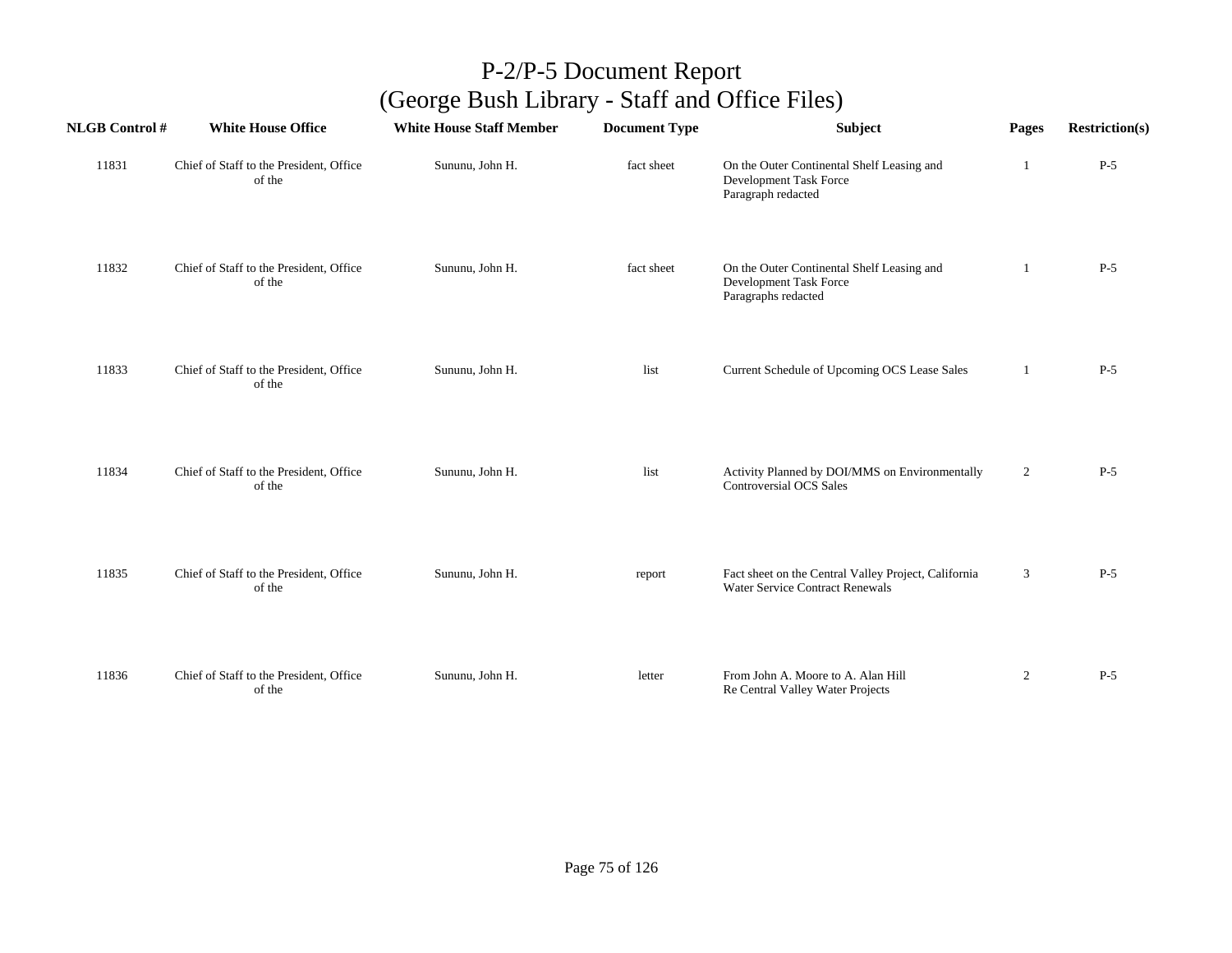| <b>NLGB Control#</b> | <b>White House Office</b>                         | <b>White House Staff Member</b> | <b>Document Type</b> | Subject                                                                                                                                                                                                                                             | Pages          | <b>Restriction(s)</b> |
|----------------------|---------------------------------------------------|---------------------------------|----------------------|-----------------------------------------------------------------------------------------------------------------------------------------------------------------------------------------------------------------------------------------------------|----------------|-----------------------|
| 11837                | Chief of Staff to the President, Office<br>of the | Sununu, John H.                 | statement            | Predecision Referral Statement Supporting U.S.<br>EPA's Referral to the Council on Environmental<br>Quality of the U.S. Department of Interior's Proposed<br>Renewal of Water Contracts for the Friant Unit of the<br><b>Central Valley Project</b> | 3              | $P-5$                 |
| 11838                | Chief of Staff to the President, Office<br>of the | Sununu, John H.                 | memo                 | From Robert Grady to John Sununu<br>Re Basel Convention                                                                                                                                                                                             | 3              | $P-5$                 |
| 11839                | Chief of Staff to the President, Office<br>of the | Sununu, John H.                 | memo                 | From Frederick M. Bernthal to The Secretary<br>Re Circular 175: Request for Authority to Sign A<br>Global Convention on the Control of Transboundary<br>Movements of Hazardous Wastes and Other Wastes                                              | 13             | $P-5$                 |
| 11840                | Chief of Staff to the President, Office<br>of the | Sununu, John H.                 | report               | Summary of OCS Leasing and Development Task<br>Force Report<br>Options section redacted                                                                                                                                                             | $\overline{2}$ | $P-5$                 |
| 11841                | Chief of Staff to the President, Office<br>of the | Sununu, John H.                 | paper                | Options presented by the OCS Leasing and<br>Development Task Force                                                                                                                                                                                  | 18             | $P-5$                 |
| 11842                | Chief of Staff to the President, Office<br>of the | Sununu, John H.                 | paper                | By OCS Leasing and Development Task Force<br>Options Section redacted                                                                                                                                                                               | -1             | $P-5$                 |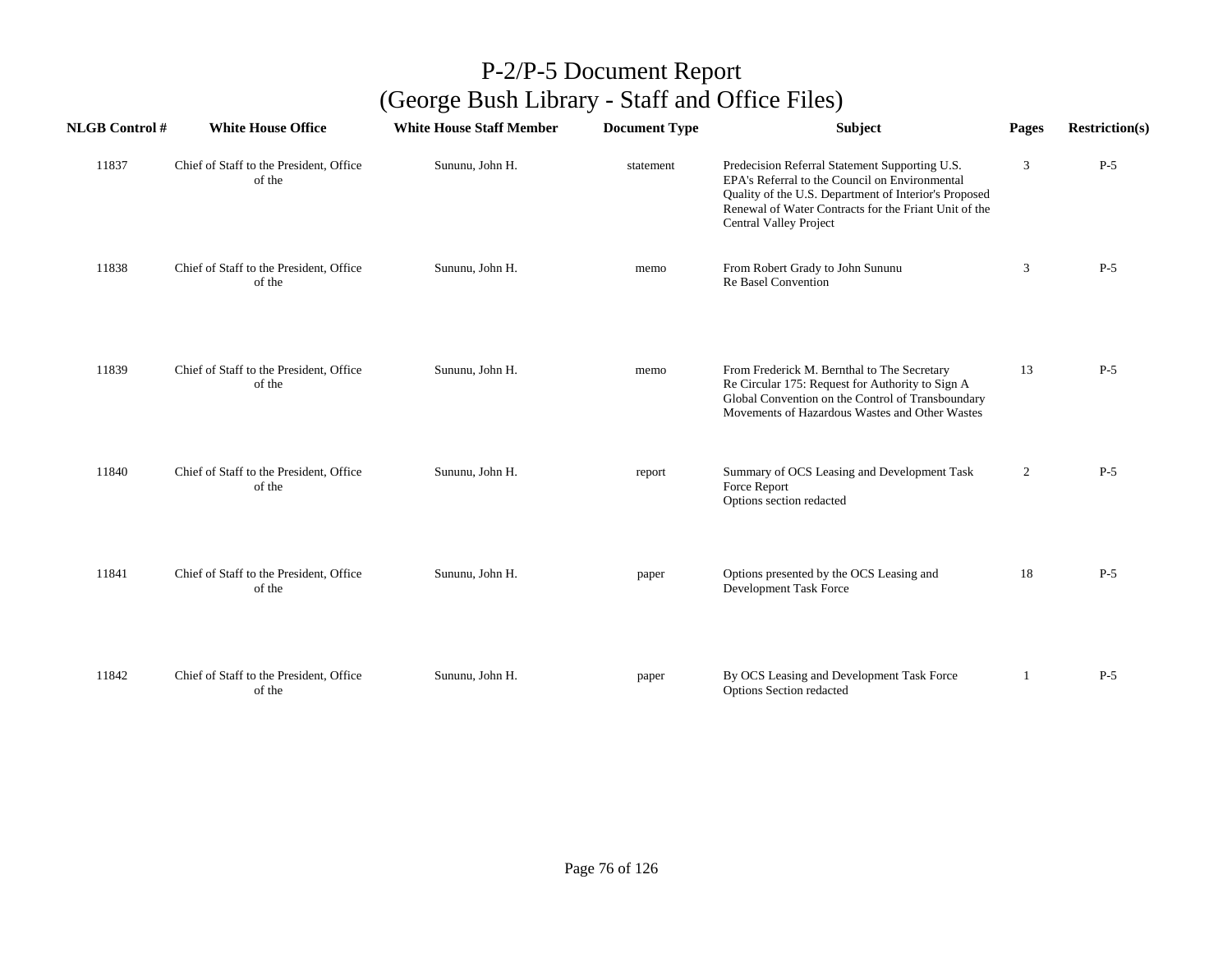| <b>NLGB Control#</b> | <b>White House Office</b>                         | <b>White House Staff Member</b> | <b>Document Type</b>   | Subject                                                                 | Pages          | <b>Restriction(s)</b> |
|----------------------|---------------------------------------------------|---------------------------------|------------------------|-------------------------------------------------------------------------|----------------|-----------------------|
| 11843                | Chief of Staff to the President, Office<br>of the | Sununu, John H.                 | paper                  | By OCS Leasing and Development Task Force<br>Options Section redacted   | $\overline{2}$ | $P-5$                 |
| 11844                | Chief of Staff to the President, Office<br>of the | Sununu, John H.                 | paper                  | Options presented by the OCS Leasing and<br>Development Task Force      | 13             | $P-5$                 |
| 11845                | Chief of Staff to the President, Office<br>of the | Sununu, John H.                 | paper                  | Appendix C: Findings on Environmental Concerns                          | 6              | $P-5$                 |
| 11846                | Chief of Staff to the President, Office<br>of the | Sununu, John H.                 | letter with attachment | From Henson Moore to John Sununu<br>Re Attached new OCS leasing option  | 3              | $P-5$                 |
| 11847                | Chief of Staff to the President, Office<br>of the | Sununu, John H.                 | redaction              | Redaction of options section of paper on OCS leasing<br>and development | 1              | $P-5$                 |
| 11848                | Chief of Staff to the President, Office<br>of the | Sununu, John H.                 | report                 | Re Options eection of report on OCS leasing and<br>development          | $\overline{c}$ | $P-5$                 |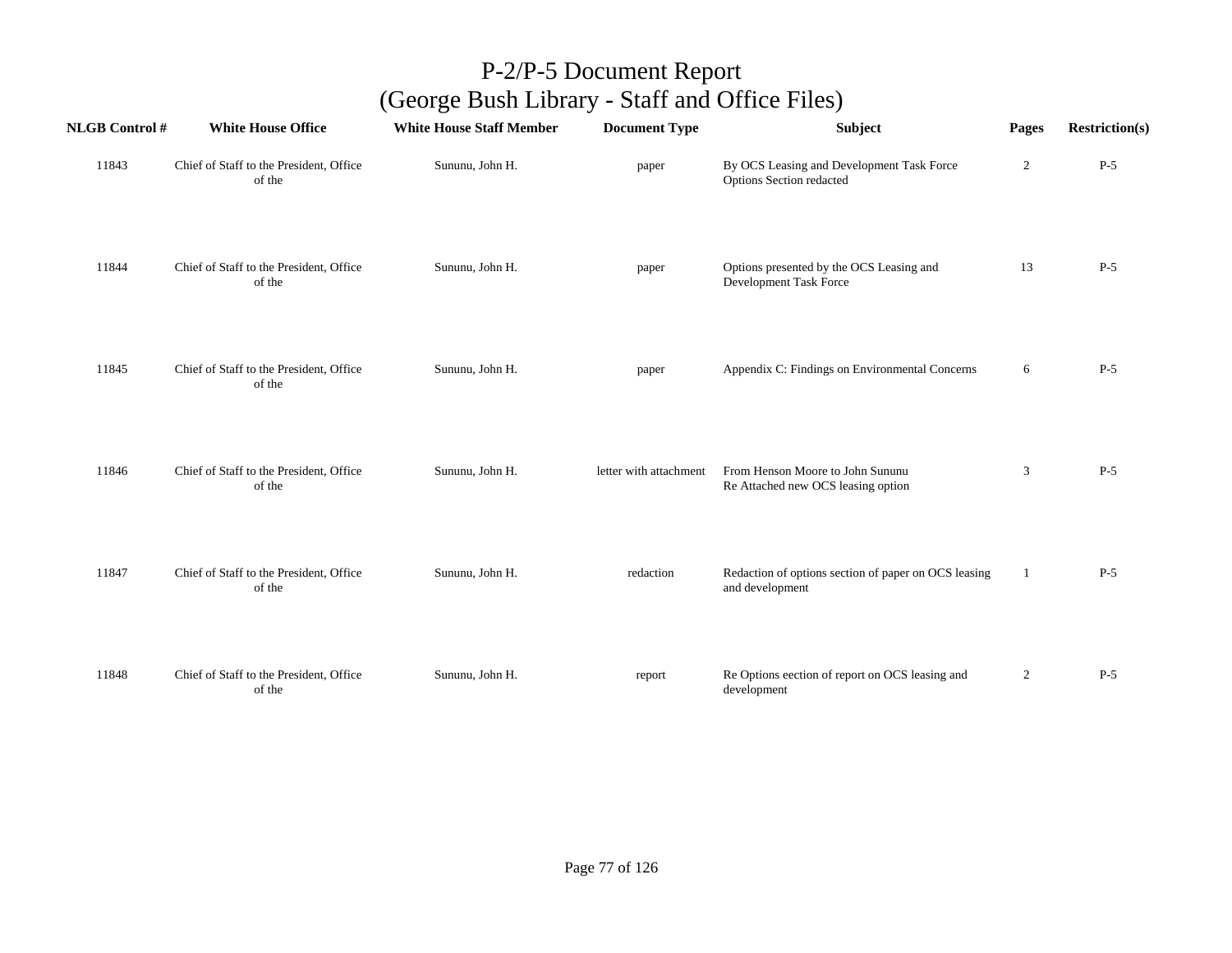| <b>NLGB Control#</b> | <b>White House Office</b>                         | <b>White House Staff Member</b> | <b>Document Type</b> | <b>Subject</b>                                                                                                     | Pages        | <b>Restriction(s)</b> |
|----------------------|---------------------------------------------------|---------------------------------|----------------------|--------------------------------------------------------------------------------------------------------------------|--------------|-----------------------|
| 11849                | Chief of Staff to the President, Office<br>of the | Sununu, John H.                 | paper                | Options presented by the OCS Leasing and<br>Developments Task Force                                                | 13           | $P-5$                 |
| 11850                | Chief of Staff to the President, Office<br>of the | Sununu, John H.                 | paper                | Appendix C: Findings on Environmental Concerns                                                                     | 6            | $P-5$                 |
| 11851                | Chief of Staff to the President, Office<br>of the | Sununu, John H.                 | redaction            | Redaction of options section of report from Task<br>Force on OCS Leasing and Developments                          | $\mathbf{1}$ | $P-5$                 |
| 11852                | Chief of Staff to the President, Office<br>of the | Sununu, John H.                 | report               | Options section of report from Task Force on OCS<br>Leasing and Developments                                       | 9            | $P-5$                 |
| 11853                | Chief of Staff to the President, Office<br>of the | Sununu, John H.                 | memo                 | From Roger Porter to James Cicconi<br>President's Task Force on Outer Continental Shelf<br>Leasing and Development | -1           | $P-5$                 |
| 11854                | Chief of Staff to the President, Office<br>of the | Sununu, John H.                 | redaction            | Redaction of options section in meo concerning Task<br>Force on OCS Leasing and Development                        | 1            | $P-5$                 |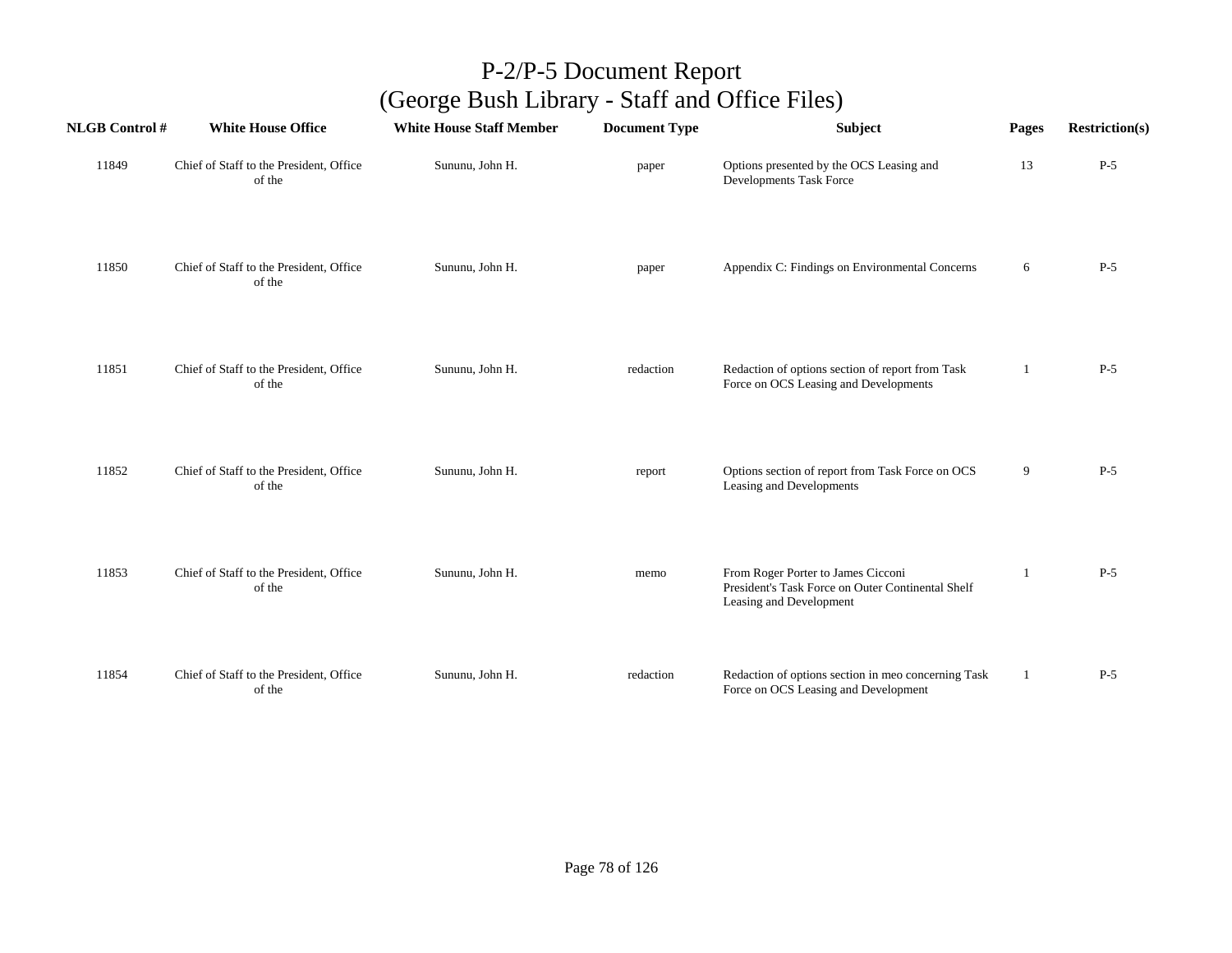| <b>NLGB Control#</b> | <b>White House Office</b>                         | <b>White House Staff Member</b> | <b>Document Type</b> | Subject                                                                                                 | Pages          | <b>Restriction(s)</b> |
|----------------------|---------------------------------------------------|---------------------------------|----------------------|---------------------------------------------------------------------------------------------------------|----------------|-----------------------|
| 11855                | Chief of Staff to the President, Office<br>of the | Sununu, John H.                 | memo                 | Re Task Force on OCS Leasing and Development<br><b>Options Section</b>                                  | 9              | $P-5$                 |
| 11857                | Chief of Staff to the President, Office<br>of the | Sununu, John H.                 | notes                | Handwritten note on OCS Leasing and Development<br>Options                                              | 1              | $P-5$                 |
| 11858                | Chief of Staff to the President, Office<br>of the | Sununu, John H.                 | report               | Options presented by the Outer Continental Shelf<br>Leasing and Development Task Force                  | 18             | $P-5$                 |
| 11859                | Chief of Staff to the President, Office<br>of the | Sununu, John H.                 | report               | Summary of the report presented by the Outer<br>Continental Shelf Leasing and Development Task<br>Force | 3              | $P-5$                 |
| 11860                | Chief of Staff to the President, Office<br>of the | Sununu, John H.                 | memo                 | From Andrew Card to John Sununu<br>Re OCS Recommendations                                               | 1              | $P-5$                 |
| 11861                | Chief of Staff to the President, Office<br>of the | Sununu, John H.                 | report               | OCS Task Force Options for Southern and Northern<br>California                                          | $\overline{4}$ | $P-5$                 |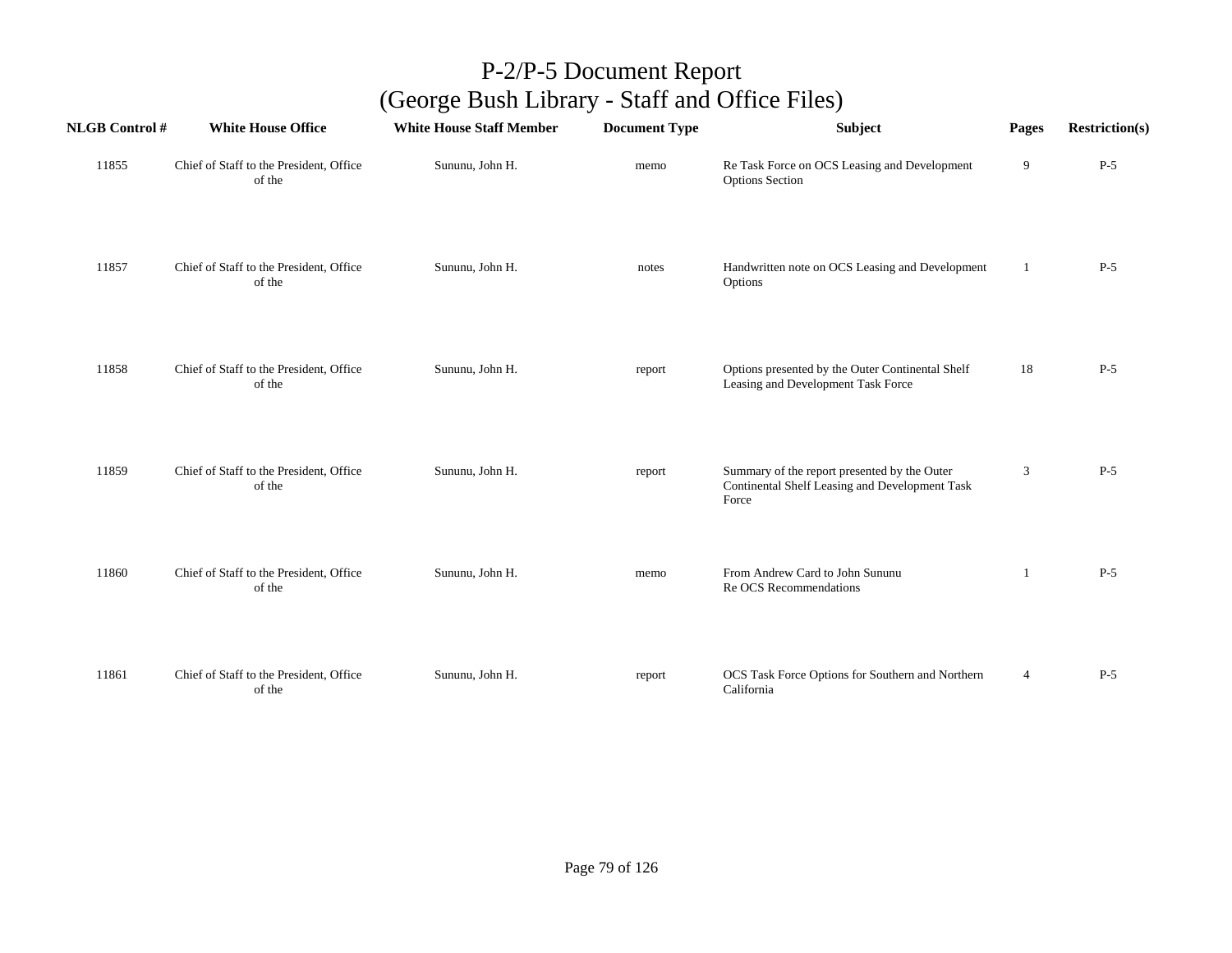| <b>NLGB Control#</b> | <b>White House Office</b>                         | <b>White House Staff Member</b> | <b>Document Type</b> | Subject                                                                                       | Pages          | <b>Restriction(s)</b> |
|----------------------|---------------------------------------------------|---------------------------------|----------------------|-----------------------------------------------------------------------------------------------|----------------|-----------------------|
| 11862                | Chief of Staff to the President, Office<br>of the | Sununu, John H.                 | memo                 | From Director, Minerals Management to Secretary<br>Re Pacific Northwest Task Force Resolution | $\overline{2}$ | $P-5$                 |
| 11863                | Chief of Staff to the President, Office<br>of the | Sununu, John H.                 | paper                | Timing of Five-Year OCS Lease Sale Schedule                                                   | 3              | $P-5$                 |
| 11864                | Chief of Staff to the President, Office<br>of the | Sununu, John H.                 | memo                 | From Ede Holiday to John Sununu<br>Re Meeting on OCS Five-Year Plan                           | -1             | $P-5$                 |
| 11910                | Chief of Staff to the President, Office<br>of the | Sununu, John H.                 | memo                 | From Frederick D. McClure to John Sununu<br>Re Rep. Schumer's Saving and Loan Amendments      |                | $P-5$                 |
| 11914                | Chief of Staff to the President, Office<br>of the | Sununu, John H.                 | memo                 | From Roger Porter to John Sununu<br>Re More on Moynihan and Social Security                   | 1              | $P-5$                 |
| 11915                | Chief of Staff to the President, Office<br>of the | Sununu, John H.                 | memo                 | From Roger Porter to John Sununu<br>Re Social Security and Regressivity                       | 1              | $P-5$                 |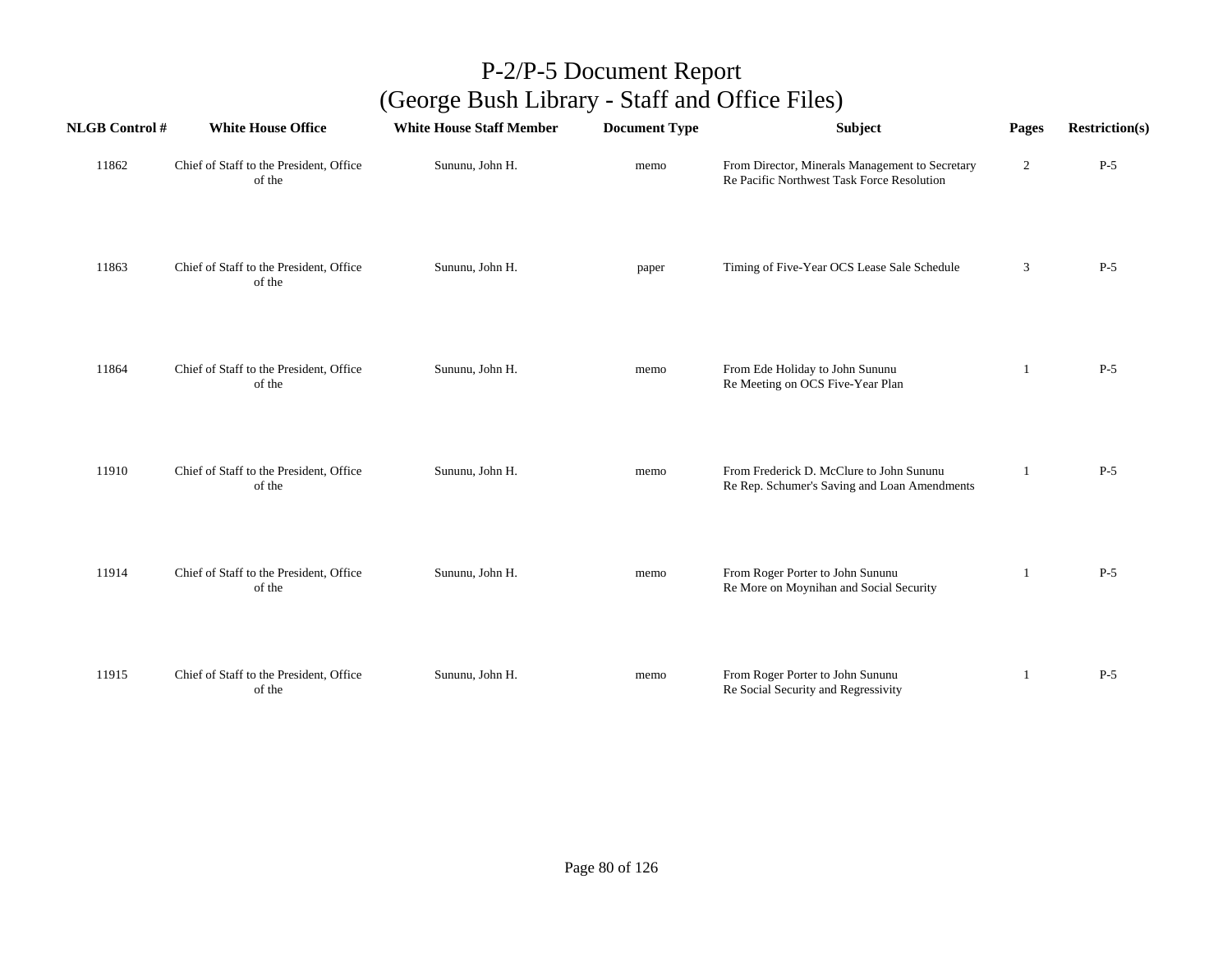| <b>NLGB Control#</b> | <b>White House Office</b>                         | <b>White House Staff Member</b> | <b>Document Type</b> | Subject                                                                                                    | Pages          | <b>Restriction(s)</b> |
|----------------------|---------------------------------------------------|---------------------------------|----------------------|------------------------------------------------------------------------------------------------------------|----------------|-----------------------|
| 11919                | Chief of Staff to the President, Office<br>of the | Sununu, John H.                 | memo                 | From Mark Albrecht to John Sununu<br>Re Dinner at the VP's Residence, February 7, 1990                     | 3              | $P-5$                 |
| 11920                | Chief of Staff to the President, Office<br>of the | Sununu, John H.                 | memo                 | From Robert Grady to John Sununu<br>Re Decision memorandum on the Northern Spotted<br>Owl                  | 10             | $P-5$                 |
| 11921                | Chief of Staff to the President, Office<br>of the | Sununu, John H.                 | paper                | Options re Northern Spotted Owl                                                                            | 3              | $P-5$                 |
| 11895                | Chief of Staff to the President, Office<br>of the | Sununu, John H.                 | memo                 | From Douglas Johnson to John Sununu<br>Re Recommendations for administration positions                     | -1             | $P-5$                 |
| 11896                | Chief of Staff to the President, Office<br>of the | Sununu, John H.                 | memo                 | From Douglas Johnson to John Sununu<br>Re DHHS Appropriations Bill                                         | 1              | $P-5$                 |
| 11897                | Chief of Staff to the President, Office<br>of the | Sununu, John H.                 | memo                 | From Douglas Johnson to John Sununu<br>Re Foreign Operations Appropriations Bill and<br>Mexico City Policy | $\overline{2}$ | $P-5$                 |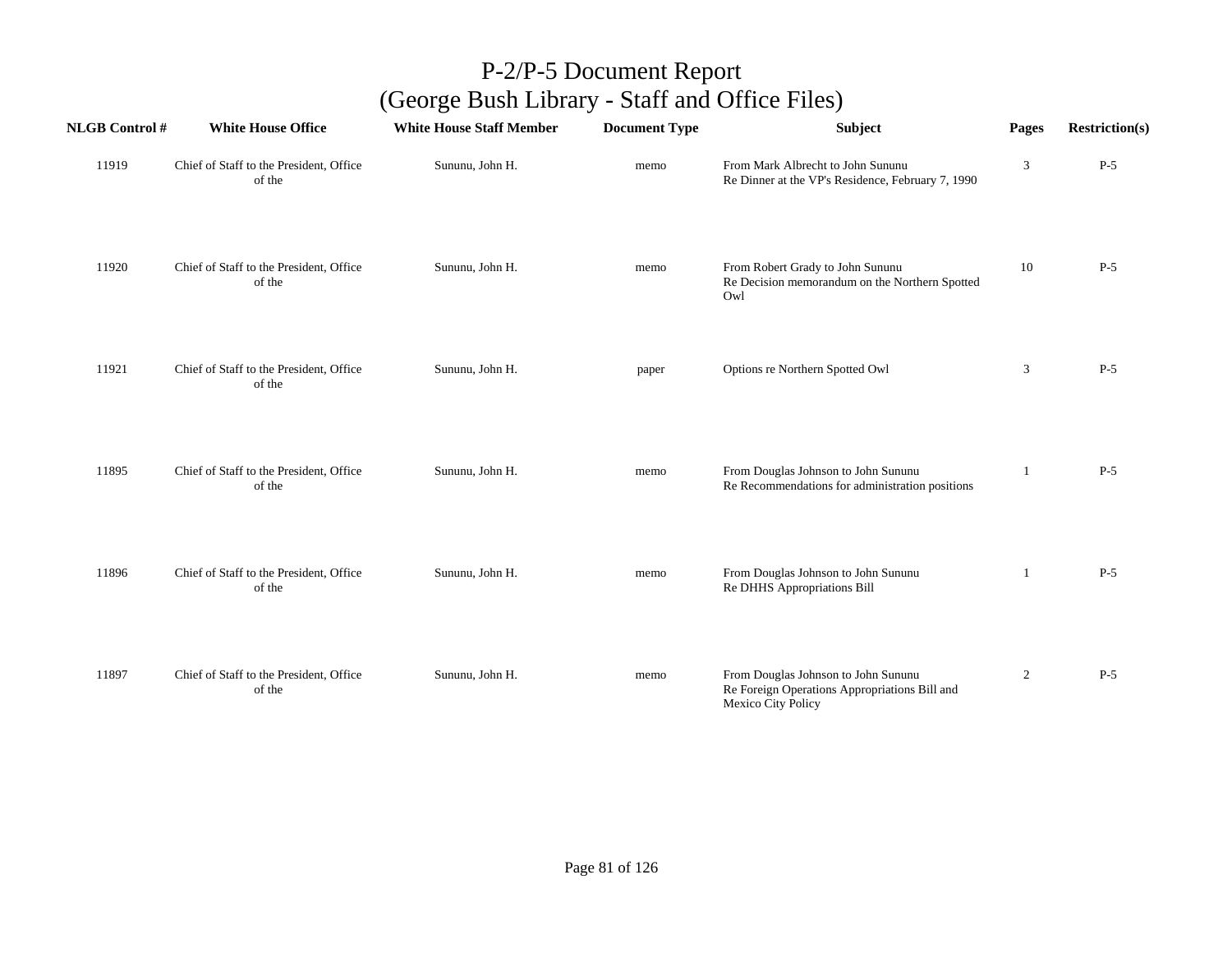| <b>NLGB Control #</b> | <b>White House Office</b>                         | <b>White House Staff Member</b> | <b>Document Type</b> | Subject                                                                                                                      | Pages          | <b>Restriction(s)</b> |
|-----------------------|---------------------------------------------------|---------------------------------|----------------------|------------------------------------------------------------------------------------------------------------------------------|----------------|-----------------------|
| 11899                 | Chief of Staff to the President, Office<br>of the | Sununu, John H.                 | memo                 | From Douglas Johnson to John Sununu<br>Re NIH Authorization Bill                                                             | 1              | $P-5$                 |
| 11900                 | Chief of Staff to the President, Office<br>of the | Sununu, John H.                 | memo                 | From Douglas Johnson to John Sununu<br>Re Pro-life Update                                                                    | $\overline{4}$ | $P-5$                 |
| 11901                 | Chief of Staff to the President, Office<br>of the | Sununu, John H.                 | memo                 | From Douglas Johnson to John Sununu<br>Re Senate floor action imminent on Senator<br>Kennedy's Title 10 family planning bill | 3              | $P-5$                 |
| 11902                 | Chief of Staff to the President, Office<br>of the | Sununu, John H.                 | memo                 | From Douglas Johnson to John Sununu<br>Re Senator Kennedy's Title 10 bill                                                    | $\overline{c}$ | $P-5$                 |
| 11903                 | Chief of Staff to the President, Office<br>of the | Sununu, John H.                 | memo                 | From Bill Kristol to Fred McClure<br>Re Title 10 Statement of Administration Policy                                          | $\overline{4}$ | $P-5$                 |
| 11904                 | Chief of Staff to the President, Office<br>of the | Sununu, John H.                 | cover sheet          | From Martin Gerry to Andrew Card<br>Re Proposed action item on out-of-wedlock births                                         |                | $P-5$                 |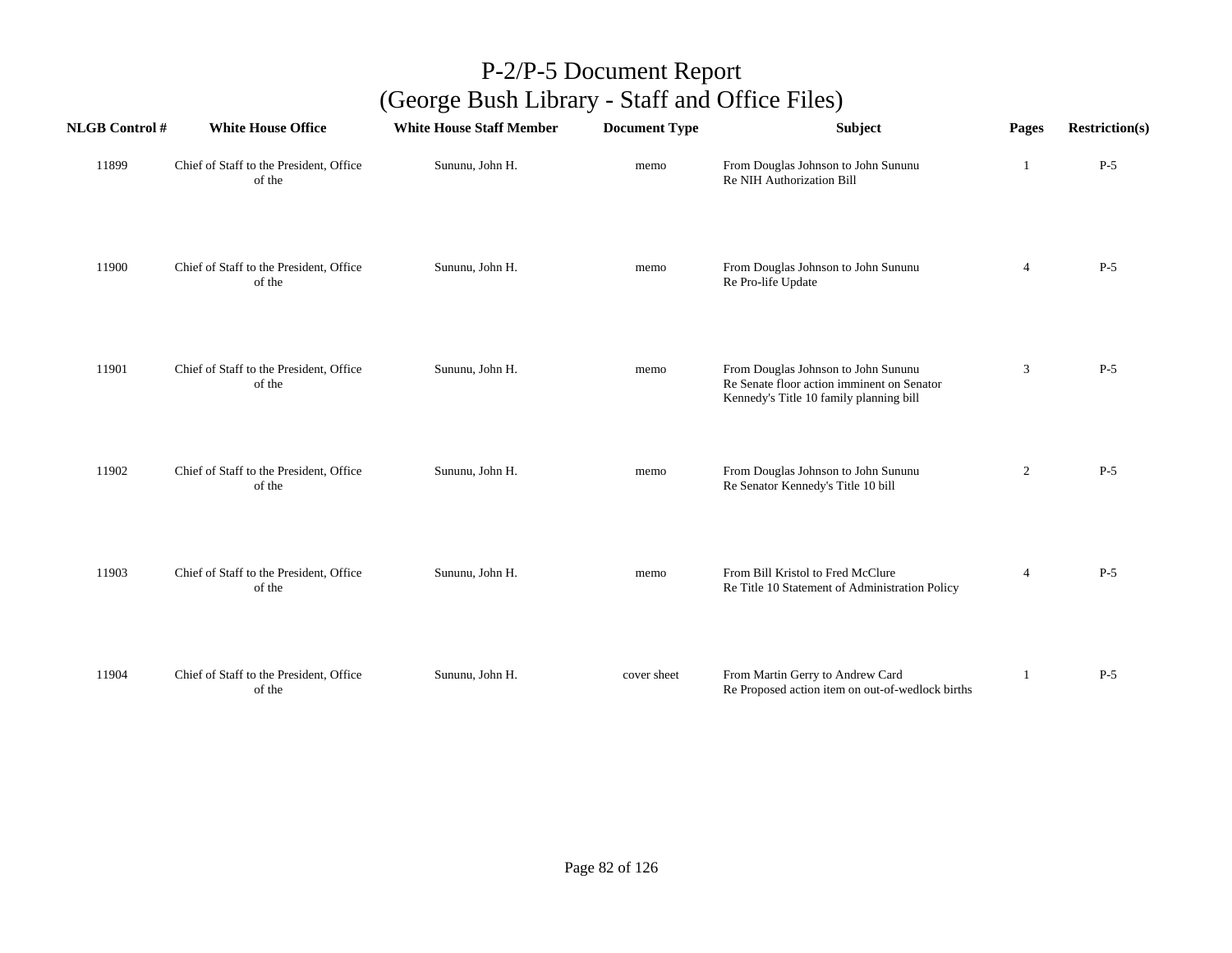| <b>NLGB Control#</b> | <b>White House Office</b>                         | <b>White House Staff Member</b> | <b>Document Type</b> | Subject                                                                                                            | Pages          | <b>Restriction(s)</b> |
|----------------------|---------------------------------------------------|---------------------------------|----------------------|--------------------------------------------------------------------------------------------------------------------|----------------|-----------------------|
| 11905                | Chief of Staff to the President, Office<br>of the | Sununu, John H.                 | memo                 | From Martin Gerry to Andrew Card<br>Re Proposed action item on out-of-wedlock births                               | 1              | $P-5$                 |
| 11906                | Chief of Staff to the President, Office<br>of the | Sununu, John H.                 | paper                | From Martin Gerry to Andrew Card<br>Proposed option re out-of-wedlock births                                       | $\overline{2}$ | $P-5$                 |
| 11907                | Chief of Staff to the President, Office<br>of the | Sununu, John H.                 | memo                 | From David Taylor to Fred McClure<br>Re WH Comments on Draft Statement of<br><b>Administration Policy</b>          | 1              | $P-5$                 |
| 11908                | Chief of Staff to the President, Office<br>of the | Sununu, John H.                 | paper                | Draft Statement of Administration Policy on S.110<br>Family Planning Amendments of 1989<br>Two paragraphs redacted | 3              | $P-5$                 |
| 11909                | Chief of Staff to the President, Office<br>of the | Sununu, John H.                 | memo                 | From Douglas Johnson to John Sununu<br>Re Pro-life challenges/opportunities in Congress                            | 6              | $P-5$                 |
| 11894                | Chief of Staff to the President, Office<br>of the | Sununu, John H.                 | memo                 | From John Robson to John Sununu<br>Re S&L Fraud Enforcement and Prosecution                                        | 3              | $P-5$                 |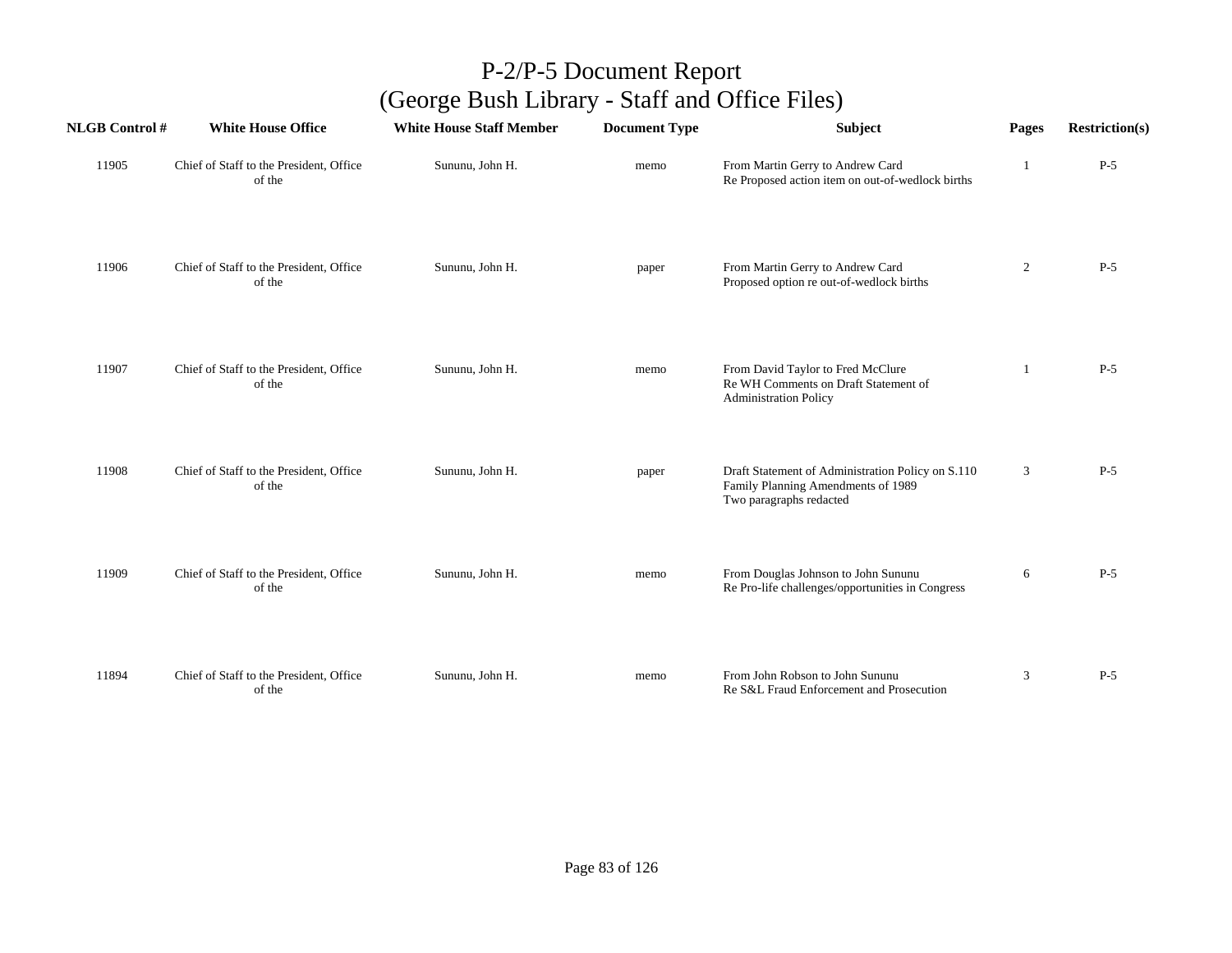| <b>NLGB Control#</b> | <b>White House Office</b>                         | <b>White House Staff Member</b> | <b>Document Type</b> | Subject                                                      | Pages          | <b>Restriction(s)</b> |
|----------------------|---------------------------------------------------|---------------------------------|----------------------|--------------------------------------------------------------|----------------|-----------------------|
| 11922                | Chief of Staff to the President, Office<br>of the | Sununu, John H.                 | memo                 | From Roger Porter to John Sununu<br>Re Log Exports           | 1              | $P-5$                 |
| 11923                | Chief of Staff to the President, Office<br>of the | Sununu, John H.                 | memo                 | From Wayne Berman to Edward M. Rogers, Jr.<br>Re Log Exports | 1              | $P-5$                 |
| 11924                | Chief of Staff to the President, Office<br>of the | Sununu, John H.                 | paper                | From Wayne Berman to Edward M. Rogers, Jr.<br>Re Log Exports | $\overline{2}$ | $P-5$                 |
| 11925                | Chief of Staff to the President, Office<br>of the | Sununu, John H.                 | memo                 | From Bob Packwood to John Sununu<br>Re Log Export Bill       | 1              | $P-5$                 |
| 11926                | Chief of Staff to the President, Office<br>of the | Sununu, John H.                 | memo                 | From Bob Packwood to John Sununu<br>Re Log Exports           | $\overline{4}$ | $P-5$                 |
| 11927                | Chief of Staff to the President, Office<br>of the | Sununu, John H.                 | memo                 | From David Bates to John Sununu<br>Re Northern Spotted Owl   | 5              | $P-5$                 |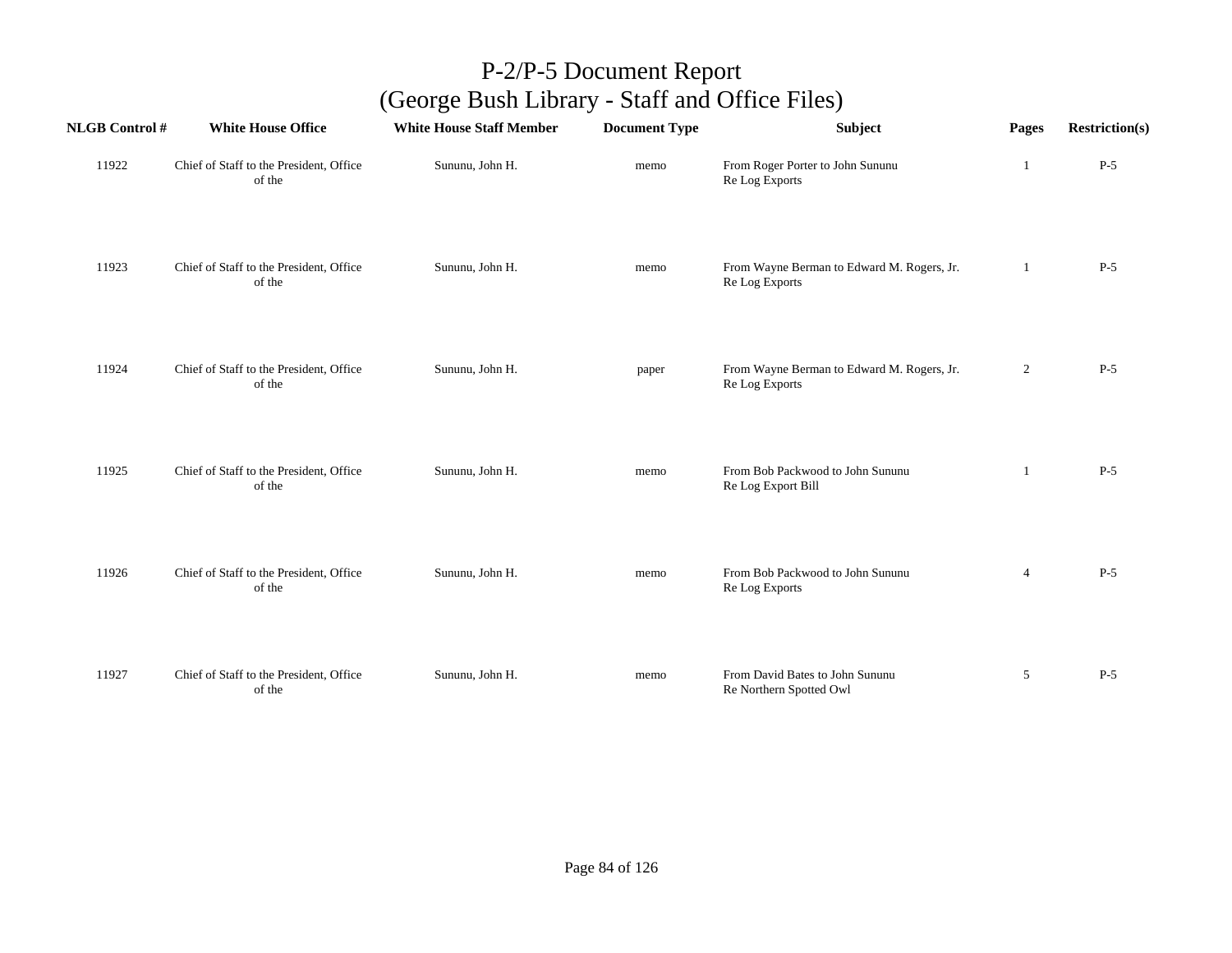| <b>NLGB Control#</b> | <b>White House Office</b>                         | <b>White House Staff Member</b> | <b>Document Type</b> | <b>Subject</b>                                                                                                                                           | Pages          | <b>Restriction(s)</b> |
|----------------------|---------------------------------------------------|---------------------------------|----------------------|----------------------------------------------------------------------------------------------------------------------------------------------------------|----------------|-----------------------|
| 11928                | Chief of Staff to the President, Office<br>of the | Sununu, John H.                 | paper                | Background of Northern Spotted Owl Issue<br>Options paragraphs redacted bottom of p. 9, all of p.<br>10 and p. 11                                        | 3              | $P-5$                 |
| 11929                | Chief of Staff to the President, Office<br>of the | Sununu, John H.                 | report               | By USDA Forest Service, USDI Bureau of Land<br>Management<br>Re Economic Effects of Implementing a Conservation<br>Strategy for the Northern Spotted Owl | 64             | $P-5$                 |
| 11930                | Chief of Staff to the President, Office<br>of the | Sununu, John H.                 | note                 | From Jim Cicconi to John Sununu<br>Re Presidential reply to Booth Gardner letter                                                                         | 1              | $P-5$                 |
| 11932                | Chief of Staff to the President, Office<br>of the | Sununu, John H.                 | memo                 | From Roger Porter to John Sununu<br>Re Legislative Changes to the Endangered Species<br>Act                                                              | 2              | $P-5$                 |
| 11933                | Chief of Staff to the President, Office<br>of the | Sununu, John H.                 | memo                 | From Slade Gordon to John Sununu<br>Re Log Export Bill<br>Margin note redacted                                                                           |                | $P-5$                 |
| 11934                | Chief of Staff to the President, Office<br>of the | Sununu, John H.                 | memo                 | From Carla Hills to John Sununu<br>Re Adminstration Position on Legislation to Ban<br>Log Exports from State Lands                                       | $\overline{2}$ | $P-5$                 |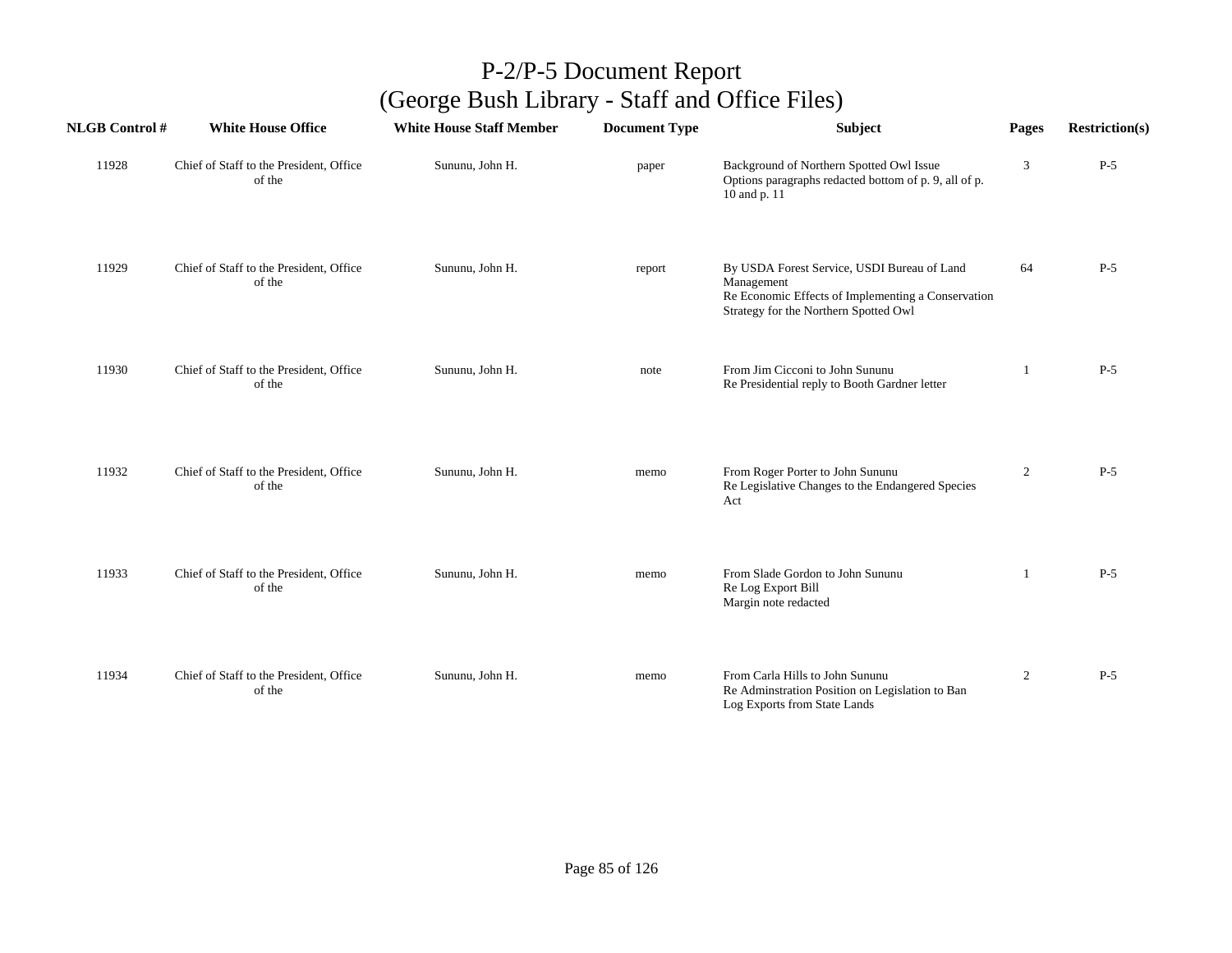| <b>NLGB Control#</b> | <b>White House Office</b>                         | <b>White House Staff Member</b> | <b>Document Type</b> | Subject                                                                                                             | Pages          | <b>Restriction(s)</b> |
|----------------------|---------------------------------------------------|---------------------------------|----------------------|---------------------------------------------------------------------------------------------------------------------|----------------|-----------------------|
| 11935                | Chief of Staff to the President, Office<br>of the | Sununu, John H.                 | memo                 | From Roger Porter to John Sununu<br>Re Log Export Ban Legislation                                                   | $\overline{4}$ | $P-5$                 |
| 11936                | Chief of Staff to the President, Office<br>of the | Sununu, John H.                 | memo                 | Re Proposal for Protection of Spotted Owls FY90 and<br>beyond                                                       | 3              | $P-5$                 |
| 11937                | Chief of Staff to the President, Office<br>of the | Sununu, John H.                 | memo                 | From Bob Grady to The Director<br>Re Decision Regarding Listing the Spotted Owl<br>under the Endangered Species Act | $\tau$         | $P-5$                 |
| 11938                | Chief of Staff to the President, Office<br>of the | Sununu, John H.                 | memo                 | From Michael Jackson to Andy Card<br>Re Denny Smith Meeting                                                         | 1              | $P-5$                 |
| 11939                | Chief of Staff to the President, Office<br>of the | Sununu, John H.                 | memo                 | From Gary Blumenthal to Michael Jackson to<br>Re Meeting w/Congressman Denny Smith                                  | -1             | $P-5$                 |
| 11940                | Chief of Staff to the President, Office<br>of the | Sununu, John H.                 | memo                 | From Roger Porter to John Sununu<br>Re Northern Spotted Owl<br>Option paragraph redacted                            | 1              | $P-5$                 |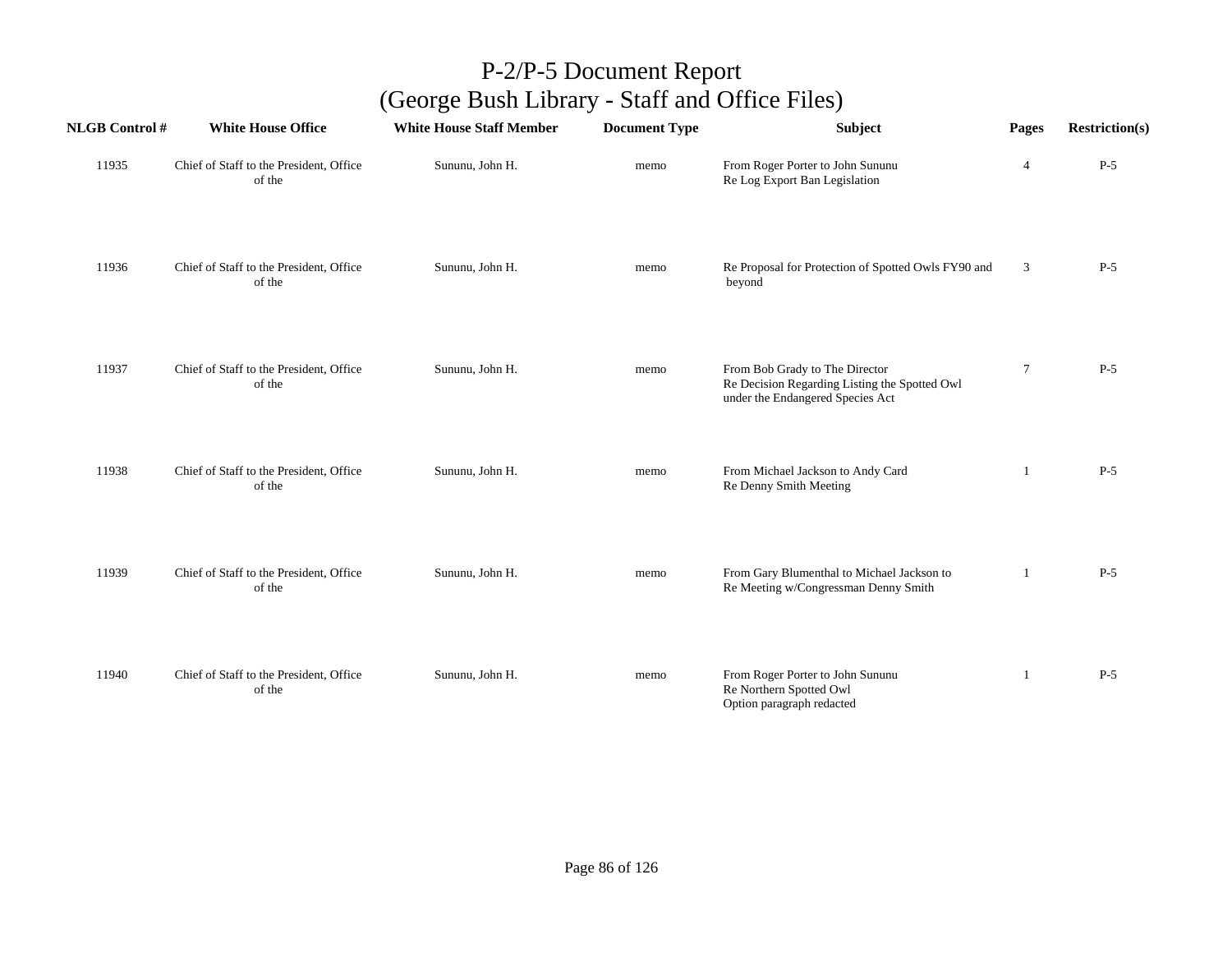| <b>NLGB</b> Control # | <b>White House Office</b>                         | <b>White House Staff Member</b> | <b>Document Type</b> | Subject                                                                                                             | Pages          | <b>Restriction(s)</b> |
|-----------------------|---------------------------------------------------|---------------------------------|----------------------|---------------------------------------------------------------------------------------------------------------------|----------------|-----------------------|
| 11941                 | Chief of Staff to the President, Office<br>of the | Sununu, John H.                 | memo                 | From Roger Porter to John Sununu<br>Re Northern Spotted Owl (2 copies of last two pages)                            | 7              | $P-5$                 |
| 11942                 | Chief of Staff to the President, Office<br>of the | Sununu, John H.                 | memo                 | From Carla Hills to John Sununu<br>Re Textiles                                                                      | -1             | $P-5$                 |
| 11943                 | Chief of Staff to the President, Office<br>of the | Sununu, John H.                 | memo                 | From Roger Porter to John Sununu<br>Re Draft Presidential Super 301 Announcement                                    | $\overline{c}$ | $P-5$                 |
| 11944                 | Chief of Staff to the President, Office<br>of the | Sununu, John H.                 | paper                | How Should the Administration Organize for<br>Negotiating Trade and Investment Agreements with<br>the Soviet Union? | $\overline{c}$ | $P-5$                 |
| 11945                 | Chief of Staff to the President, Office<br>of the | Sununu, John H.                 | memo                 | From Carla Hills to John Sununu<br>Re 1990 National Trade Estimate Report                                           | 1              | $P-5$                 |
| 11947                 | Chief of Staff to the President, Office<br>of the | Sununu, John H.                 | memo                 | From Roger Porter to John Sununu<br>Re Textiles                                                                     | 1              | $P-5$                 |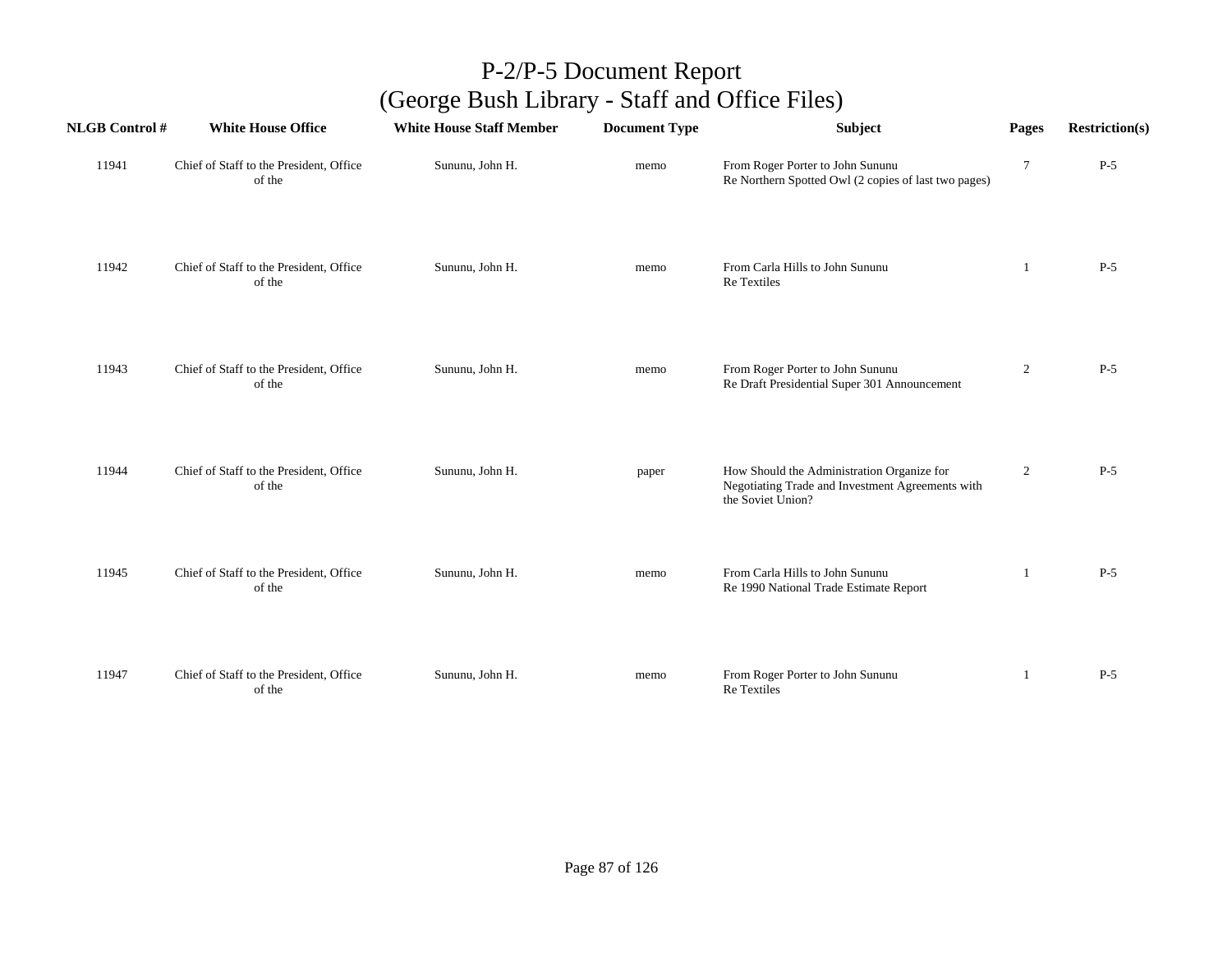| <b>NLGB</b> Control # | <b>White House Office</b>                         | <b>White House Staff Member</b> | <b>Document Type</b> | Subject                                                                                                       | Pages          | <b>Restriction(s)</b> |
|-----------------------|---------------------------------------------------|---------------------------------|----------------------|---------------------------------------------------------------------------------------------------------------|----------------|-----------------------|
| 11948                 | Chief of Staff to the President, Office<br>of the | Sununu, John H.                 | paper                | Tradeable Permits: A Possible Transition Mechanism<br>for Textiles                                            | 3              | $P-5$                 |
| 11949                 | Chief of Staff to the President, Office<br>of the | Sununu, John H.                 | memo                 | Memorandum of conversation<br>From Roger Porter<br>Re Meeting w/National Retail Federation (March 8,<br>1990) | 5              | $P-5$                 |
| 11950                 | Chief of Staff to the President, Office<br>of the | Sununu, John H.                 | memo                 | From Roger Porter to John Sununu<br>Re Textiles Meeting w/National Retail Federation,<br>March 8, 1990        | $\overline{c}$ | $P-5$                 |
| 11951                 | Chief of Staff to the President, Office<br>of the | Sununu, John H.                 | memo                 | From Carla Hills to John Sununu<br>Re Upcoming Meeting w/Textile Importers and<br>Retailers                   |                | $P-5$                 |
| 11952                 | Chief of Staff to the President, Office<br>of the | Sununu, John H.                 | memo                 | From Roger Porter to John Sununu<br>Re Request for Meeting by Textile Importers and<br>Retailers              | 1              | $P-5$                 |
| 11953                 | Chief of Staff to the President, Office<br>of the | Sununu, John H.                 | memo                 | From Carla Hills to John Sununu<br>Re Meeting on Textiles                                                     |                | $P-5$                 |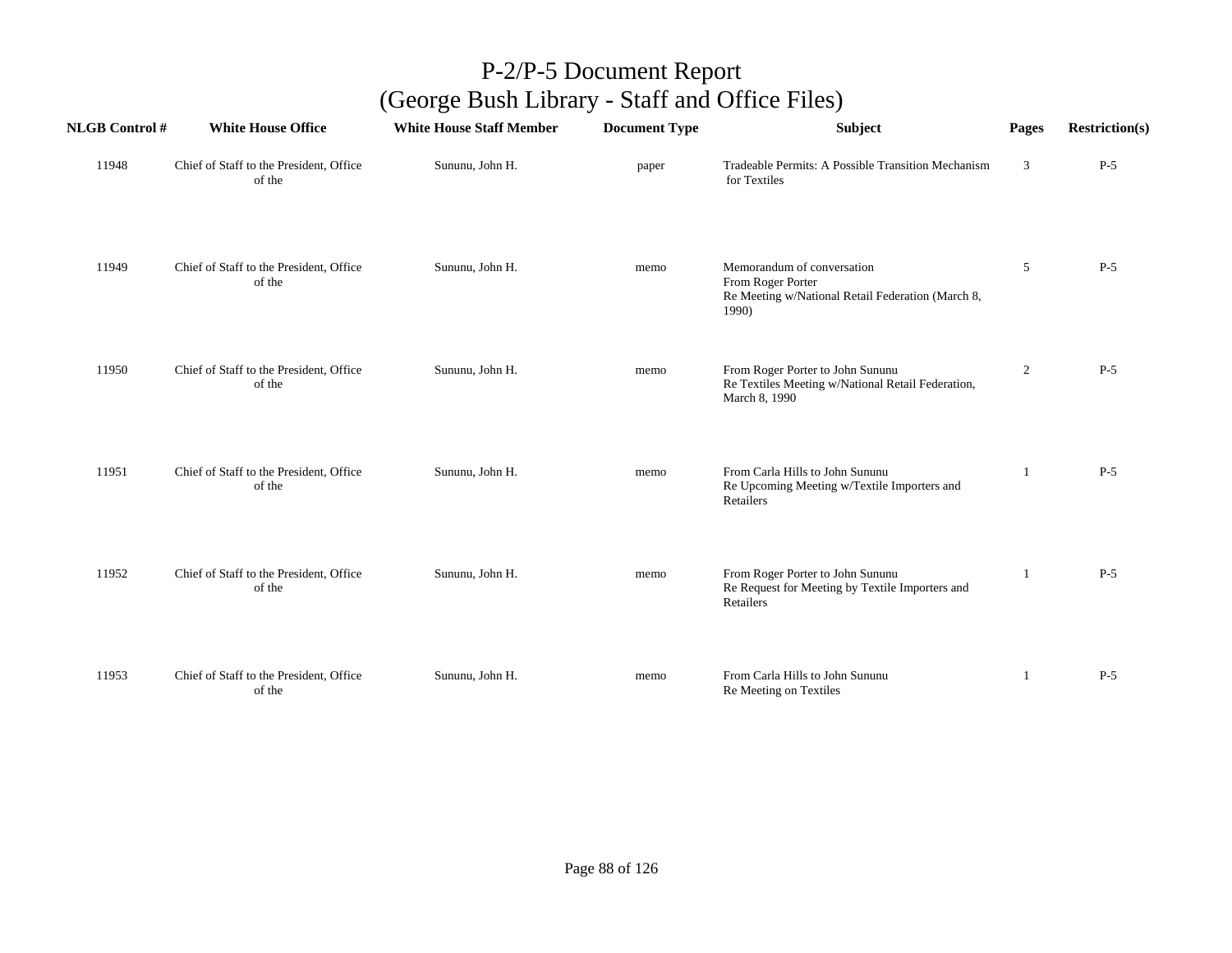| <b>NLGB Control#</b> | <b>White House Office</b>                         | <b>White House Staff Member</b> | <b>Document Type</b> | Subject                                                                                                                  | Pages            | <b>Restriction(s)</b> |
|----------------------|---------------------------------------------------|---------------------------------|----------------------|--------------------------------------------------------------------------------------------------------------------------|------------------|-----------------------|
| 11955                | Chief of Staff to the President, Office<br>of the | Sununu, John H.                 | memo                 | From Will Eagle to Andy Card<br>Re Analysis of TEDs Issue                                                                | $\overline{4}$   | $P-5$                 |
| 11956                | Chief of Staff to the President, Office<br>of the | Sununu, John H.                 | memo                 | From Wendell Willkie, II to John Sununu<br>Re Scientific Reports Supporting Turtle Excluder<br>Devices (TED) Regulations | $\boldsymbol{2}$ | $P-5$                 |
| 11960                | Chief of Staff to the President, Office<br>of the | Sununu, John H.                 | memo                 | From Roger Porter to John Sununu<br>Re The Uruguay Round                                                                 | 5                | $P-5$                 |
| 11961                | Chief of Staff to the President, Office<br>of the | Sununu, John H.                 | chart                | From Roger Porter to John Sununu<br>Re Key Uruguay Round Issues                                                          | 14               | $P-5$                 |
| 11962                | Chief of Staff to the President, Office<br>of the | Sununu, John H.                 | chart                | From Roger Porter to John Sununu<br>Re Political Strategy for the Uruguay Round                                          | 4                | $P-5$                 |
| 11963                | Chief of Staff to the President, Office<br>of the | Sununu, John H.                 | memo                 | From Roger Porter to John Sununu<br>Re Helms Inquiry on Textiles Negotiations                                            | 1                | $P-5$                 |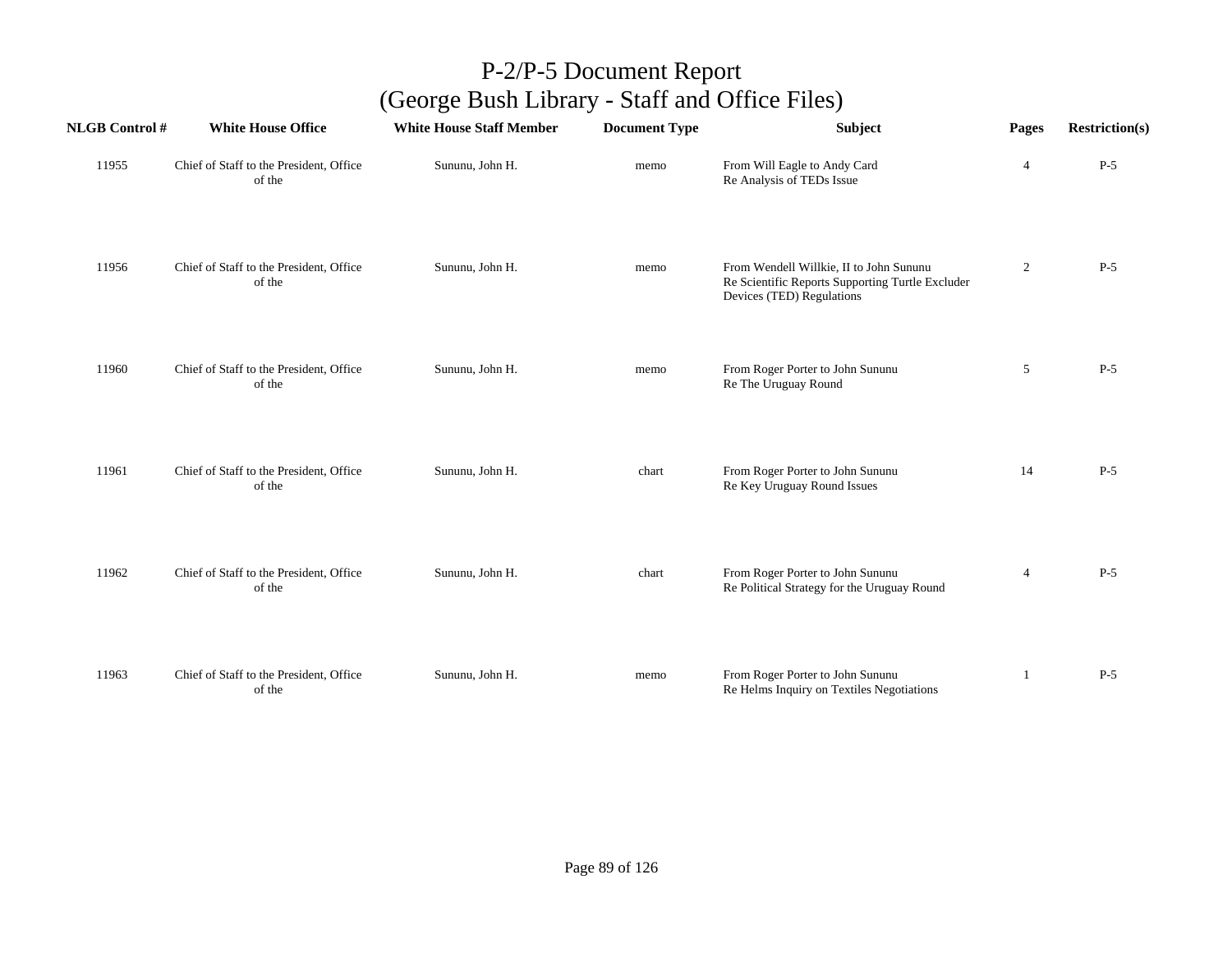| <b>NLGB Control#</b> | <b>White House Office</b>                         | <b>White House Staff Member</b> | <b>Document Type</b> | <b>Subject</b>                                                                                                          | Pages          | <b>Restriction(s)</b> |
|----------------------|---------------------------------------------------|---------------------------------|----------------------|-------------------------------------------------------------------------------------------------------------------------|----------------|-----------------------|
| 11964                | Chief of Staff to the President, Office<br>of the | Sununu, John H.                 | paper                | From Roger Porter to John Sununu<br>Talking Points for Conversation w/Senator Helms<br><b>Regarding Textile Tariffs</b> |                | $P-5$                 |
| 11965                | Chief of Staff to the President, Office<br>of the | Sununu, John H.                 | memo                 | From Roger Porter to John Sununu<br>Re Wetlands Task Force Public Meetings                                              | 1              | $P-5$                 |
| 11966                | Chief of Staff to the President, Office<br>of the | Sununu, John H.                 | report               | From Interagency Task Force on Wetlands<br>Draft Planning Document for Public Meetings on<br><b>Wetland Issues</b>      | 4              | $P-5$                 |
| 11970                | Chief of Staff to the President, Office<br>of the | Sununu, John H.                 | note                 | From Samuel Skinner to John Sununu<br>Re Wetlands: State of Play [2 copies]                                             | $\overline{4}$ | $P-5$                 |
| 11971                | Chief of Staff to the President, Office<br>of the | Sununu, John H.                 | memo                 | Re MOA between the EPA and the Corps of<br>Engineers [2 copies; same as doc 03]                                         | 4              | $P-5$                 |
| 11972                | Chief of Staff to the President, Office<br>of the | Sununu, John H.                 | note                 | Recommended language to be placed on MOA<br>regarding NEPA<br>Paragraph redacted                                        | $\mathbf{1}$   | $P-5$                 |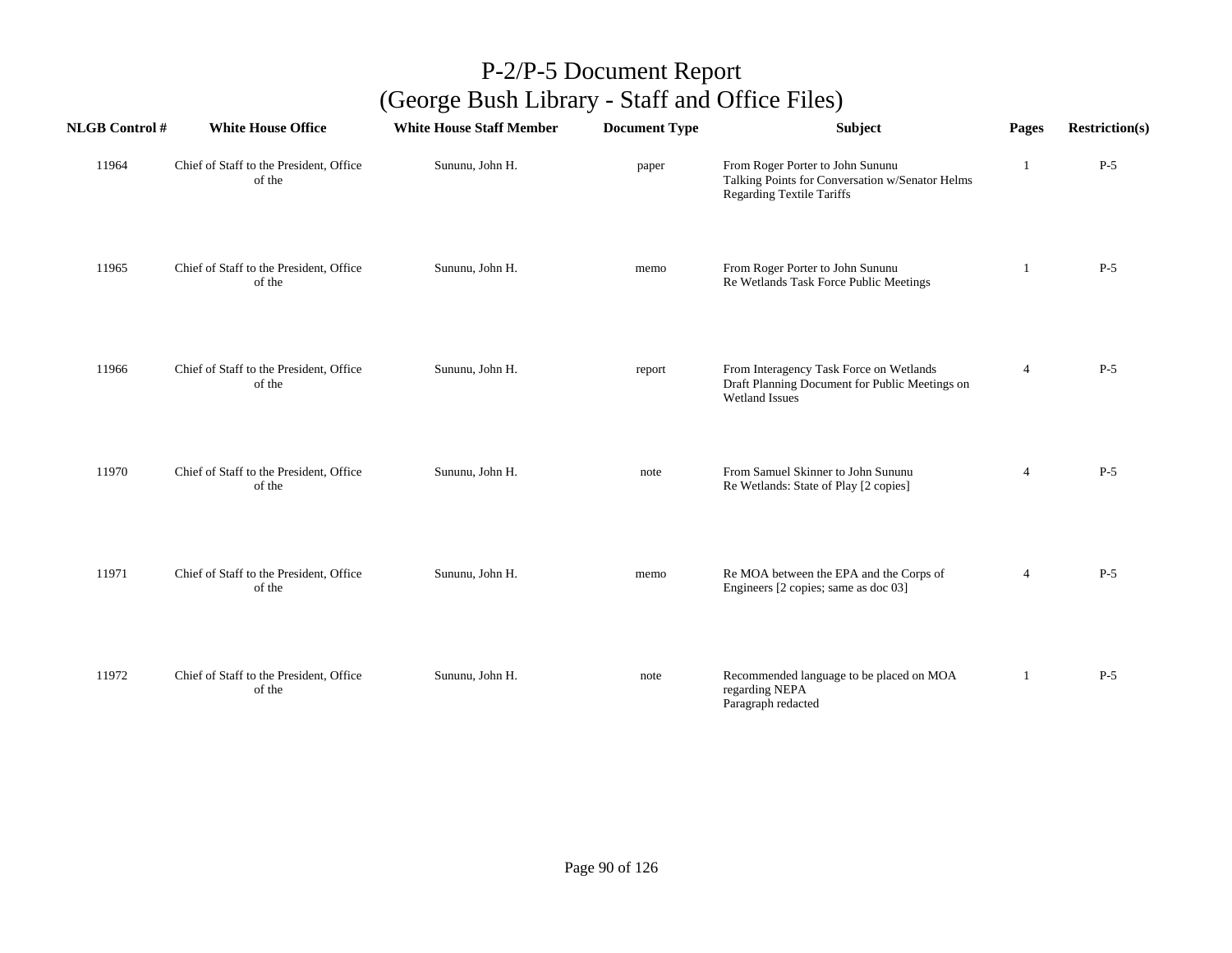| <b>NLGB Control #</b> | <b>White House Office</b>                         | <b>White House Staff Member</b> | <b>Document Type</b> | Subject                                                                                                                                      | Pages          | <b>Restriction(s)</b> |
|-----------------------|---------------------------------------------------|---------------------------------|----------------------|----------------------------------------------------------------------------------------------------------------------------------------------|----------------|-----------------------|
| 11973                 | Chief of Staff to the President, Office<br>of the | Sununu, John H.                 | note                 | Recommended language to be placed on MOA<br>regarding NEPA                                                                                   | -1             | $P-5$                 |
| 11974                 | Chief of Staff to the President, Office<br>of the | Sununu, John H.                 | memo                 | From William Reilly to John Sununu<br>Re EPA/Corps MOA on Mitigation<br>Concerns Section and Preferred Course of Action<br>Sections redacted | $\overline{4}$ | $P-5$                 |
| 11975                 | Chief of Staff to the President, Office<br>of the | Sununu, John H.                 | memo                 | From Nancy Maloley to Andy Card<br>Re Wetlands MOA                                                                                           | 1              | $P-5$                 |
| 11976                 | Chief of Staff to the President, Office<br>of the | Sununu, John H.                 | paper                | Issue: Should the MOA between the EPA and the<br>Corps of Engineers on Wetlands Permitting be<br>Implemented                                 | $\overline{4}$ | $P-5$                 |
| 11977                 | Chief of Staff to the President, Office<br>of the | Sununu, John H.                 | memo                 | From E. Rowny to John Sununu<br>Re Washington Times June 8 Article                                                                           | -1             | $P-5$                 |
| 11978                 | Chief of Staff to the President, Office<br>of the | Sununu, John H.                 | memo                 | From James A. Baker, III to Secretary Brady<br>Re Uruguay Round                                                                              | 1              | $P-5$                 |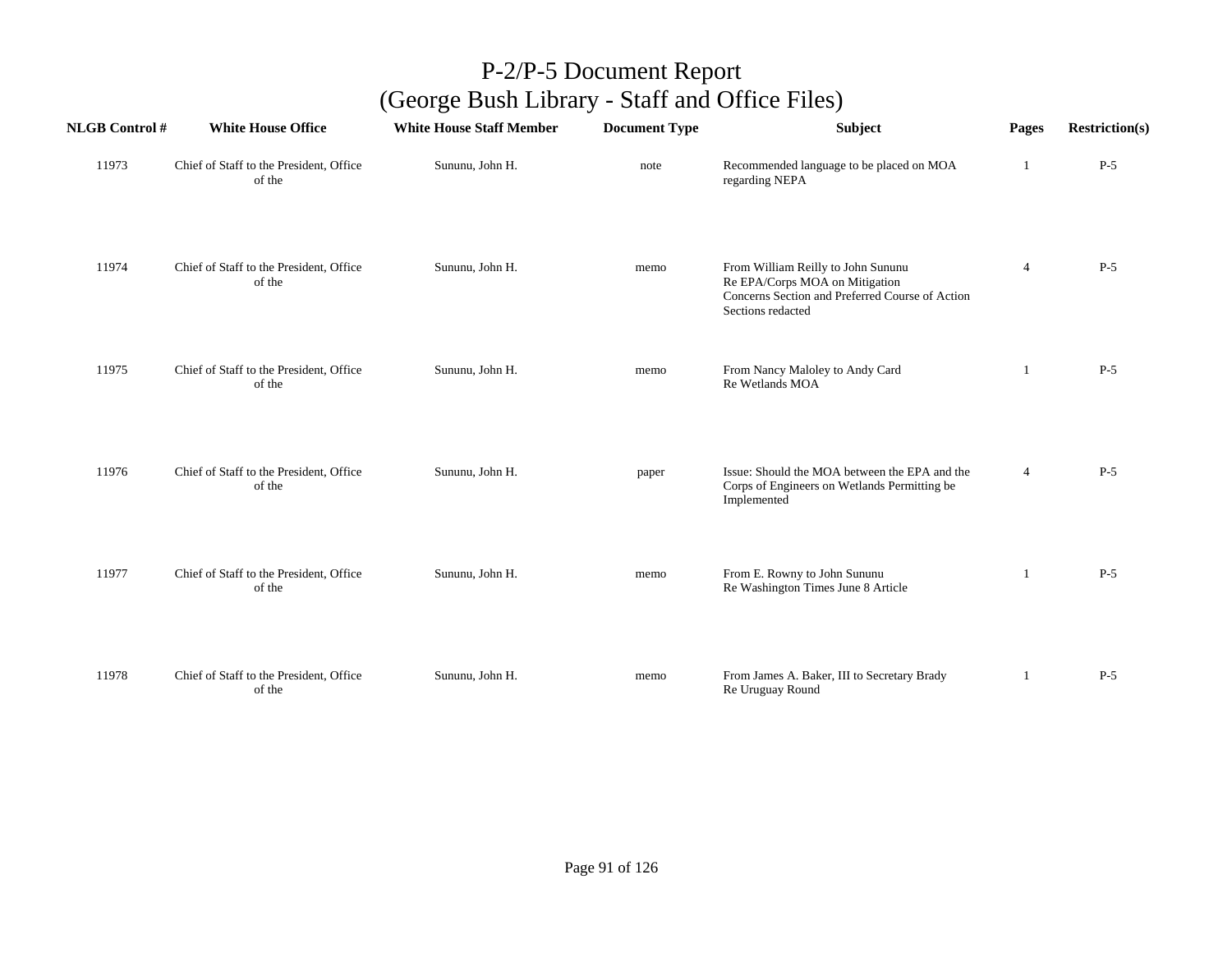| <b>NLGB Control#</b> | <b>White House Office</b>                         | <b>White House Staff Member</b> | <b>Document Type</b> | Subject                                                                                                     | Pages          | <b>Restriction(s)</b> |
|----------------------|---------------------------------------------------|---------------------------------|----------------------|-------------------------------------------------------------------------------------------------------------|----------------|-----------------------|
| 11979                | Chief of Staff to the President, Office<br>of the | Sununu, John H.                 | memo                 | From Clayton Yeutter to James Baker<br>Re Uruguay Round                                                     | -1             | $P-5$                 |
| 11980                | Chief of Staff to the President, Office<br>of the | Sununu, John H.                 | letter               | From James Baker to Richard Darman<br>Re Funding levels for State Department Programs                       | 1              | $P-5$                 |
| 11982                | Chief of Staff to the President, Office<br>of the | Sununu, John H.                 | note                 | From James Baker to John Sununu<br>Re Letter from George Mitchell                                           | 1              | $P-5$                 |
| 11983                | Chief of Staff to the President, Office<br>of the | Sununu, John H.                 | memo                 | From Roger Porter to John Sununu<br>Re Death Penalty for Drug Kingpins                                      | $\overline{4}$ | $P-5$                 |
| 11984                | Chief of Staff to the President, Office<br>of the | Sununu, John H.                 | memo                 | From John Schall to David Bates<br>Re New Drug Estimates that 1% of the Population is<br>Addicted to Cocain | $\mathbf{1}$   | $P-5$                 |
| 11985                | Chief of Staff to the President, Office<br>of the | Sununu, John H.                 | memo                 | From Daniel Casse to John Schall<br>Re Senator Biden's study on drug use                                    | 1              | $P-5$                 |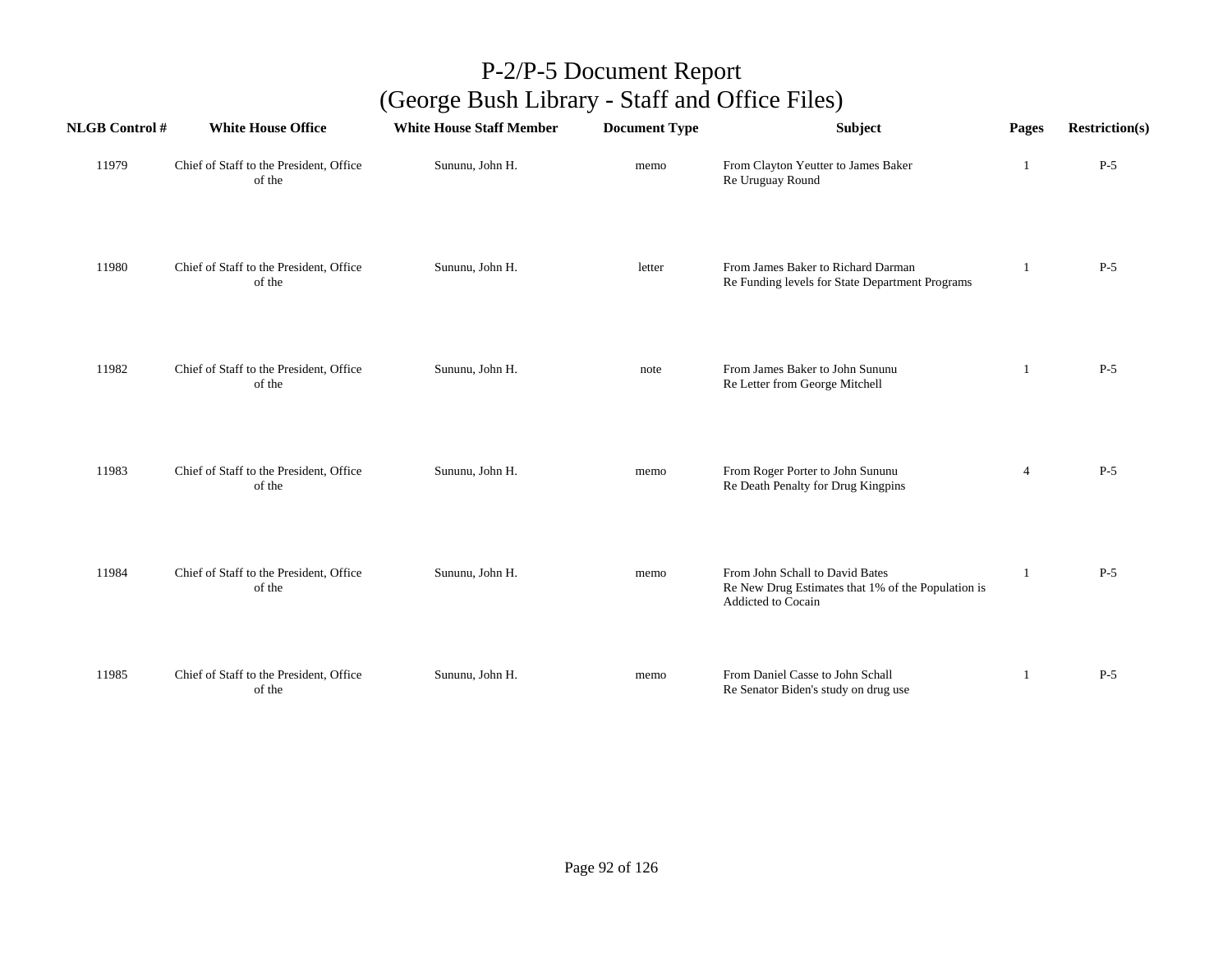| <b>NLGB</b> Control # | <b>White House Office</b>                         | <b>White House Staff Member</b> | <b>Document Type</b> | Subject                                                                                  | Pages          | <b>Restriction(s)</b> |
|-----------------------|---------------------------------------------------|---------------------------------|----------------------|------------------------------------------------------------------------------------------|----------------|-----------------------|
| 11986                 | Chief of Staff to the President, Office<br>of the | Sununu, John H.                 | memo                 | From David Tell to Director Bennett<br>Re Senator Biden's forthcoming press announcement | 3              | $P-5$                 |
| 11987                 | Chief of Staff to the President, Office<br>of the | Sununu, John H.                 | article              | Re 1990 budget                                                                           | -1             | $P-5$                 |
| 11988                 | Chief of Staff to the President, Office<br>of the | Sununu, John H.                 | memo                 | From William Bennett to John Sununu<br>Re Briefings on drug matters                      | -1             | $P-5$                 |
| 11990                 | Chief of Staff to the President, Office<br>of the | Sununu, John H.                 | memo                 | From Michael Boskin to John Sununu<br>Re Pollution Prevention                            |                | $P-5$                 |
| 11991                 | Chief of Staff to the President, Office<br>of the | Sununu, John H.                 | memo                 | From Michael Boskin to John Sununu<br>Re Technology Policy                               | $\overline{2}$ | $P-5$                 |
| 11992                 | Chief of Staff to the President, Office<br>of the | Sununu, John H.                 | memo                 | From Michael Boskin to John Sununu<br>Re Talking Points on U.S. Economy                  | 1              | $P-5$                 |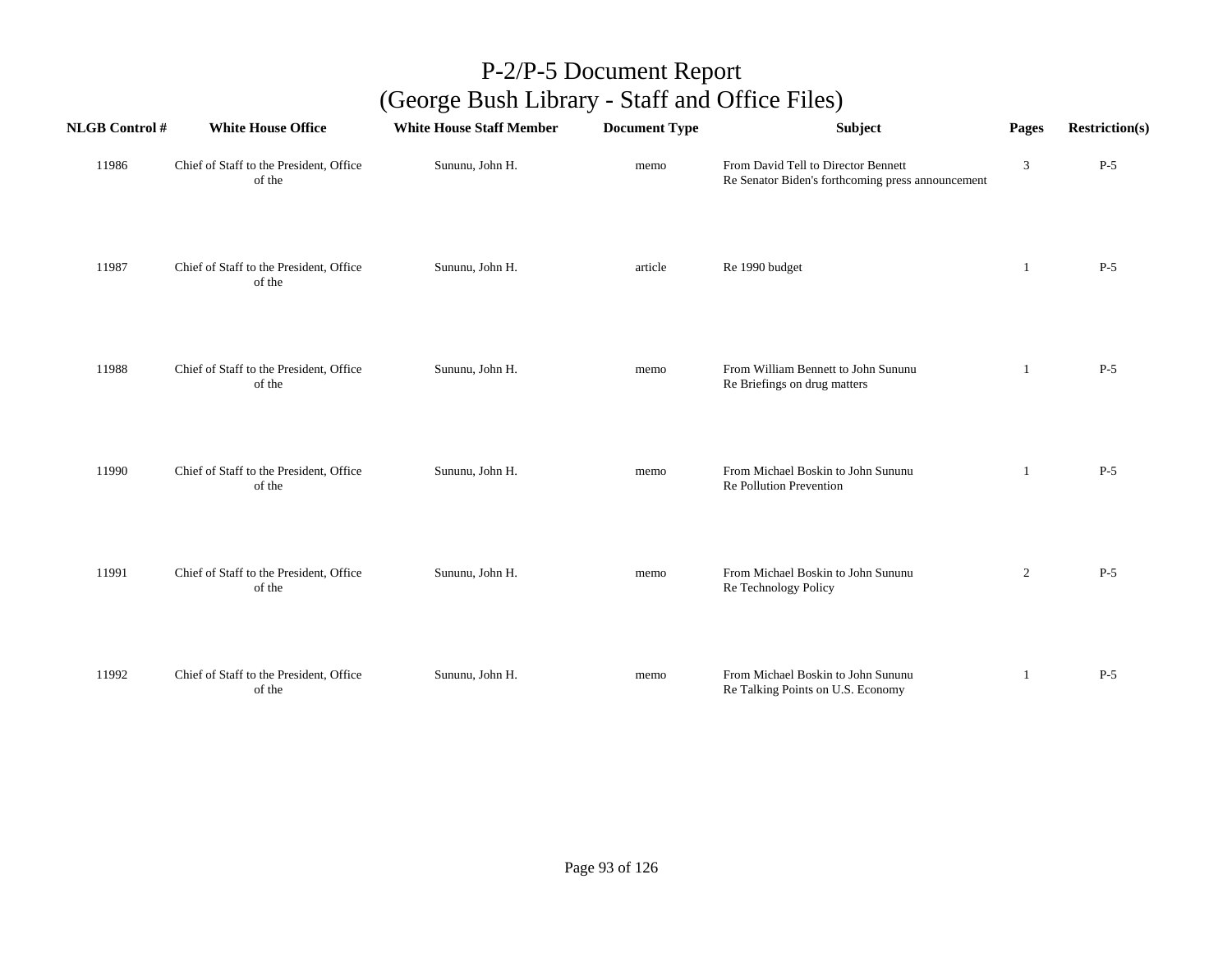| <b>NLGB Control#</b> | <b>White House Office</b>                         | <b>White House Staff Member</b> | <b>Document Type</b> | Subject                                                                      | Pages          | <b>Restriction(s)</b> |
|----------------------|---------------------------------------------------|---------------------------------|----------------------|------------------------------------------------------------------------------|----------------|-----------------------|
| 11993                | Chief of Staff to the President, Office<br>of the | Sununu, John H.                 | outline              | Re Rosty Plan                                                                | 1              | $P-5$                 |
| 11994                | Chief of Staff to the President, Office<br>of the | Sununu, John H.                 | paper                | Draft of reply to questions from Members of Congress                         | $\mathbf{1}$   | $P-5$                 |
| 11997                | Chief of Staff to the President, Office<br>of the | Sununu, John H.                 | memo                 | From James Watkins to John Sununu<br>Re Scholarships for Minority Students   | -1             | $P-5$                 |
| 11998                | Chief of Staff to the President, Office<br>of the | Sununu, John H.                 | memo                 | From Marlin Fitzwater to John Sununu<br>Re Release of Scholarship Decision   | 1              | $P-5$                 |
| 11999                | Chief of Staff to the President, Office<br>of the | Sununu, John H.                 | memo                 | From Roger Porter to John Sununu<br>Re Education Spending                    | 1              | $P-5$                 |
| 12001                | Chief of Staff to the President, Office<br>of the | Sununu, John H.                 | memo                 | From Robert Grady to John Sununu<br>Re NAS Study on Haze in the Grand Canyon | $\overline{2}$ | $P-5$                 |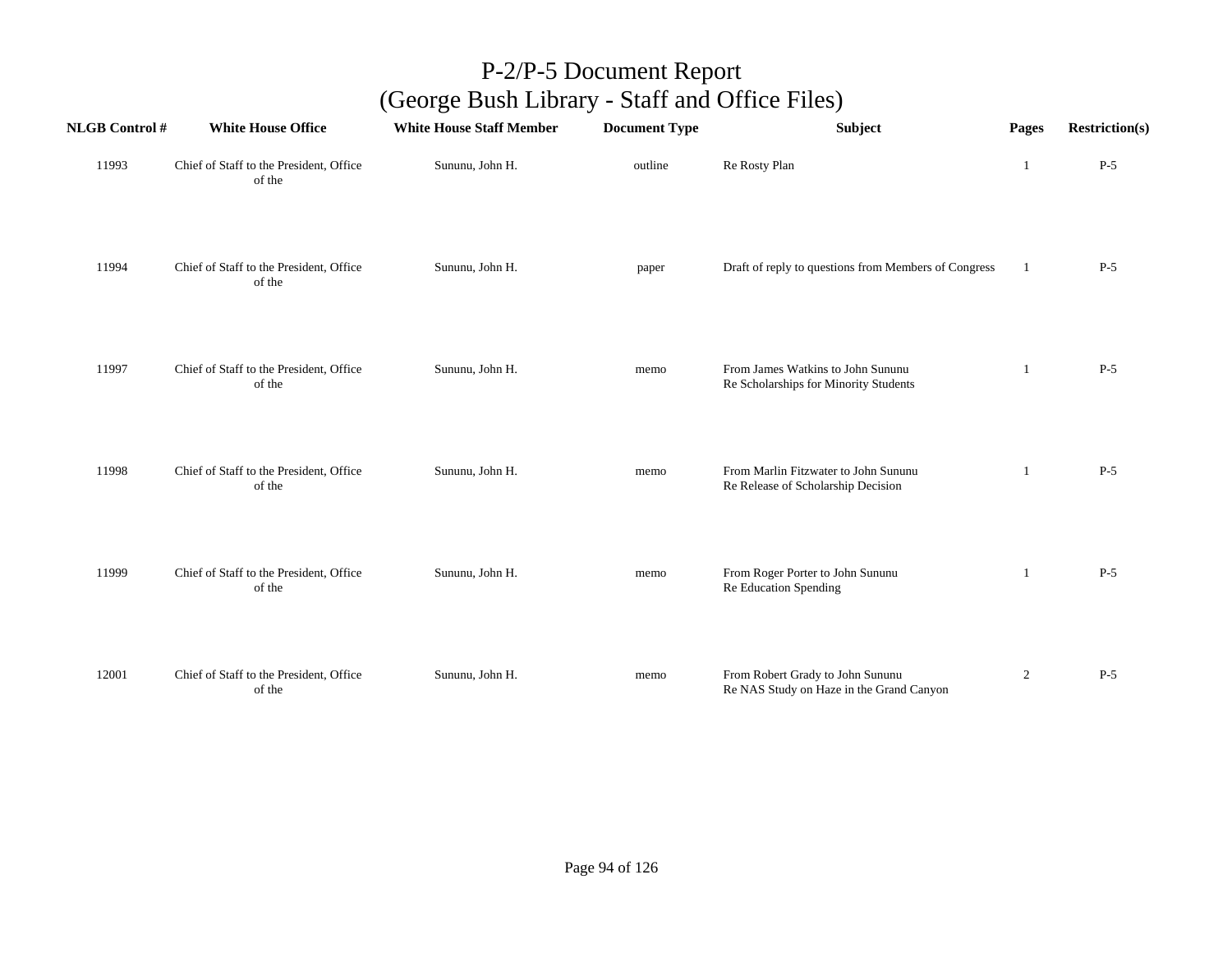| <b>NLGB Control#</b> | <b>White House Office</b>                         | <b>White House Staff Member</b> | <b>Document Type</b> | <b>Subject</b>                                                                                                                                                                                                     | Pages          | <b>Restriction(s)</b> |
|----------------------|---------------------------------------------------|---------------------------------|----------------------|--------------------------------------------------------------------------------------------------------------------------------------------------------------------------------------------------------------------|----------------|-----------------------|
| 12002                | Chief of Staff to the President, Office<br>of the | Sununu, John H.                 | memo                 | From Robert Grady to John Sununu<br>Re Administration Position on H.R. 4380,<br>Authorization of the Superconducting Super Collider<br>(SSC)                                                                       | 3              | $P-5$                 |
| 12003                | Chief of Staff to the President, Office<br>of the | Sununu, John H.                 | memo                 | From C. Boyden Gray to John Sununu<br>Re Markup of OIRA Reuthorization in Senate<br>Governmental Affairs Committee (S. 1742)                                                                                       | 1              | $P-5$                 |
| 12004                | Chief of Staff to the President, Office<br>of the | Sununu, John H.                 | report               | Executive Summary re End Stage Renal Disease<br>(ESRD) Reimbursement and the FY90 Budget<br>Savings and Quality of Care                                                                                            | $\overline{2}$ | $P-5$                 |
| 12005                | Chief of Staff to the President, Office<br>of the | Sununu, John H.                 | report               | Appendix A: Revision of Medicare Secondary Payer<br>Provisions for End Stage Renal Disease (ESRD)<br>Beneficiaries                                                                                                 | 14             | $P-5$                 |
| 12006                | Chief of Staff to the President, Office<br>of the | Sununu, John H.                 | report               | Appendix B: The End Stage Renal Disease (ESRD)<br>Program Provisions of the FY90 OMB Passback for<br>Medicare Supplemental Medical Insurance                                                                       | 5              | $P-5$                 |
| 12007                | Chief of Staff to the President, Office<br>of the | Sununu, John H.                 | memo                 | From C. Boyden Gray to John Sununu<br>Re Your Meeting with John Conyers (Chairman,<br>Government Operations Committee) Monday, March<br>12--Office of Information and Regulatory Affairs<br>(OIRA) Reauthorization | 8              | $P-5$                 |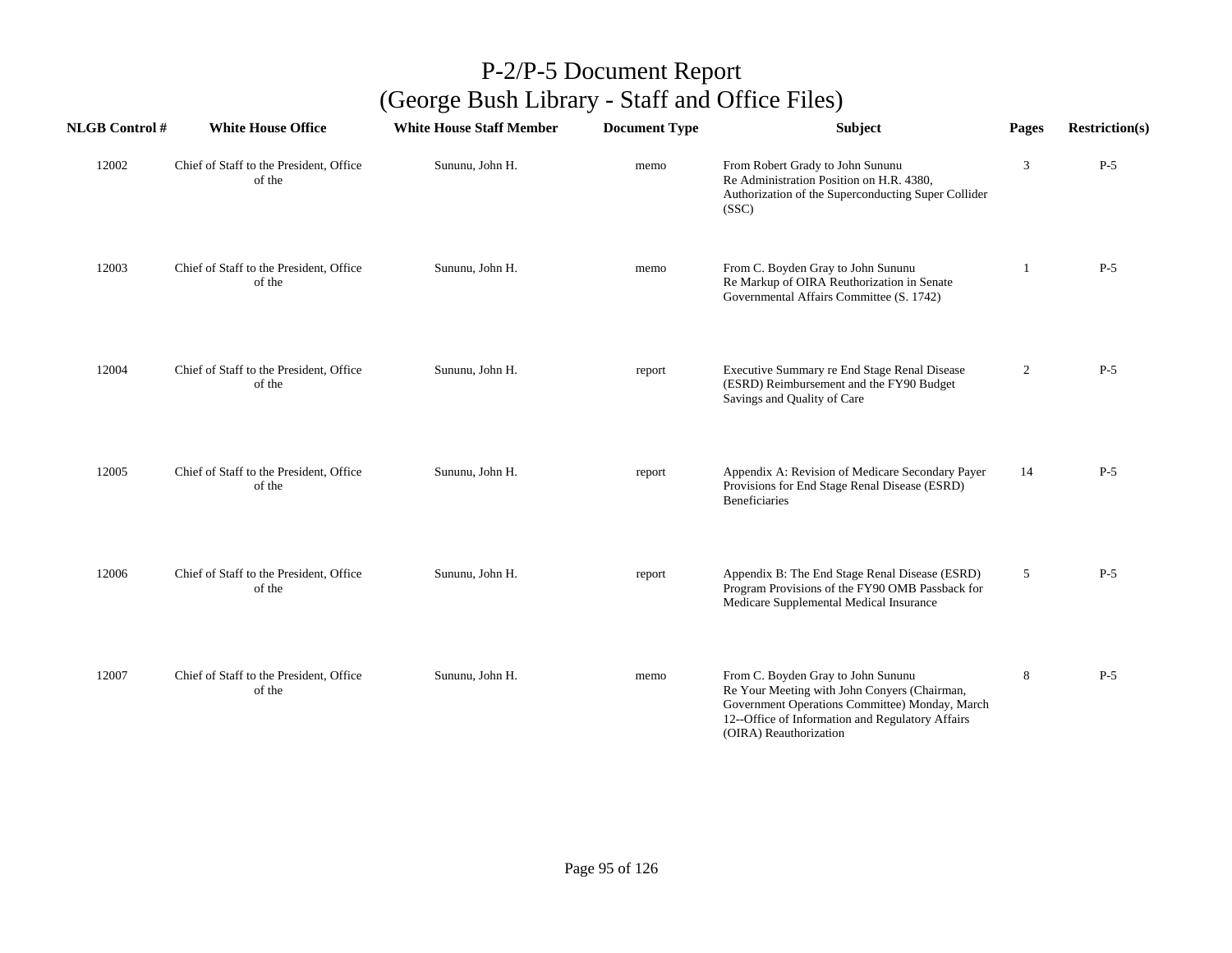| <b>NLGB Control#</b> | <b>White House Office</b>                         | <b>White House Staff Member</b> | <b>Document Type</b> | Subject                                                                                                          | Pages | <b>Restriction(s)</b> |
|----------------------|---------------------------------------------------|---------------------------------|----------------------|------------------------------------------------------------------------------------------------------------------|-------|-----------------------|
| 12008                | Chief of Staff to the President, Office<br>of the | Sununu, John H.                 | memo                 | From Ed Derwinski to John Sununu<br>Re Cyprus: Invitation to the President                                       | 1     | $P-5$                 |
| 12009                | Chief of Staff to the President, Office<br>of the | Sununu, John H.                 | memo                 | From Ed Rogers to John Sununu<br>Re Orlando VA Medical Center                                                    | 1     | $P-5$                 |
| 12010                | Chief of Staff to the President, Office<br>of the | Sununu, John H.                 | memo                 | From Ed Derwinski to John Sununu<br>Re Status of Orlando Area VA Medical Center                                  | -1    | $P-5$                 |
| 12014                | Chief of Staff to the President, Office<br>of the | Sununu, John H.                 | letter               | From Elizabeth Dole to John Sununu<br>Re RR Labor Negotiations                                                   | -1    | $P-5$                 |
| 12015                | Chief of Staff to the President, Office<br>of the | Sununu, John H.                 | paper                | Draft agreement re Presidential Emergency Board                                                                  | 1     | $P-5$                 |
| 12019                | Chief of Staff to the President, Office<br>of the | Sununu, John H.                 | letter               | From Manuel Lujan to Richard Darman<br>Re FY1991 Appropriations Bill for Interior and<br><b>Related Agencies</b> | 3     | $P-5$                 |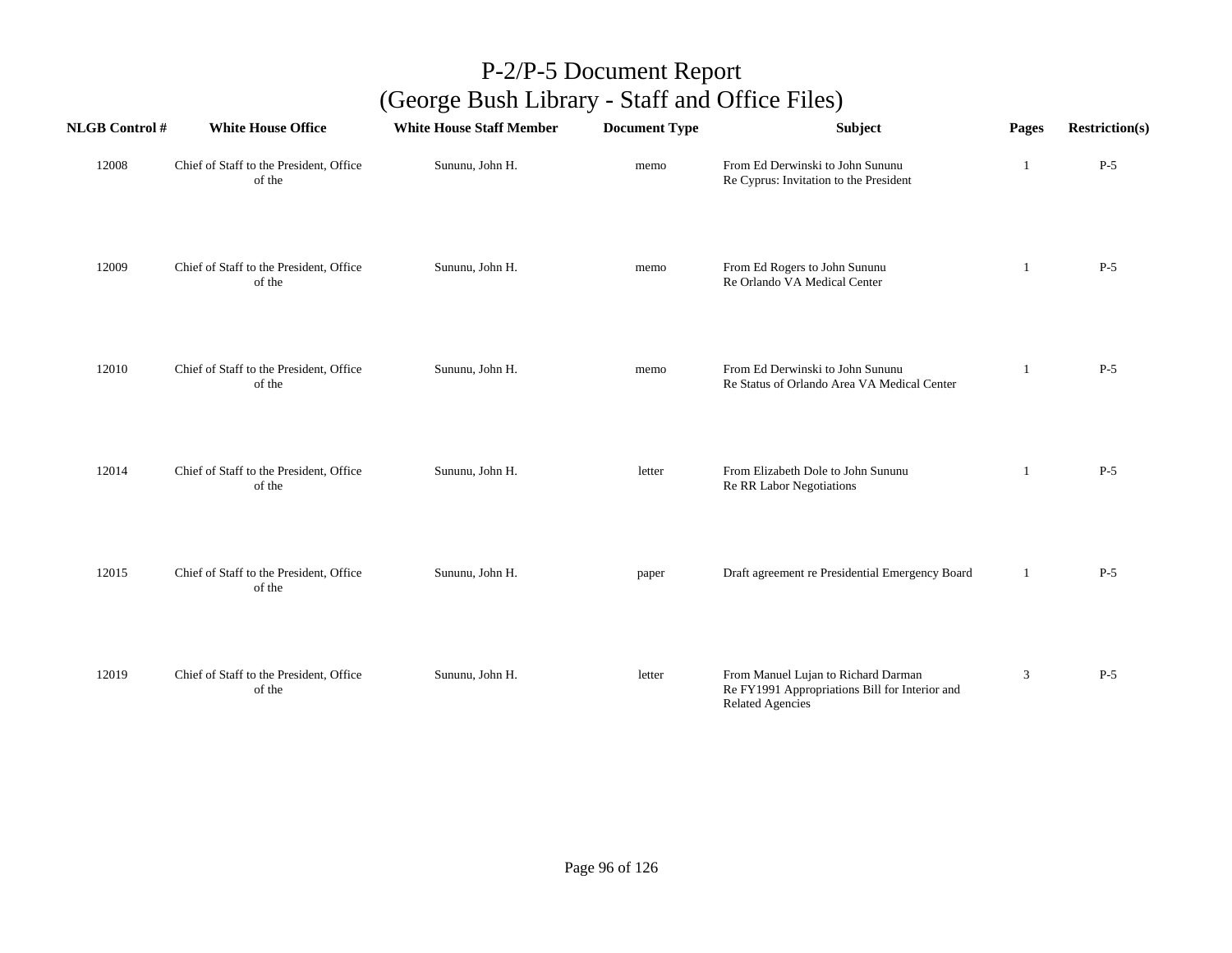| <b>NLGB Control#</b> | <b>White House Office</b>                         | <b>White House Staff Member</b> | <b>Document Type</b> | Subject                                                                                                                                                       | Pages          | <b>Restriction(s)</b> |
|----------------------|---------------------------------------------------|---------------------------------|----------------------|---------------------------------------------------------------------------------------------------------------------------------------------------------------|----------------|-----------------------|
| 12020                | Chief of Staff to the President, Office<br>of the | Sununu, John H.                 | outline              | Re Administration Support for Republican Members'<br>Positions on Western States Issues                                                                       | $\overline{2}$ | $P-5$                 |
| 12021                | Chief of Staff to the President, Office<br>of the | Sununu, John H.                 | memo                 | From Ede Holiday to John Sununu<br>Re EPA "Cost of Clean" Report                                                                                              | -1             | $P-5$                 |
| 12023                | Chief of Staff to the President, Office<br>of the | Sununu, John H.                 | memo                 | From Andy Card to John Sununu<br>Re EPA Report                                                                                                                | 1              | $P-5$                 |
| 12024                | Chief of Staff to the President, Office<br>of the | Sununu, John H.                 | letter               | From William Reilly to John Sununu<br>Re Procymidone                                                                                                          | 3              | $P-5$                 |
| 12025                | Chief of Staff to the President, Office<br>of the | Sununu, John H.                 | letter               | From William Reilly to Walter Curley<br>Re Procymidone                                                                                                        | 3              | $P-5$                 |
| 12026                | Chief of Staff to the President, Office<br>of the | Sununu, John H.                 | report               | From Office of the EPA Inspector General<br>Report of Audit<br>Survey of the Alternative Remedial Contracting<br>Strategy: Contract Bidding and Award Process | 51             | $P-2, P-5$            |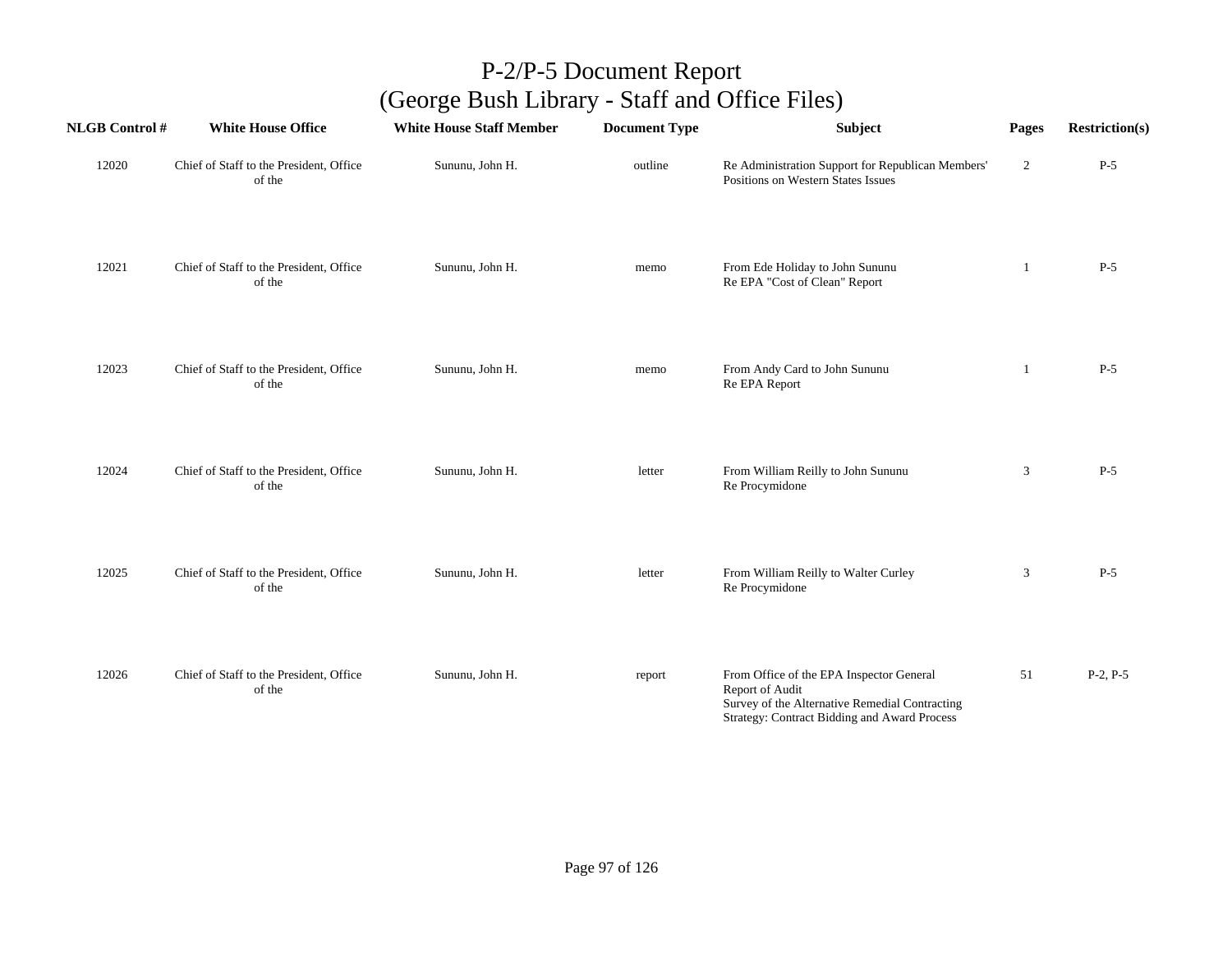| <b>NLGB Control#</b> | <b>White House Office</b>                         | <b>White House Staff Member</b> | <b>Document Type</b> | Subject                                                                                                            | Pages          | <b>Restriction(s)</b> |
|----------------------|---------------------------------------------------|---------------------------------|----------------------|--------------------------------------------------------------------------------------------------------------------|----------------|-----------------------|
| 12027                | Chief of Staff to the President, Office<br>of the | Sununu, John H.                 | note                 | From John Sununu to William Reilly<br>Re Extracted baby teeth                                                      | 1              | $P-5$                 |
| 12028                | Chief of Staff to the President, Office<br>of the | Sununu, John H.                 | note                 | From James Watkins to John Sununu<br>Re Extracted baby teeth                                                       | 1              | $P-5$                 |
| 12029                | Chief of Staff to the President, Office<br>of the | Sununu, John H.                 | memo                 | From Barry McBee to David Bates<br>Re Pending EPA Matters                                                          | $\overline{1}$ | $P-5$                 |
| 12030                | Chief of Staff to the President, Office<br>of the | Sununu, John H.                 | memo                 | From Sam Skinner to John Sununu<br>Re House Republican Leadership Request for Airline<br>Seniority Protection Bill | $\overline{c}$ | $P-5$                 |
| 12031                | Chief of Staff to the President, Office<br>of the | Sununu, John H.                 | note                 | From David Bates to Andy Card<br>Re Toledo Express Airport Air Cargo Hub Proposal                                  | -1             | $P-5$                 |
| 12032                | Chief of Staff to the President, Office<br>of the | Sununu, John H.                 | letter               | From Sam Skinner to John Sununu<br>Re Skinner's remarks on 1/10/90                                                 | 1              | $P-5$                 |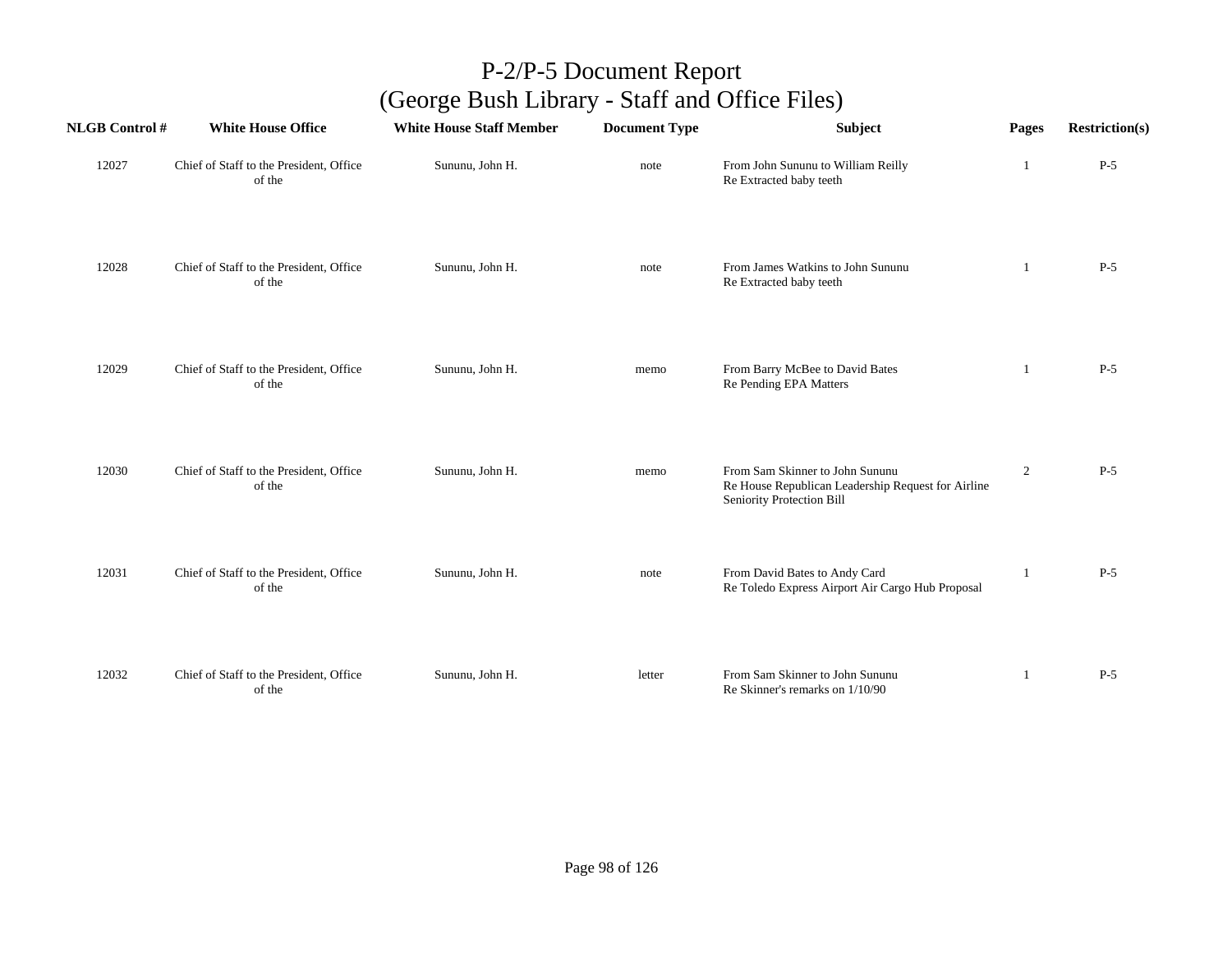| <b>NLGB Control#</b> | <b>White House Office</b>                         | <b>White House Staff Member</b> | <b>Document Type</b> | Subject                                                                                      | Pages          | <b>Restriction(s)</b> |
|----------------------|---------------------------------------------------|---------------------------------|----------------------|----------------------------------------------------------------------------------------------|----------------|-----------------------|
| 12033                | Chief of Staff to the President, Office<br>of the | Sununu, John H.                 | memo                 | From Ede Holiday to John Sununu<br>Re Health Care Reform Update w/Secretary Sullivan         | 1              | $P-5$                 |
| 12035                | Chief of Staff to the President, Office<br>of the | Sununu, John H.                 | memo                 | From Ede Holiday to John Sununu<br>Re Health Reform Strategy Meeting w/Secretary<br>Sullivan | -1             | $P-5$                 |
| 12036                | Chief of Staff to the President, Office<br>of the | Sununu, John H.                 | memo                 | From Louis Sullivan to John Sununu<br>Re Sixth International Conference on AIDS              |                | $P-5$                 |
| 12037                | Chief of Staff to the President, Office<br>of the | Sununu, John H.                 | list                 | Highlights of Issues Surounding the Sixth<br><b>International AIDS Conference</b>            | 3              | $P-5$                 |
| 12039                | Chief of Staff to the President, Office<br>of the | Sununu, John H.                 | memo                 | From Ede Holiday to John Sununu<br>Re Issues at Department of Justice                        | 5              | $P-5$                 |
| 12040                | Chief of Staff to the President, Office<br>of the | Sununu, John H.                 | memo                 | From Roger Porter to John Sununu<br>Re Conversation with the Attorney General                | $\overline{2}$ | $P-5$                 |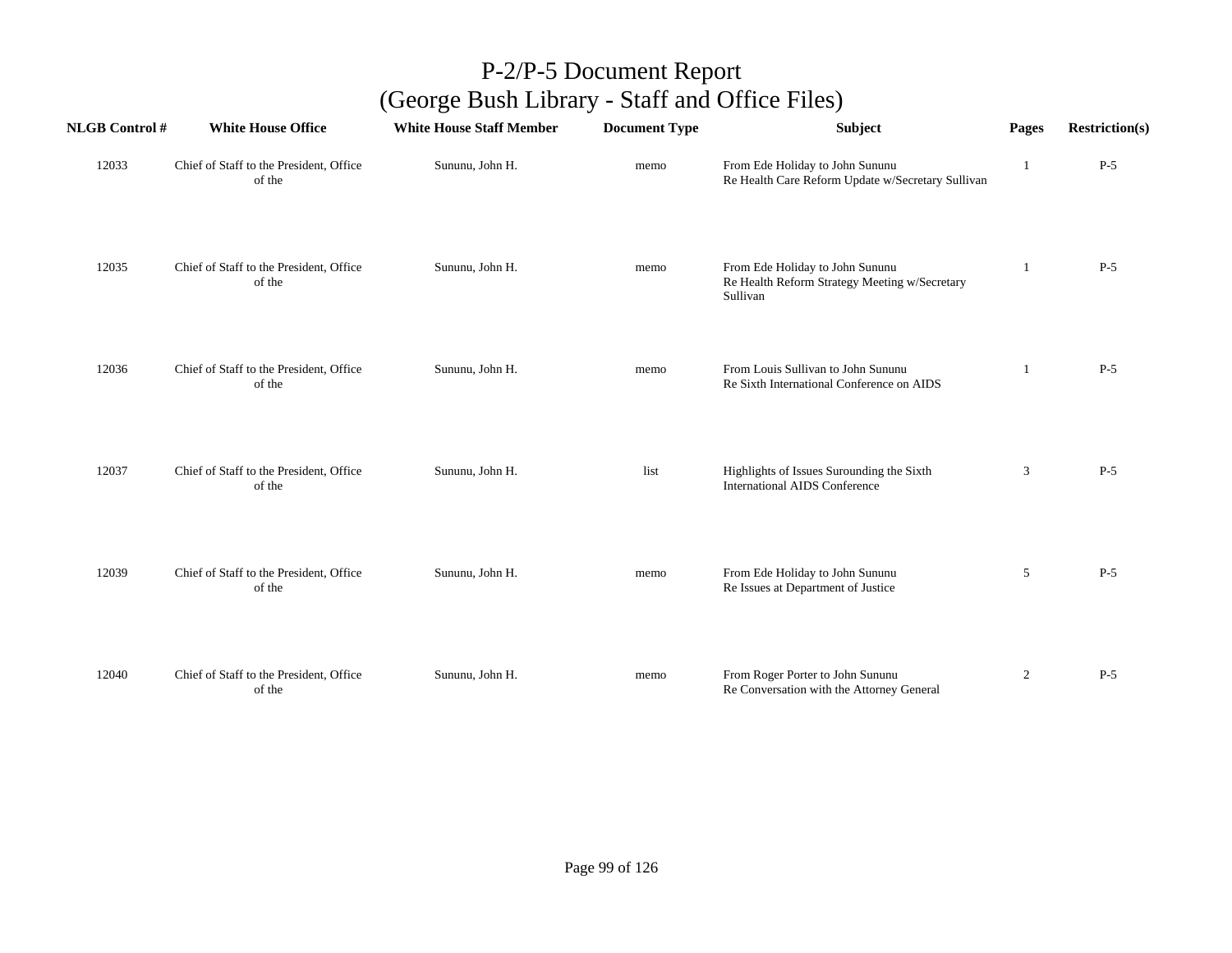| <b>NLGB Control #</b> | <b>White House Office</b>                         | <b>White House Staff Member</b> | <b>Document Type</b> | Subject                                                                                  | Pages          | <b>Restriction(s)</b> |
|-----------------------|---------------------------------------------------|---------------------------------|----------------------|------------------------------------------------------------------------------------------|----------------|-----------------------|
| 12041                 | Chief of Staff to the President, Office<br>of the | Sununu, John H.                 | report               | From Nicholas Rostow to Brent Scowcroft<br>Re Bush Nominee ABA Ratings<br>Names redacted | 1              | $P-2, P-5$            |
| 12042                 | Chief of Staff to the President, Office<br>of the | Sununu, John H.                 | memo                 | From James Watkins to John Sununu<br>Re Shoreham Update                                  | 1              | $P-5$                 |
| 12043                 | Chief of Staff to the President, Office<br>of the | Sununu, John H.                 | report               | <b>SSC Status Executive Summary</b>                                                      | 1              | $P-5$                 |
| 12044                 | Chief of Staff to the President, Office<br>of the | Sununu, John H.                 | report               | SSC Status Cost and Schedule w/three Funding<br>Scenarios                                | $\overline{4}$ | $P-5$                 |
| 12045                 | Chief of Staff to the President, Office<br>of the | Sununu, John H.                 | report               | SSC Status Assessment of International Participation                                     | 1              | $P-5$                 |
| 12046                 | Chief of Staff to the President, Office<br>of the | Sununu, John H.                 | report               | <b>SSC Status Conclusion</b>                                                             | 1              | $P-5$                 |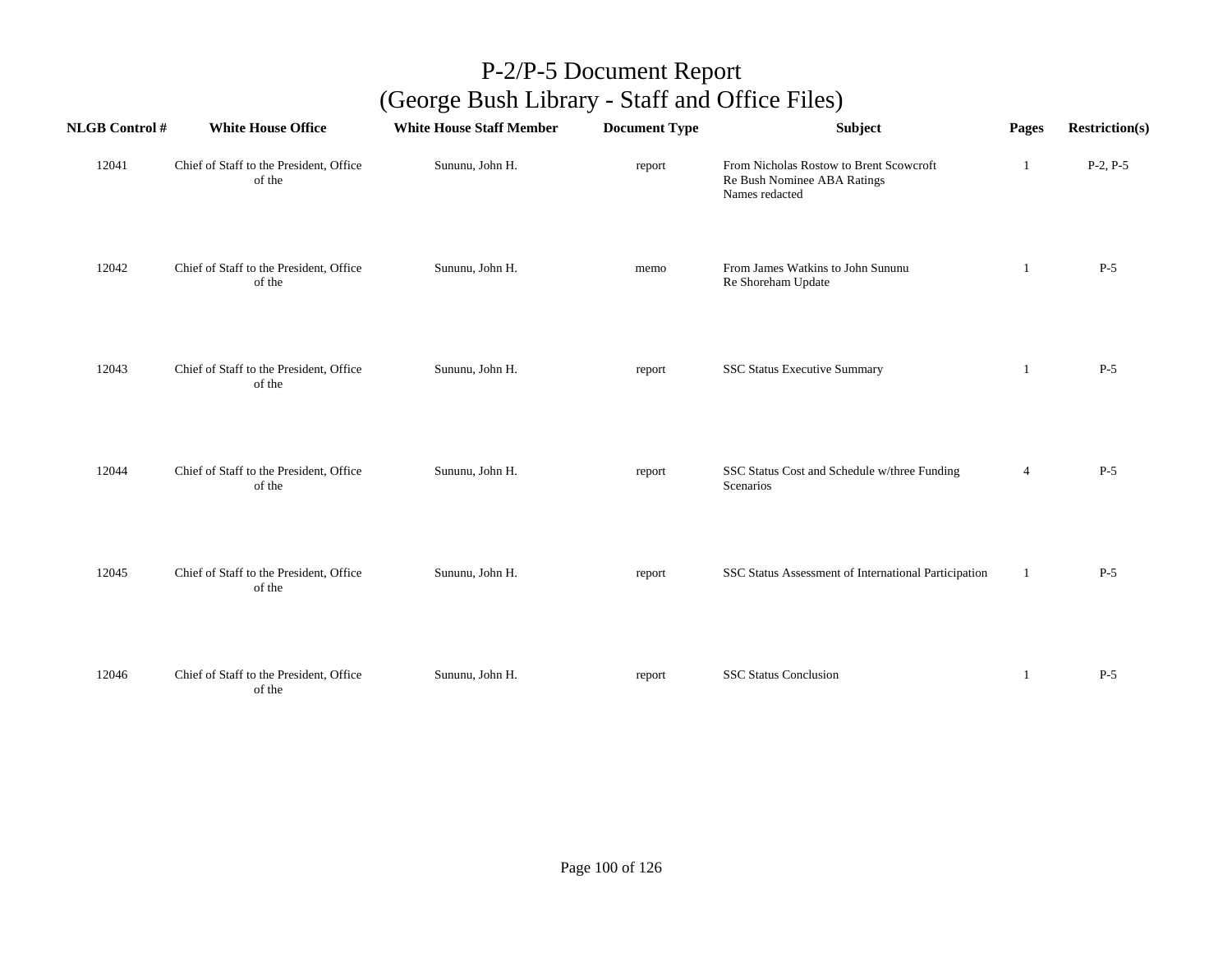| <b>NLGB Control#</b> | <b>White House Office</b>                         | <b>White House Staff Member</b> | <b>Document Type</b> | <b>Subject</b>                                                                                                                                                       | Pages          | <b>Restriction(s)</b> |
|----------------------|---------------------------------------------------|---------------------------------|----------------------|----------------------------------------------------------------------------------------------------------------------------------------------------------------------|----------------|-----------------------|
| 12047                | Chief of Staff to the President, Office<br>of the | Sununu, John H.                 | memo                 | From James Watkins to John Sununu<br>Re Strategic Petroleum Reserve                                                                                                  | -1             | $P-5$                 |
| 12051                | Chief of Staff to the President, Office<br>of the | Sununu, John H.                 | memo                 | From Ede Holiday to John Sununu<br>Re Legislative Proposals on Energy                                                                                                | 2              | $P-5$                 |
| 12052                | Chief of Staff to the President, Office<br>of the | Sununu, John H.                 | memo                 | From James Watkins to John Sununu<br>Re Medium Term Measures to Mitigate Energy<br>Effects of the Middle East Situation                                              | $\overline{2}$ | $P-5$                 |
| 12053                | Chief of Staff to the President, Office<br>of the | Sununu, John H.                 | report               | Tab "A": Significant Distortions/Inaccuracies in EPC<br>Staff 9/6/90 Draft on Medium Term Measures to<br>Mitigate the Energy Effects of the Middle East<br>Situation | 3              | $P-5$                 |
| 12054                | Chief of Staff to the President, Office<br>of the | Sununu, John H.                 | report               | Tab "B": Department of Energy Draft of 9/07/90<br>Subject: Medium Term Measures to Mitigate the<br>Energy Effects of the Middle-East Situation                       | 15             | $P-5$                 |
| 12055                | Chief of Staff to the President, Office<br>of the | Sununu, John H.                 | memo                 | From James Watkins to John Sununu<br>Re Newspaper Stories on Gasoline Exports                                                                                        | $\overline{2}$ | $P-5$                 |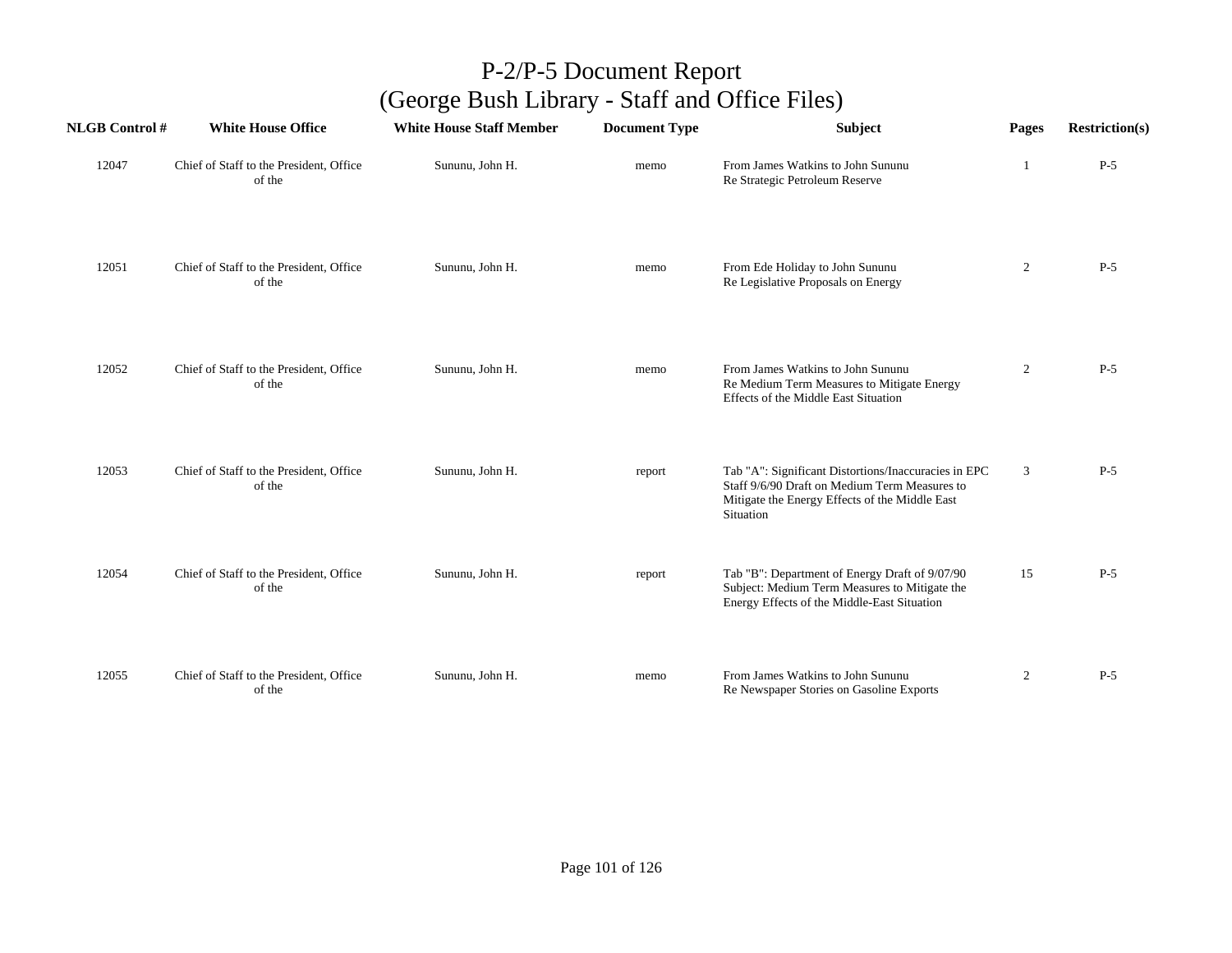| <b>NLGB</b> Control # | <b>White House Office</b>                         | <b>White House Staff Member</b> | <b>Document Type</b> | Subject                                                                                                                                                                       | Pages          | <b>Restriction(s)</b> |
|-----------------------|---------------------------------------------------|---------------------------------|----------------------|-------------------------------------------------------------------------------------------------------------------------------------------------------------------------------|----------------|-----------------------|
| 12057                 | Chief of Staff to the President, Office<br>of the | Sununu, John H.                 | memo                 | From Ede Holiday to John Sununu<br>Re Alyeska Pipeline Enforcement Action                                                                                                     |                | $P-5$                 |
| 12058                 | Chief of Staff to the President, Office<br>of the | Sununu, John H.                 | memo                 | From Henson Moore to John Sununu<br>Re Department of Energy's Weekly Assessment of<br><b>Petroleum Market Conditions</b>                                                      | 5              | $P-5$                 |
| 12059                 | Chief of Staff to the President, Office<br>of the | Sununu, John H.                 | report               | Analysis of S. 324 Substitute                                                                                                                                                 | 11             | $P-5$                 |
| 12060                 | Chief of Staff to the President, Office<br>of the | Sununu, John H.                 | memo                 | From James Watkins to John Sununu<br>Re Class Action Lawsuits Against Management and<br><b>Operating Contractors</b><br>Two paragraphs redacted pg.2; pg. 3 entire restricted | $\overline{c}$ | $P-5$                 |
| 12061                 | Chief of Staff to the President, Office<br>of the | Sununu, John H.                 | letter               | From James Watkins to John Sununu<br>Re Math and Science Education                                                                                                            | $\overline{2}$ | $P-5$                 |
| 12062                 | Chief of Staff to the President, Office<br>of the | Sununu, John H.                 | outline              | Meeting w/Governor Sununu on National Energy<br>Strategy                                                                                                                      | 5              | $P-5$                 |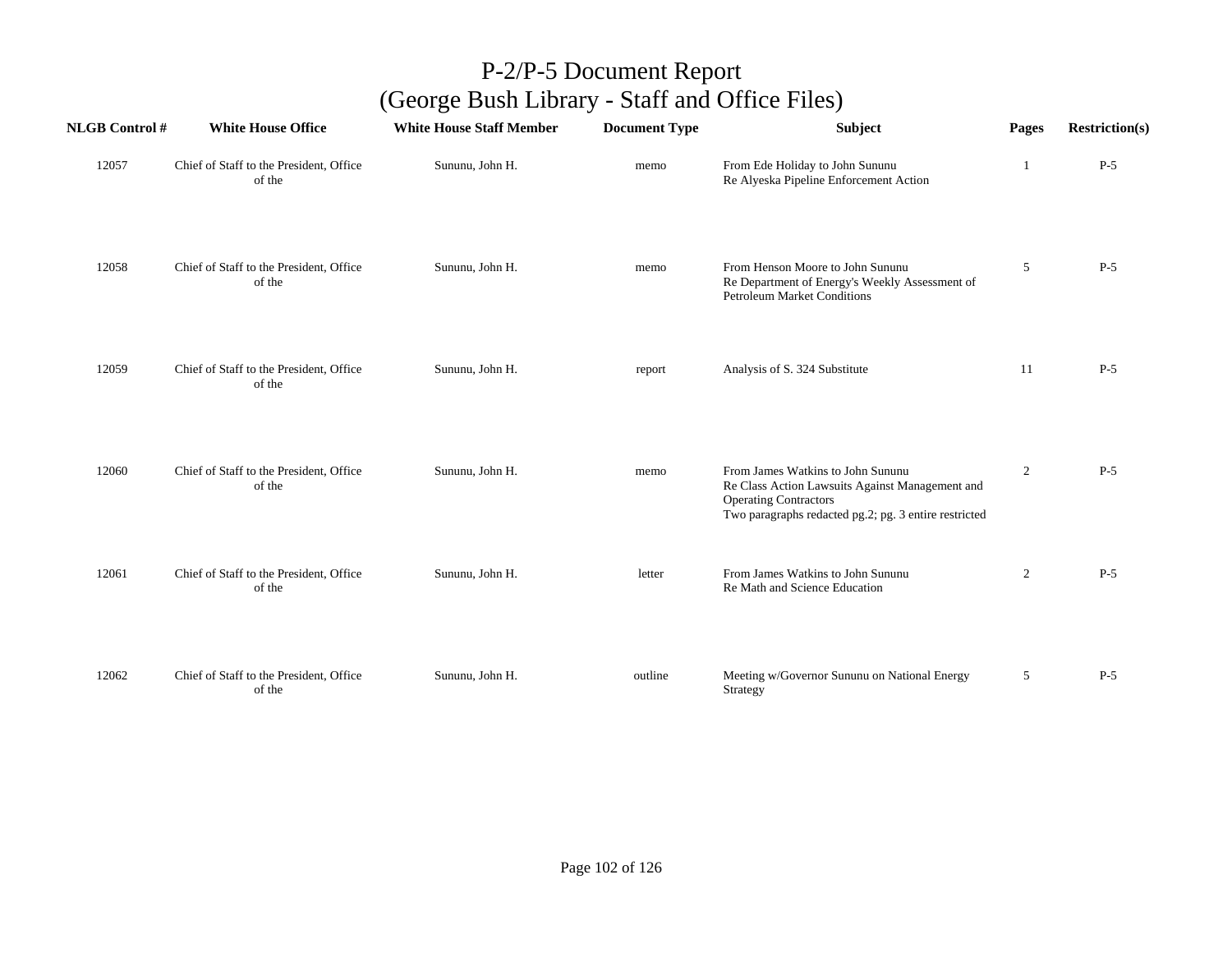| <b>NLGB Control#</b> | <b>White House Office</b>                         | <b>White House Staff Member</b> | <b>Document Type</b> | Subject                                                                                            | Pages          | <b>Restriction(s)</b> |
|----------------------|---------------------------------------------------|---------------------------------|----------------------|----------------------------------------------------------------------------------------------------|----------------|-----------------------|
| 12063                | Chief of Staff to the President, Office<br>of the | Sununu, John H.                 | memo                 | From James Watkins to John Sununu<br>Re Monitoring of Global Temperature Trends from<br>Satellites | $\overline{2}$ | $P-5$                 |
| 12064                | Chief of Staff to the President, Office<br>of the | Sununu, John H.                 | memo                 | From James Watkins to John Sununu<br>Re Johnston-Wirth-McClure Global Warming Bill                 | -1             | $P-5$                 |
| 12065                | Chief of Staff to the President, Office<br>of the | Sununu, John H.                 | memo                 | From David Bates to John Sununu<br>Re National Energy Stategy                                      | -1             | $P-5$                 |
| 12066                | Chief of Staff to the President, Office<br>of the | Sununu, John H.                 | memo                 | From Olin Wethington to Economic Policy Council<br>Re EPC Meeting, Wednesday, September 5, 1990    | 1              | $P-5$                 |
| 12067                | Chief of Staff to the President, Office<br>of the | Sununu, John H.                 | paper                | DoE Discussion Paper for EPC meeting                                                               | 26             | $P-5$                 |
| 10636                | Counsel to the President, Office of               | Lund, Nelson                    | Memo                 | From Stephen Rademaker to C. Boyden Gray<br>RE: War Powers Report to Congress                      |                | $P-5$                 |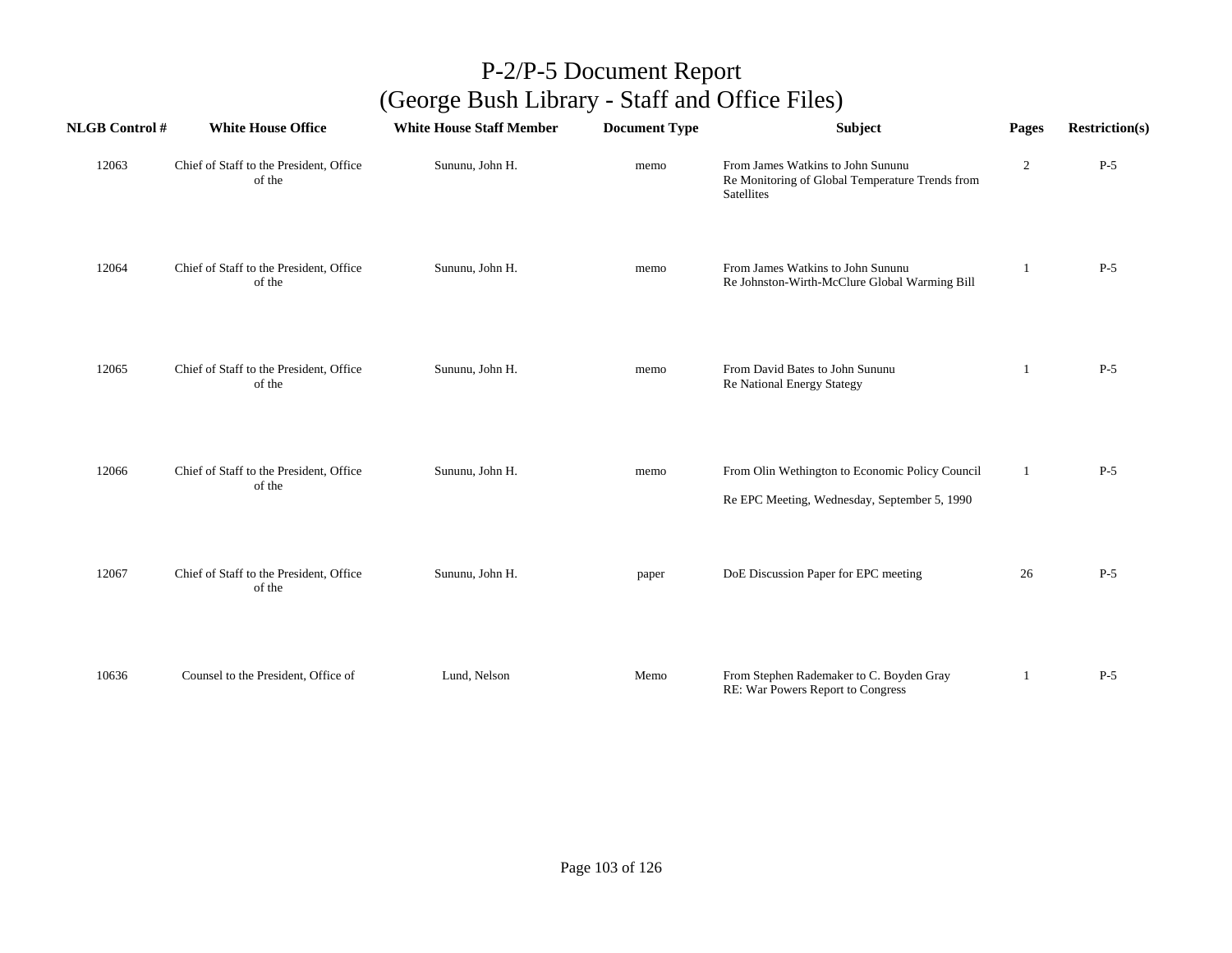| <b>NLGB Control#</b> | <b>White House Office</b>           | <b>White House Staff Member</b> | <b>Document Type</b>        | Subject                                                                                                                                     | Pages          | <b>Restriction(s)</b> |
|----------------------|-------------------------------------|---------------------------------|-----------------------------|---------------------------------------------------------------------------------------------------------------------------------------------|----------------|-----------------------|
| 10638                | Counsel to the President, Office of | Lund, Nelson                    | Memo                        | Thomas Follow-up and Recommended Reforms                                                                                                    | $\overline{c}$ | $P-2, P-5$            |
| 10641                | Counsel to the President, Office of | Lund, Nelson                    | Memo with tracking<br>sheet | From Charles Kolb to C. Boyden Gray<br>Re: Domestic Policy After the Thomas Confirmation                                                    | 7              | $P-2, P-5$            |
| 10671                | Counsel to the President, Office of | Lund, Nelson                    | Memo                        | From C. Boyden Gray to Phillip Brady<br>Re: S. 1176 - Morris K. Udall Scholarship and<br>Excellence in National Environmental Policy Act    | $\overline{2}$ | $P-5$                 |
| 10672                | Counsel to the President, Office of | Lund, Nelson                    | Memo                        | From C. Boyden Gray to Phillip Brady<br>Re: S. 1176 - Morris K. Udall Scholarship and<br>Excellence in National Environmental Policy Act    | $\overline{2}$ | $P-5$                 |
| 10673                | Counsel to the President, Office of | Lund, Nelson                    | Memo                        | From C. Boyden Gray to Phillip Brady<br>Re: S. 1176 - Morris K. Udall Scholarship and<br>Excellence in<br>National Environmental Policy Act | $\overline{2}$ | $P-5$                 |
| 10674                | Counsel to the President, Office of | Lund, Nelson                    | Memo                        | Re: S. 1176                                                                                                                                 | $\overline{2}$ | $P-5$                 |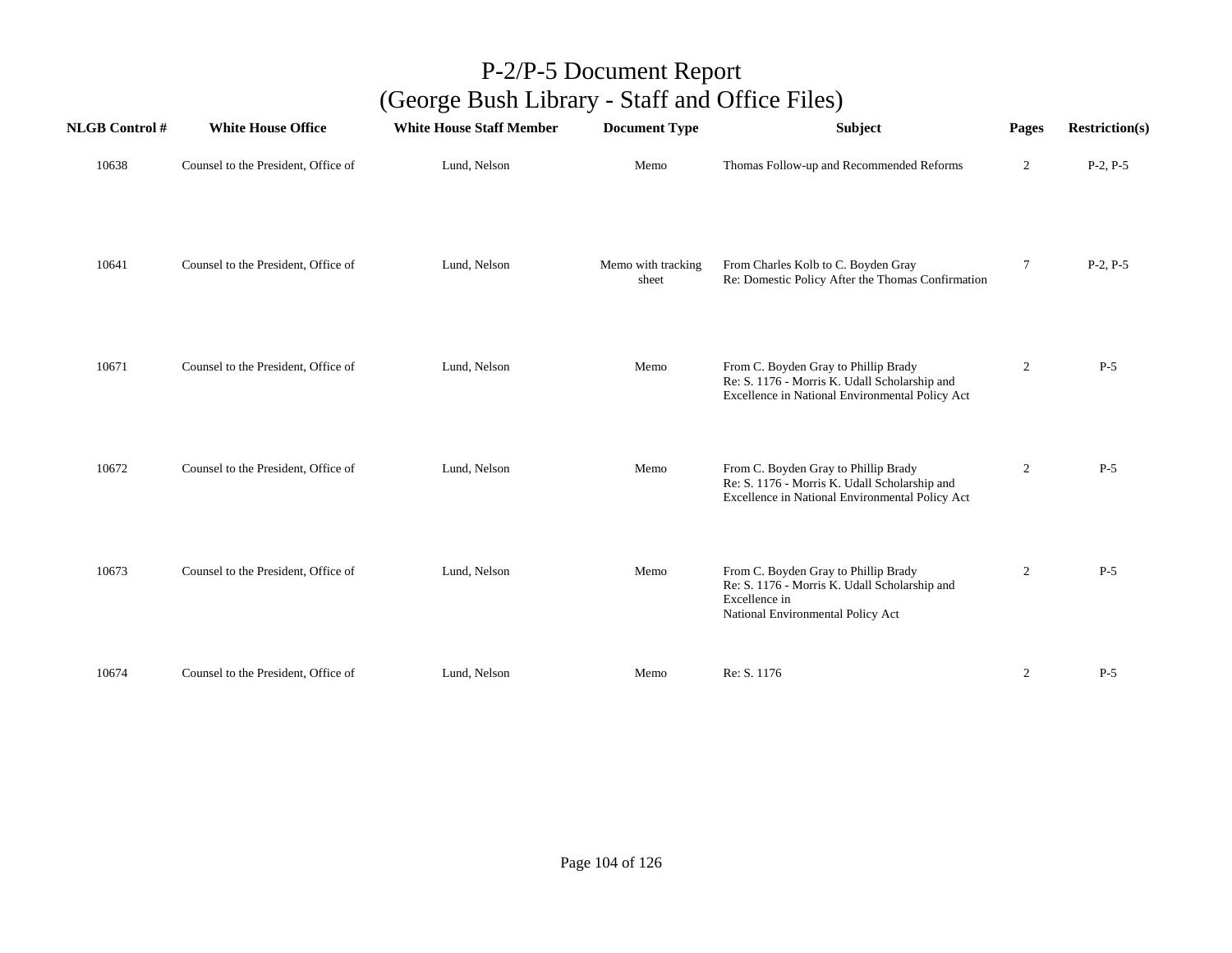| <b>NLGB Control#</b> | <b>White House Office</b>           | <b>White House Staff Member</b> | <b>Document Type</b> | Subject                                                                                  | Pages          | <b>Restriction(s)</b> |
|----------------------|-------------------------------------|---------------------------------|----------------------|------------------------------------------------------------------------------------------|----------------|-----------------------|
| 10675                | Counsel to the President, Office of | Lund, Nelson                    | Memo                 | Department of Justice re: S. 1176                                                        | $\mathfrak{Z}$ | $P-5$                 |
| 10676                | Counsel to the President, Office of | Lund, Nelson                    | Memo                 | Department of Justice re: S. 1176                                                        | $\mathfrak{Z}$ | $P-5$                 |
| 10679                | Counsel to the President, Office of | Lund, Nelson                    | Memo                 | From Nelson Lund to C. Boyden Gray<br>Re: Morris Udall Scholarship Bill                  | $\overline{c}$ | $P-5$                 |
| 10680                | Counsel to the President, Office of | Lund, Nelson                    | Memo                 | From Nelson Lund to C. Boyden Gray<br>Re: Talking Points - Morris Udall Scholarship Bill | $\overline{2}$ | $P-5$                 |
| 10681                | Counsel to the President, Office of | Lund, Nelson                    | Memo                 | From Nelson Lund to C. Boyden Gray<br>Re: Talking Points - Morris Udall Scholarship Bill | $\overline{2}$ | $P-5$                 |
| 10643                | Counsel to the President, Office of | Lund, Nelson                    | Note with Attachment | From Daniel Casse to Janet Rehnquist<br>RE: Finley v. Frohnmayer                         | $\overline{c}$ | $P-5$                 |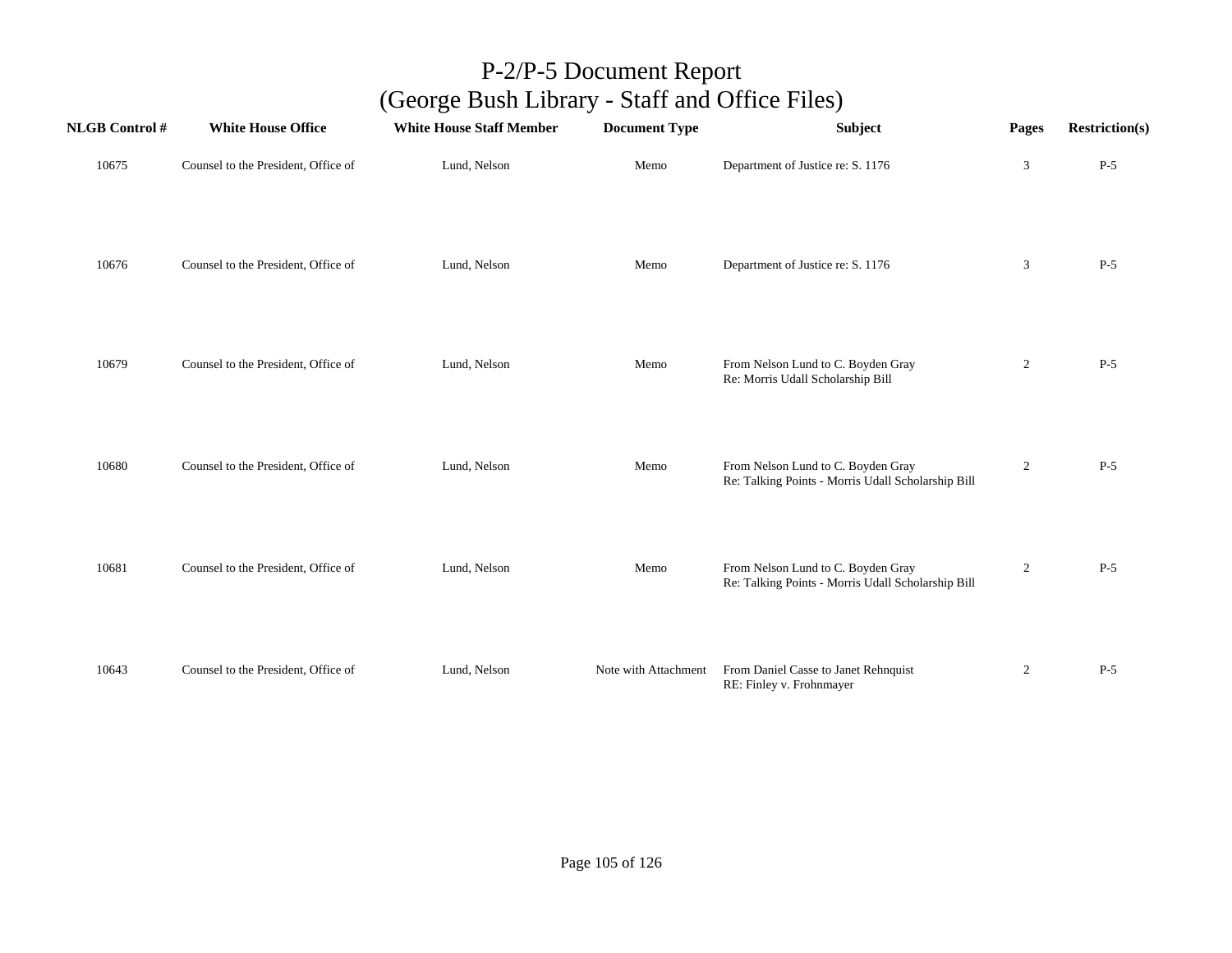| <b>NLGB Control#</b> | <b>White House Office</b>           | <b>White House Staff Member</b> | <b>Document Type</b>  | Subject                                                                                                               | Pages          | <b>Restriction(s)</b> |
|----------------------|-------------------------------------|---------------------------------|-----------------------|-----------------------------------------------------------------------------------------------------------------------|----------------|-----------------------|
| 10646                | Counsel to the President, Office of | Lund, Nelson                    | Letter                | From Leslie H. Southwick (DOJ) to Nelson Lund<br>RE: Finley v. National Endowment for the Arts                        | $\overline{2}$ | $P-5$                 |
| 10647                | Counsel to the President, Office of | Lund, Nelson                    | Letter                | From Amy Sabrin (NEA) to Mark W. Batten (DOJ)<br>RE: Finley v. National Endowment for the Arts                        | $\overline{2}$ | $P-5$                 |
| 10648                | Counsel to the President, Office of | Lund, Nelson                    | Draft                 | Draft Brief in support of the Motion for Judgment on<br>the Pleadings in Finley v. National Endowment for<br>the Arts | 39             | $P-5$                 |
| 10649                | Counsel to the President, Office of | Lund, Nelson                    | <b>Talking Points</b> | Talking Points for Meeting of C. Boyden Gray,<br>Stuart Gerson (DOJ), and John Frohnmayer<br>concerning NEA Lawsuit   | 2              | $P-5$                 |
| 10651                | Counsel to the President, Office of | Lund, Nelson                    | <b>Talking Points</b> | Talking Points for Meeting of C. Boyden Gray,<br>Stuart Gerson (DOJ), and John Frohnmayer<br>concerning NEA Lawsuit   | $\overline{2}$ | $P-5$                 |
| 10652                | Counsel to the President, Office of | Lund, Nelson                    | Letter                | From Stuart Gerson (DOJ) to John E. Frohnmayer<br>RE: Finley et al. V. National Endowment for the Arts                | $\overline{4}$ | $P-5$                 |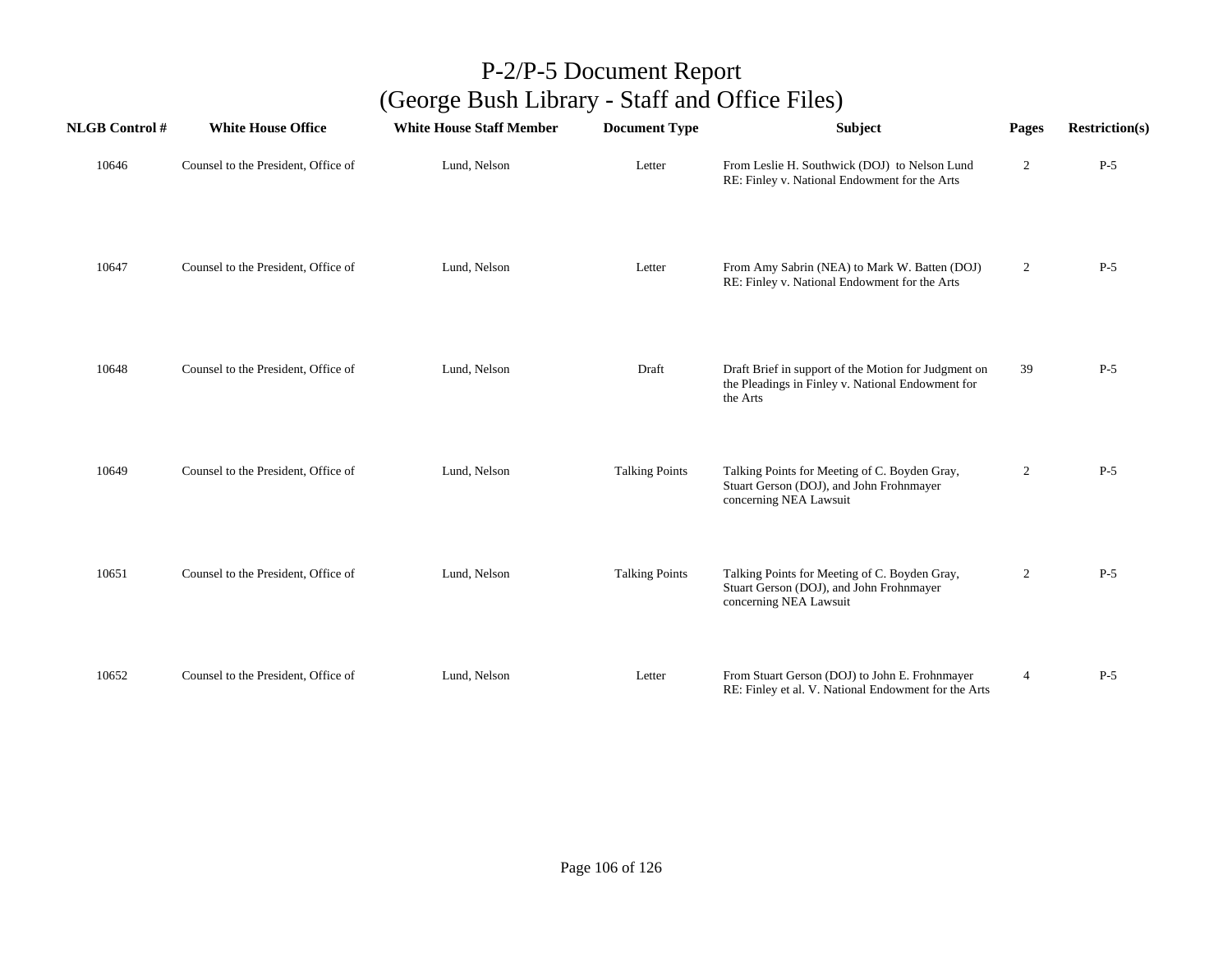| <b>NLGB</b> Control # | <b>White House Office</b>           | <b>White House Staff Member</b> | <b>Document Type</b>   | <b>Subject</b>                                                                                                                                    | Pages          | <b>Restriction(s)</b> |
|-----------------------|-------------------------------------|---------------------------------|------------------------|---------------------------------------------------------------------------------------------------------------------------------------------------|----------------|-----------------------|
| 10653                 | Counsel to the President, Office of | Lund, Nelson                    | Letter                 | From John E. Frohnmayer to Stuart Gerson (DOJ)<br>RE: Finley et al. V. National Endowment for the Arts                                            | $\overline{4}$ | $P-5$                 |
| 10654                 | Counsel to the President, Office of | Lund, Nelson                    | Letter                 | From Stuart Gerson (DOJ) to John E. Frohnmayer<br>RE: Finley et al. V. National Endowment for the Arts                                            | 3              | $P-5$                 |
| 10655                 | Counsel to the President, Office of | Lund, Nelson                    | Draft Memo             | From C. Boyden Gray, Ede Holiday to President<br><b>Bush</b><br>RE: Controversy Between Justice Department and<br>National Endowment for the Arts | 1              | $P-5$                 |
| 10656                 | Counsel to the President, Office of | Lund, Nelson                    | <b>Talking Points</b>  | Talking Points for Meeting of C. Boyden Gray,<br>Stuart Gerson (DOJ), and John Frohnmayer<br>concerning NEA Lawsuit                               | 2              | $P-5$                 |
| 10663                 | Counsel to the President, Office of | Lund, Nelson                    | Letter with Attachment | From Amy Sabrin to Mark W. Batten (DOJ)<br>RE: Finley et al. V. National Endowment for the Arts<br>et al. [FOIA RESTRICTIONS REDACTED]            | 31             | $P-5$ , (b)(6)        |
| 10702                 | Counsel to the President, Office of | Lund, Nelson                    |                        | Memo with Attachment From Domestic Policy Council to POTUS<br>RE: An Action Plan for Economic Empowerment of<br>People                            | 15             | $P-5$                 |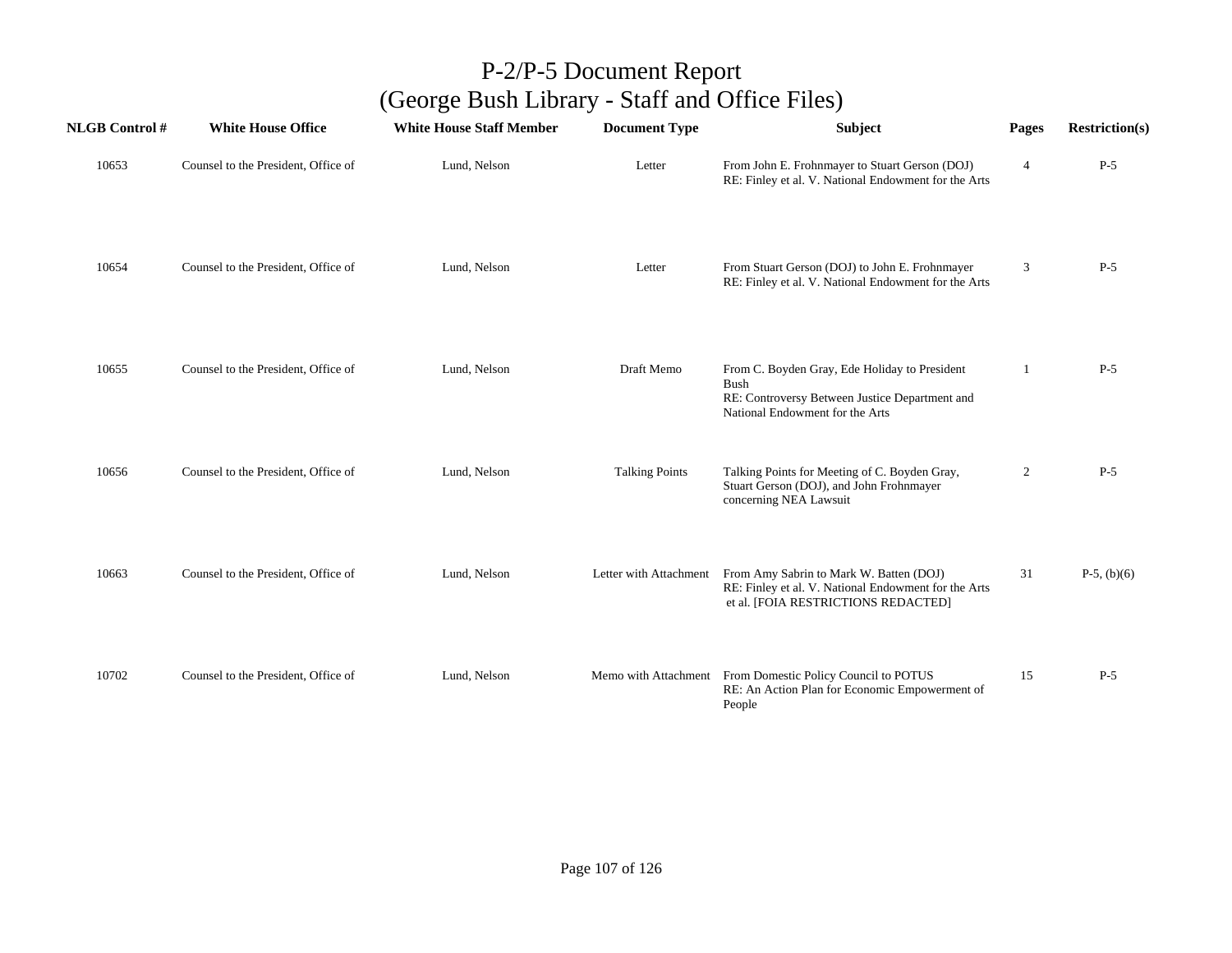| <b>NLGB</b> Control # | <b>White House Office</b>           | <b>White House Staff Member</b> | <b>Document Type</b> | <b>Subject</b>                                                                                                                                                         | Pages        | <b>Restriction(s)</b> |
|-----------------------|-------------------------------------|---------------------------------|----------------------|------------------------------------------------------------------------------------------------------------------------------------------------------------------------|--------------|-----------------------|
| 10705                 | Counsel to the President, Office of | Lund, Nelson                    | Memo with Attachment | From Domestic Policy Council to POTUS<br>RE: An Action Plan for Economic Empowerment of<br>People                                                                      | 23           | $P-5$                 |
| 10708                 | Counsel to the President, Office of | Lund, Nelson                    | Memo                 | From Domestic Policy Council to POTUS<br>RE: An Action Plan for Economic Empowerment of<br>People                                                                      | 17           | $P-5$                 |
| 10709                 | Counsel to the President, Office of | Lund, Nelson                    | Memo                 | From Domestic Policy Council to POTUS<br>RE: An Action Plan for Economic Empowerment of<br>People -- Attachment B - Regulatory and<br>Administrative Empowerment Ideas | 3            | $P-5$                 |
| 10768                 | Counsel to the President, Office of | Lund, Nelson                    | Memo                 | From C. Boyden Gray to POTUS<br>RE: Enforcing the Civil Rights Agreement                                                                                               | 2            | $P-5$                 |
| 10791                 | Counsel to the President, Office of | Lund, Nelson                    | Memo                 | From POTUS to Phil Brady<br>RE: Civil Rights Bill                                                                                                                      | $\mathbf{1}$ | $P-5$                 |
| 10829                 | Counsel to the President, Office of | Lund, Nelson                    | Memo                 | From Nelson Lund to Phil Brady<br>RE: Draft letter from POTUS to J. Steven Rhodes                                                                                      |              | $P-5$                 |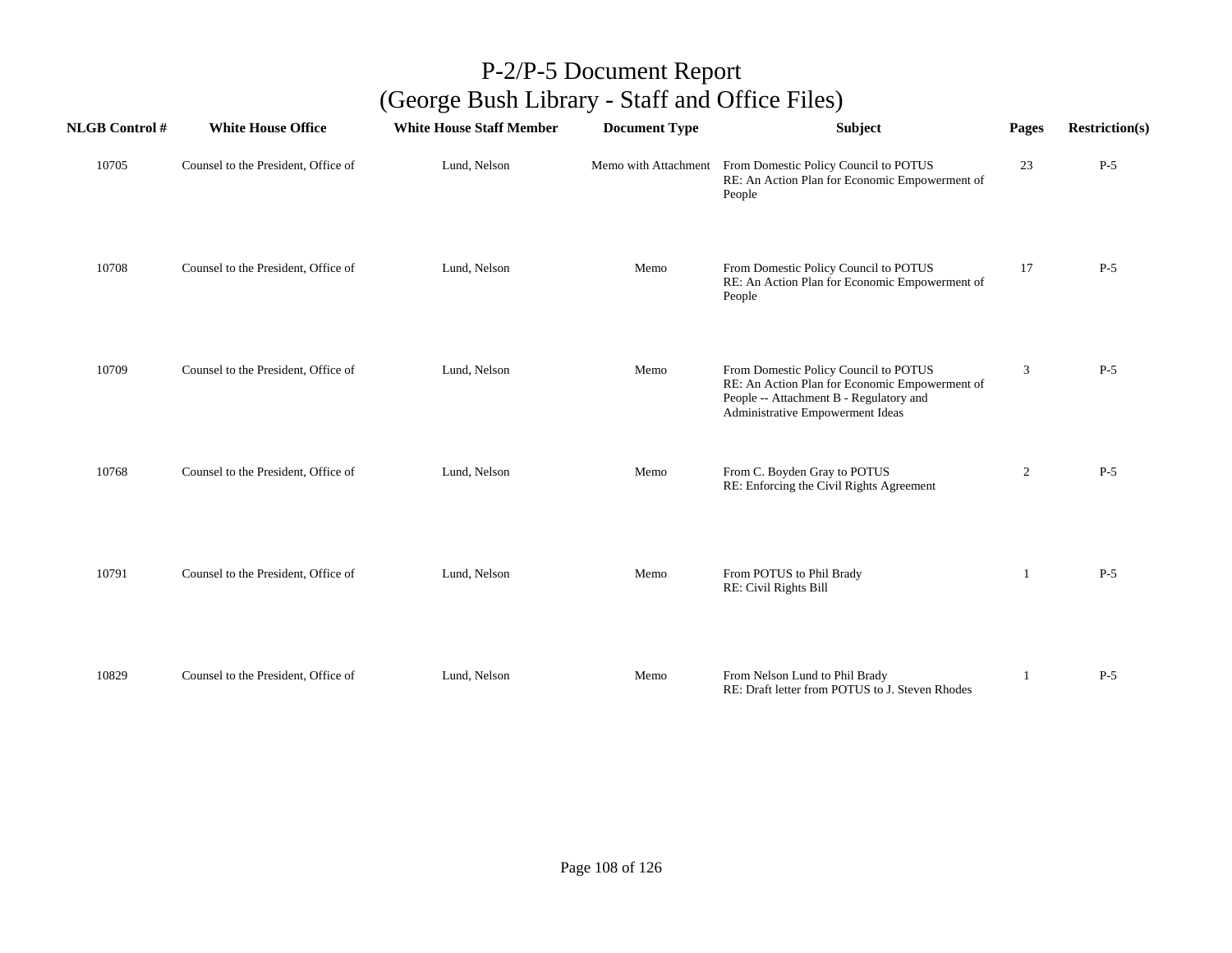| <b>NLGB Control#</b> | <b>White House Office</b>           | <b>White House Staff Member</b> | <b>Document Type</b> | Subject                                                                                   | Pages          | <b>Restriction(s)</b> |
|----------------------|-------------------------------------|---------------------------------|----------------------|-------------------------------------------------------------------------------------------|----------------|-----------------------|
| 10830                | Counsel to the President, Office of | Lund, Nelson                    | Memo                 | From Ede Holiday to POTUS<br>RE: Letter from Steve Rhodes                                 | 1              | $P-5$                 |
| 10831                | Counsel to the President, Office of | Lund, Nelson                    | Memo                 | From Stuart Gerson (DOJ) to POTUS<br>RE: Civil rights and quota legislation               | $\overline{2}$ | $P-5$                 |
| 10832                | Counsel to the President, Office of | Lund, Nelson                    | Memo                 | From Boyden Gray to POTUS<br>RE: Response to Ambassador Abram's Letter on<br>Civil Rights | -1             | $P-5$                 |
| 10833                | Counsel to the President, Office of | Lund, Nelson                    | Memo                 | From Boyden Gray to POTUS<br>RE: Response to Ambassador Abram's Letter on<br>Civil Rights | 1              | $P-5$                 |
| 10834                | Counsel to the President, Office of | Lund, Nelson                    | Memo                 | From Dick Thornburgh to POTUS<br>RE: S. 2104, the Civil Rights Act of 1990                | 10             | $P-5$                 |
| 10835                | Counsel to the President, Office of | Lund, Nelson                    | Memo                 | From Dick Thornburgh to POTUS<br>RE: S. 2104, the Civil Rights Act of 1990                | 10             | $P-5$                 |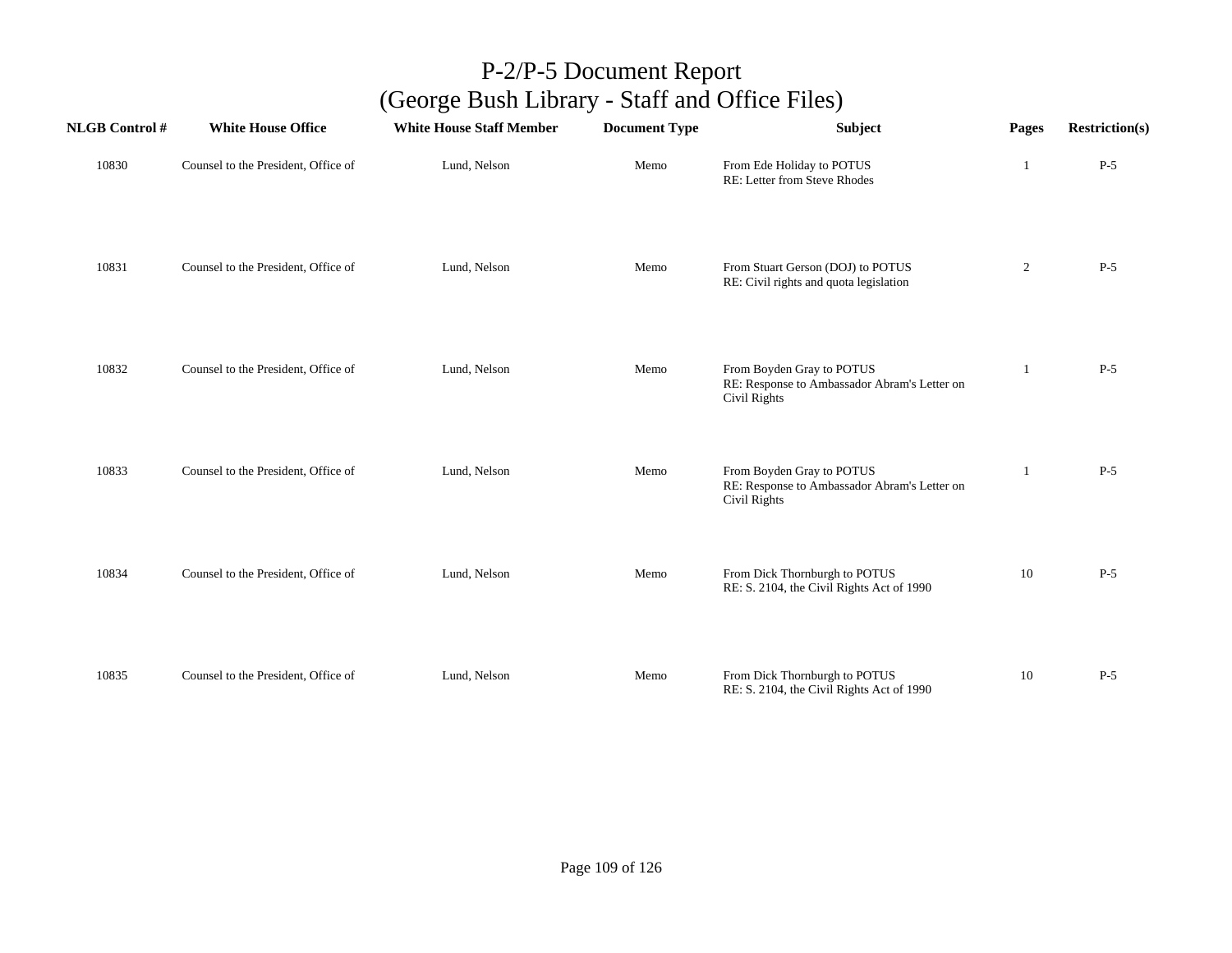| <b>NLGB Control#</b> | <b>White House Office</b>           | <b>White House Staff Member</b> | <b>Document Type</b> | Subject                                                                    | Pages          | <b>Restriction(s)</b> |
|----------------------|-------------------------------------|---------------------------------|----------------------|----------------------------------------------------------------------------|----------------|-----------------------|
| 10837                | Counsel to the President, Office of | Lund, Nelson                    | Memo                 | From Dick Thornburgh to POTUS<br>RE: S. 2104, the Civil Rights Act of 1990 | 10             | $P-5$                 |
| 10838                | Counsel to the President, Office of | Lund, Nelson                    | Letter               | From Evan Kemp (EEOC) to POTUS<br>RE: Concerns over Kennedy-Hawkins Bill   | $\overline{4}$ | $P-5$                 |
| 10840                | Counsel to the President, Office of | Lund, Nelson                    | Memo                 | From Dick Thornburgh to POTUS<br>RE: S. 2104, the Civil Rights Act of 1990 | 10             | $P-5$                 |
| 10841                | Counsel to the President, Office of | Lund, Nelson                    | Memo                 | From Dick Thornburgh to POTUS<br>RE: S. 2104, the Civil Rights Act of 1990 | 10             | $P-5$                 |
| 10890                | Counsel to the President, Office of | Lund, Nelson                    | Memo                 | From C. Boyden Gray to POTUS<br>RE: Civil Rights                           | -1             | $P-5$                 |
| 10891                | Counsel to the President, Office of | Lund, Nelson                    | Memo                 | From C. Boyden Gray to POTUS<br>RE: Civil Rights with staff comments       | 1              | $P-5$                 |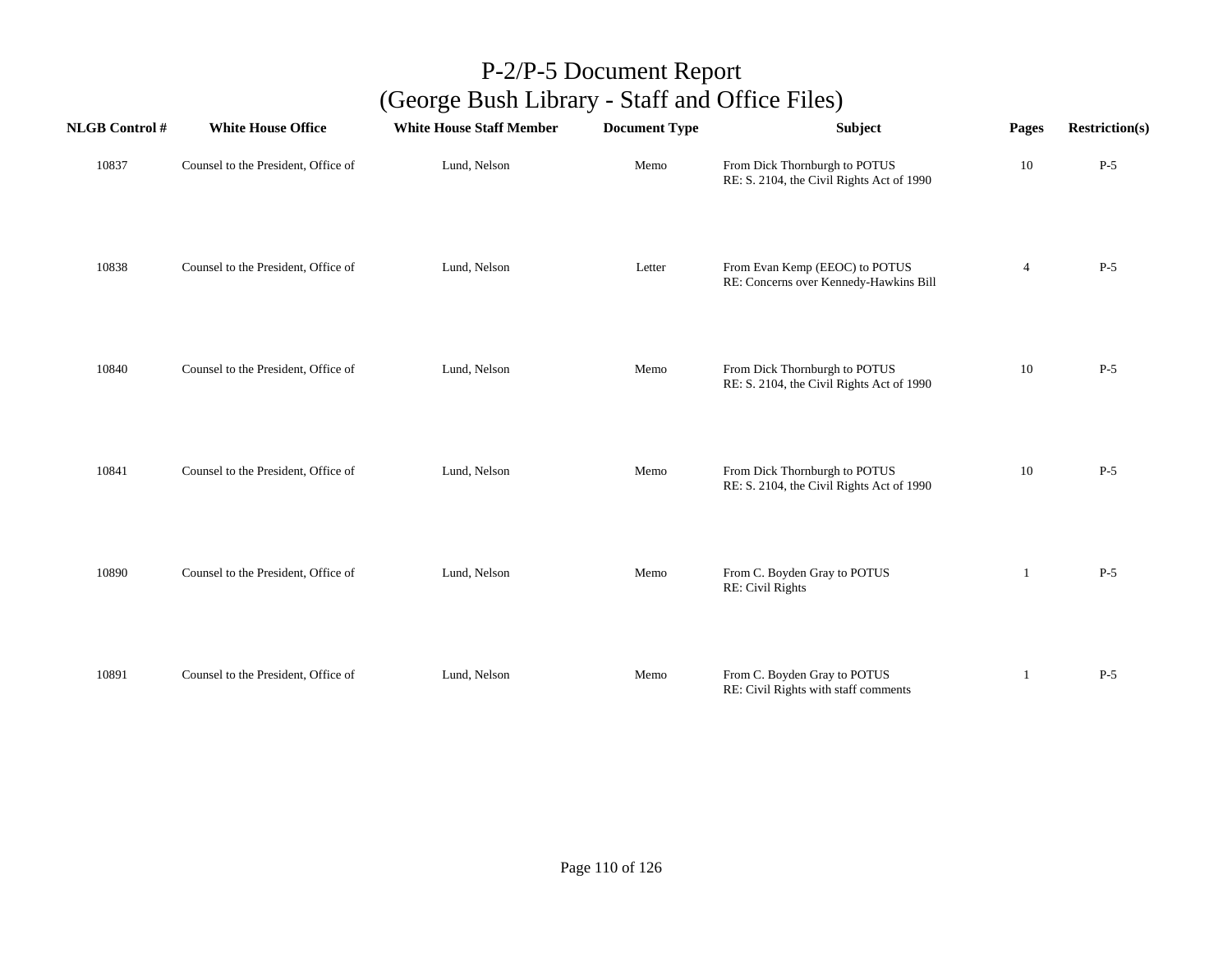| <b>NLGB Control#</b> | <b>White House Office</b>           | <b>White House Staff Member</b> | <b>Document Type</b> | Subject                                                                                  | Pages          | <b>Restriction(s)</b> |
|----------------------|-------------------------------------|---------------------------------|----------------------|------------------------------------------------------------------------------------------|----------------|-----------------------|
| 10892                | Counsel to the President, Office of | Lund, Nelson                    | Memo                 | From C. Boyden Gray to POTUS<br>RE: Civil Rights                                         | 1              | $P-5$                 |
| 10893                | Counsel to the President, Office of | Lund, Nelson                    | Memo                 | From C. Boyden Gray to POTUS<br>RE: Civil Rights (2 copies)                              | $\overline{2}$ | $P-5$                 |
| 10895                | Counsel to the President, Office of | Lund, Nelson                    |                      | Letter with Attachment From Evan Kemp to Governor Sununu<br>RE: EEOC personnel decisions | 3              | $P-2, P-5$            |
| 10898                | Counsel to the President, Office of | Lund, Nelson                    | Memo                 | From C. Boyden Gray to POTUS<br>RE: Civil Rights                                         | 1              | $P-5$                 |
| 10899                | Counsel to the President, Office of | Lund, Nelson                    | Memo                 | From C. Boyden Gray to POTUS<br>RE: Civil Rights                                         | 1              | $P-5$                 |
| 10904                | Counsel to the President, Office of | Lund, Nelson                    | Memo                 | From C. Boyden Gray to POTUS<br>RE: Civil Rights (with staff comments)                   | 1              | $P-5$                 |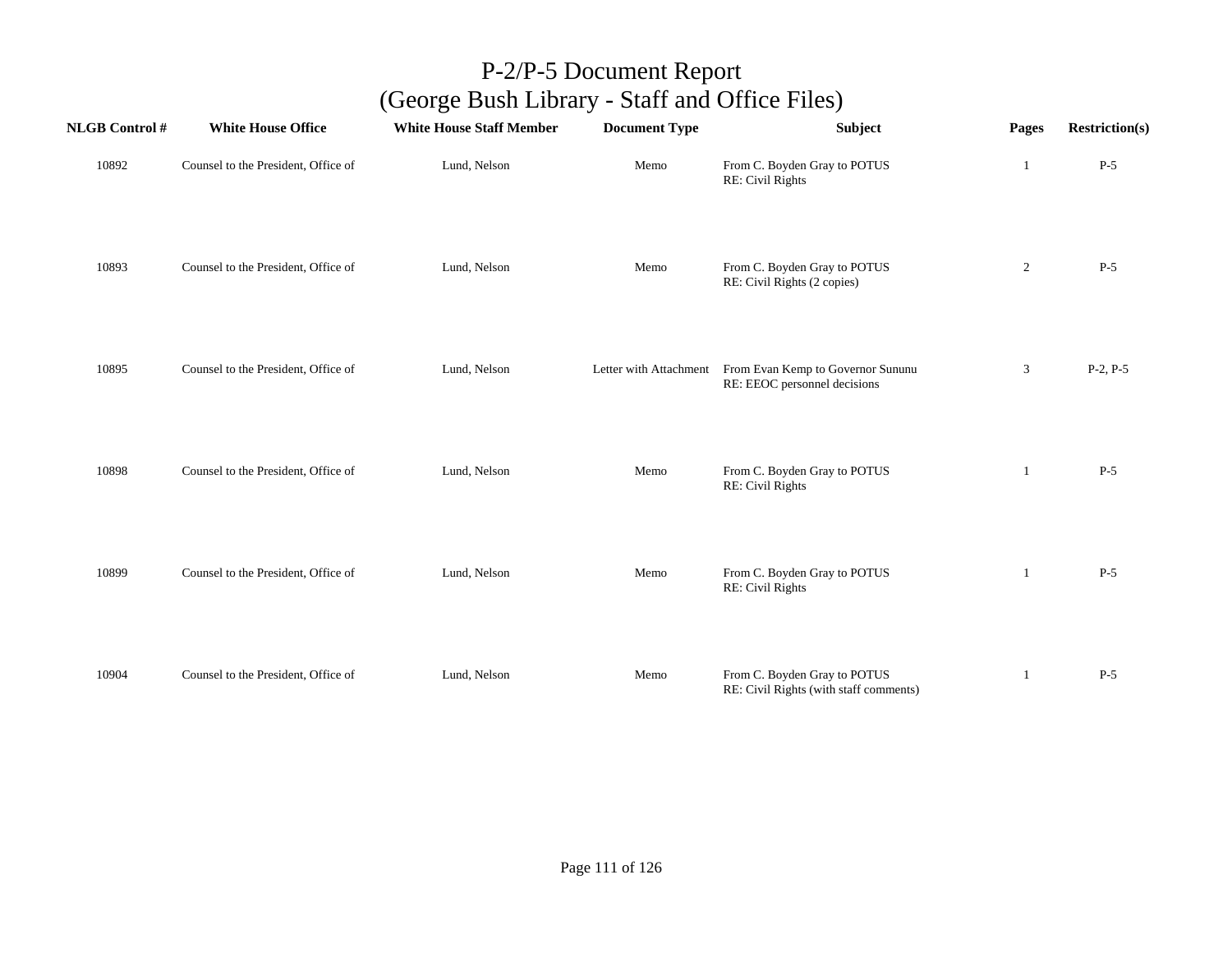| <b>NLGB Control#</b> | <b>White House Office</b>           | <b>White House Staff Member</b> | <b>Document Type</b> | <b>Subject</b>                                                                                                                                                                       | Pages        | <b>Restriction(s)</b> |
|----------------------|-------------------------------------|---------------------------------|----------------------|--------------------------------------------------------------------------------------------------------------------------------------------------------------------------------------|--------------|-----------------------|
| 10905                | Counsel to the President, Office of | Lund, Nelson                    | Memo                 | From C. Boyden Gray to POTUS<br>RE: Civil Rights                                                                                                                                     | 1            | $P-5$                 |
| 10906                | Counsel to the President, Office of | Lund, Nelson                    | Memo                 | From C. Boyden Gray<br>RE: Civil Rights                                                                                                                                              | 1            | $P-5$                 |
| 10907                | Counsel to the President, Office of | Lund, Nelson                    | Memo                 | From Dick Thornburgh to POTUS<br>RE: S. 2104, the Civil Rights Act of 1991                                                                                                           | 10           | $P-5$                 |
| 10912                | Counsel to the President, Office of | Lund, Nelson                    | Memo                 | From C. Boyden Gray to POTUS<br>RE: Arthur Fletcher's Report to POTUS on<br>Discrimination in the Military in the European<br>Theater                                                | 1            | $P-5$                 |
| 10937                | Counsel to the President, Office of | Lund, Nelson                    | Memo                 | From Thomasina V. Rogers (Legal Counsel, EEOC)<br>to Robert J. Funk (Chief of Staff to Evan Kemp)<br>RE: Minority Recruitment and Referral for Affirmative<br><b>Action Purposes</b> | 9            | $P-5$                 |
| 10940                | Counsel to the President, Office of | Lund, Nelson                    | Memo                 | From POTUS to C. Boyden Gray and John Sununu<br>RE: 60 Minutes transcript of Daniel Lamp piece                                                                                       | $\mathbf{1}$ | $P-5$                 |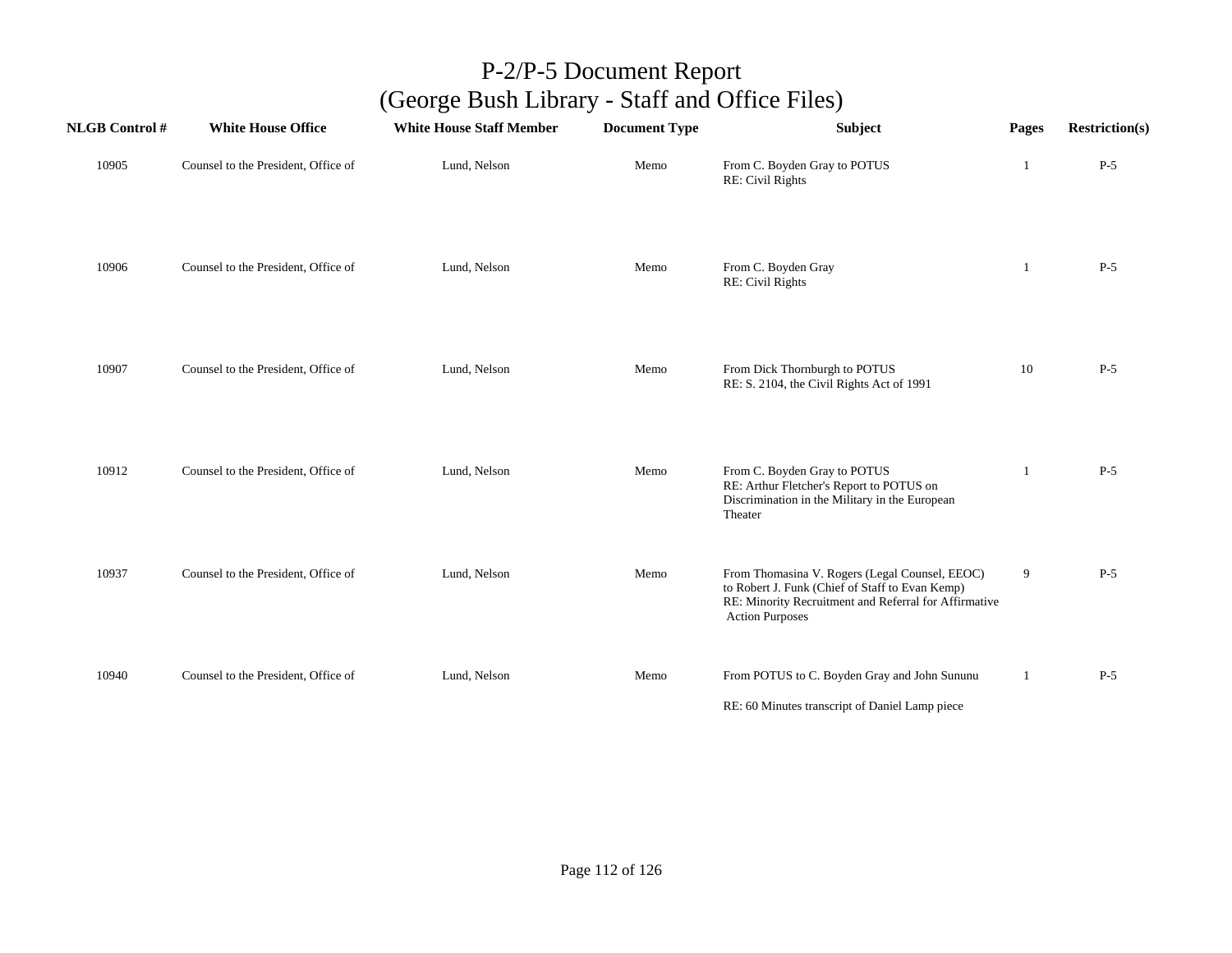| <b>NLGB</b> Control # | <b>White House Office</b>           | <b>White House Staff Member</b> | <b>Document Type</b> | Subject                                                                                               | Pages          | <b>Restriction(s)</b> |
|-----------------------|-------------------------------------|---------------------------------|----------------------|-------------------------------------------------------------------------------------------------------|----------------|-----------------------|
| 10941                 | Counsel to the President, Office of | Lund, Nelson                    | Memo                 | From C. Boyden Gray to POTUS<br>RE: Civil Rights - 60 Minutes Segment                                 | 1              | $P-5$                 |
| 10942                 | Counsel to the President, Office of | Lund, Nelson                    | Memo                 | From POTUS to C. Boyden Gray and John Sununu<br>RE: 60 Minutes transcript of Daniel Lamp piece        | 1              | $P-5$                 |
| 10943                 | Counsel to the President, Office of | Lund, Nelson                    | Memo                 | From POTUS to C. Boyden Gray and John Sununu<br>RE: 60 Minutes transcript of Daniel Lamp piece        | 1              | $P-5$                 |
| 10944                 | Counsel to the President, Office of | Lund, Nelson                    | Memo                 | From POTUS to C. Boyden Gray and John Sununu<br>RE: 60 Minutes transcript of Daniel Lamp piece        | $\mathbf{1}$   | $P-5$                 |
| 10947                 | Counsel to the President, Office of | Lund, Nelson                    | Memo                 | From Dick Thornburgh to POTUS<br>RE: S. 2104, the "Civil Rights Act of 1990"                          | 10             | $P-5$                 |
| 10948                 | Counsel to the President, Office of | Lund, Nelson                    | Memo                 | From C. Boyden Gray to POTUS<br>RE: Response to Recent Civil Rights Decisions by<br>the Supreme Court | $\overline{2}$ | $P-5$                 |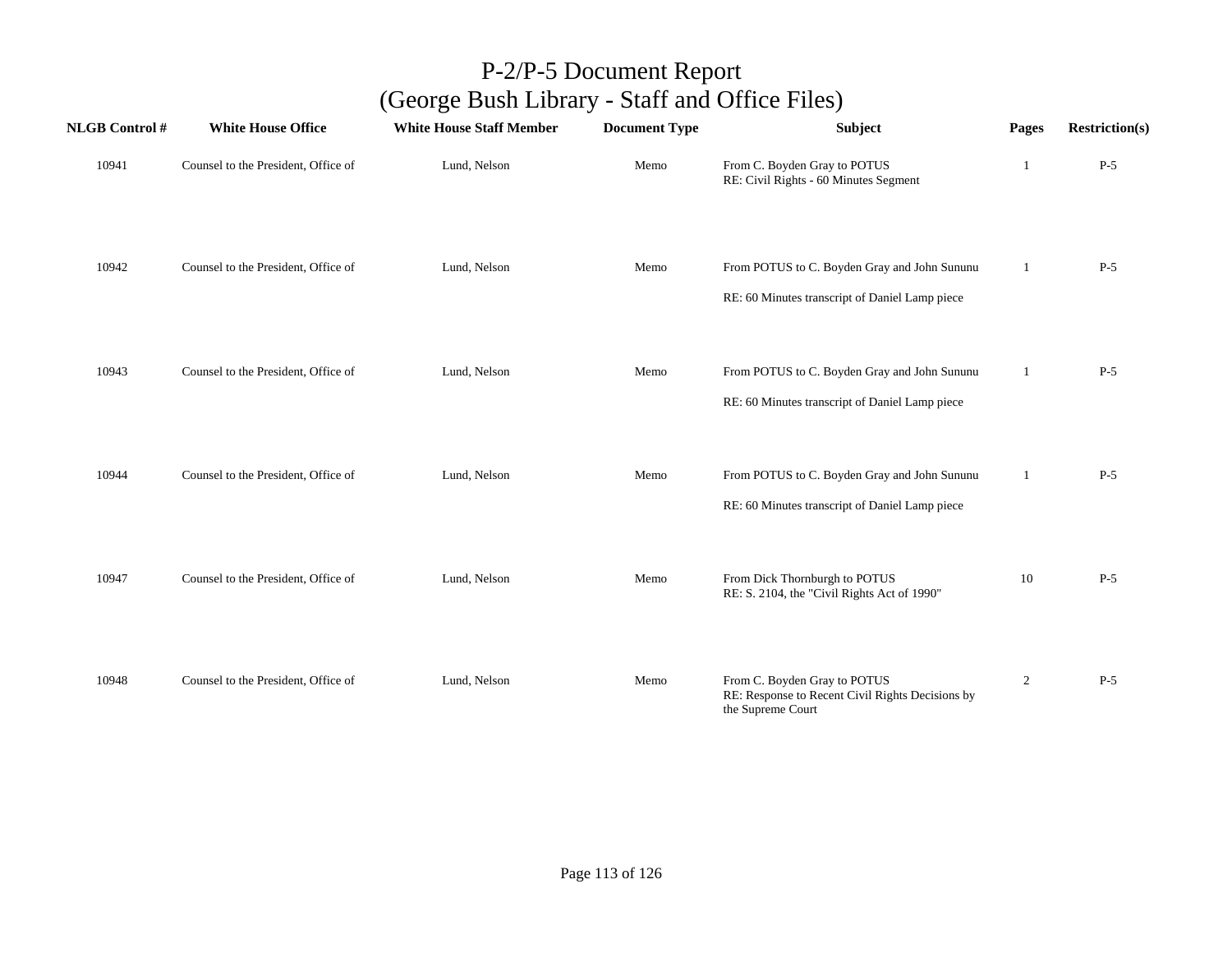| <b>NLGB Control#</b> | <b>White House Office</b>           | <b>White House Staff Member</b> | <b>Document Type</b> | <b>Subject</b>                                                                                        | Pages            | <b>Restriction(s)</b> |
|----------------------|-------------------------------------|---------------------------------|----------------------|-------------------------------------------------------------------------------------------------------|------------------|-----------------------|
| 10949                | Counsel to the President, Office of | Lund, Nelson                    | Memo                 | From C. Boyden Gray to POTUS<br>RE: Recent Civil Rights Decisions by the Supreme<br>Court             | $\boldsymbol{2}$ | $P-5$                 |
| 10950                | Counsel to the President, Office of | Lund, Nelson                    | Memo                 | From C. Boyden Gray to POTUS<br>RE: Recent Civil Rights Decisions by the Supreme<br>Court             | $\overline{4}$   | $P-5$                 |
| 10951                | Counsel to the President, Office of | Lund, Nelson                    | Memo                 | From C. Boyden Gray to POTUS<br>RE: Response to Recent Civil Rights Decisions by<br>the Supreme Court | $\overline{2}$   | $P-5$                 |
| 10952                | Counsel to the President, Office of | Lund, Nelson                    | Memo                 | From C. Boyden Gray to POTUS<br>RE: Recent Civil Rights Decisions by the Supreme<br>Court             | $\overline{2}$   | $P-5$                 |
| 10953                | Counsel to the President, Office of | Lund, Nelson                    | Memo                 | From C. Boyden Gray to POTUS<br>RE: Recent Civil Rights Decisions by the Supreme<br>Court             | 5                | $P-5$                 |
| 10954                | Counsel to the President, Office of | Lund, Nelson                    | Memo                 | <b>Unattributed Memo</b><br>RE: Recent Civil Rights Decisions by the Supreme<br>Court                 | $\overline{2}$   | $P-5$                 |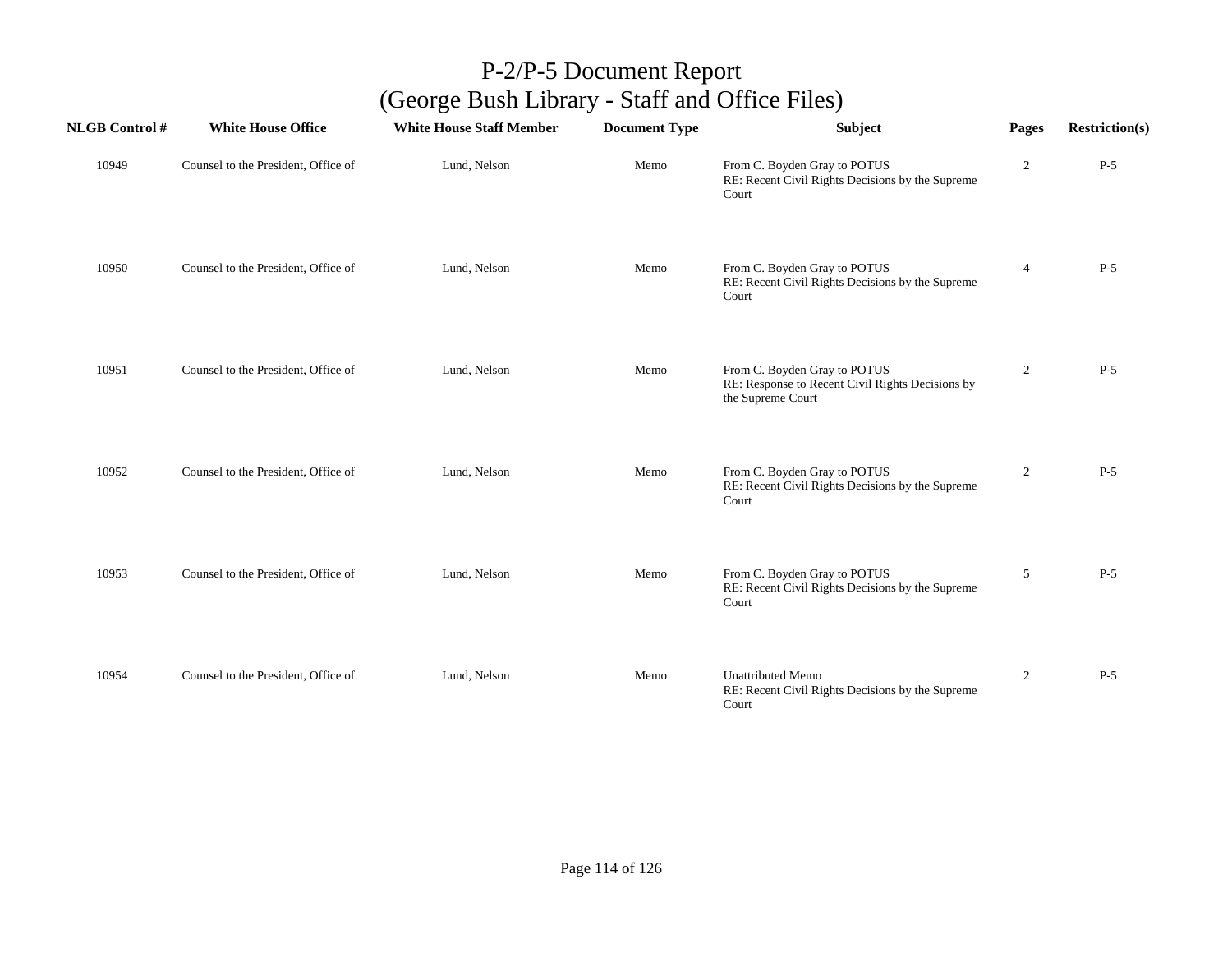| <b>NLGB Control#</b> | <b>White House Office</b>           | <b>White House Staff Member</b> | <b>Document Type</b> | Subject                                                                     | Pages          | <b>Restriction(s)</b> |
|----------------------|-------------------------------------|---------------------------------|----------------------|-----------------------------------------------------------------------------|----------------|-----------------------|
| 10955                | Counsel to the President, Office of | Lund, Nelson                    | Memo                 | From Dick Thornburgh to POTUS<br>RE: S. 2104, the Civil Rights Act of 1990  | 10             | $P-5$                 |
| 10957                | Counsel to the President, Office of | Lund, Nelson                    | Memo                 | From Roger Porter to POTUS<br>RE: Civil Rights Legislation                  | 3              | $P-5$                 |
| 10959                | Counsel to the President, Office of | Lund, Nelson                    | Memo                 | From Roger Porter to POTUS<br>RE: Civil Rights                              | $\overline{4}$ | $P-5$                 |
| 10961                | Counsel to the President, Office of | Lund, Nelson                    | Letter               | From Evan Kemp (EEOC) to POTUS<br>RE: Kennedy-Hawkins civil rights bill     | $\overline{4}$ | $P-5$                 |
| 10965                | Counsel to the President, Office of | Lund, Nelson                    | Memo                 | From C. Boyden Gray to POTUS<br>RE: Outline of Major Issues on Civil Rights | $\overline{c}$ | $P-5$                 |
| 10966                | Counsel to the President, Office of | Lund, Nelson                    | Memo                 | From C. Boyden Gray to POTUS<br>RE: Outline of Major Issues on Civil Rights | $\overline{2}$ | $P-5$                 |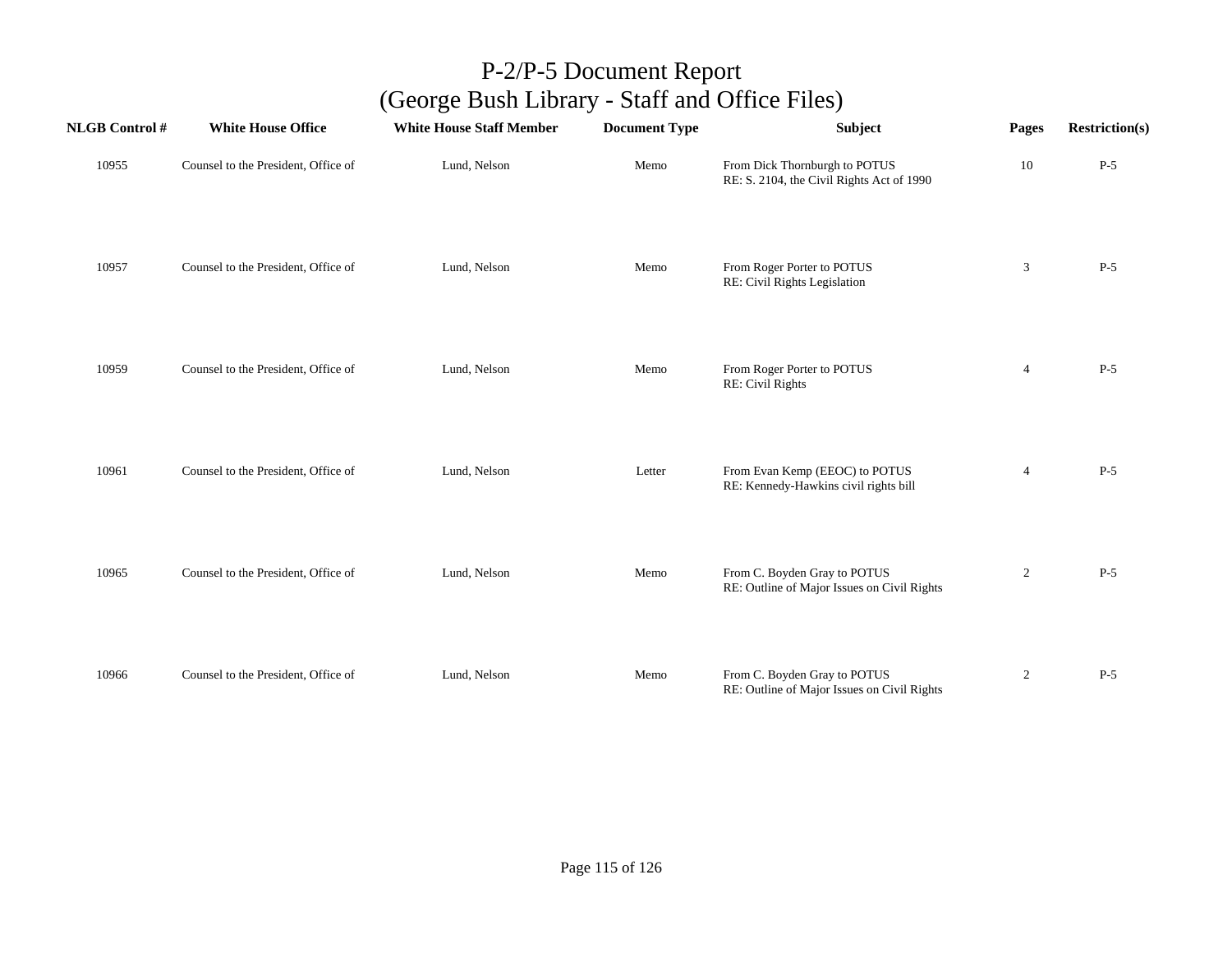| <b>NLGB Control#</b> | <b>White House Office</b>           | <b>White House Staff Member</b> | <b>Document Type</b> | Subject                                                                                                 | Pages          | <b>Restriction(s)</b> |
|----------------------|-------------------------------------|---------------------------------|----------------------|---------------------------------------------------------------------------------------------------------|----------------|-----------------------|
| 10967                | Counsel to the President, Office of | Lund, Nelson                    | Memo                 | From C. Boyden Gray to POTUS<br>RE: Outline of Major Issues on Civil Rights                             | $\overline{c}$ | $P-5$                 |
| 10968                | Counsel to the President, Office of | Lund, Nelson                    | Memo                 | From C. Boyden Gray to POTUS<br>RE: Outline of Major Issues on Civil Rights                             | $\overline{c}$ | $P-5$                 |
| 10969                | Counsel to the President, Office of | Lund, Nelson                    | Memo                 | From C. Boyden Gray to POTUS<br>RE: Civil Rights                                                        | $\mathbf{3}$   | $P-5$                 |
| 10974                | Counsel to the President, Office of | Lund, Nelson                    |                      | Memo with Attachment From C. Boyden Gray to POTUS<br>RE: Outline of Major Issues on Civil Rights        | 3              | $P-5$                 |
| 11016                | Counsel to the President, Office of | Lund, Nelson                    | Draft Memo           | From Dick Thornburgh to POTUS<br>RE: S. 2104, the "Civil Rights Act of 1990"                            | 20             | $P-5$                 |
| 11017                | Counsel to the President, Office of | Lund, Nelson                    | Insert               | RE: Proposed inserts for letter to POTUS concerning<br>letter from Senator Kennedy on 20 September 1990 | 1              | $P-5$                 |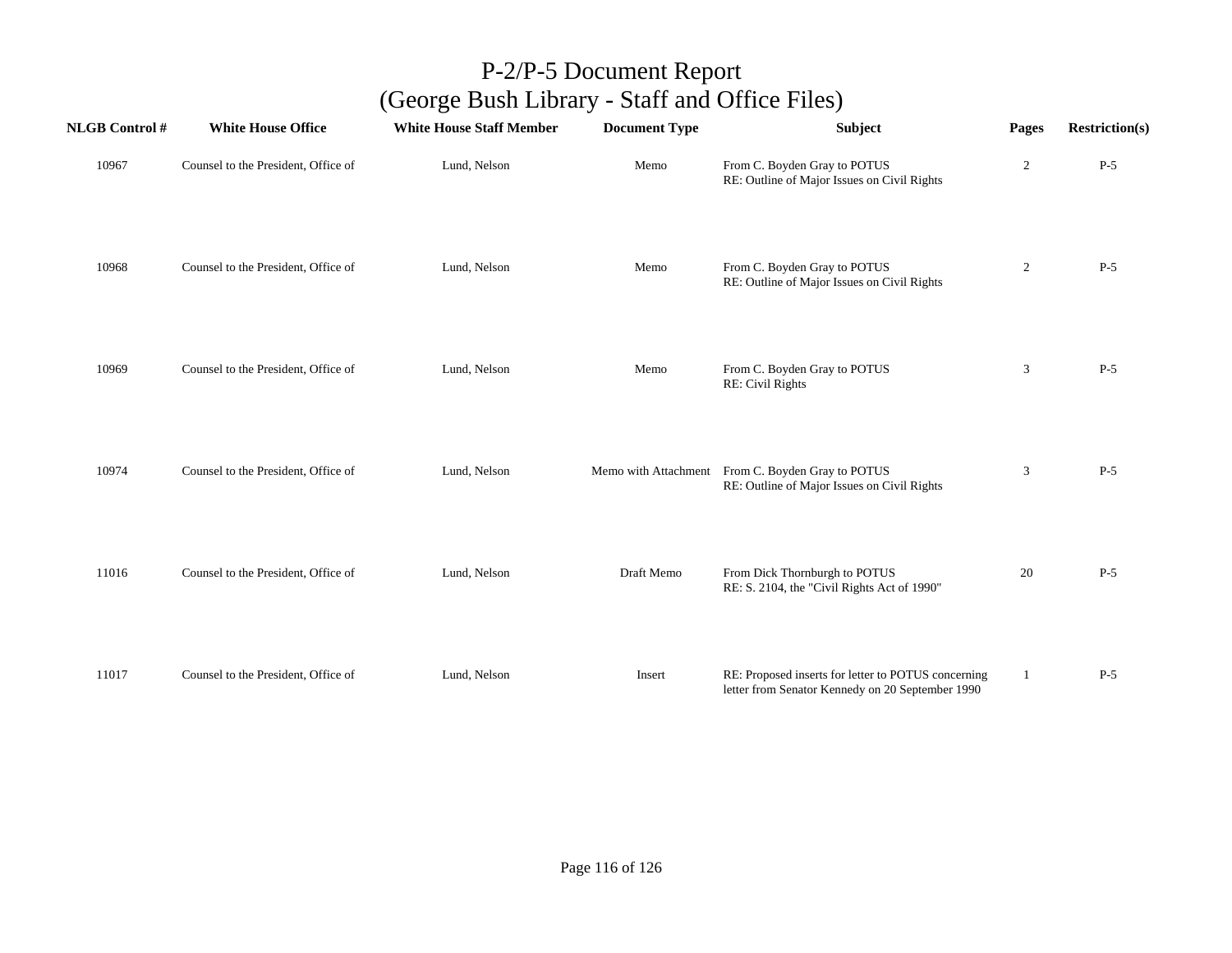| <b>NLGB Control#</b> | <b>White House Office</b>           | <b>White House Staff Member</b> | <b>Document Type</b> | <b>Subject</b>                                                                                              | Pages          | <b>Restriction(s)</b> |
|----------------------|-------------------------------------|---------------------------------|----------------------|-------------------------------------------------------------------------------------------------------------|----------------|-----------------------|
| 11029                | Counsel to the President, Office of | Lund, Nelson                    | Letter               | From Stuart Gerson (DOJ, Civil Division) to<br><b>POTUS</b><br>RE: Civil rights and administration strategy | $\overline{2}$ | $P-5$                 |
| 11054                | Counsel to the President, Office of | Lund, Nelson                    | Memo                 | From C. Boyden Gray to POTUS<br>RE: Outline of Major Issues on Civil Rights                                 | $\overline{c}$ | $P-5$                 |
| 11055                | Counsel to the President, Office of | Lund, Nelson                    |                      | Memo with Attachment From Nelson Lund to C. Boyden Gray<br>RE: Second Revised Civil Rights Memo (attached)  | 3              | $P-5$                 |
| 11056                | Counsel to the President, Office of | Lund, Nelson                    |                      | Memo with Attachment From Nelson Lund to C. Boyden Gray<br>RE: Revised Civil Rights Memo (attached)         | 3              | $P-5$                 |
| 11057                | Counsel to the President, Office of | Lund, Nelson                    |                      | Memo with Attachment From Nelson Lund to C. Boyden Gray<br>RE: Revised Civil Rights Memo (attached)         | 3              | $P-5$                 |
| 11058                | Counsel to the President, Office of | Lund, Nelson                    |                      | Memo with Attachment From Nelson Lund to C. Boyden Gray<br>RE: Revised Civil Rights Memo (attached)         | 3              | $P-5$                 |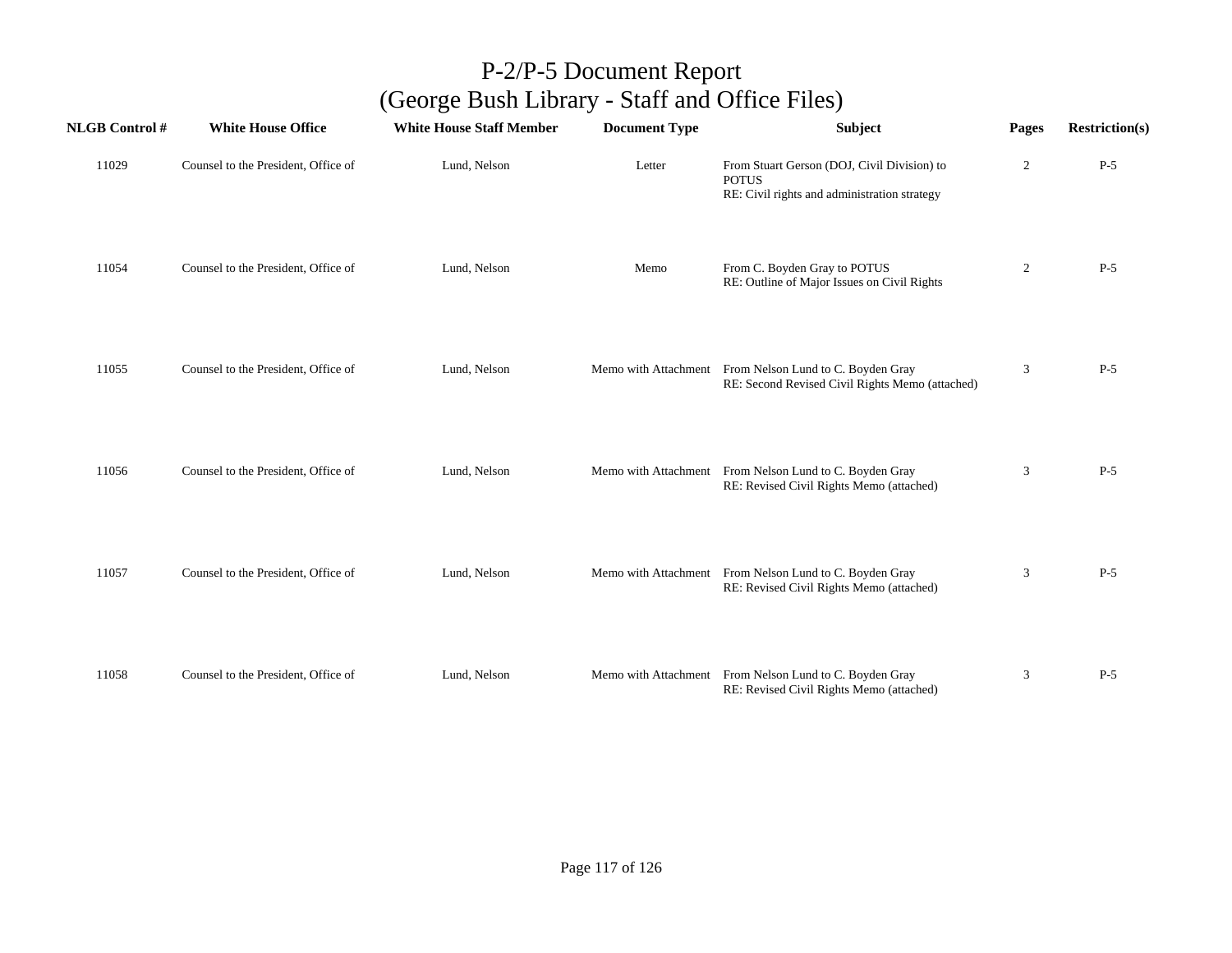| <b>NLGB</b> Control # | <b>White House Office</b>           | <b>White House Staff Member</b> | <b>Document Type</b> | <b>Subject</b>                                                                                        | Pages      | <b>Restriction(s)</b> |
|-----------------------|-------------------------------------|---------------------------------|----------------------|-------------------------------------------------------------------------------------------------------|------------|-----------------------|
| 11059                 | Counsel to the President, Office of | Lund, Nelson                    | Memo                 | From C. Boyden Gray to POTUS<br>RE: Outline of Major Issues on Civil Rights with<br>staff comments    | $\sqrt{2}$ | $P-5$                 |
| 11060                 | Counsel to the President, Office of | Lund, Nelson                    | Memo                 | From C. Boyden Gray to POTUS<br>RE: Response to Recent Civil Rights Decisions by<br>the Supreme Court | 3          | $P-5$                 |
| 11061                 | Counsel to the President, Office of | Lund, Nelson                    | Memo                 | From C. Boyden Gray to POTUS<br>RE: Response to Recent Civil Rights Decisions by<br>the Supreme Court | 2          | $P-5$                 |
| 11062                 | Counsel to the President, Office of | Lund, Nelson                    | Memo                 | From C. Boyden Gray to POTUS<br>RE: Recent Civil Rights Decisions by the Supreme<br>Court             | 2          | $P-5$                 |
| 11063                 | Counsel to the President, Office of | Lund, Nelson                    | Memo                 | From C. Boyden Gray to POTUS<br>RE: Recent Civil Rights Decisions by the Supreme<br>Court             | 5          | $P-5$                 |
| 11064                 | Counsel to the President, Office of | Lund, Nelson                    | Memo                 | From C. Boyden Gray to POTUS<br>RE: Recent Civil Rights Decisions by the Supreme<br>Court             | 2          | $P-5$                 |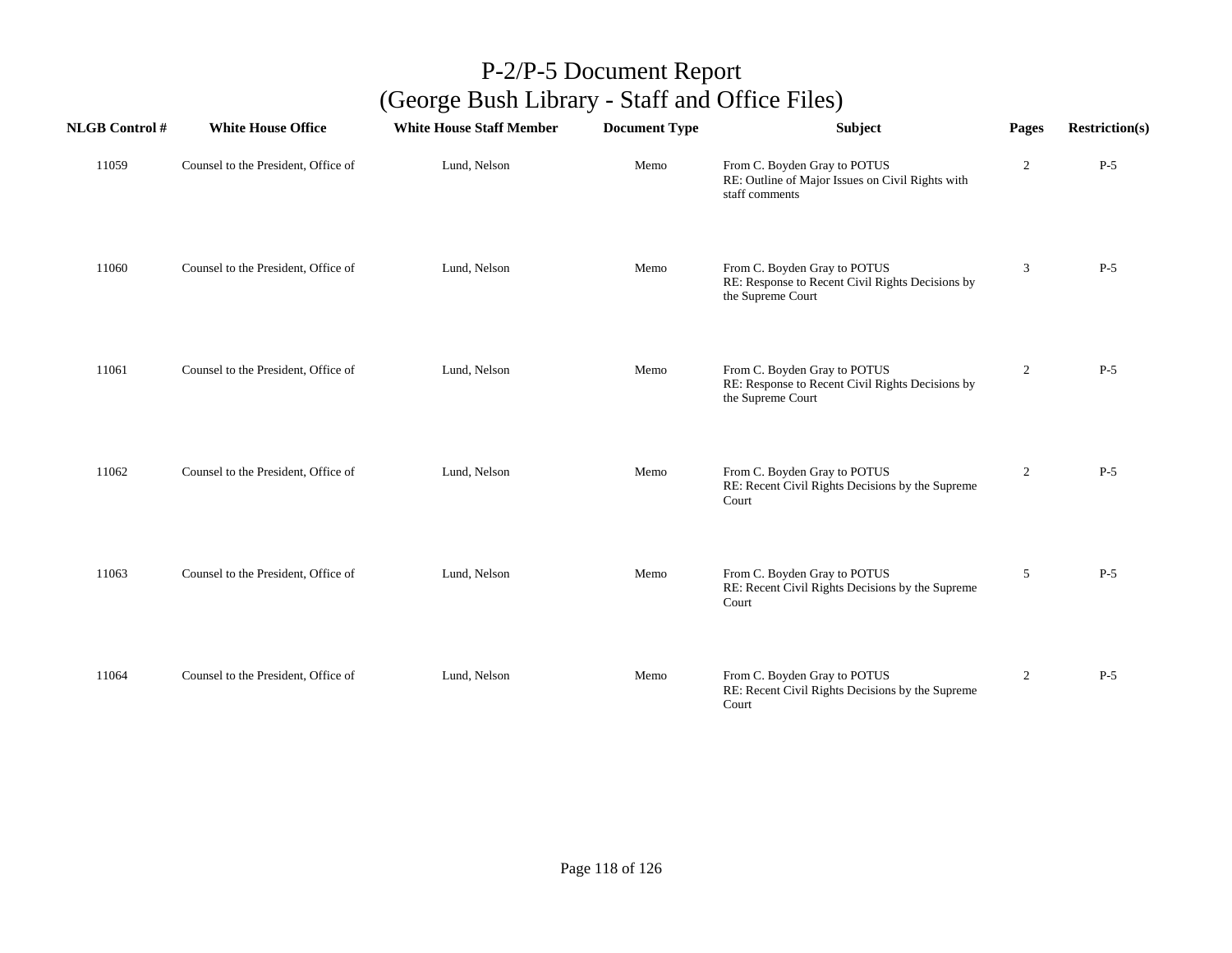| <b>NLGB Control#</b> | <b>White House Office</b>           | <b>White House Staff Member</b> | <b>Document Type</b> | <b>Subject</b>                                                                                                  | Pages          | <b>Restriction(s)</b> |
|----------------------|-------------------------------------|---------------------------------|----------------------|-----------------------------------------------------------------------------------------------------------------|----------------|-----------------------|
| 11065                | Counsel to the President, Office of | Lund, Nelson                    | Memo                 | From C. Boyden Gray to POTUS<br>RE: Recent Civil Rights Decisions by the Supreme<br>Court                       | $\overline{4}$ | $P-5$                 |
| 11083                | Counsel to the President, Office of | Lund, Nelson                    | Memo                 | From C. Boyden Gray to POTUS<br>RE: Response to Ambassador Abram's Letter on<br>Civil Rights                    | 1              | $P-5$                 |
| 11084                | Counsel to the President, Office of | Lund, Nelson                    | Memo                 | From Dick Thornburgh to POTUS<br>RE: S. 2104, the "Civil Rights Act of 1990"                                    | 10             | $P-5$                 |
| 11085                | Counsel to the President, Office of | Lund, Nelson                    |                      | Memo with Attachment From Nelson Lund to File<br>RE: Memorandum to the President re: S. 2104<br>(memo attached) | 11             | $P-5$                 |
| 11097                | Counsel to the President, Office of | Lund, Nelson                    |                      | Memo with Attachment From Dick Thornburgh to POTUS<br>RE: S. 2104, the "Civil Rights Act of 1990"               | 11             | $P-5$                 |
| 11098                | Counsel to the President, Office of | Lund, Nelson                    |                      | Memo with Attachment From Nelson Lund to Ted Uerheggen<br>RE: S. 2104, the "Civil Rights Act of 1990"           | 11             | $P-5$                 |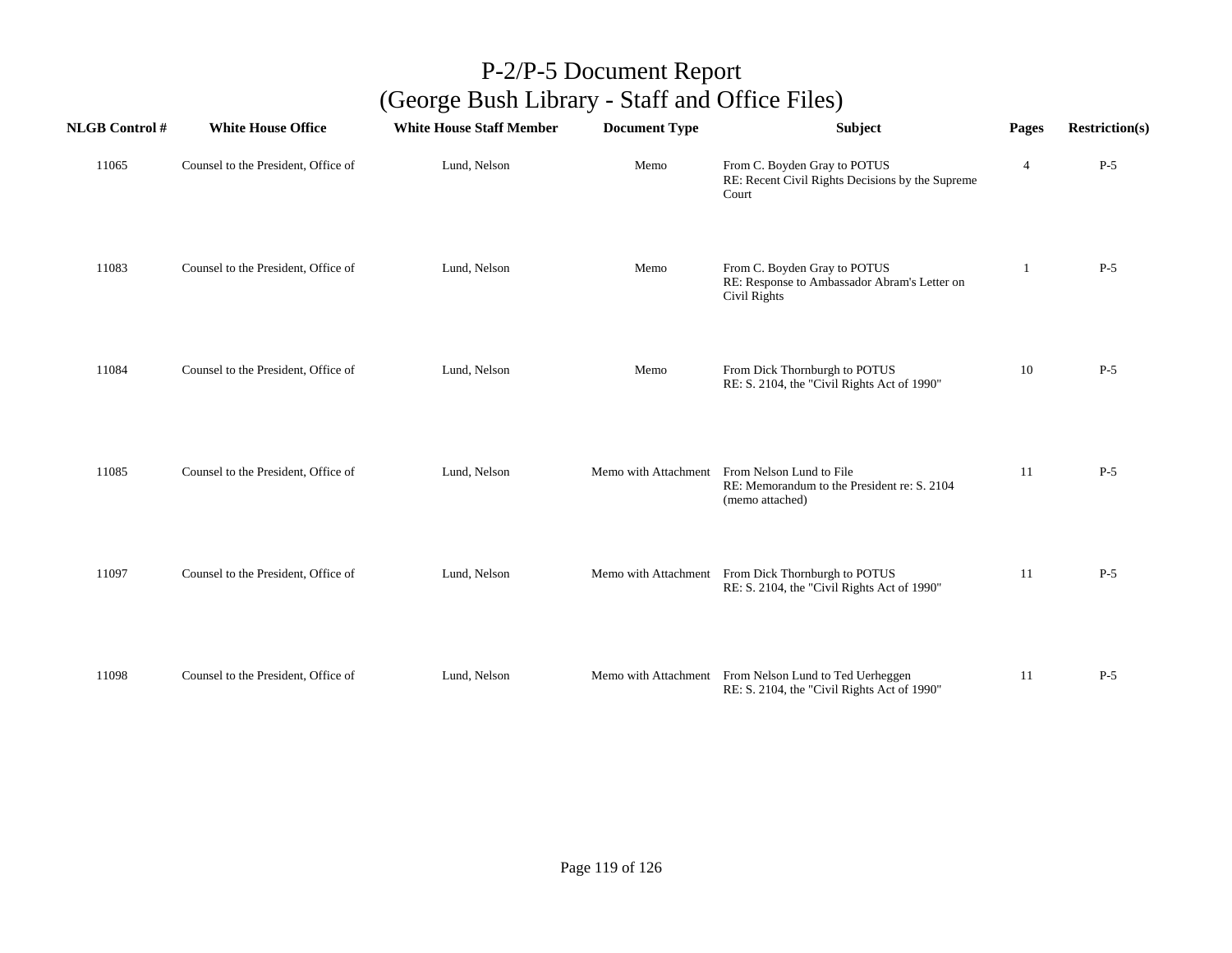| <b>NLGB</b> Control # | <b>White House Office</b>           | <b>White House Staff Member</b> | <b>Document Type</b> | <b>Subject</b>                                                                                                                             | Pages        | <b>Restriction(s)</b> |
|-----------------------|-------------------------------------|---------------------------------|----------------------|--------------------------------------------------------------------------------------------------------------------------------------------|--------------|-----------------------|
| 11099                 | Counsel to the President, Office of | Lund, Nelson                    |                      | Memo with Attachment From Nelson Lund to Glen Nager<br>RE: S. 2104, the "Civil Rights Act of 1990" (memo<br>attached)                      | 11           | $P-5$                 |
| 11100                 | Counsel to the President, Office of | Lund, Nelson                    |                      | Memo with Attachment From Nelson Lund to Nick Wise<br>RE: S. 2104, the "Civil Rights Act of 1990" (memo<br>attached)                       | 11           | $P-5$                 |
| 11116                 | Counsel to the President, Office of | Lund, Nelson                    |                      | Memo with attachment From Amy Schwartz to C. Boyden Gray<br>Re: Definition of Outside Earned Income                                        | 36           | $P-5$                 |
| 11141                 | Counsel to the President, Office of | Lund, Nelson                    | Memo                 | Margaret Colgate Love to William P. Barr<br>RE: Pardon of Certain Japanese-American World War<br>II Internees [FOIA RESTRICTIONS REDACTED] | 5            | $P-5$ , (b)(6)        |
| 11109                 | Counsel to the President, Office of | Lund, Nelson                    | Memo                 | From C. Boyden Gray to President Bush<br>Re: Balanced Budget Amendment Strategy                                                            | 2            | $P-5$                 |
| 11138                 | Counsel to the President, Office of | Lund, Nelson                    | Memorandum           | From Nelson Lund to John P. Schmitz re: POTUS<br>Involvement in BATF Decisions Now Being<br>Challenged in the Courts                       | $\mathbf{1}$ | $P-5$                 |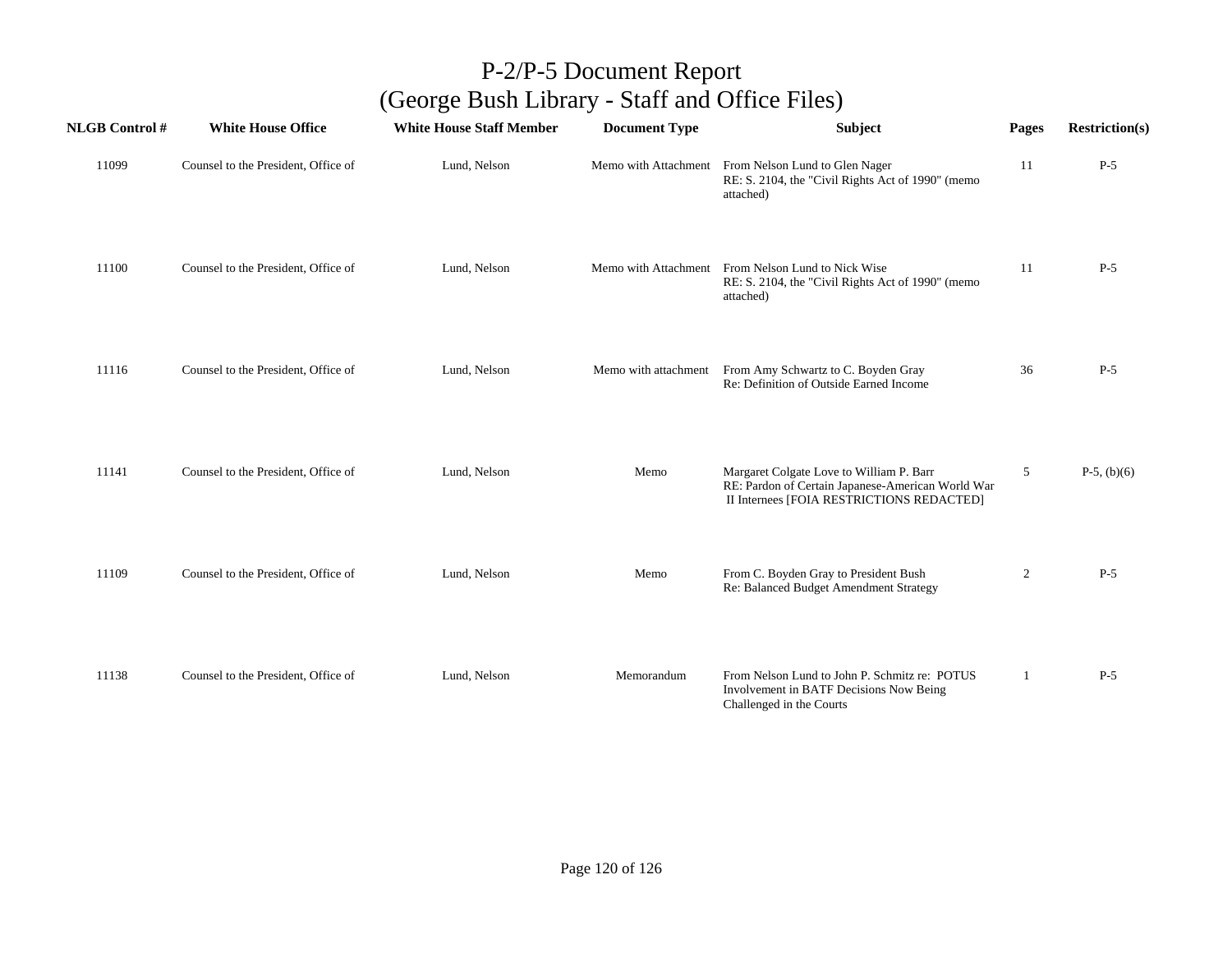| <b>NLGB</b> Control # | <b>White House Office</b>           | <b>White House Staff Member</b> | <b>Document Type</b>     | <b>Subject</b>                                                                                                            | Pages  | <b>Restriction(s)</b> |
|-----------------------|-------------------------------------|---------------------------------|--------------------------|---------------------------------------------------------------------------------------------------------------------------|--------|-----------------------|
| 11139                 | Counsel to the President, Office of | Lund, Nelson                    | Memorandum               | From John P. Schmitz to James W. Cicconi re:<br>POTUS Involvement in BATF Decisions Now Being<br>Challenged in the Courts | 1      | $P-5$                 |
| 10537                 | Counsel to the President, Office of | Nelson, Frederick D.            | Letter                   | From Evan Kemp (EEOC) to President Bush<br>RE: 1990 Civil Rights Act                                                      | $\tau$ | $P-5$                 |
| 10587                 | Counsel to the President, Office of | Nelson, Frederick D.            | <b>Handwritten Notes</b> | RE: Bush Meeting re: Civil Rights                                                                                         | 3      | $P-5$                 |
| 10618                 | Counsel to the President, Office of | Nelson, Frederick D.            | Draft Memo               | From Dick Thornburgh to POTUS<br>RE: S. 2104 the "Civil Rights Act of 1990"                                               | 2      | $P-5$                 |
| 10619                 | Counsel to the President, Office of | Nelson, Frederick D.            | Memo                     | From Dick Thornburgh to POTUS<br>RE: Views on S. 2104, the "Civil Rights Act of<br>1990"                                  | 10     | $P-5$                 |
| 10620                 | Counsel to the President, Office of | Nelson, Frederick D.            |                          | Memo with Attachment From C. Boyden Gray to POTUS<br>RE: Outline of Major Issues on Civil Rights                          | 3      | $P-5$                 |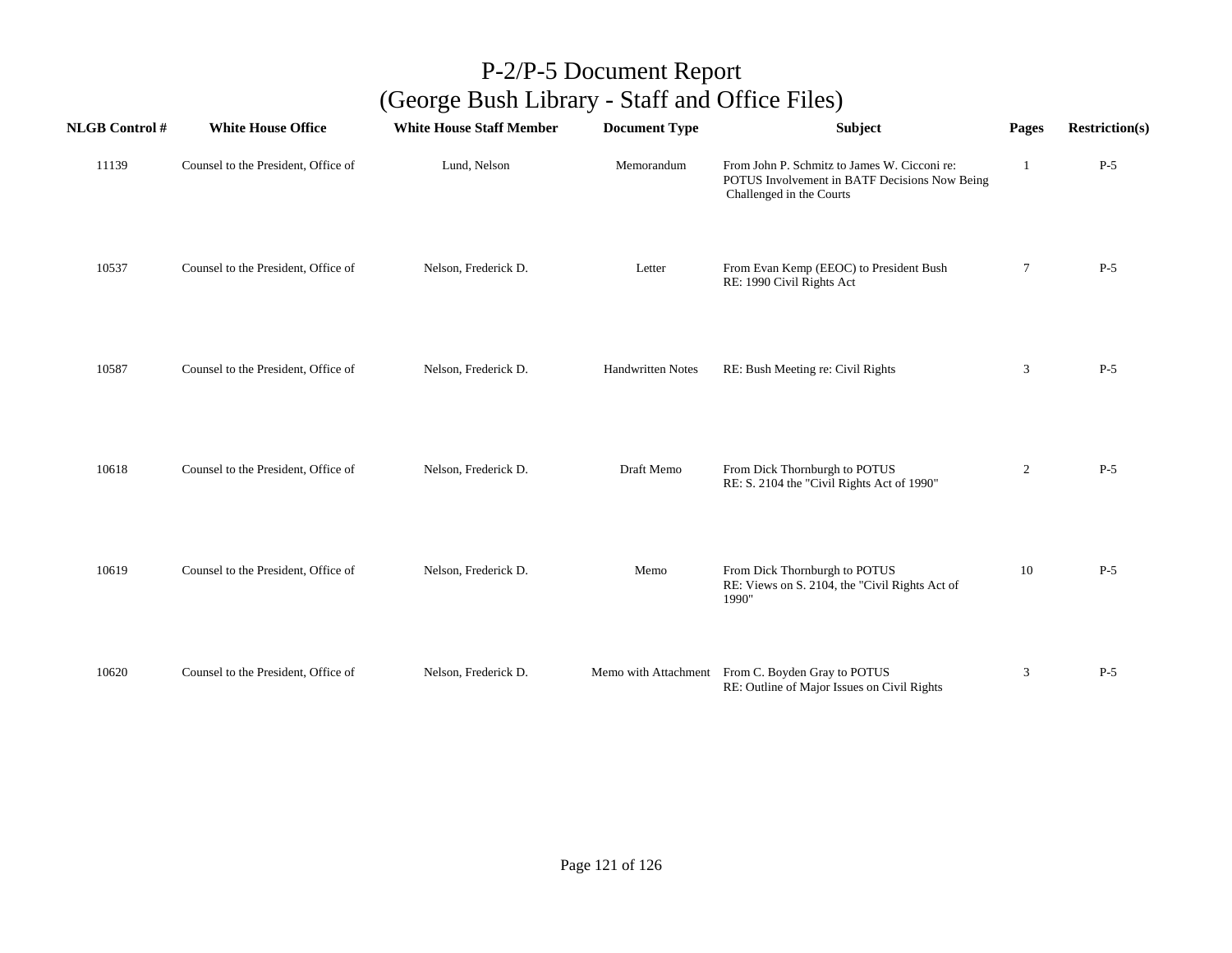| <b>NLGB</b> Control # | <b>White House Office</b>           | <b>White House Staff Member</b> | <b>Document Type</b> | Subject                                                                   | Pages | <b>Restriction(s)</b> |
|-----------------------|-------------------------------------|---------------------------------|----------------------|---------------------------------------------------------------------------|-------|-----------------------|
| 11142                 | Counsel to the President, Office of | Staffing and Structure File     | Memo                 | From Rebecca Armendariz to Jane Dannenhauer<br>RE: Clearance process      | 1     | $P-2, P-5$            |
| 11143                 | Counsel to the President, Office of | Staffing and Structure File     | Memo                 | From Diana Kendrick to Amy Schwartz<br>RE: Appointments                   |       | $P-2, P-5$            |
| 11144                 | Counsel to the President, Office of | Staffing and Structure File     | Memo                 | From Rebecca Armendariz to Jane Dannenhauer<br>RE: Clearance process      | 1     | $P-2, P-5$            |
| 11145                 | Counsel to the President, Office of | Staffing and Structure File     | Memo                 | From Diana Kendrick to Llewellyn Fischer<br>RE: Appointment               | 1     | $P-2, P-5$            |
| 11146                 | Counsel to the President, Office of | Staffing and Structure File     | Fax                  | From Margarita B. Tonkinson to Lieutenant Santa<br>Ana<br>RE: Resignation | 3     | $P-2, P-5$            |
| 11147                 | Counsel to the President, Office of | Staffing and Structure File     | <b>Notes</b>         | RE: Appointments [double-sided]                                           | 2     | $P-2, P-5$            |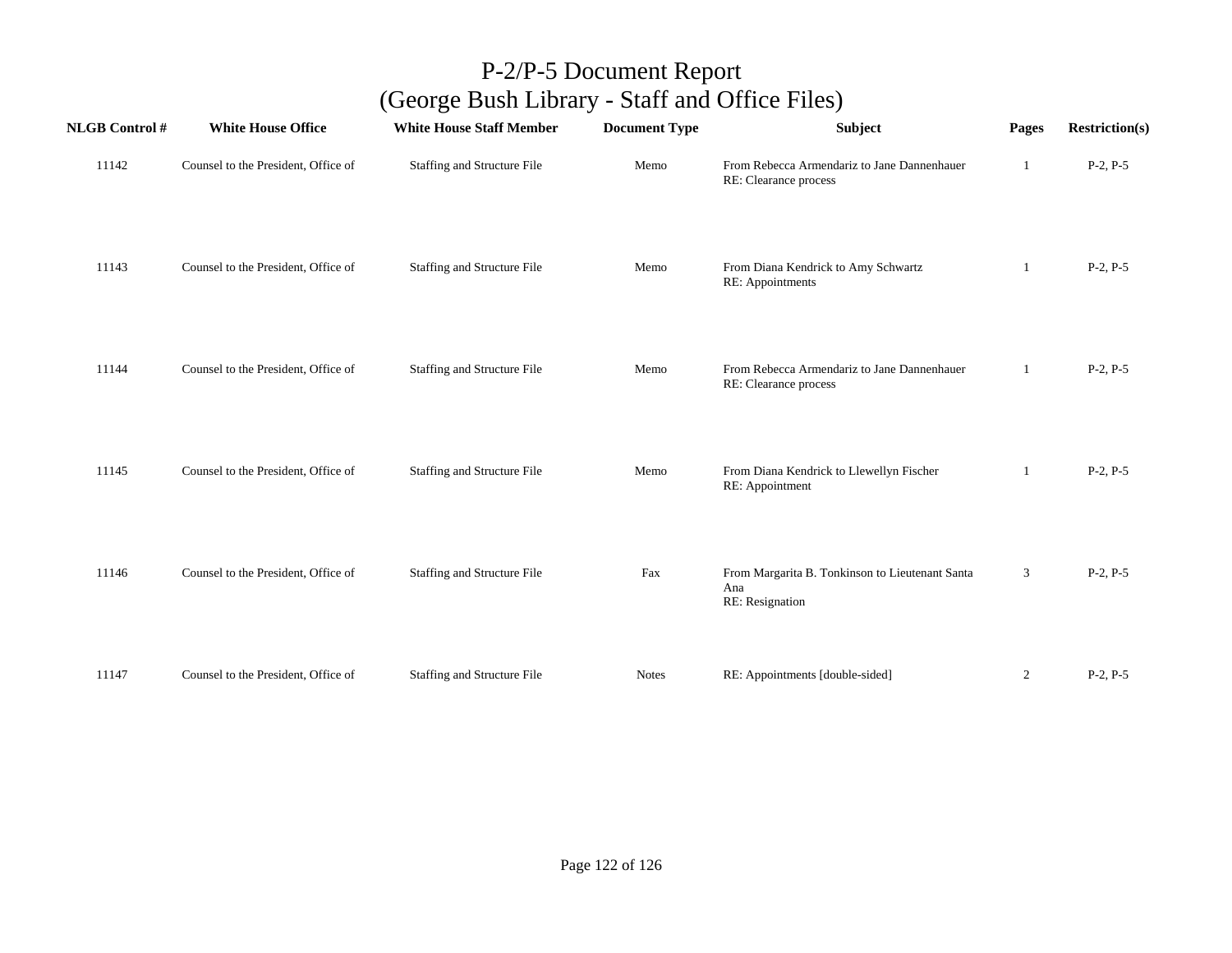| <b>NLGB</b> Control # | <b>White House Office</b>           | <b>White House Staff Member</b>    | <b>Document Type</b> | Subject                                                                                         | Pages          | <b>Restriction(s)</b> |
|-----------------------|-------------------------------------|------------------------------------|----------------------|-------------------------------------------------------------------------------------------------|----------------|-----------------------|
| 11148                 | Counsel to the President, Office of | Staffing and Structure File        | Memo                 | Paragraph redacted                                                                              | 1              | $P-2, P-5$            |
| 11149                 | Counsel to the President, Office of | Staffing and Structure File        | Memo                 | Third page of memo                                                                              | 1              | $P-2, P-5$            |
| 11150                 | Counsel to the President, Office of | <b>Staffing and Structure File</b> | Fax                  | From Margarita Tomkinson to Aaron Santa Anna<br>RE: Resignation                                 | $\overline{4}$ | $P-2, P-5$            |
| 11151                 | Counsel to the President, Office of | Staffing and Structure File        | Memo                 | From Courtney Zwart to Jane Dannenhauer<br>RE: Clearance process                                | 1              | $P-2, P-5$            |
| 11152                 | Counsel to the President, Office of | Staffing and Structure File        | Memo                 | From Courtney Zwart to Jane Dannenhauer, Sue<br>Auther & Katja Bullock<br>RE: Clearance process | 1              | $P-2, P-5$            |
| 11153                 | Counsel to the President, Office of | <b>Staffing and Structure File</b> | Memo                 | From Diana Kendrick Untermeyer to Robert Swanson<br>RE: Appointments                            | 1              | $P-2, P-5$            |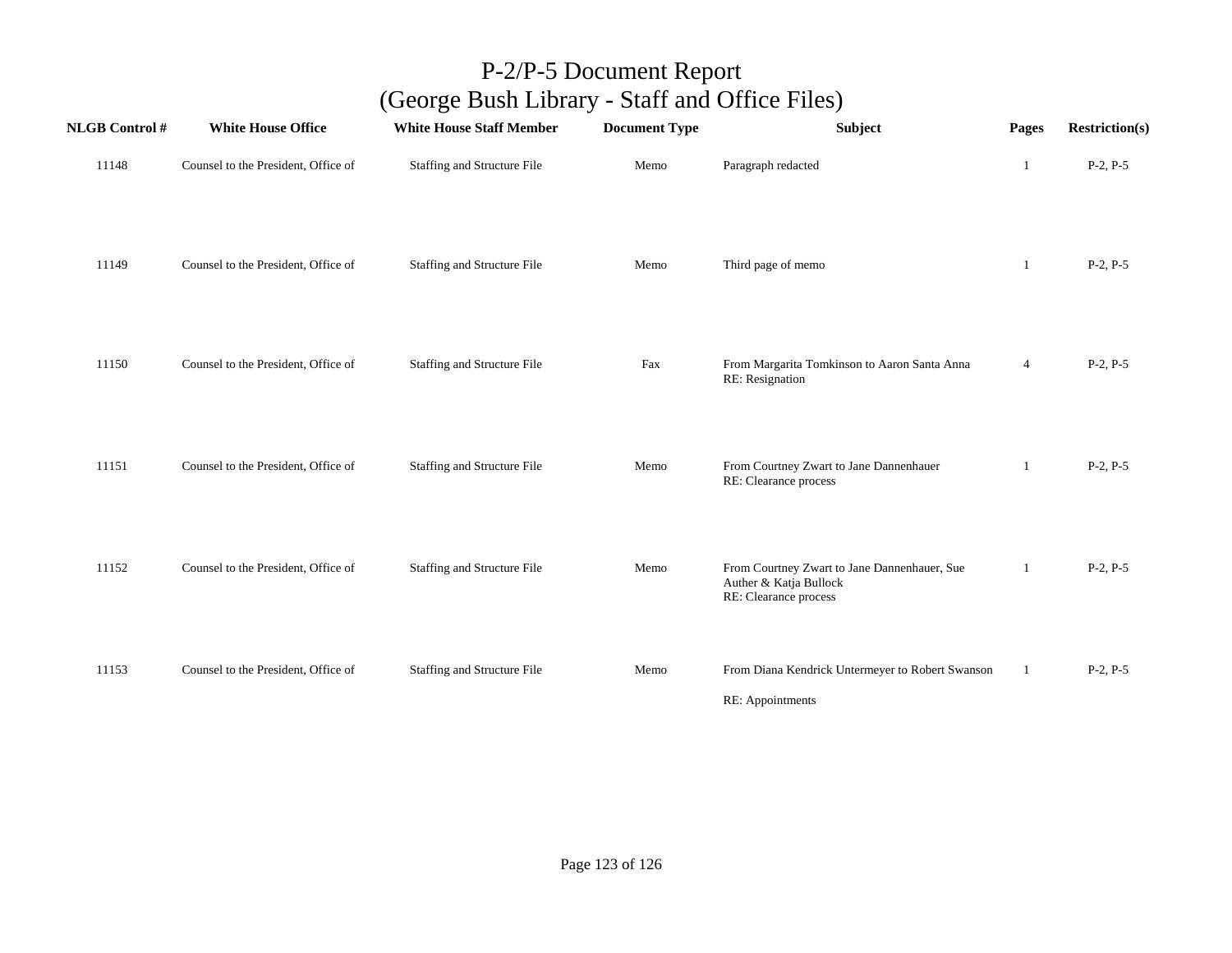| <b>NLGB Control#</b> | <b>White House Office</b>           | <b>White House Staff Member</b> | <b>Document Type</b> | Subject                                                                                         | Pages | <b>Restriction(s)</b> |
|----------------------|-------------------------------------|---------------------------------|----------------------|-------------------------------------------------------------------------------------------------|-------|-----------------------|
| 11154                | Counsel to the President, Office of | Staffing and Structure File     | Memo                 | From Chase Untermeyer to President Bush<br>RE: Personnel Selection                              | 6     | $P-2, P-5$            |
| 11155                | Counsel to the President, Office of | Staffing and Structure File     | Memo                 | From Courtney Zwart to Jane Dannenhauer, Sue<br>Auther & Katja Bullock<br>RE: Clearance process | 1     | $P-2, P-5$            |
| 11156                | Counsel to the President, Office of | Staffing and Structure File     | Memo                 | From Courtney Zwart to Jane Dannenhauer, Sue<br>Auther & Katja Bullock<br>RE: Clearance process | 1     | $P-2, P-5$            |
| 11157                | Counsel to the President, Office of | Staffing and Structure File     | Memo                 | From Courtney Zwart to Jane Dannenhauer, Sue<br>Auther & Katja Bullock<br>RE: Clearance process | 1     | $P-2, P-5$            |
| 11158                | Counsel to the President, Office of | Staffing and Structure File     | Memo                 | From Diana Kendrick to Amy Schwartz<br>RE: Appointment                                          |       | $P-2, P-5$            |
| 11159                | Counsel to the President, Office of | Staffing and Structure File     | Memo                 | From Courtney Zwart to Jane Dannenhauer, Sue<br>Auther & Katja Bullock                          | 1     | $P-2, P-5$            |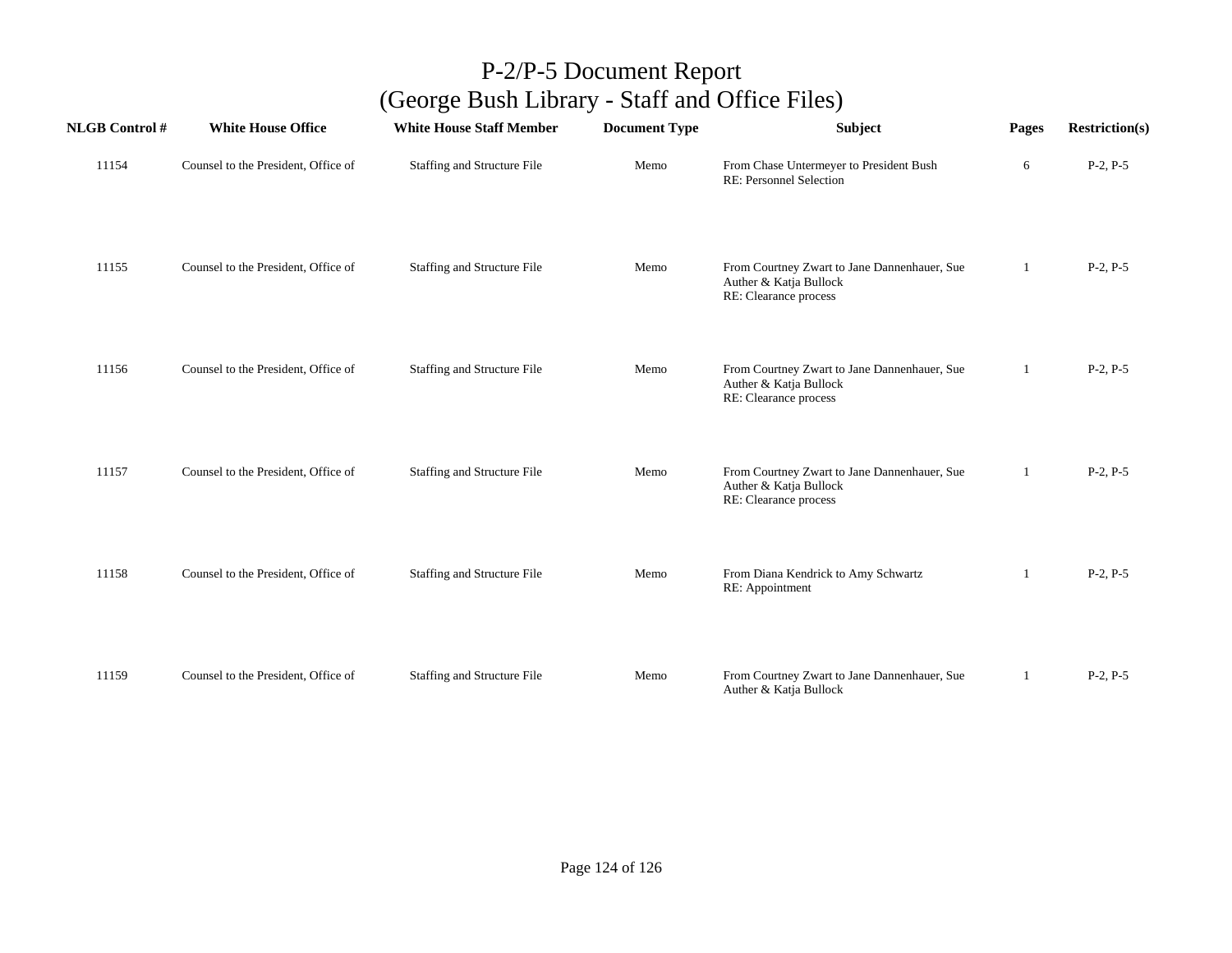| <b>NLGB</b> Control # | <b>White House Office</b>           | <b>White House Staff Member</b>    | <b>Document Type</b> | Subject                                                                                                                   | Pages | <b>Restriction(s)</b> |
|-----------------------|-------------------------------------|------------------------------------|----------------------|---------------------------------------------------------------------------------------------------------------------------|-------|-----------------------|
| 11160                 | Counsel to the President, Office of | Staffing and Structure File        | Memo                 | From Chase Untermeyer to Boyden Gray<br>RE: Presidential appointments to AIDS Commission<br>[two copies]                  | 2     | $P-2, P-5$            |
| 11161                 | Counsel to the President, Office of | Staffing and Structure File        | Appt. Memo           | From Chase Untermeyer to POTUS<br>Re: Personnel Selection - National Commission on<br>Acquired Immune Deficiency Syndrome |       | $P-2, P-5$            |
| 11162                 | Counsel to the President, Office of | Staffing and Structure File        | Memo                 | Diana C. Kendrick to Llewellyn M. Fisher<br>re: personal data files for appointees                                        |       | $P-2, P-5$            |
| 11163                 | Counsel to the President, Office of | <b>Staffing and Structure File</b> | Questionnaire        | Personal Data Statement Questionnaire<br>from C. Boyden Gray to prospective appointees                                    | 5     | $P-2, P-5$            |
| 11164                 | Counsel to the President, Office of | Staffing and Structure File        | Memo                 | Melinda Golub to Wilmer Mizell<br>re: guidance on ethics and related administrative<br>matters                            | 2     | $P-2, P-5$            |
| 11165                 | Counsel to the President, Office of | Staffing and Structure File        | <b>Notes</b>         | From Amy to Bridget and Bridget to Amy                                                                                    |       | $P-2, P-5$            |